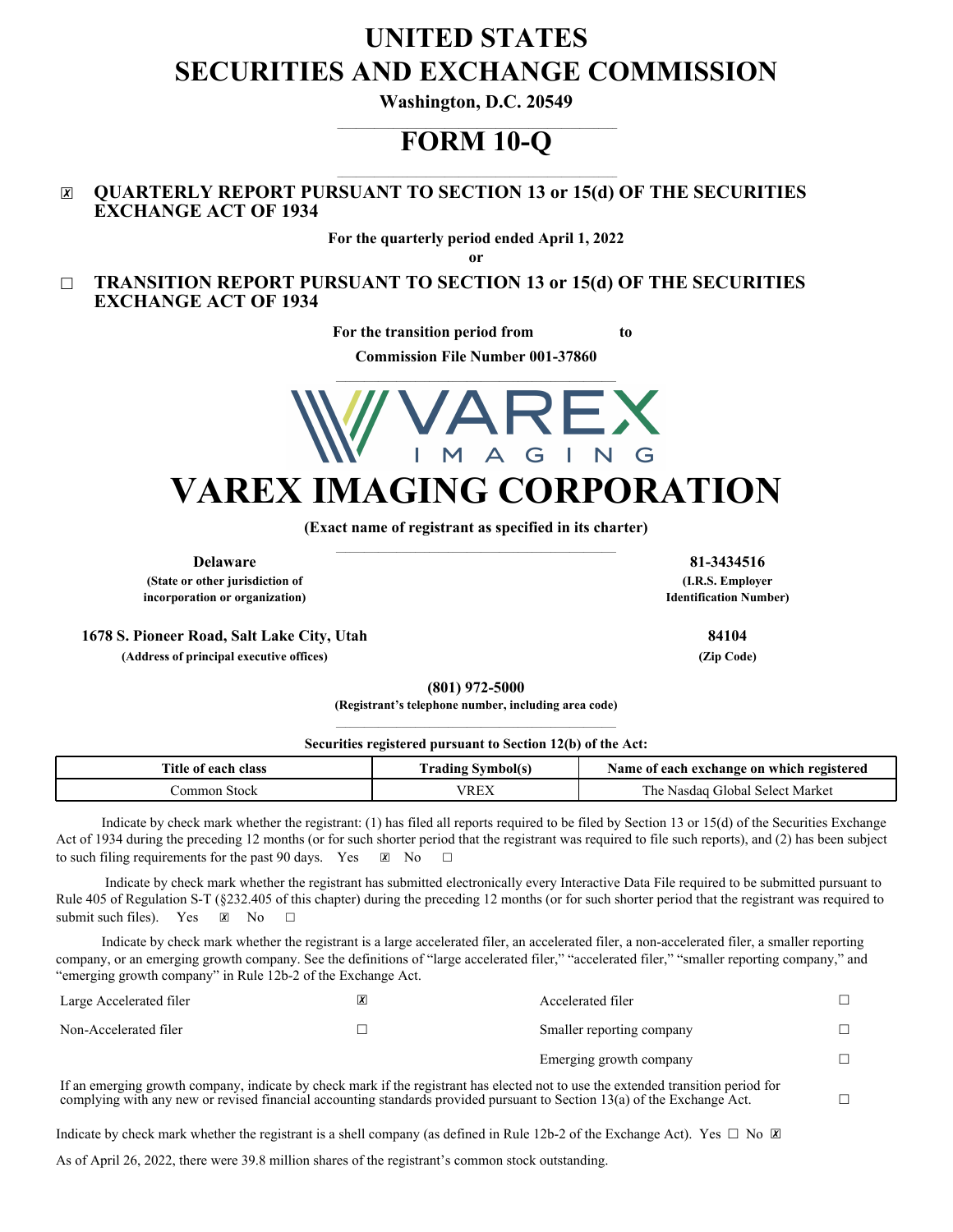## **VAREX IMAGING CORPORATION**

## **FORM 10-Q for the Quarter Ended April 1, 2022**

## **INDEX**

<span id="page-1-0"></span>

| Part I.           | <b>Financial Information</b>                                                                 | $\overline{2}$  |
|-------------------|----------------------------------------------------------------------------------------------|-----------------|
| Item 1.           | <b>Unaudited Financial Statements</b>                                                        | $\overline{2}$  |
|                   | <b>Condensed Consolidated Statements of Operations</b>                                       | $\overline{2}$  |
|                   | <b>Condensed Consolidated Statements of Comprehensive Loss</b>                               | $\underline{3}$ |
|                   | <b>Condensed Consolidated Balance Sheets</b>                                                 | $\overline{4}$  |
|                   | <b>Condensed Consolidated Statements of Stockholders' Equity</b>                             | $\overline{5}$  |
|                   | <b>Condensed Consolidated Statements of Cash Flows</b>                                       | $\overline{1}$  |
|                   | Notes to the Condensed Consolidated Financial Statements                                     | $\underline{8}$ |
| Item 2.           | <u>Management's Discussion and Analysis of Financial Condition and Results of Operations</u> | 27              |
| Item 3.           | Quantitative and Qualitative Disclosures About Market Risk                                   | 36              |
| Item 4.           | <b>Controls and Procedures</b>                                                               | 37              |
| Part II.          | <b>Other Information</b>                                                                     | 38              |
| Item 1.           | <b>Legal Proceedings</b>                                                                     | 38              |
| Item 1A.          | <b>Risk Factors</b>                                                                          | 38              |
| Item 2.           | Unregistered Sales of Equity Securities and Use of Proceeds                                  | 63              |
| Item 3.           | <b>Defaults Upon Senior Securities</b>                                                       | 63              |
| Item 4.           | <b>Mine Safety Disclosures</b>                                                               | 63              |
| Item 5.           | <b>Other Information</b>                                                                     | 63              |
| <u>Item 6.</u>    | <b>Exhibits</b>                                                                              | 64              |
| <b>Signatures</b> |                                                                                              | 65              |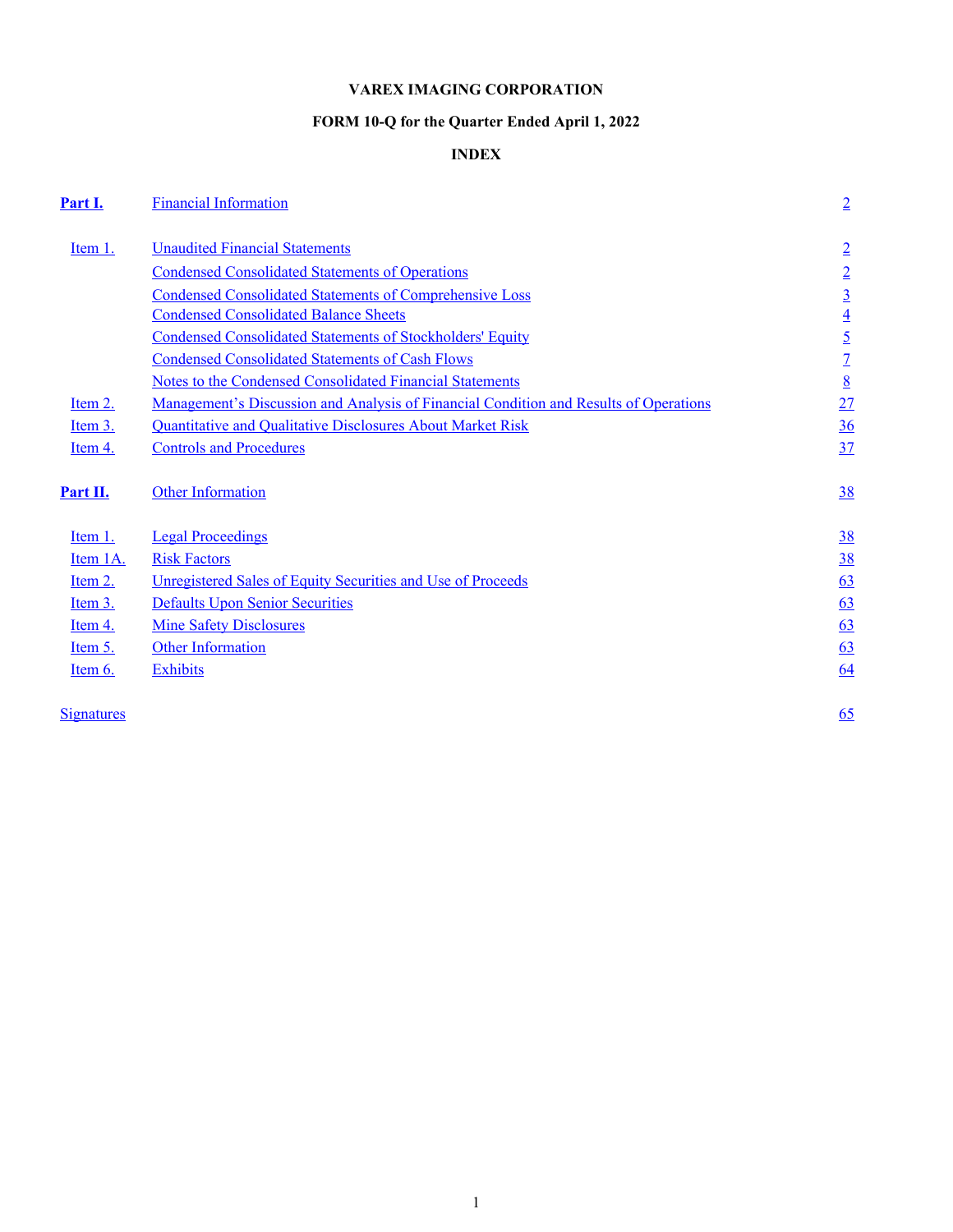## <span id="page-2-0"></span>**PART I**

## **FINANCIAL INFORMATION**

## **Item 1. Financial Statements**

## **VAREX IMAGING CORPORATION CONDENSED CONSOLIDATED STATEMENTS OF OPERATIONS (Unaudited)**

|                                                           |               |        | <b>Three Months Ended</b> | <b>Six Months Ended</b> |                           |        |              |                      |  |
|-----------------------------------------------------------|---------------|--------|---------------------------|-------------------------|---------------------------|--------|--------------|----------------------|--|
| (In millions, except per share amounts)                   | April 1, 2022 |        | <b>April 2, 2021</b>      |                         | April 1, 2022             |        |              | <b>April 2, 2021</b> |  |
| Revenues, net                                             | \$            | 214.7  | $\mathcal{S}$             | 203.5                   | $\mathbf{\hat{S}}$        | 413.5  | $\mathbf S$  | 380.6                |  |
| Cost of revenues                                          |               | 143.9  |                           | 138.9                   |                           | 277.9  |              | 258.8                |  |
| Gross profit                                              |               | 70.8   |                           | 64.6                    |                           | 135.6  |              | 121.8                |  |
| Operating expenses:                                       |               |        |                           |                         |                           |        |              |                      |  |
| Research and development                                  |               | 18.9   |                           | 18.2                    |                           | 36.6   |              | 34.9                 |  |
| Selling, general and administrative                       |               | 25.3   |                           | 30.6                    |                           | 58.4   |              | 65.0                 |  |
| Total operating expenses                                  |               | 44.2   |                           | 48.8                    |                           | 95.0   |              | 99.9                 |  |
| Operating income                                          |               | 26.6   |                           | 15.8                    |                           | 40.6   |              | 21.9                 |  |
| Interest income                                           |               | 0.1    |                           |                         |                           | 0.1    |              |                      |  |
| Interest expense                                          |               | (11.1) |                           | (10.4)                  |                           | (21.0) |              | (20.7)               |  |
| Other expense, net                                        |               | (2.0)  |                           | (2.2)                   |                           | (2.8)  |              | (2.7)                |  |
| Interest and other expense, net                           |               | (13.0) |                           | (12.6)                  |                           | (23.7) |              | (23.4)               |  |
| Income (loss) before taxes                                |               | 13.6   |                           | 3.2                     |                           | 16.9   |              | (1.5)                |  |
| Income tax expense                                        |               | 6.0    |                           |                         |                           | 7.7    |              | 1.6                  |  |
| Net income (loss)                                         |               | 7.6    |                           | 3.2                     |                           | 9.2    |              | (3.1)                |  |
| Less: Net income attributable to noncontrolling interests |               |        |                           | 0.1                     |                           | 0.2    |              | 0.2                  |  |
| Net income (loss) attributable to Varex                   |               | 7.6    | <sup>\$</sup>             | 3.1                     | $\boldsymbol{\mathsf{S}}$ | 9.0    | \$           | (3.3)                |  |
| Net income (loss) per common share attributable to Varex  |               |        |                           |                         |                           |        |              |                      |  |
| <b>Basic</b>                                              | \$            | 0.19   | $\mathbf{\mathcal{S}}$    | 0.08                    | $\mathbf{\hat{s}}$        | 0.23   | $\mathbf{s}$ | (0.09)               |  |
| Diluted                                                   | \$            | 0.18   | <sup>\$</sup>             | 0.08                    | \$                        | 0.21   | \$           | (0.09)               |  |
| Weighted average common shares outstanding                |               |        |                           |                         |                           |        |              |                      |  |
| Basic                                                     |               | 39.7   |                           | 39.2                    |                           | 39.6   |              | 39.2                 |  |
| Diluted                                                   |               | 42.2   |                           | 40.0                    |                           | 43.2   |              | 39.2                 |  |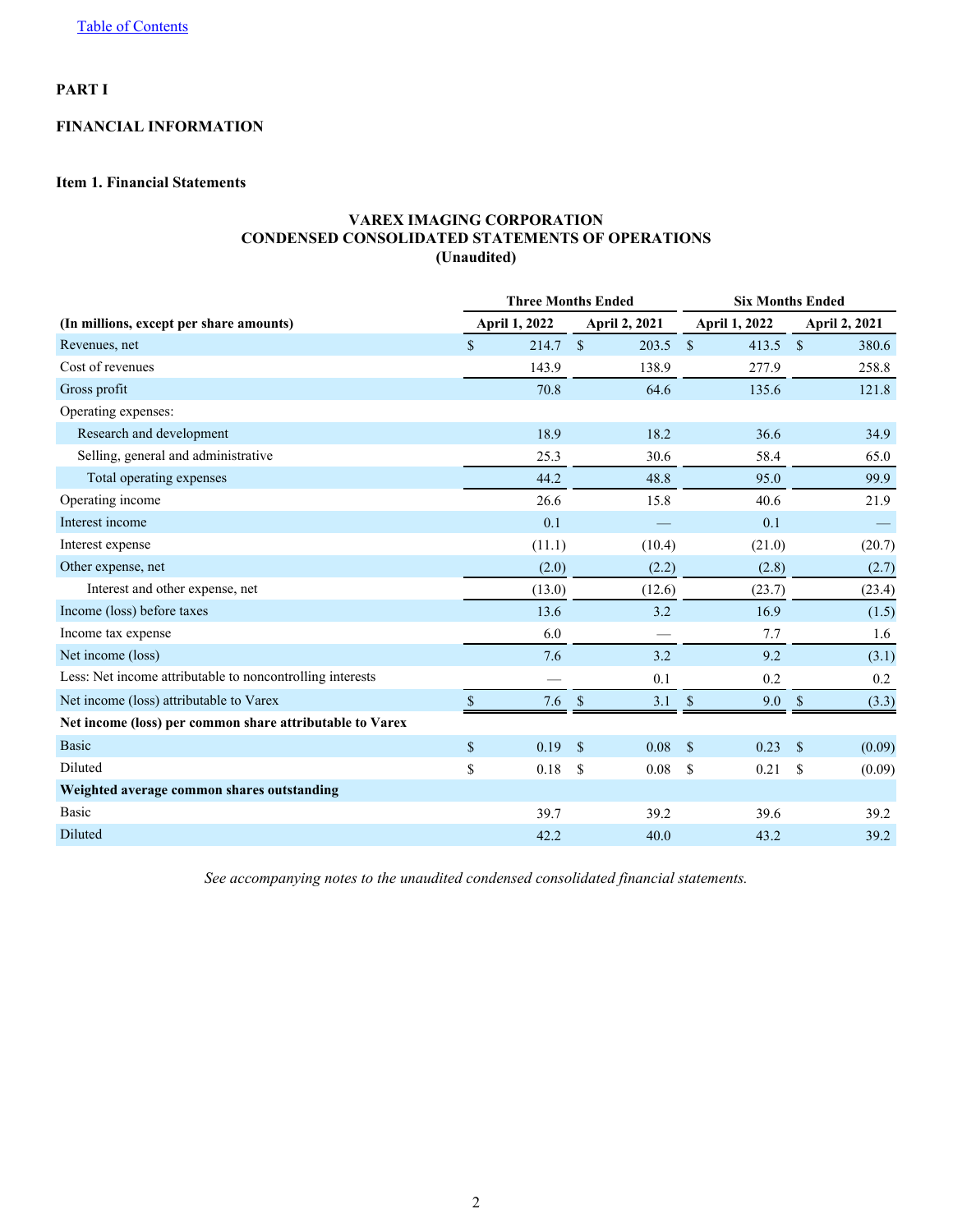## **VAREX IMAGING CORPORATION CONDENSED CONSOLIDATED STATEMENTS OF COMPREHENSIVE INCOME (LOSS) (Unaudited)**

<span id="page-3-0"></span>

|                                                                        |               | <b>Three Months Ended</b> |                      | <b>Six Months Ended</b> |                      |  |                      |  |
|------------------------------------------------------------------------|---------------|---------------------------|----------------------|-------------------------|----------------------|--|----------------------|--|
| (In millions)                                                          |               | <b>April 1, 2022</b>      | <b>April 2, 2021</b> |                         | <b>April 1, 2022</b> |  | <b>April 2, 2021</b> |  |
| Net income (loss)                                                      | <sup>\$</sup> | 7.6                       | $3.2 \, \text{s}$    |                         | 9.2 <sup>5</sup>     |  | (3.1)                |  |
| Other comprehensive income (loss):                                     |               |                           |                      |                         |                      |  |                      |  |
| Foreign currency translation adjustments                               |               | (1.2)                     | (0.7)                |                         | (1.7)                |  | (0.6)                |  |
| Total comprehensive income (loss)                                      |               | 6.4                       | 2.5                  |                         | 7.5                  |  | (3.7)                |  |
| Less: Comprehensive income attributable to noncontrolling<br>interests |               |                           | 0.1                  |                         | 0.2                  |  | 0.2                  |  |
| Comprehensive income (loss) attributable to Varex                      |               | 6.4                       | 2.4                  |                         | 7.3                  |  | (3.9)                |  |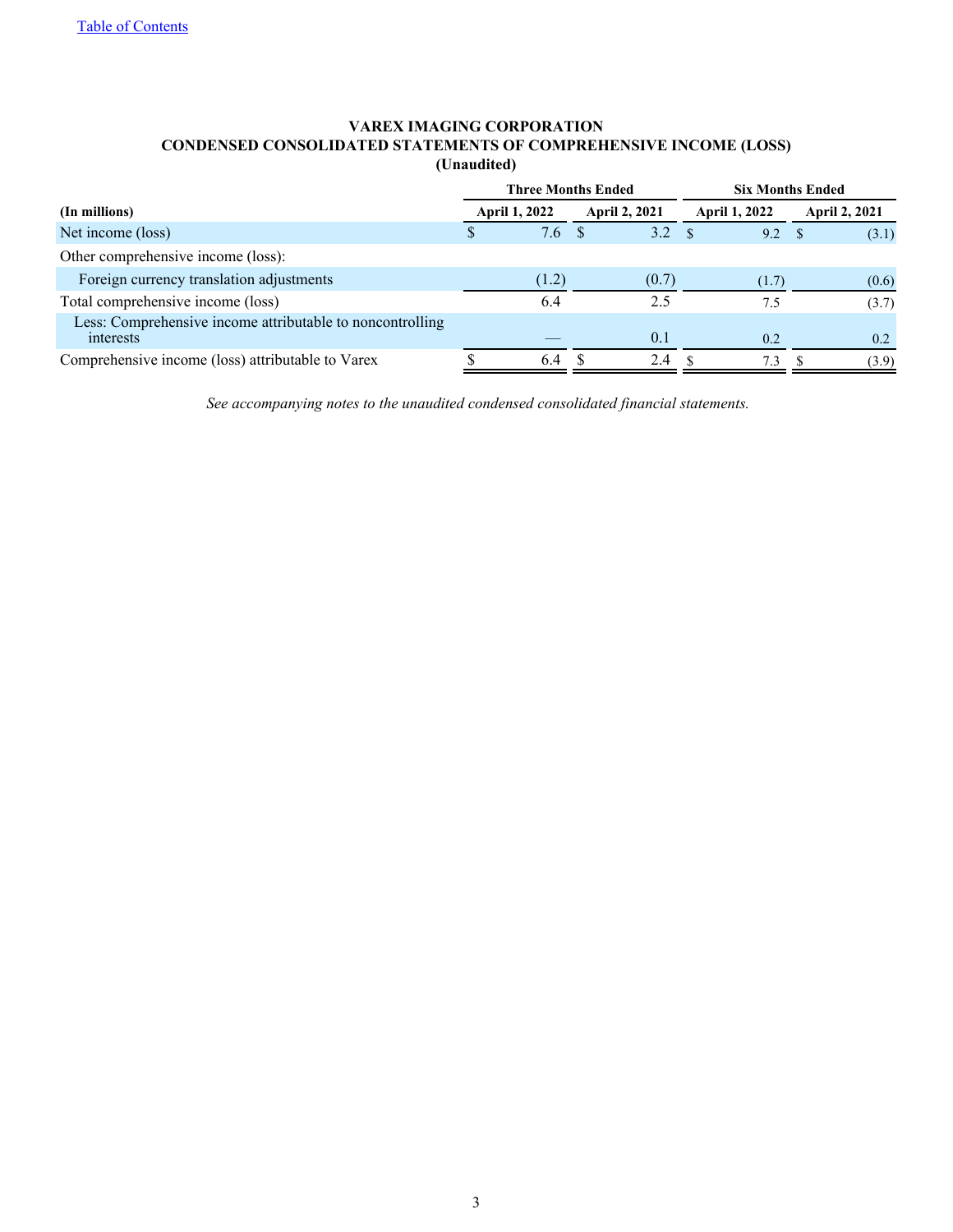## **VAREX IMAGING CORPORATION CONDENSED CONSOLIDATED BALANCE SHEETS (Unaudited)**

<span id="page-4-0"></span>

| (In millions, except share and per share amounts)                                                                                                |      | April 1, 2022 |                    | <b>October 1, 2021</b> |
|--------------------------------------------------------------------------------------------------------------------------------------------------|------|---------------|--------------------|------------------------|
| <b>Assets</b>                                                                                                                                    |      |               |                    |                        |
| Current assets:                                                                                                                                  |      |               |                    |                        |
| Cash and cash equivalents                                                                                                                        | \$   | 115.1         | \$                 | 144.6                  |
| Accounts receivable, net of allowance for credit losses of \$0.7 million and \$1.0 million at<br>April 1, 2022 and October 1, 2021, respectively |      | 154.3         |                    | 155.3                  |
| Inventories                                                                                                                                      |      | 269.2         |                    | 224.8                  |
| Prepaid expenses and other current assets                                                                                                        |      | 30.6          |                    | 29.5                   |
| Total current assets                                                                                                                             |      | 569.2         |                    | 554.2                  |
| Property, plant and equipment, net                                                                                                               |      | 136.4         |                    | 140.2                  |
| Goodwill                                                                                                                                         |      | 289.9         |                    | 292.2                  |
| Intangible assets, net                                                                                                                           |      | 42.1          |                    | 50.7                   |
| Investments in privately-held companies                                                                                                          |      | 47.9          |                    | 49.3                   |
| Deferred tax assets                                                                                                                              |      | 1.2           |                    | 4.0                    |
| Operating lease assets                                                                                                                           |      | 23.0          |                    | 24.3                   |
| Other assets                                                                                                                                     |      | 32.9          |                    | 32.6                   |
| <b>Total assets</b>                                                                                                                              | $\$$ | 1,142.6       | $\sqrt{3}$         | 1,147.5                |
| Liabilities and stockholders' equity                                                                                                             |      |               |                    |                        |
| Current liabilities:                                                                                                                             |      |               |                    |                        |
| Accounts payable                                                                                                                                 | \$   | 78.8          | \$                 | 58.8                   |
| Accrued liabilities and other current liabilities                                                                                                |      | 72.8          |                    | 89.7                   |
| Current operating lease liabilities                                                                                                              |      | 5.3           |                    | 6.2                    |
| Current maturities of long-term debt                                                                                                             |      | 2.6           |                    | 2.8                    |
| Deferred revenues                                                                                                                                |      | 7.6           |                    | 9.1                    |
| Total current liabilities                                                                                                                        |      | 167.1         |                    | 166.6                  |
| Long-term debt, net                                                                                                                              |      | 408.4         |                    | 431.7                  |
| Deferred tax liabilities                                                                                                                         |      |               |                    | 2.2                    |
| Operating lease liabilities                                                                                                                      |      | 19.0          |                    | 18.7                   |
| Other long-term liabilities                                                                                                                      |      | 33.7          |                    | 31.8                   |
| <b>Total liabilities</b>                                                                                                                         |      | 628.2         |                    | 651.0                  |
| Stockholders' equity:                                                                                                                            |      |               |                    |                        |
| Preferred stock, \$.01 par value: 20,000,000 shares authorized, none issued                                                                      |      |               |                    |                        |
| Common stock, \$.01 par value: 150,000,000 shares authorized                                                                                     |      |               |                    |                        |
| Shares issued and outstanding - 39,823,331 and 39,435,830 at April 1, 2022 and October 1, 2021,<br>respectively                                  |      | 0.4           |                    | 0.4                    |
| Additional paid-in capital                                                                                                                       |      | 459.9         |                    | 449.4                  |
| Accumulated other comprehensive (loss) income                                                                                                    |      | (1.7)         |                    |                        |
| Retained earnings                                                                                                                                |      | 42.5          |                    | 33.5                   |
| Total Varex stockholders' equity                                                                                                                 |      | 501.1         |                    | 483.3                  |
| Noncontrolling interests                                                                                                                         |      | 13.3          |                    | 13.2                   |
| Total stockholders' equity                                                                                                                       |      | 514.4         |                    | 496.5                  |
| Total liabilities and stockholders' equity                                                                                                       | $\$$ | 1,142.6       | $\mathbf{\hat{s}}$ | 1,147.5                |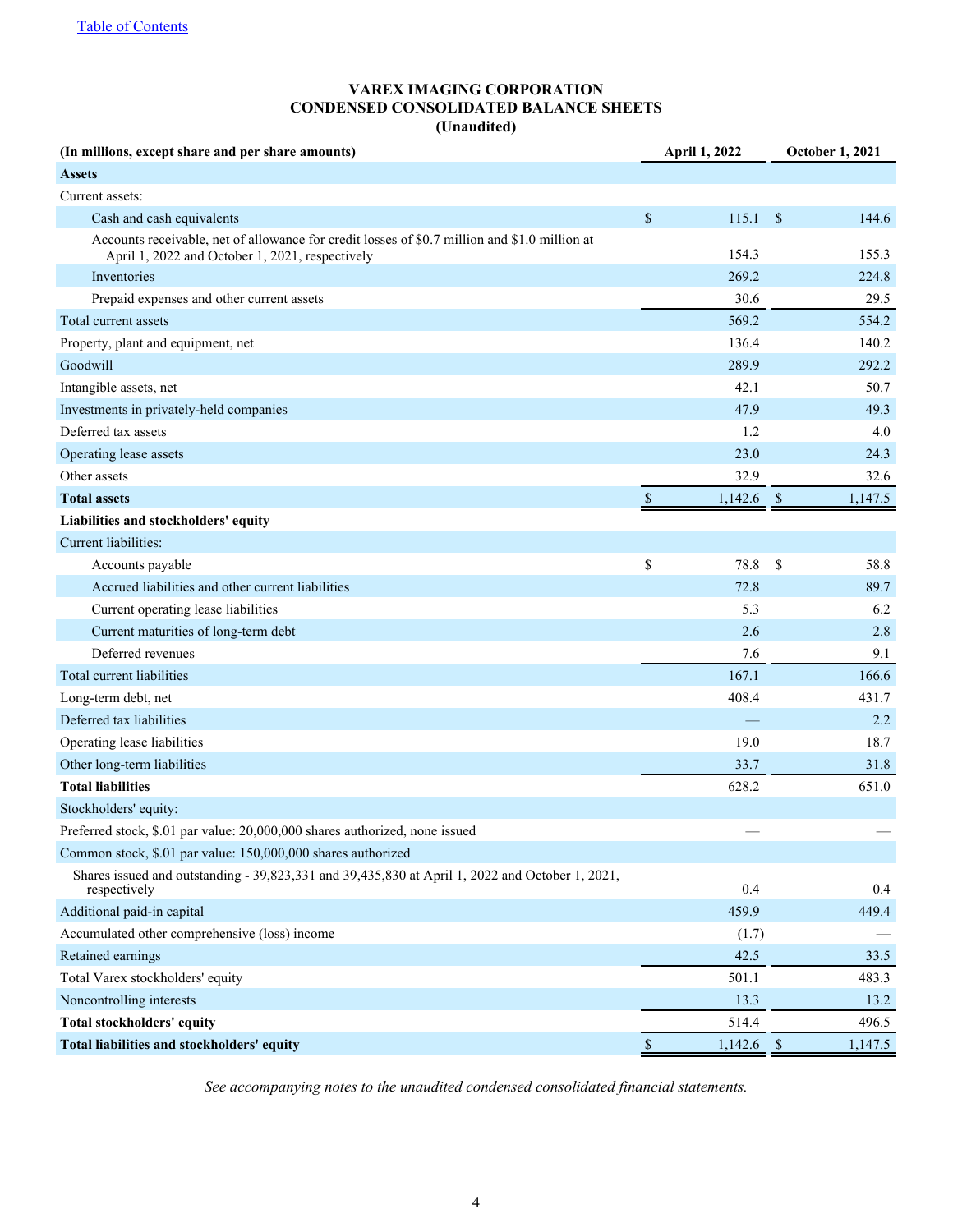## **VAREX IMAGING CORPORATION CONDENSED CONSOLIDATED STATEMENTS OF STOCKHOLDERS' EQUITY (Unaudited)**

<span id="page-5-0"></span>

|                                                          | Three Months Ended April 1, 2022               |                      |  |                                         |                                                               |              |                             |                                 |  |                                    |                                                |  |
|----------------------------------------------------------|------------------------------------------------|----------------------|--|-----------------------------------------|---------------------------------------------------------------|--------------|-----------------------------|---------------------------------|--|------------------------------------|------------------------------------------------|--|
| (In millions)                                            | <b>Common Stock</b><br><b>Shares</b><br>Amount |                      |  | <b>Additional</b><br>Paid-in<br>Capital | Accumulated<br>Other<br>Comprehensive<br><b>Income (Loss)</b> |              | Retained<br><b>Earnings</b> | Total<br>Varex<br><b>Equity</b> |  | Noncontrolling<br><b>Interests</b> | <b>Total</b><br>Stockholders'<br><b>Equity</b> |  |
| <b>December 31, 2021</b>                                 | 39.6                                           | <sup>\$</sup><br>0.4 |  | 458.0<br>\$                             | $(0.5)$ \$<br>-S                                              |              | 34.9                        | 492.8<br>$\mathbb{S}$           |  | 13.3<br>- \$                       | -S<br>506.1                                    |  |
| Net income                                               |                                                |                      |  |                                         |                                                               |              | 7.6                         | 7.6                             |  |                                    | 7.6                                            |  |
| Exercise of stock options                                |                                                |                      |  | 0.3                                     |                                                               |              |                             | 0.3                             |  |                                    | 0.3                                            |  |
| Common stock issued upon<br>vesting of restricted shares | 0.3                                            |                      |  |                                         |                                                               |              |                             |                                 |  |                                    |                                                |  |
| Shares withheld on vesting of<br>restricted stock        | (0.1)                                          |                      |  | (2.1)                                   |                                                               |              |                             | (2.1)                           |  |                                    | (2.1)                                          |  |
| Share-based compensation                                 |                                                |                      |  | 3.9                                     |                                                               |              |                             | 3.9                             |  |                                    | 3.9                                            |  |
| Foreign currency translation<br>adjustments              |                                                |                      |  |                                         | (1.2)                                                         |              |                             | (1.2)                           |  |                                    | (1.2)                                          |  |
| Other                                                    |                                                |                      |  | (0.2)                                   |                                                               |              |                             | (0.2)                           |  |                                    | (0.2)                                          |  |
| <b>April 1, 2022</b>                                     | 39.8                                           | <sup>\$</sup><br>0.4 |  | \$<br>459.9                             | (1.7)<br><sup>S</sup>                                         | <sup>S</sup> | 42.5                        | 501.1<br>S                      |  | 13.3                               | <sup>\$</sup><br>514.4                         |  |

|                                                          | Three Months Ended April 2, 2021     |              |        |              |                                         |                                                 |       |                      |      |                                 |       |                                           |       |                                                |       |
|----------------------------------------------------------|--------------------------------------|--------------|--------|--------------|-----------------------------------------|-------------------------------------------------|-------|----------------------|------|---------------------------------|-------|-------------------------------------------|-------|------------------------------------------------|-------|
| (In millions)                                            | <b>Common Stock</b><br><b>Shares</b> |              | Amount |              | <b>Additional</b><br>Paid-in<br>Capital | Accumulated<br>Other<br>Comprehensive<br>Income |       | Retained<br>Earnings |      | Total<br>Varex<br><b>Equity</b> |       | <b>Noncontrolling</b><br><b>Interests</b> |       | <b>Total</b><br>Stockholders'<br><b>Equity</b> |       |
|                                                          |                                      |              |        |              |                                         |                                                 |       |                      |      |                                 |       |                                           |       |                                                |       |
| <b>January 1, 2021</b>                                   | 39.2                                 | <sup>S</sup> | 0.4    | \$           | 439.2                                   | -\$                                             | 0.9   | $\mathbf{\hat{s}}$   | 9.7  | <sup>\$</sup>                   | 450.2 | - \$                                      | 14.2  | - \$                                           | 464.4 |
| Net income                                               |                                      |              |        |              |                                         |                                                 |       |                      | 3.1  |                                 | 3.1   |                                           | 0.1   |                                                | 3.2   |
| Common stock issued upon<br>vesting of restricted shares | 0.2                                  |              |        |              |                                         |                                                 |       |                      |      |                                 |       |                                           |       |                                                |       |
| Shares withheld on vesting of<br>restricted stock        | (0.1)                                |              |        |              | (1.5)                                   |                                                 |       |                      |      |                                 | (1.5) |                                           |       |                                                | (1.5) |
| Share-based compensation                                 |                                      |              |        |              | 3.6                                     |                                                 |       |                      |      |                                 | 3.6   |                                           |       |                                                | 3.6   |
| Foreign currency translation<br>adjustments              |                                      |              |        |              |                                         |                                                 | (0.7) |                      |      |                                 | (0.7) |                                           |       |                                                | (0.7) |
| Other                                                    |                                      |              |        |              |                                         |                                                 |       |                      |      |                                 |       |                                           | (0.1) |                                                | (0.1) |
| <b>April 2, 2021</b>                                     | 39.3                                 | -S           | 0.4    | <sup>S</sup> | 441.3                                   | S                                               | 0.2   |                      | 12.8 | S.                              | 454.7 | <sup>S</sup>                              | 14.2  | -S                                             | 468.9 |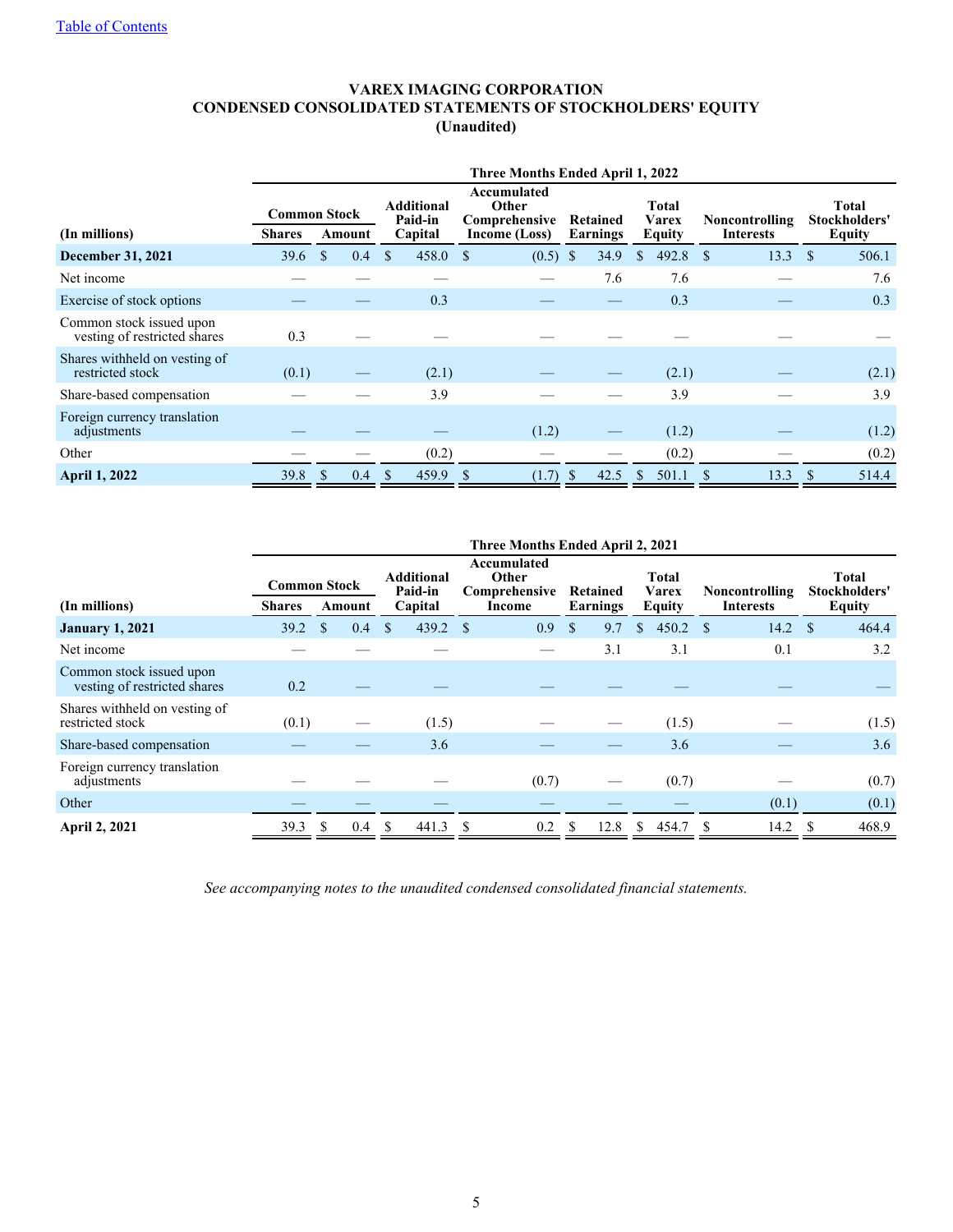## **VAREX IMAGING CORPORATION CONDENSED CONSOLIDATED STATEMENTS OF STOCKHOLDERS' EQUITY (Unaudited)**

|                                                           |                                      | Six Months Ended April 1, 2022          |              |                                               |                      |                                        |                                    |                                         |                      |  |  |  |
|-----------------------------------------------------------|--------------------------------------|-----------------------------------------|--------------|-----------------------------------------------|----------------------|----------------------------------------|------------------------------------|-----------------------------------------|----------------------|--|--|--|
| (In millions)                                             | <b>Common Stock</b><br><b>Shares</b> | <b>Additional</b><br>Paid-in<br>Capital |              | Accumulated<br>Other<br>Comprehensive<br>Loss | Retained<br>Earnings | <b>Total</b><br><b>Varex</b><br>Equity | Noncontrolling<br><b>Interests</b> | <b>Total</b><br>Stockholders'<br>Equity |                      |  |  |  |
| <b>October 1, 2021</b>                                    | 39.4                                 | Amount<br>\$<br>0.4                     | $\mathbf{s}$ | 449.4                                         | <sup>\$</sup>        | 33.5<br>\$                             | 483.3<br>$\mathbf{s}$              | <sup>\$</sup><br>13.2                   | $\mathbf S$<br>496.5 |  |  |  |
| Net income                                                |                                      |                                         |              |                                               |                      | 9.0                                    | 9.0                                | 0.2                                     | 9.2                  |  |  |  |
| Exercise of stock options                                 | 0.1                                  |                                         |              | 3.8                                           |                      |                                        | 3.8                                |                                         | 3.8                  |  |  |  |
| Common stock issued upon<br>vesting of restricted shares  | 0.3                                  |                                         |              |                                               |                      |                                        |                                    |                                         |                      |  |  |  |
| Shares withheld on vesting of<br>restricted stock         | (0.1)                                |                                         |              | (2.1)                                         |                      |                                        | (2.1)                              |                                         | (2.1)                |  |  |  |
| Common stock issued under<br>employee stock purchase plan | 0.1                                  |                                         |              | 1.7                                           |                      |                                        | 1.7                                |                                         | 1.7                  |  |  |  |
| Share-based compensation                                  |                                      |                                         |              | 7.3                                           |                      |                                        | 7.3                                |                                         | 7.3                  |  |  |  |
| Foreign currency translation<br>adjustments               |                                      |                                         |              |                                               | (1.7)                |                                        | (1.7)                              |                                         | (1.7)                |  |  |  |
| Other                                                     |                                      |                                         |              | (0.2)                                         |                      |                                        | (0.2)                              | (0.1)                                   | (0.3)                |  |  |  |
| <b>April 1, 2022</b>                                      | 39.8                                 | <sup>\$</sup><br>0.4                    | S            | 459.9                                         | (1.7)<br>S           | 42.5<br>-8                             | 501.1                              | <sup>\$</sup><br>13.3                   | S<br>514.4           |  |  |  |

|                                                           | Six Months Ended April 2, 2021                 |                      |                                         |                                                        |                             |                                        |                                           |                                         |  |  |  |  |
|-----------------------------------------------------------|------------------------------------------------|----------------------|-----------------------------------------|--------------------------------------------------------|-----------------------------|----------------------------------------|-------------------------------------------|-----------------------------------------|--|--|--|--|
| (In millions)                                             | <b>Common Stock</b><br><b>Shares</b><br>Amount |                      | <b>Additional</b><br>Paid-in<br>Capital | Accumulated<br>Other<br>Comprehensive<br>Income (Loss) | Retained<br><b>Earnings</b> | <b>Total</b><br><b>Varex</b><br>Equity | <b>Noncontrolling</b><br><b>Interests</b> | <b>Total</b><br>Stockholders'<br>Equity |  |  |  |  |
| <b>October 2, 2020</b>                                    | 39.1                                           | <sup>\$</sup><br>0.4 | 434.4<br>\$                             | 0.8<br>-S                                              | S<br>16.1                   | 451.7<br>\$                            | $^{\circ}$<br>14.1                        | 465.8<br><sup>S</sup>                   |  |  |  |  |
| Net (loss) income                                         |                                                |                      |                                         |                                                        | (3.3)                       | (3.3)                                  | 0.2                                       | (3.1)                                   |  |  |  |  |
| Common stock issued upon<br>vesting of restricted shares  | 0.2                                            |                      |                                         |                                                        |                             |                                        |                                           |                                         |  |  |  |  |
| Shares withheld on vesting of<br>restricted stock         | (0.1)                                          |                      | (1.5)                                   |                                                        |                             | (1.5)                                  |                                           | (1.5)                                   |  |  |  |  |
| Common stock issued under<br>employee stock purchase plan | 0.1                                            |                      | 1.2                                     |                                                        |                             | 1.2                                    |                                           | 1.2                                     |  |  |  |  |
| Share-based compensation                                  |                                                |                      | 7.2                                     |                                                        |                             | 7.2                                    |                                           | 7.2                                     |  |  |  |  |
| Foreign currency translation<br>adjustments               |                                                |                      |                                         | (0.6)                                                  |                             | (0.6)                                  |                                           | (0.6)                                   |  |  |  |  |
| Other                                                     |                                                |                      |                                         |                                                        |                             |                                        | (0.1)                                     | (0.1)                                   |  |  |  |  |
| <b>April 2, 2021</b>                                      | 39.3                                           | 0.4<br>- \$          | 441.3<br><sup>S</sup>                   | 0.2<br>-S                                              | 12.8<br>- \$                | 454.7<br><sup>\$</sup>                 | 14.2<br><sup>S</sup>                      | 468.9<br><sup>3</sup>                   |  |  |  |  |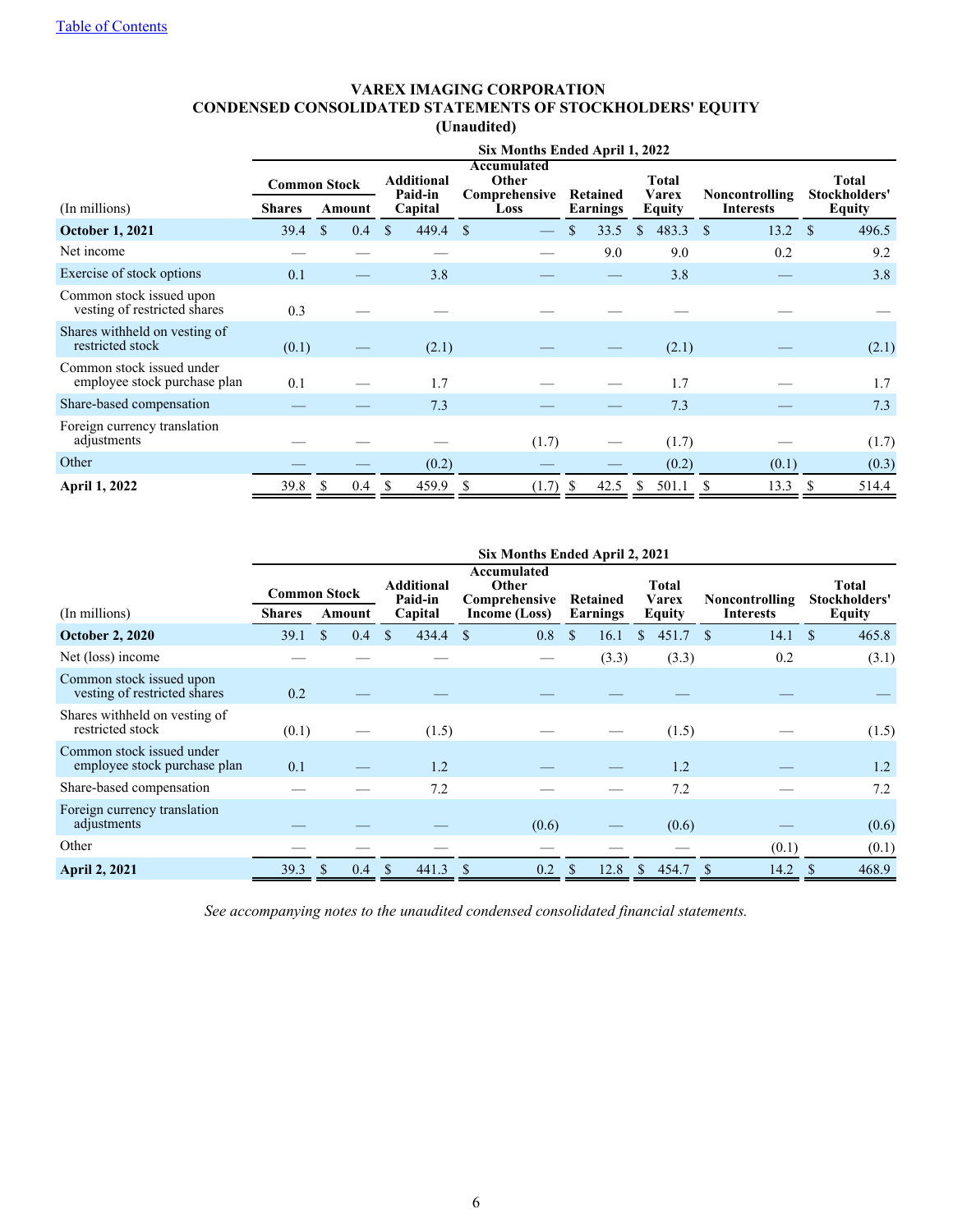## **VAREX IMAGING CORPORATION CONDENSED CONSOLIDATED STATEMENTS OF CASH FLOWS (Unaudited)**

<span id="page-7-0"></span>

|                                                                                          | <b>Six Months Ended</b> |               |              |               |  |  |  |  |  |
|------------------------------------------------------------------------------------------|-------------------------|---------------|--------------|---------------|--|--|--|--|--|
| (In millions)                                                                            |                         | April 1, 2022 |              | April 2, 2021 |  |  |  |  |  |
| Cash flows from operating activities:                                                    |                         |               |              |               |  |  |  |  |  |
| Net income (loss)                                                                        | \$                      | 9.2           | \$           | (3.1)         |  |  |  |  |  |
| Adjustments to reconcile net income (loss) to net cash provided by operating activities: |                         |               |              |               |  |  |  |  |  |
| Share-based compensation expense                                                         |                         | 7.3           |              | 7.2           |  |  |  |  |  |
| Depreciation                                                                             |                         | 9.6           |              | 10.5          |  |  |  |  |  |
| Amortization of intangible assets                                                        |                         | 7.5           |              | 8.5           |  |  |  |  |  |
| Deferred taxes                                                                           |                         | 0.5           |              | 0.1           |  |  |  |  |  |
| Loss from equity method investments                                                      |                         | 1.6           |              | 2.5           |  |  |  |  |  |
| Amortization of deferred loan costs                                                      |                         | 5.3           |              | 4.9           |  |  |  |  |  |
| Inventory write-down                                                                     |                         | 1.6           |              | 3.5           |  |  |  |  |  |
| Loss on operating lease abandonment                                                      |                         | 1.9           |              |               |  |  |  |  |  |
| Other, net                                                                               |                         | 1.4           |              | 1.0           |  |  |  |  |  |
| Changes in assets and liabilities:                                                       |                         |               |              |               |  |  |  |  |  |
| Accounts receivable                                                                      |                         | 1.3           |              | (6.2)         |  |  |  |  |  |
| Inventories                                                                              |                         | (46.5)        |              | 20.4          |  |  |  |  |  |
| Prepaid expenses and other assets                                                        |                         | 1.1           |              | (15.1)        |  |  |  |  |  |
| Accounts payable                                                                         |                         | 20.4          |              | (19.8)        |  |  |  |  |  |
| Accrued liabilities and other current and long-term liabilities                          |                         | (18.2)        |              | 5.2           |  |  |  |  |  |
| Deferred revenues                                                                        |                         | (1.5)         |              | 0.3           |  |  |  |  |  |
| Net cash provided by operating activities                                                |                         | 2.5           |              | 19.9          |  |  |  |  |  |
| Cash flows from investing activities:                                                    |                         |               |              |               |  |  |  |  |  |
| Purchases of property, plant and equipment                                               |                         | (7.5)         |              | (7.8)         |  |  |  |  |  |
| Proceeds from sales of business and assets                                               |                         | 1.7           |              |               |  |  |  |  |  |
| Investments in and loans to privately-held companies                                     |                         | (0.3)         |              | (0.6)         |  |  |  |  |  |
| Other                                                                                    |                         | (0.5)         |              |               |  |  |  |  |  |
| Net cash used in investing activities                                                    |                         | (6.6)         |              | (8.4)         |  |  |  |  |  |
| Cash flows from financing activities:                                                    |                         |               |              |               |  |  |  |  |  |
| Taxes related to net share settlement of equity awards                                   |                         | (2.1)         |              | (1.5)         |  |  |  |  |  |
| Borrowings under credit agreements                                                       |                         |               |              | 1.5           |  |  |  |  |  |
| Repayments of borrowing under credit agreements                                          |                         | (28.4)        |              | (1.5)         |  |  |  |  |  |
| Proceeds from exercise of stock options                                                  |                         | 3.8           |              |               |  |  |  |  |  |
| Proceeds from shares issued under employee stock purchase plan                           |                         | 1.7           |              | 1.2           |  |  |  |  |  |
| Other financing activities                                                               |                         | (0.4)         |              | (0.7)         |  |  |  |  |  |
| Net cash used in financing activities                                                    |                         | (25.4)        |              | (1.0)         |  |  |  |  |  |
| Effects of exchange rate changes on cash and cash equivalents and restricted cash        |                         | (0.1)         |              |               |  |  |  |  |  |
| Net (decrease) increase in cash and cash equivalents and restricted cash                 |                         | (29.6)        |              | 10.5          |  |  |  |  |  |
| Cash and cash equivalents and restricted cash at beginning of period                     |                         | 146.1         |              | 102.1         |  |  |  |  |  |
| Cash and cash equivalents and restricted cash at end of period                           | \$                      | 116.5         | $\mathbb{S}$ | 112.6         |  |  |  |  |  |
| Supplemental cash flow information:                                                      |                         |               |              |               |  |  |  |  |  |
| Cash paid for interest                                                                   | \$                      | 15.8          | $\$$         | 4.0           |  |  |  |  |  |
| Income taxes paid, net of (refunds)                                                      |                         | (3.4)         |              | 12.9          |  |  |  |  |  |
| Supplemental non-cash activities:                                                        |                         |               |              |               |  |  |  |  |  |
| Purchases of property, plant and equipment financed through accounts payable             | \$                      | $1.1 \t$$     |              | 0.4           |  |  |  |  |  |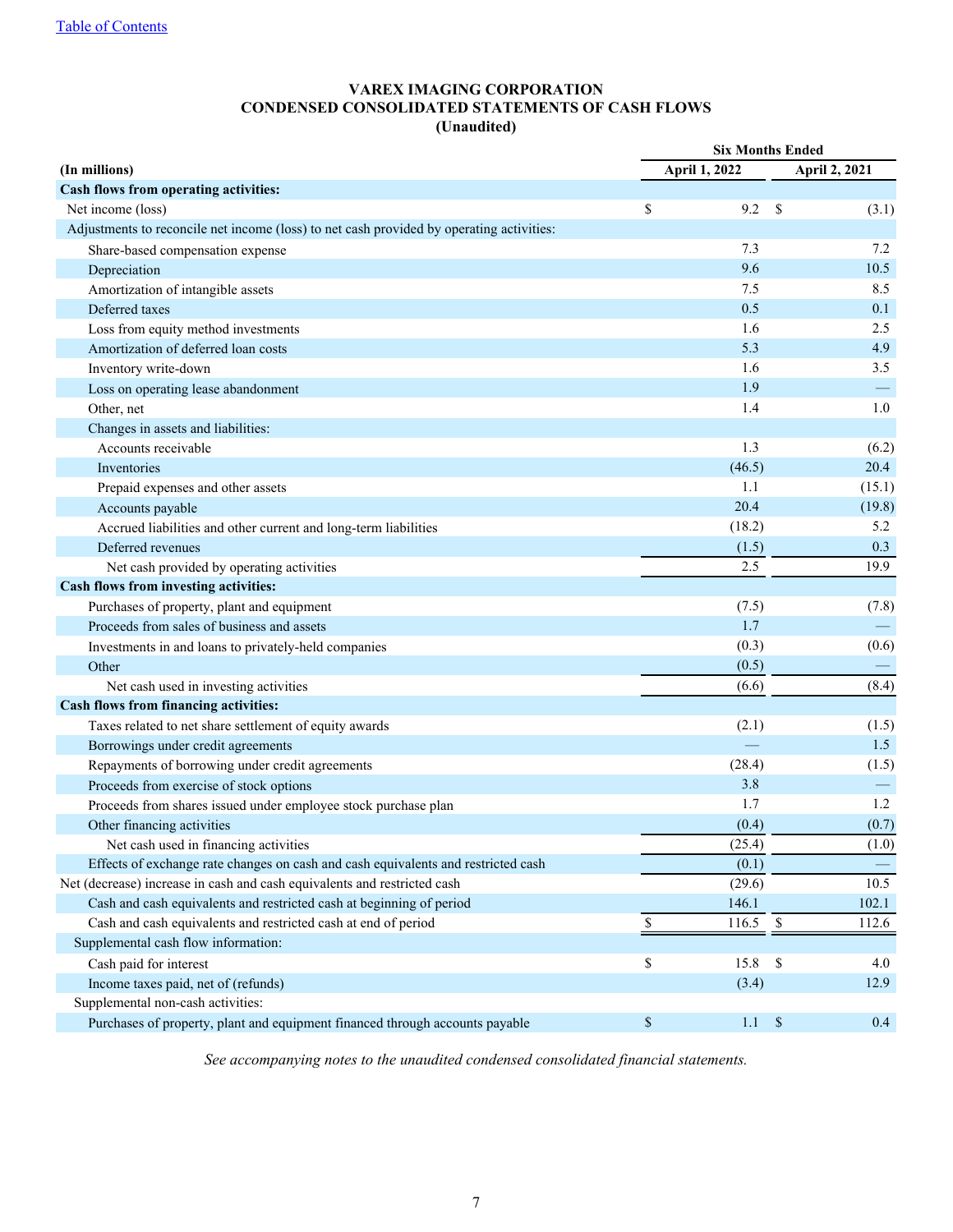## **VAREX IMAGING CORPORATION NOTES TO THE CONDENSED CONSOLIDATED FINANCIAL STATEMENTS (Unaudited)**

## <span id="page-8-0"></span>**1. SUMMARY OF SIGNIFICANT ACCOUNTING POLICIES**

#### *Description of Business*

Varex Imaging Corporation (the "Company," "Varex" or "Varex Imaging") designs, manufactures, sells and services a broad range of medical products, which include X-ray tubes, digital detectors and accessories, high voltage connectors, image processing software and workstations, computer-aided diagnostic software, collimators, automatic exposure control devices, generators, ionization chambers and buckys, for use in a range of applications, including radiographic or fluoroscopic imaging, mammography, computed tomography, oncology and computer-aided detection. The Company sells its products to imaging system original equipment manufacturer ("OEM") customers for incorporation into new medical diagnostic, radiation therapy, dental, and veterinary equipment, as well as to independent service companies and distributors, and directly to end-users for replacement purposes.

 The Company also designs, manufactures, sells and services industrial products, which include Linatron® X-ray accelerators, high voltage connectors, imaging processing software and image detection products for security and inspection purposes, such as cargo screening at ports and borders and nondestructive examination in a variety of applications. The Company generally sells security and inspection products to OEM customers who incorporate Varex's products into their inspection systems. The Company conducts an active research and development program to focus on new technology and applications in both the medical and industrial X-ray imaging markets.

#### *Basis of Presentation*

The accompanying unaudited condensed consolidated financial statements have been prepared by the Company pursuant to the rules and regulations of the Securities and Exchange Commission ("SEC") and have been prepared in accordance with accounting principles generally accepted in the United States ("GAAP") for interim financial information. Accordingly, they do not include all of the information and notes required by GAAP for complete financial statements. In the opinion of management, these condensed consolidated financial statements include all adjustments necessary for a fair presentation of the results for the interim periods.

These condensed consolidated financial statements and the accompanying notes are unaudited and should be read in conjunction with the consolidated financial statements and notes thereto for the fiscal year ended 2021 included in the Company's Annual Report on Form 10-K, which was filed with the SEC on November 19, 2021. The Company considers events or transactions that occur after the balance sheet date, but before the financial statements are issued, to provide additional evidence relative to certain estimates or to identify matters that require additional disclosures. Except for the change in certain policies upon adoption of the accounting standards described below, there have been no material changes to the Company's significant accounting policies, compared to the accounting policies described in Note 1, *Summary of Significant Accounting Policies*, in the Company's Annual Report on Form 10-K for fiscal year 2021.

## *Segment Reporting*

The Company has two reportable operating segments; (i) Medical and (ii) Industrial, which aligns with how its Chief Executive Officer, who is the Company's Chief Operating Decision Maker ("CODM"), reviews the Company's performance. See Note 15. *Segment Information*, for further information on the Company's segments.

### *Fiscal Year*

The fiscal years of the Company as reported are the 52 or 53-week period ending on the Friday nearest September 30. Fiscal year 2022 is the 52-week period ending September 30, 2022. Fiscal year 2021 was the 52-week period that ended on October 1, 2021. The fiscal quarters ended April 1, 2022 and April 2, 2021 were both 13-week periods. The two fiscal quarters ended April 1, 2022 and April 2, 2021 were both 26-week periods.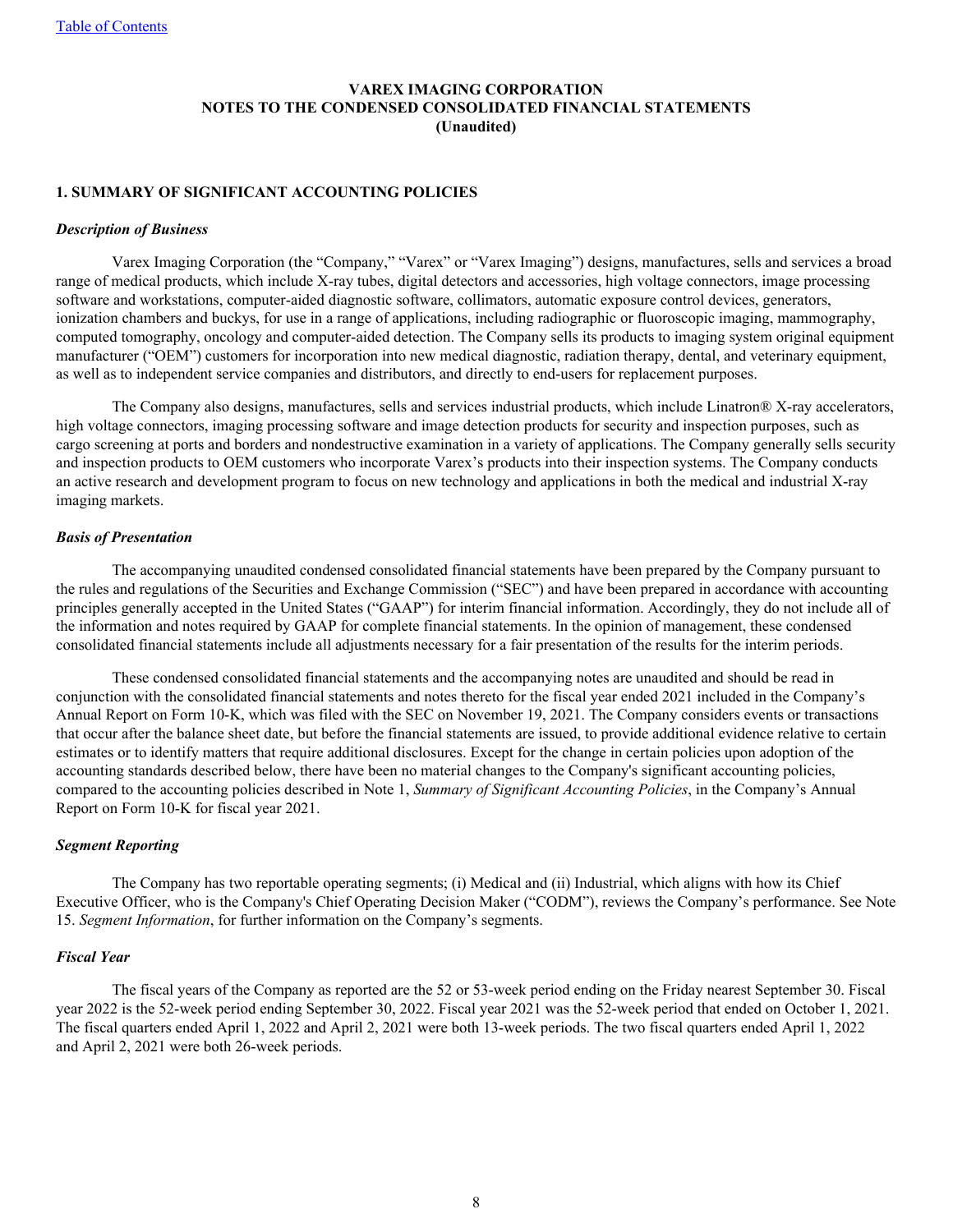#### *Use of Estimates*

The preparation of financial statements in conformity with GAAP requires management to make estimates and assumptions that affect the reported amounts of assets and liabilities and disclosure of contingent assets and liabilities at the date of the condensed consolidated financial statements and the reported amounts of revenues and expenses during the reporting periods. Such estimates include the valuation of inventories, valuation of goodwill and intangible assets, warranties, contract liabilities, long-lived asset valuations, impairment on investments, valuation of financial instruments, and taxes on income. Actual results could differ from these estimates.

#### *Impact of COVID-19*

The coronavirus ("COVID-19") pandemic, the emerging variants, uneven vaccination rates across the globe, and the mitigation efforts by governments to control its spread have created uncertainties and disruptions in the economic and financial markets. The extent to which COVID-19 will continue to impact the Company's business and financial results depends on numerous evolving factors including: the magnitude and duration of COVID-19, the extent to which it will impact worldwide macroeconomic conditions, including supply chain disruptions, interest rates, unemployment rates, the speed of the economic recovery, and governmental and business reactions to the pandemic. The Company has experienced continuing supply chain disruptions and other issues that are at least partially related to the ongoing COVID-19 pandemic. These supply chain related challenges have been increasing in recent months. In addition, while we have from time to time taken significant precautions to maintain employee safety, such as implementing mask requirements, encouraging vaccination, and periodically asking non-production related employees to work from home when possible, the Company has experienced, and may in the future experience, COVID-19 related employee absences that adversely impact our production or business.

 The Company assessed certain accounting matters that generally require consideration of forecasted financial information in context with the information reasonably available to the Company, including the estimated future impacts of COVID-19, through the date of filing this report. The accounting matters assessed included, but were not limited to, the Company's carrying value of goodwill, intangibles, long-lived assets, equity method investments, inventory and related reserves, and the allowance for credit losses. The Company's assessment of the magnitude and duration of COVID-19, as well as other factors, could result in material negative impacts to the Company's condensed consolidated financial statements in future reporting periods. These future developments are highly uncertain and the outcomes cannot be estimated with certainty. Actual results may differ from those estimates, and such differences may be material to the financial statements.

#### *Cash and Cash Equivalents*

The Company considers currency on hand, demand deposits, time deposits and all highly-liquid investments with an original maturity of three months or less at the date of purchase to be cash and cash equivalents.

#### *Restricted Cash*

Restricted cash primarily consists of cash collateral related to certain leases and inventory arrangements. Restricted cash is included in Other assets on the Company's condensed consolidated balance sheets. Cash and cash equivalents and restricted cash as reported within the condensed consolidated statements of cash flows consisted of the following:

|                                               | <b>Six Months Ended</b><br><b>April 1, 2022</b> |                      | <b>Six Months Ended</b><br><b>April 2, 2021</b> |                               |  |                      |  |
|-----------------------------------------------|-------------------------------------------------|----------------------|-------------------------------------------------|-------------------------------|--|----------------------|--|
| (In millions)                                 | <b>Beginning of</b><br>Period                   | <b>End of Period</b> |                                                 | <b>Beginning of</b><br>Period |  | <b>End of Period</b> |  |
| Cash and cash equivalents                     | 144.6                                           | 115.1                |                                                 | 100.6                         |  | 111.1                |  |
| Restricted cash                               | 1.5                                             | 1.4                  |                                                 | 15                            |  | 1.5                  |  |
| Cash and cash equivalents and restricted cash | 146.1                                           | 116.5                |                                                 | 102.1                         |  | 112.6                |  |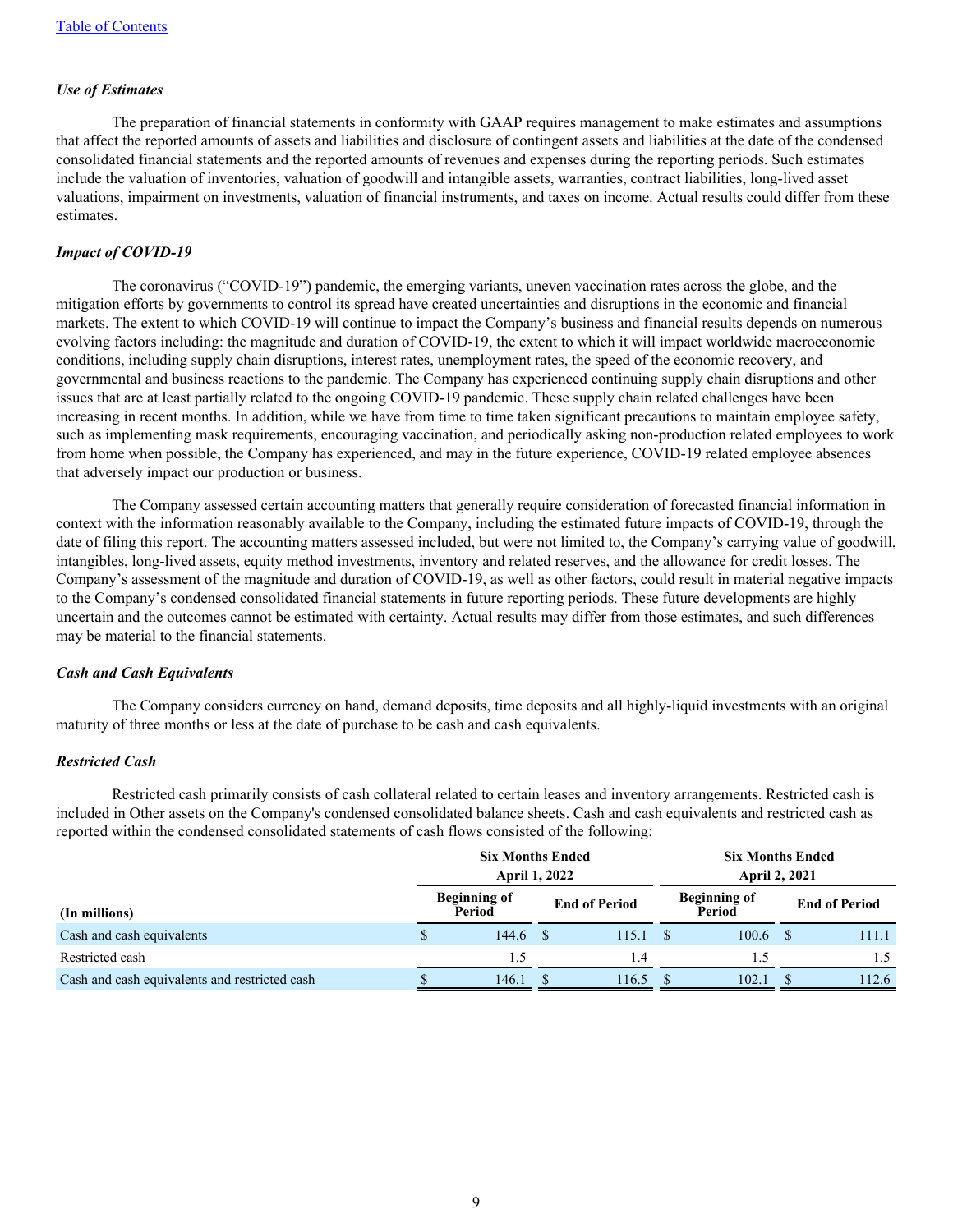## *Concentration of Risk*

Financial instruments that potentially expose the Company to concentrations of credit risk consist principally of cash, cash equivalents and trade accounts receivable. Cash held with financial institutions may exceed the Federal Deposit Insurance Corporation insurance limits or similar limits in foreign jurisdictions. To date, the Company has not experienced any losses on its deposits of cash and cash equivalents. The Company performs ongoing credit evaluations of its customers and, except for government tenders, group purchases and orders with a letter of credit, its industrial customers often provide a down payment. The Company maintains an allowance for credit losses based upon the expected collectability of all accounts receivable. The Company obtains some of the components in its products from a limited group of suppliers or from a single-source supplier. When these suppliers are unable to meet our supply needs, our production is negatively impacted.

 Credit is extended to customers based on an evaluation of the customer's financial condition, and collateral is not required. In certain circumstances, a customer may be required to prepay all or a portion of the contract price prior to transfer of control. During the periods presented, one of the Company's customers accounted for a significant portion of revenues, as set forth below:

|                                   | Three Months Ended   |               | <b>Six Months Ended</b> |                      |
|-----------------------------------|----------------------|---------------|-------------------------|----------------------|
|                                   | <b>April 1, 2022</b> | April 2, 2021 | <b>April 1, 2022</b>    | <b>April 2, 2021</b> |
| Canon Medical Systems Corporation | $18.2 \%$            | $17.8 \%$     | $18.7\%$                | $17.2\%$             |

 Canon Medical Systems Corporation accounted for 12.8% and 16.2% of the Company's condensed consolidated accounts receivable as of April 1, 2022 and October 1, 2021, respectively.

#### *Investments*

The Company accounts for its equity investments in privately-held companies under the equity method of accounting if the Company has the ability to exercise significant influence in these investments. Distributions received from an equity method investment are classified using the cumulative earnings approach, which means that distributions up to the amount of cumulative equity in earnings recognized will be treated as returns on investment and classified as operating cash flows and those in excess of that amount will be treated as returns of investment and classified as investing cash flows. The Company reviews its equity investments in privately-held companies for impairment whenever events or changes in business circumstances are other than temporary and indicate that the carrying amount of the investments may not be fully recoverable. There were no impairments recorded during the three and six months ended April 1, 2022 and April 2, 2021, respectively.

#### *Loss Contingencies*

From time to time, the Company is involved in legal proceedings, government inspections, investigations, customs and duties audits, and other claims and contingency matters, both inside and outside the United States, arising in the ordinary course of its business or otherwise. The Company accrues amounts for probable losses, to the extent they can be reasonably estimated, that it believes are adequate to address any liabilities related to legal proceedings and other loss contingencies that the Company believes will result in a probable loss (including, among other things, probable settlement value). A loss or a range of loss is disclosed when it is reasonably possible that a material loss will be incurred and can be estimated or when it is reasonably possible that the amount of a loss, when material, will exceed the recorded provision. When a loss contingency is probable but not reasonably estimable the nature of the contingency and the fact that an estimate cannot be made is disclosed.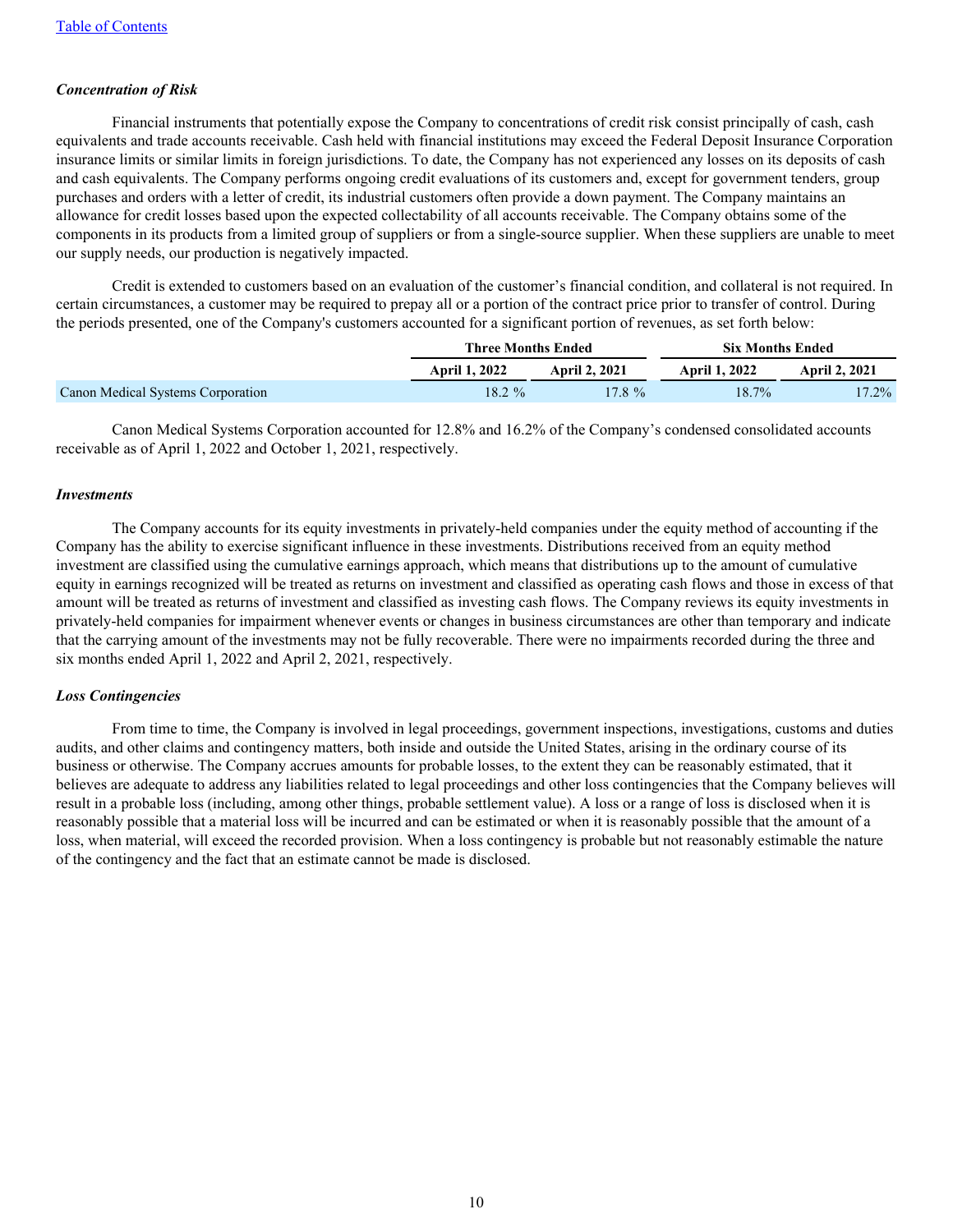### *Product Warranty*

The Company warrants most of its products for a specific period of time, usually 12 to 24 months from delivery or acceptance, against material defects. The Company provides for the estimated future costs of warranty obligations in Cost of revenues when the related revenues are recognized. The accrued warranty costs represent the best estimate at the time of sale of the total costs that the Company will incur to repair or replace product parts that fail while under warranty.

 The amount of the accrued estimated warranty costs obligation for established products is primarily based on historical experience as to product failures adjusted for current information on repair costs. For new products, estimates include the historical experience of similar products, as well as a reasonable allowance for warranty expenses associated with new products. On a quarterly basis, the Company reviews the accrued warranty costs and updates the historical warranty cost trends, if required.

The following table reflects the changes in the Company's accrued product warranty:

|                                                  | <b>Six Months Ended</b> |                      |  |                      |  |  |  |
|--------------------------------------------------|-------------------------|----------------------|--|----------------------|--|--|--|
| (In millions)                                    |                         | <b>April 1, 2022</b> |  | <b>April 2, 2021</b> |  |  |  |
| Accrued product warranty, at beginning of period |                         | 8.5 S                |  | 8.1                  |  |  |  |
| New accruals charged to cost of revenues         |                         | 4.6                  |  | 6.1                  |  |  |  |
| Product warranty expenditures                    |                         | (5.5)                |  | (6.3)                |  |  |  |
| Accrued product warranty, at end of period       |                         | 7.6                  |  | 7 Q                  |  |  |  |

#### *Leases*

The Company determines if an arrangement is or contains a lease at the inception of an arrangement. The Company's operating lease right-of-use ("ROU") assets represent the right to use an underlying asset over the lease term and lease liabilities represent its obligation to make lease payments arising from the lease. ROU assets may also include initial direct costs incurred and prepaid lease payments, less lease incentives. Lease liabilities and their corresponding ROU assets are recognized based on the present value of lease payments over the lease term, discounted using the Company's incremental borrowing rate. The Company recognizes operating leases with lease terms of more than twelve months in Operating lease assets, Current operating lease liabilities, and Operating lease liabilities on its condensed consolidated balance sheets. The Company recognizes finance leases with lease terms of more than twelve months in Property, plant and equipment, net, Accrued liabilities and other current liabilities, and Other long-term liabilities on its condensed consolidated balance sheets. For purposes of calculating lease liabilities and the corresponding ROU assets, the Company's lease term may include options to extend or terminate the lease when it is reasonably certain that it will exercise that option.

#### *Revenue Recognition*

The Company's revenues are derived primarily from the sale of hardware and services. The Company recognizes its revenues net of any value-added or sales tax and net of sales discounts.

 The Company sells a high proportion of its X-ray products to a limited number of OEM customers. X-ray tubes, digital detectors and image-processing tools and security and inspection products are generally sold on a stand-alone basis. However, the Company occasionally sells its digital detectors, X-ray tubes and imaging processing tools as a package that is optimized for digital Xray imaging and sells its Linatron ® X-ray accelerators together with its image processing software and image detection products to OEM customers that incorporate them into their inspection systems. Service contracts are often sold with certain security and inspection products and computer-aided detection products.

The Company determines revenue recognition through the following steps:

- Identification of the contract, or contracts, with a customer
- Identification of the performance obligations in the contract
- Determination of the transaction price
- Allocation of the transaction price to the performance obligations in the contract
- Recognition of revenue when, or as, a performance obligation is satisfied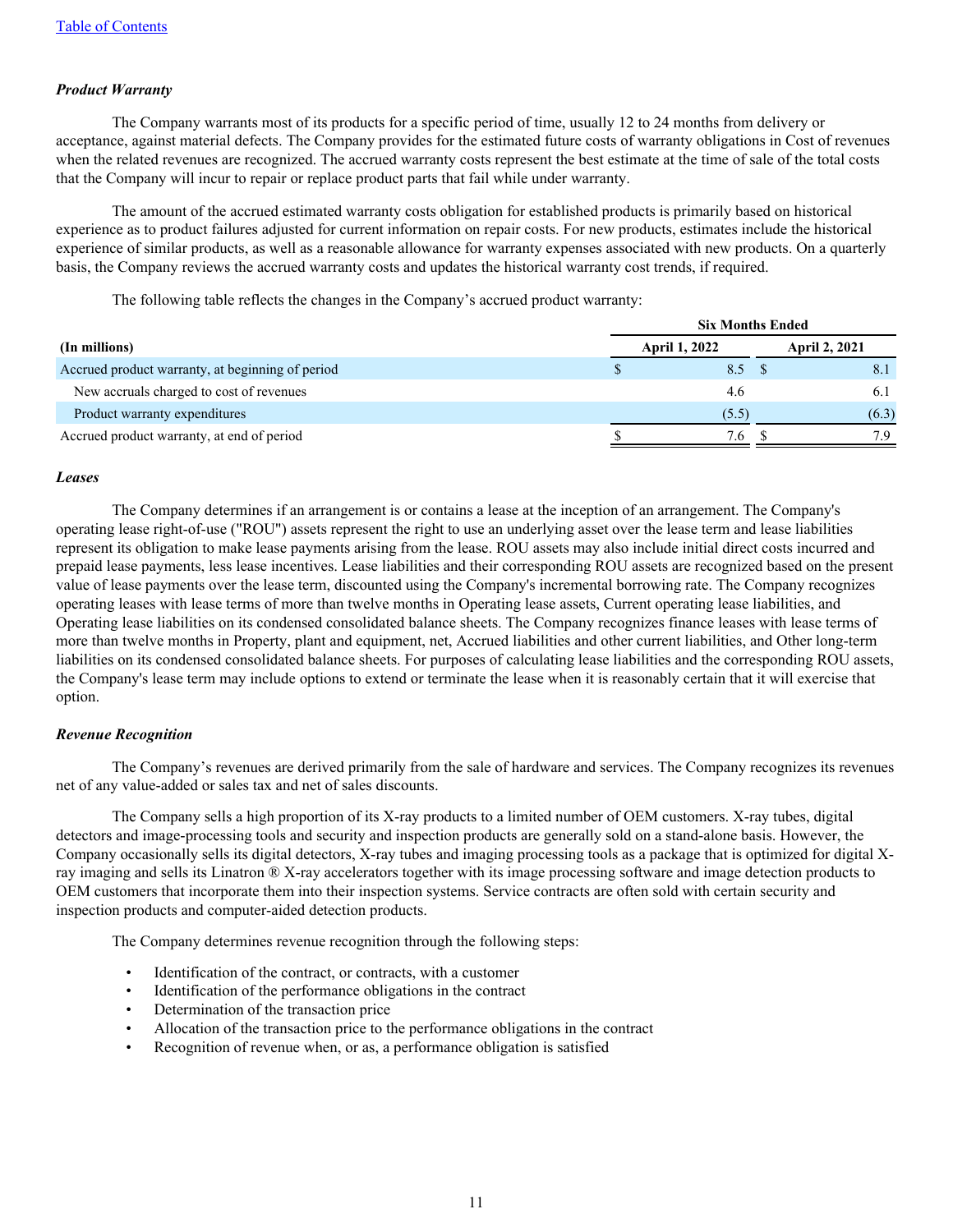#### *Transaction Price and Allocation to Performance Obligations*

 Transaction prices of products or services are typically based on contracted rates. To the extent that the transaction price includes variable consideration, the Company estimates the amount of variable consideration that should be included in the transaction price utilizing the expected value method when there is a large number of transactions with similar characteristics or the most likely amount method when there are two possible outcomes, depending on the circumstances of the transaction, to which the Company expects to be entitled. Variable consideration is included in the transaction price if, in the Company's judgment, it is probable that a significant future reversal of cumulative revenue under the contract will not occur. Estimates of variable consideration and determination of whether to include estimated amounts in the transaction price are based largely on an assessment of the Company's anticipated performance and all information (historical, current and forecasted) that is reasonably available.

 The Company allows customers to return specific parts of purchased X-ray tubes for a partial refund credit, which is identified as variable consideration. For sales with a right of return, revenue is reduced for expected returns, a liability is recorded for expected returns, and an asset is recorded for the right to recover products from customers on settling the liability. The Company recognizes a reduction to revenue and cost of sales at the time of sale and a corresponding contract liability and contract asset. The Company records this estimate based on the historical volume of product returns and adjusts the estimate on a quarterly basis based on the current quarter sales and current quarter returns.

 If a contract contains a single performance obligation, the entire transaction price is allocated to the single performance obligation. Contracts that contain multiple performance obligations require an allocation of the transaction price based on the estimated relative standalone selling prices of the promised products or services underlying each performance obligation. The Company determines standalone selling prices based on the price at which the performance obligation could be sold separately.

#### *Contracts and Performance Obligations*

 The Company accounts for a contract with a customer when there is an approval and commitment from both parties, the rights of the parties are identified, payment terms are identified, the contract has commercial substance and collectability of the consideration is probable. The Company's performance obligations consist mainly of transferring control of products and services identified in the contracts or purchase orders. For each contract, the Company considers the obligation to transfer products and services to the customer, which are distinct, to be performance obligations.

#### *Recognition of Revenue*

 Revenue is recognized when, or as, obligations under the terms of a contract are satisfied, which occurs when control of the promised products or services is transferred to customers. Revenue is measured as the amount of consideration the Company expects to receive in exchange for transferring products or services to a customer.

 Product revenue is generally recognized when the customer obtains control of the Company's product, which occurs at a point in time, and may be upon shipment or upon delivery based on the contractual shipping terms of a contract.

 Service revenue is generally recognized over the term of the service contract. Services are expected to be transferred to the customer throughout the term of the contract and the Company believes recognizing revenue ratably over the term of the contract best depicts the transfer of value to the customer.

#### *Disaggregation of Revenue*

 Revenue is disaggregated from contracts between geography and by reportable operating segment, which the Company believes best depicts how the nature, amount, timing, and uncertainty of revenues and cash flows are affected by economic factors. Refer to Note 15. *Segment Information,* included in this report, for the disaggregation of the Company's revenue based on reportable operating segments and Note 2. *Revenue* for the disaggregation of revenue by geographic region.

#### *Contract Balances*

 Contract assets are included within the Prepaid expenses and other current assets, and Other assets balances in the condensed consolidated balance sheets. Contract liabilities, which also includes refund obligations, are included within the Accrued liabilities and other current liabilities, Deferred revenues, and Other long-term liabilities balances in the condensed consolidated balance sheets.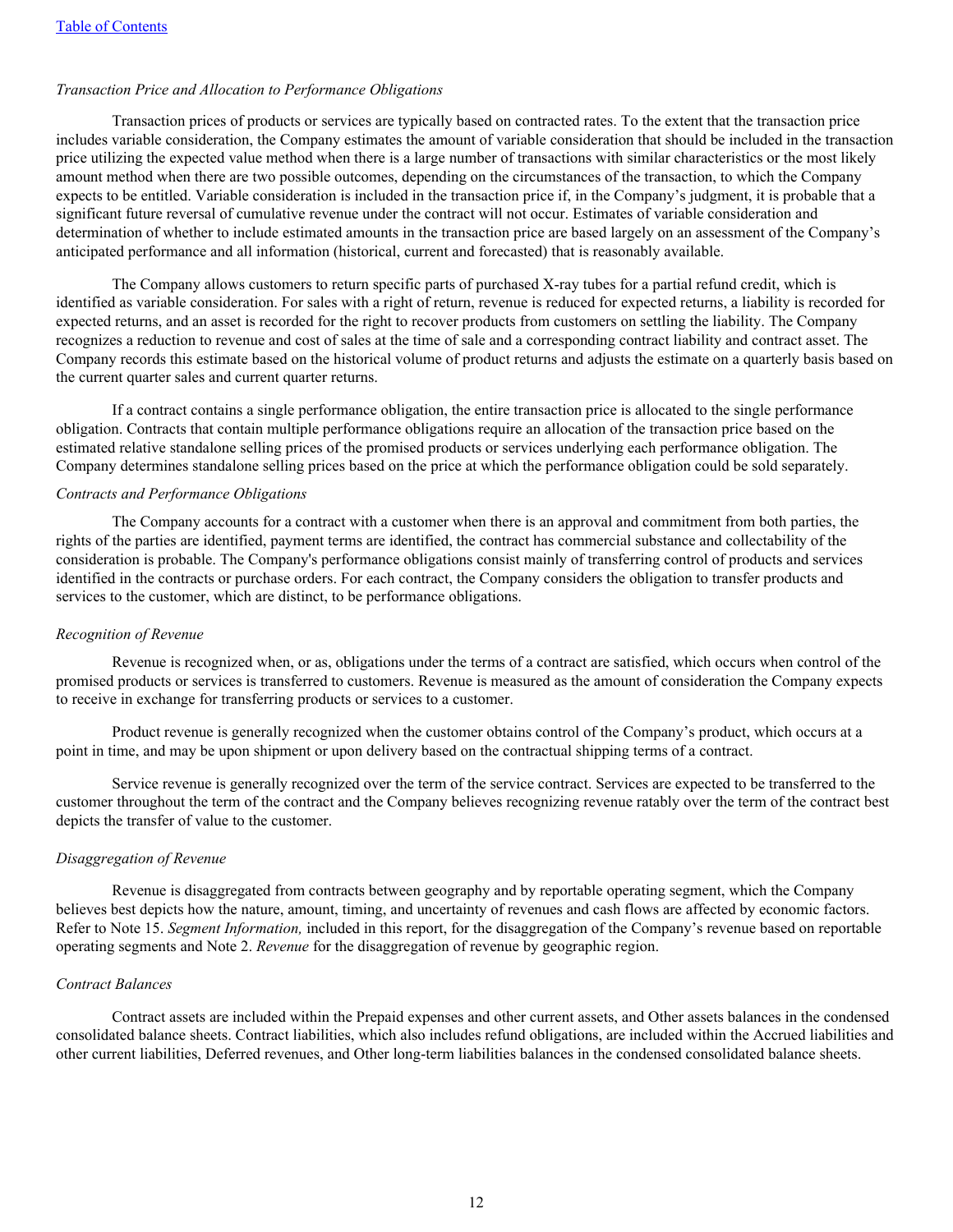#### *Costs to Obtain or Fulfill a Customer Contract*

 The Company has certain costs to obtain and fulfill a customer contract, such as commissions and shipping costs. The Company recognizes the incremental costs of obtaining contracts as an expense when incurred if the amortization period of the assets that the Company otherwise would have recognized is one year or less. Incremental costs of obtaining contracts that would be recognized over more than one year are not material. The Company accounts for shipping and handling activities related to contracts with customers as costs to fulfill the promise to transfer the associated products. These costs are included as a component of cost of revenues.

#### *Deferred Revenues*

Deferred revenue primarily represents (i) the amount received applicable to non-software products for which parts and services under the warranty contracts have not been delivered, and (ii) the amount received for service contracts for which the services have not been rendered.

#### *Recently Adopted Accounting Pronouncements*

In December 2019, the Financial Accounting Standards Board ("FASB") issued Accounting Standards Update ("ASU") 2019-12, Simplifying the Accounting for Income Taxes, which simplifies the accounting for income taxes by removing certain exceptions to the current guidance, and improving the consistent application of and simplification of other areas of the guidance. The Company adopted this ASU on October 2, 2021, using a prospective approach. The adoption of ASU 2019-12 did not have a material impact on the Company's condensed consolidated financial statements and related disclosures.

#### *Recent Accounting Standard Updates Not Yet Effective*

In August 2020, the FASB issued ASU 2020-06, Accounting for Convertible Instruments and Contracts in an Entity's Own Equity. The standard removes certain separation models in ASC 470-20 for convertible instruments, and, as a result, embedded conversion features are no longer separated from the host contract for convertible instruments with conversion features that are not required to be accounted for as derivatives under ASC 815. The convertible debt instruments will be accounted for as a single liability measured at amortized cost. This will also result in the interest expense recognized for convertible debt instruments to be typically closer to the coupon interest rate. Further, the ASU made amendments to the earnings per share ("EPS") guidance in Topic 260 for convertible instruments, the most significant impact of which is requiring the use of the if-converted method for diluted EPS calculation, and no longer allowing the net share settlement method. The ASU is effective for annual periods beginning after December 15, 2021, including interim periods within those years. Adoption of the ASU can either be on a modified retrospective or full retrospective basis. We expect to adopt this ASU as of the first quarter of fiscal year 2023. While we are still evaluating the impacts of this ASU on our consolidated financial statements, we expect that the unamortized discount on our Convertible Notes (see Note 10. *Borrowings*) will be reclassified from equity to liabilities and that the interest expense from our Convertible Notes will decrease and be closer to the coupon rate of 4.00%. The impact that adoption of ASU 2020-06 will have on our net income per diluted share will depend on the amount of earnings in each period and our share price, but could result in additional dilution.

 In March 2020, the FASB issued ASU 2020-04, Facilitation of the Effects of Reference Rate Reform on Financial Reporting, to provide optional guidance for a limited period of time to ease the potential burden in accounting for (or recognizing the effects of) reference rate (e.g., LIBOR) reform on financial reporting. Adoption of the guidance is elective and is permitted from March 12, 2020 through December 31, 2022. The Company will evaluate transactions or contract modifications occurring as a result of reference rate reform and determine whether to apply the optional guidance on an ongoing basis. The Company does not currently expect this ASU will have a material impact on its financial position, results of operations or cash flows.

#### **2. REVENUE**

#### *Disaggregation of Revenue*

 Revenue is disaggregated from contracts by geographic region and by reportable operating segment, which the Company believes best depicts how the nature, amount, timing, and uncertainty of revenues and cash flows are affected by economic factors.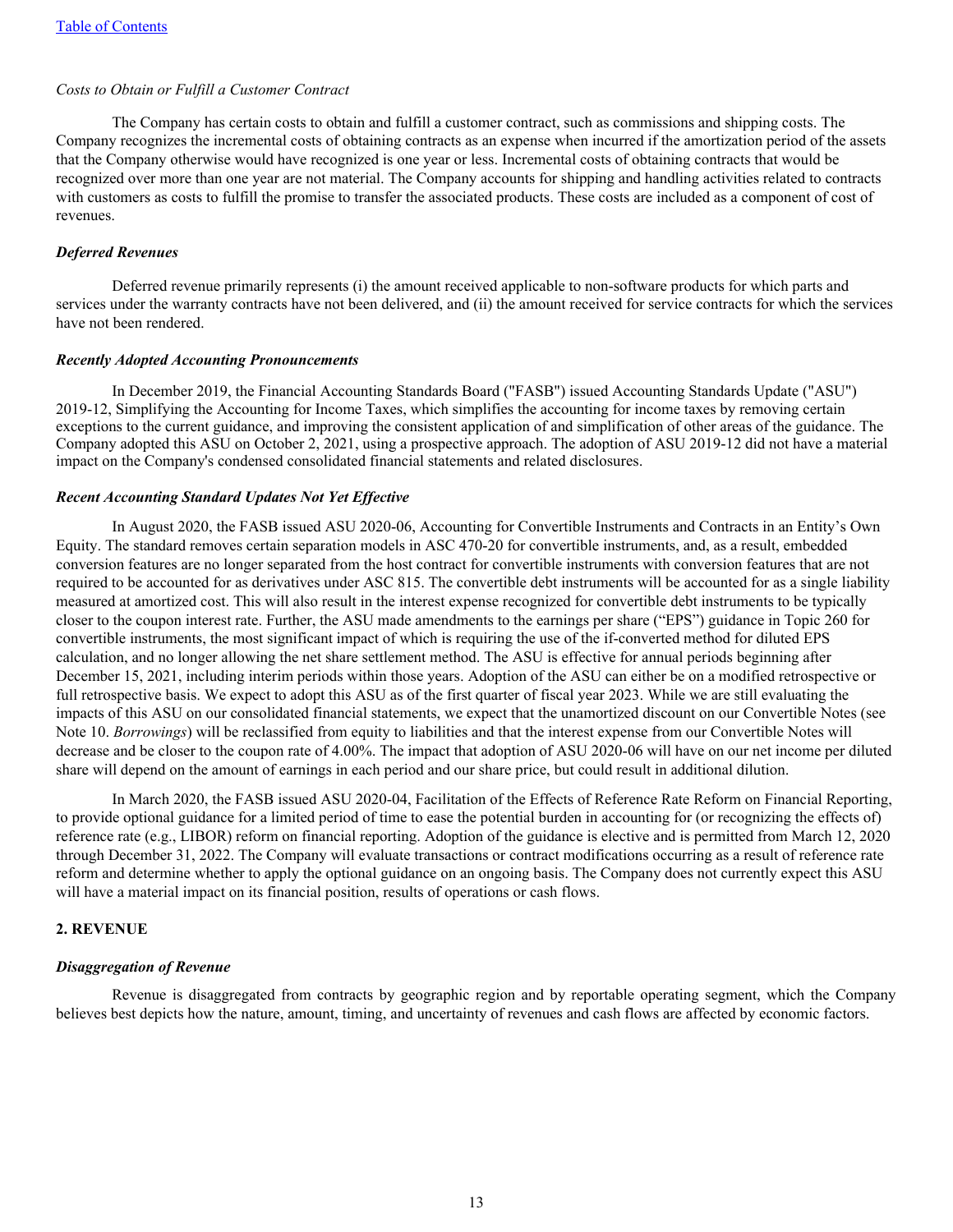The following table disaggregates the Company's revenue by geographic region:

|               |                      | <b>Three Months Ended</b> | <b>Six Months Ended</b> |       |                      |       |
|---------------|----------------------|---------------------------|-------------------------|-------|----------------------|-------|
| (In millions) | <b>April 1, 2022</b> | <b>April 2, 2021</b>      | <b>April 1, 2022</b>    |       | <b>April 2, 2021</b> |       |
| Americas      | 68.4<br>S            | 70.5                      |                         | 128.9 |                      | 132.8 |
| <b>EMEA</b>   | 69.6                 | 67.7                      |                         | 137.0 |                      | 125.6 |
| <b>APAC</b>   | 76.7                 | 65.3                      |                         | 147.6 |                      | 122.2 |
|               | 214.7                | 203.5                     |                         | 413.5 |                      | 380.6 |

 Revenue in the United States was \$66.2 million and \$69.2 million for the three months ended April 1, 2022 and April 2, 2021, respectively. Revenue in the United States was \$125.0 and \$130.3 million for the six months ended April 1, 2022 and April 2, 2021, respectively.

 Refer to Note 15, *Segment Information*, for the disaggregation of the Company's revenue based on reportable operating segments.

#### *Contract Balances*

The following table summarizes the changes in the contract assets and refund liabilities:

|                                                                                | <b>Contract Assets</b>  |  |                      |  |  |  |  |  |
|--------------------------------------------------------------------------------|-------------------------|--|----------------------|--|--|--|--|--|
|                                                                                | <b>Six Months Ended</b> |  |                      |  |  |  |  |  |
| (In millions)                                                                  | <b>April 1, 2022</b>    |  | <b>April 2, 2021</b> |  |  |  |  |  |
| Balance at beginning of period                                                 | $24.3$ \$               |  | 24.6                 |  |  |  |  |  |
| Costs recovered from product returns during the period                         | (2.6)                   |  | (2.4)                |  |  |  |  |  |
| Contract asset from shipments of products, subject to return during the period | 3.6                     |  | 2.9                  |  |  |  |  |  |
| Adjustment for actual vs reserved product returns                              | (0.4)                   |  | (0.6)                |  |  |  |  |  |
| Balance at end of period                                                       | 24.9                    |  | 24.5                 |  |  |  |  |  |

|                                                                            | <b>Contract Liabilities</b> |  |                      |  |  |  |  |  |
|----------------------------------------------------------------------------|-----------------------------|--|----------------------|--|--|--|--|--|
|                                                                            | <b>Six Months Ended</b>     |  |                      |  |  |  |  |  |
| (In millions)                                                              | <b>April 1, 2022</b>        |  | <b>April 2, 2021</b> |  |  |  |  |  |
| Balance at beginning of period                                             | 27.0 S                      |  | 27.4                 |  |  |  |  |  |
| Release of refund liability included in beginning of year refund liability | (2.9)                       |  | (2.7)                |  |  |  |  |  |
| Additions to refund liabilities                                            | 3.9                         |  | 3.2                  |  |  |  |  |  |
| Adjustment for actual vs reserved product returns                          | (0.4)                       |  | (0.7)                |  |  |  |  |  |
| Balance at end of period                                                   | 27.6                        |  | 27.2                 |  |  |  |  |  |

 During the three and six months ended April 1, 2022, the Company recognized revenue of \$1.8 million and \$5.9 million related to deferred revenues that existed at October 1, 2021. During the three and six months ended April 2, 2021, the Company recognized revenue of \$0.4 million and \$5.4 million related to deferred revenues that existed at October 2, 2020.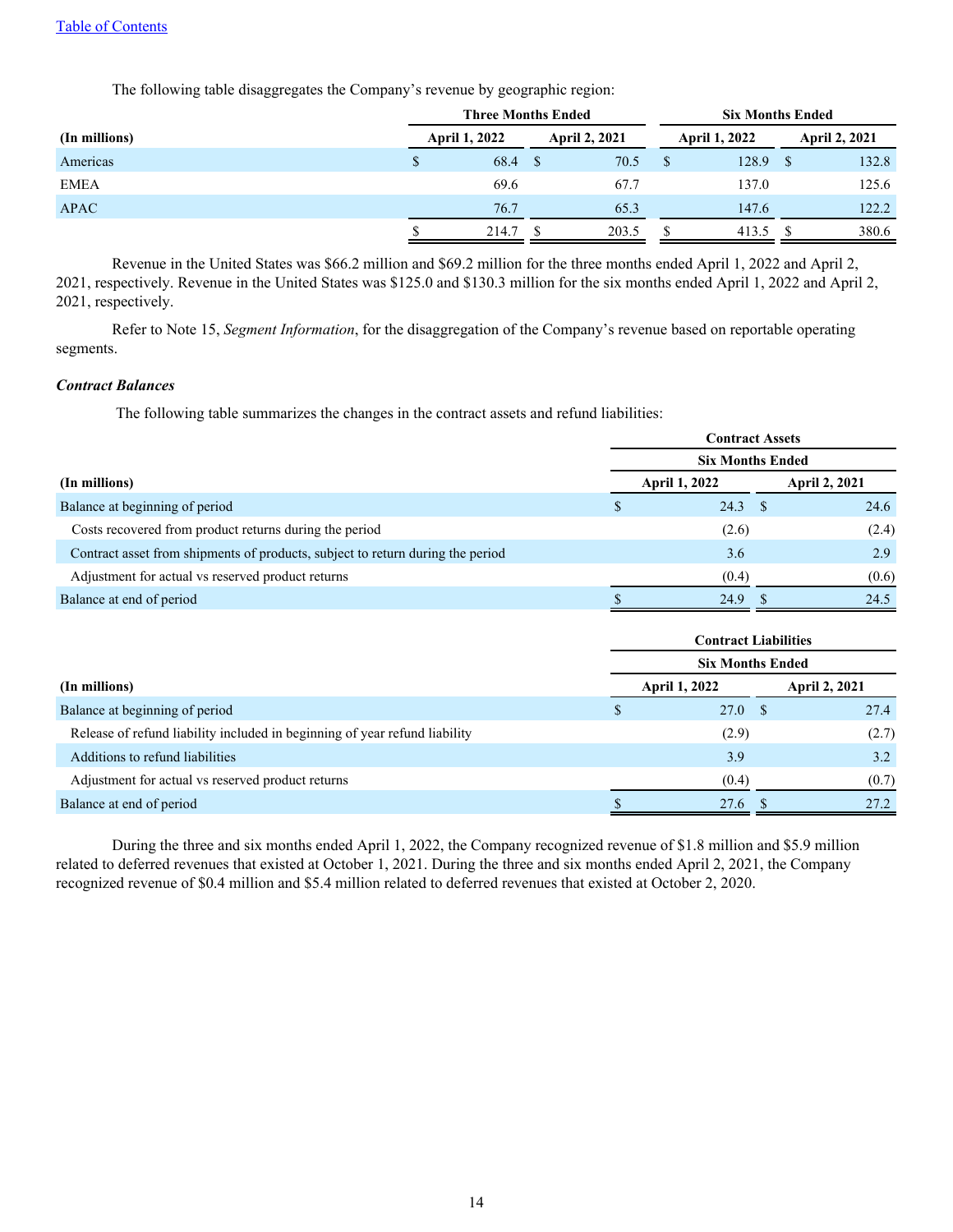## **3. LEASES**

 The Company has operating and finance leases for office space, warehouse and manufacturing space, vehicles and certain equipment. During the three months ended December 31, 2021, the Company determined that it no longer intends to sublease the Santa Clara facility, which ceased operations at the end of fiscal year 2020. See Note 5, *Restructuring,* for further details. Accordingly during the three months ended December 31, 2021, the Company recorded a loss due to abandonment of \$1.9 million, which is included in Selling, general and administrative on the Condensed Consolidated Statements of Operations for the six months ended April 1, 2022. The following table presents supplemental balance sheet information related to the Company's operating and finance leases:

| (In millions)                             | <b>Balance Sheet Location</b>                     |    | <b>April 1, 2022</b> | <b>October 1, 2021</b> |      |  |
|-------------------------------------------|---------------------------------------------------|----|----------------------|------------------------|------|--|
| <b>Assets</b>                             |                                                   |    |                      |                        |      |  |
| Operating lease right-of-use assets       | Operating lease assets                            | S  | 23.0 S               |                        | 24.3 |  |
| Finance lease right-of-use assets         | Property, plant and equipment, net                | \$ | 0.3                  | - \$                   | 0.5  |  |
| <b>Liabilities</b>                        |                                                   |    |                      |                        |      |  |
| Operating lease liabilities (current)     | Current operating lease liabilities               | \$ | 5.3 <sup>5</sup>     |                        | 6.2  |  |
| Finance lease liabilities (current)       | Accrued liabilities and other current liabilities | \$ | $0.2 \quad$ \$       |                        | 0.2  |  |
| Operating lease liabilities (non-current) | Operating lease liabilities                       | \$ | 19.0 S               |                        | 18.7 |  |
| Finance lease liabilities (non-current)   | Other long-term liabilities                       |    | 0.1                  |                        | 0.3  |  |

 The following table presents the weighted average remaining lease term and discount rate information related to the Company's operating and finance leases:

|                                                                  | <b>April 1, 2022</b> | <b>April 2, 2021</b> |
|------------------------------------------------------------------|----------------------|----------------------|
| Operating lease weighted average remaining lease term (in years) | 6.0                  | 6.2                  |
| Operating lease weighted average discount rate                   | 5.6 $\%$             | 4.9 $%$              |
| Finance lease weighted average remaining lease term (in years)   | 2.2                  | 3.0 <sub>1</sub>     |
| Finance lease weighted average discount rate                     | $4.0\%$              | $3.8 \%$             |

The following table provides information related to the Company's operating and finance leases:

|                                                                                         | <b>Three Months Ended</b> |                      |                      |                  |                      | <b>Six Months Ended</b> |  |                      |  |  |
|-----------------------------------------------------------------------------------------|---------------------------|----------------------|----------------------|------------------|----------------------|-------------------------|--|----------------------|--|--|
| (In millions)                                                                           |                           | <b>April 1, 2022</b> | <b>April 2, 2021</b> |                  | <b>April 1, 2022</b> |                         |  | <b>April 2, 2021</b> |  |  |
| Total operating lease $costs^{(1)}$                                                     |                           | 1.4                  |                      | 2.0              |                      | 3.4                     |  | 3.9                  |  |  |
|                                                                                         |                           |                      |                      |                  |                      |                         |  |                      |  |  |
| Total finance lease costs                                                               |                           |                      |                      |                  |                      | 0.1                     |  | 0.1                  |  |  |
|                                                                                         |                           |                      |                      |                  |                      |                         |  |                      |  |  |
| Operating cash flows from operating leases                                              | \$                        | 1.7                  | <sup>\$</sup>        | 1.9              | $\sim$ \$            | $3.6-$                  |  | 3.7                  |  |  |
| Financing cash flows from finance leases                                                |                           |                      |                      |                  |                      | 0.1                     |  | 0.1                  |  |  |
| Total cash paid for amounts included in the measurement<br>of lease liabilities         |                           | 1.7                  |                      | 1.9 <sup>5</sup> |                      | 3.7                     |  | 3.8                  |  |  |
|                                                                                         |                           |                      |                      |                  |                      |                         |  |                      |  |  |
| Noncash operating right-of-use assets obtained in exchange<br>for new lease liabilities | \$                        | 2.9                  | $\mathbf{\hat{s}}$   | $2.3 \t S$       |                      | 3.0 S                   |  | 2.5                  |  |  |
| Noncash finance right-of-use assets obtained in exchange for<br>new lease liabilities   |                           |                      |                      |                  |                      |                         |  | 0.1                  |  |  |
| Total right-of-use assets obtained in exchange for new<br>lease liabilities             |                           | 2.9                  |                      | 2.3              |                      | 3.0                     |  | 2.6                  |  |  |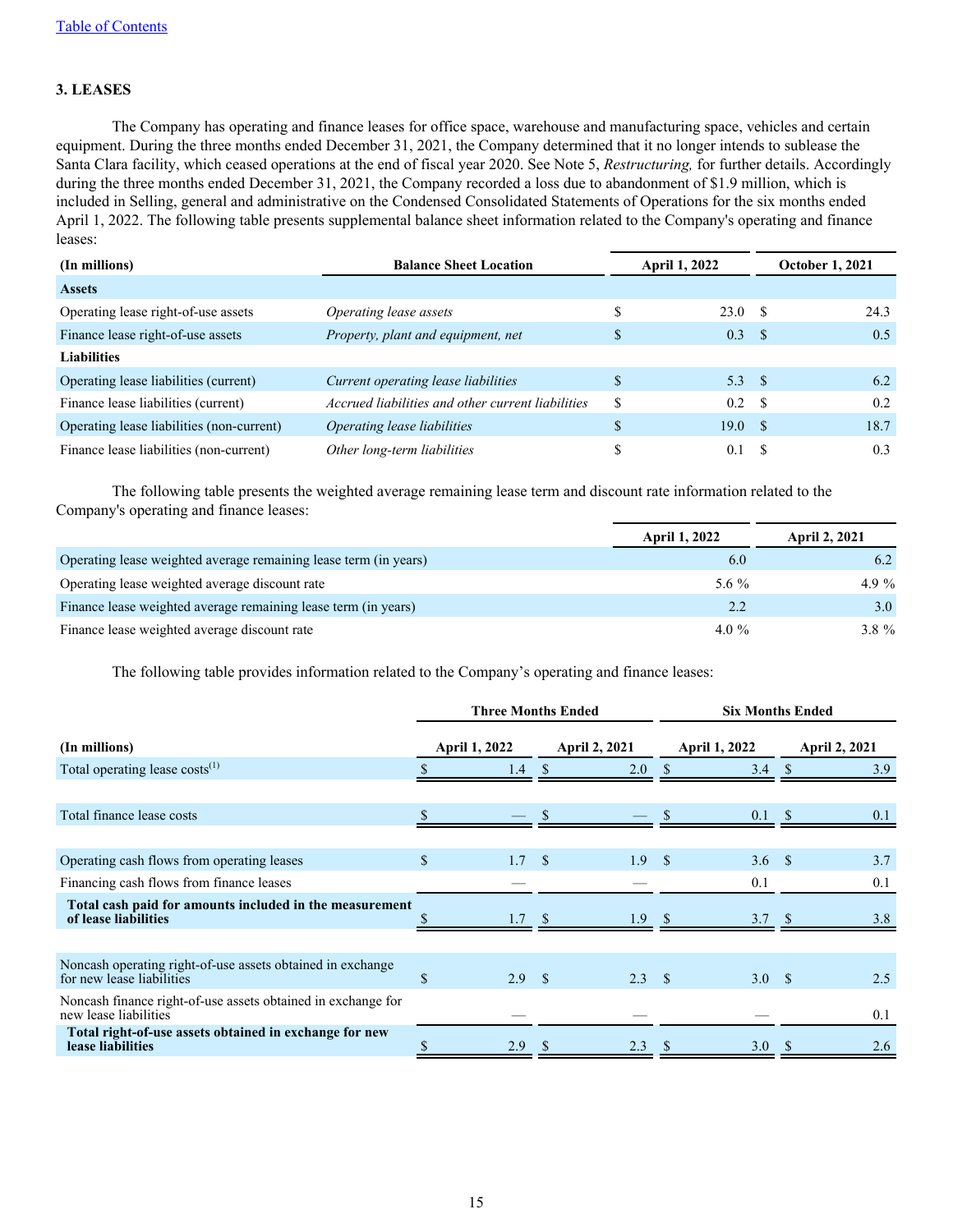**(In millions)**

 $^{(1)}$  Includes variable and short-term lease expense, which were immaterial for the three and six months ended April 1, 2022 and April 2, 2021.

As of April 1, 2022, the present value of operating lease and finance lease liabilities for each of the following five years and a total thereafter were as follows:

| (In millions)                             |                         |                  |     |
|-------------------------------------------|-------------------------|------------------|-----|
| <b>Fiscal years:</b>                      | <b>Operating Leases</b> |                  |     |
| 2022 remaining                            | ъ                       | 3.6 <sup>8</sup> | 0.1 |
| 2023                                      |                         | 5.2              | 0.2 |
| 2024                                      |                         | 4.7              |     |
| 2025                                      |                         | 4.4              |     |
| 2026                                      |                         | 3.0              |     |
| Thereafter                                |                         | 7.6              |     |
| <b>Total future lease payments</b>        |                         | $28.5$ \$        | 0.3 |
| Less: imputed interest                    |                         | (4.2)            |     |
| <b>Present value of lease liabilities</b> |                         | 24.3             | 0.3 |
|                                           |                         |                  |     |

## **4. RELATED PARTY TRANSACTIONS**

#### *Investment in Privately-Held Companies*

 The Company has a 40% ownership interest in dpiX Holding LLC ("dpiX Holding"), a holding company that has a 100% ownership interest in dpiX LLC ("dpiX"), a supplier of amorphous silicon-based thin film transistor arrays for digital flat panel image detectors. In accordance with the dpiX Holding operating agreement, net profits or losses are allocated to the members in accordance with their ownership interests.

 The investment in dpiX Holding is accounted for under the equity method of accounting. When the Company recognizes its share of net profits or losses of dpiX Holding, profits or losses in inventory purchased from dpiX are eliminated. During the three months ended April 1, 2022 and April 2, 2021, the Company recorded a loss on the equity investment in dpiX Holding of \$0.4 million and \$0.4 million, respectively. During the six months ended April 1, 2022 and April 2, 2021, the Company recorded a loss on the equity investment in dpiX Holding of \$1.1 million and \$1.9 million, respectively. The loss on the equity investment in dpiX Holding is included in Other expense, net in the condensed consolidated statements of operations. The carrying value of the equity investment in dpiX Holding was \$43.9 million and \$45.0 million at April 1, 2022 and October 1, 2021, respectively.

 During the three months ended April 1, 2022 and April 2, 2021, the Company purchased glass transistor arrays from dpiX totaling \$5.5 million and \$4.1 million, respectively. During the six months ended April 1, 2022 and April 2, 2021, the Company purchased glass transistor arrays from dpiX totaling \$10.7 million and \$9.0 million, respectively. These purchases of glass transistor arrays are included as a component of Inventories on the condensed consolidated balance sheets or Cost of revenues in the condensed consolidated statements of operations.

 As of April 1, 2022, and October 1, 2021, the Company had accounts payable to dpiX totaling \$2.4 million and \$2.8 million, respectively.

 In October 2013, the Company entered into an amended agreement with dpiX and other parties that provides the Company with the right to 50% of dpiX's total manufacturing capacity. In addition, the Company is required to pay for 50% of DpiX's fixed costs, as determined at the beginning of each calendar year. In January 2022, the Company's fixed cost commitment was determined and approved by the dpiX board of directors to be \$13.2 million for calendar year 2022. As of April 1, 2022, the Company estimated it has fixed cost commitments of \$9.9 million related to this amended agreement through the remainder of calendar year 2022. The amended agreement will continue unless the ownership structure of dpiX changes (as defined in the amended agreement).

 The Company has determined that dpiX Holding is a variable interest entity because at-risk equity holders, as a group, lack the characteristics of a controlling financial interest. Majority votes are required to direct the manufacturing activities, legal operations and other activities that most significantly affect dpiX's economic performance. The Company does not have majority voting rights and no power to unilaterally direct the activities of dpiX Holding and therefore is not the primary beneficiary of dpiX Holding. The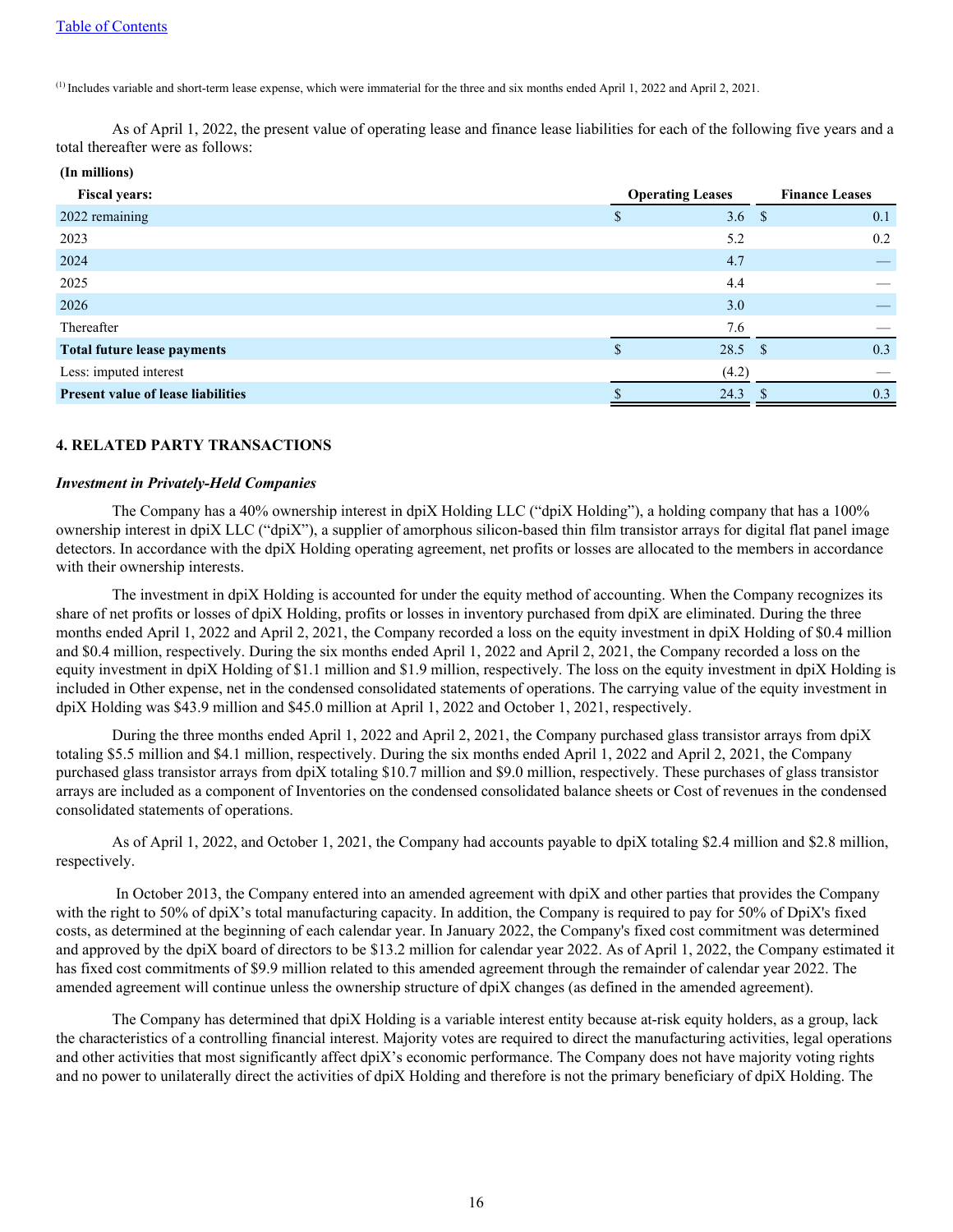Company's exposure to loss as a result of its involvement with dpiX Holding is limited to the carrying value of the Company's investment of \$43.9 million and fixed cost commitments.

 In November 2018, the Company (through one of its wholly-owned subsidiaries) and CETTEEN GmbH ("CETTEEN"), formed a German limited liability company that governs the affairs and conduct of the business of VEC Imaging GmbH & Co. KG ("VEC"), a joint venture formed to develop technology for use in X-ray imaging components. In accordance with the VEC agreement, net profits or losses are allocated to the members in accordance with their ownership interest. The Company's investment in VEC is accounted for under the equity method of accounting. During the three months ended April 1, 2022, and April 2, 2021, the Company recorded a loss on the equity investment in VEC of \$0.5 million and \$0.2 million, respectively. During the six months ended April 1, 2022, and April 2, 2021, the Company recorded a loss on the equity investment in VEC of \$0.6 million and \$0.5 million, respectively. The Company's investment in VEC was \$2.6 million and \$3.0 million at April 1, 2022 and October 1, 2021, respectively. At April 1, 2022, the Company had loans outstanding to VEC totaling \$0.6 million and other receivables of \$0.3 million, which are recorded in Prepaid expenses and other current assets in the condensed consolidated balance sheet.

## **5. RESTRUCTURING**

 In July 2018, the Company committed to relocate the production of amorphous silicon glass for digital detectors from its Santa Clara facility to the dpiX fabrication facility in Colorado. In July 2019, the Company committed to close its Santa Clara facility and to relocate the remaining production to its other existing facilities. The Company ceased all operations at the Santa Clara facility as of October 2, 2020, and all activities related to the closure of the facility were completed by the end of December 2020.

 Cash outflows associated with these restructuring charges are limited to employee termination expenses, facility closure and equipment sales and disposals. Below is a detail of restructuring charges incurred during the three and six months ended April 1, 2022 and April 2, 2021, respectively, which predominantly relate to the Company's Medical segment:

|                                 |                                                                                                          |                      | <b>Three Months Ended</b>      |                      |     |                      | <b>Six Months Ended</b> |      |                      |
|---------------------------------|----------------------------------------------------------------------------------------------------------|----------------------|--------------------------------|----------------------|-----|----------------------|-------------------------|------|----------------------|
| (In millions)                   | <b>Location of Restructuring Charges in</b><br><b>Condensed Consolidated Statements</b><br>of Operations | <b>April 1, 2022</b> |                                | <b>April 2, 2021</b> |     | <b>April 1, 2022</b> |                         |      | <b>April 2, 2021</b> |
| Other assets impairment charges | Selling, general and administrative                                                                      | \$                   | $\overbrace{\hspace{25mm}}^{}$ |                      |     |                      | 1.8                     | - \$ |                      |
| Accelerated depreciation        | Cost of revenues                                                                                         |                      |                                |                      | 0.1 |                      |                         |      | 0.2                  |
| Severance costs                 | Selling, general and administrative                                                                      |                      |                                |                      | 0.2 |                      |                         |      | 0.4                  |
| Total restructuring charges     |                                                                                                          |                      | $\overbrace{\phantom{aaaaa}}$  |                      | 0.3 |                      | 1.8                     |      | 0.6                  |

## **6. FINANCIAL DERIVATIVES AND HEDGING ACTIVITIES**

 As part of the Company's overall risk management practices, the Company enters into financial derivatives to manage its financial exposures to foreign currency exchange rates and interest rates.

 The Company records all derivatives on the condensed consolidated balance sheets at fair value. The accounting for changes in the fair value of derivatives depends on the intended use of the derivative, whether the Company has elected to designate a derivative in a hedging relationship and apply hedge accounting, and whether the hedging relationship has satisfied the criteria necessary to apply hedge accounting. A qualitative assessment of hedge effectiveness is performed on a quarterly basis, unless facts and circumstances indicate the hedge may no longer be highly effective, in which case the Company would test for effectiveness on a more frequent basis. The changes in fair value for all trades that are not designated for hedge accounting are recognized in current period income. The Company does not offset fair value amounts recognized for derivative instruments in its condensed consolidated balance sheets for presentation purposes.

 Credit risk related to derivative transactions reflects the risk that a party to the transaction could fail to meet its obligation under the derivative contracts. Therefore, the Company's exposure to the counterparty's credit risk is generally limited to the amounts, if any, by which the counterparty's obligations to the Company exceed the Company's obligations to the counterparty. The Company's policy is to enter into contracts only with financial institutions that meet certain minimum credit ratings to help mitigate counterparty credit risk.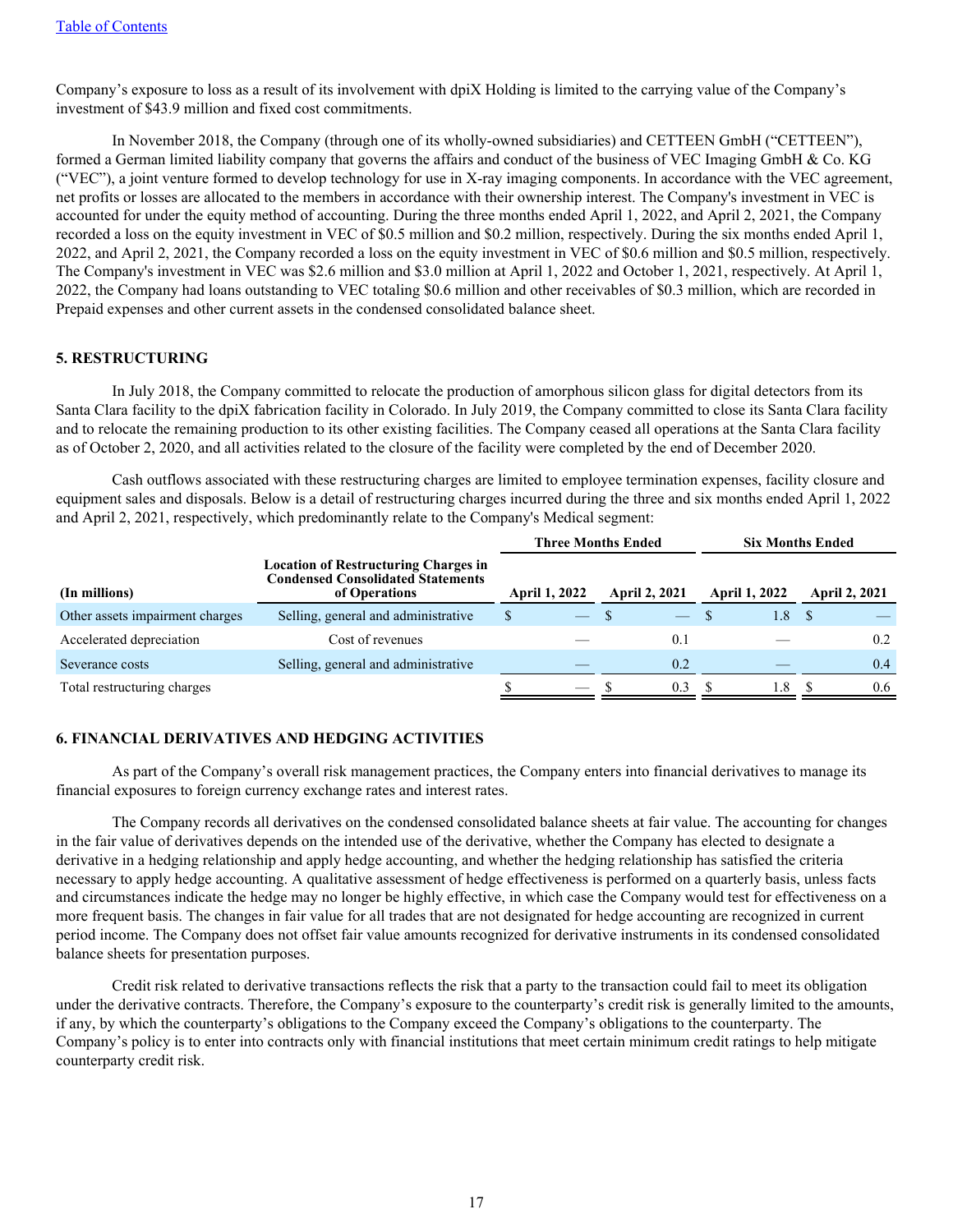#### *Derivatives Designated as Hedging Instruments - Net Investment Hedges*

 The Company uses cross currency swap contracts as net investment hedges to manage its risk of variability in foreign currency-denominated net investments in wholly-owned international operations. All changes in fair value of the derivatives designated as net investment hedges are reported in Accumulated other comprehensive (loss) income along with the foreign currency translation adjustments on those investments.

As of April 1, 2022, the Company had the following outstanding derivatives designated as net investment hedging instruments:

| (In millions, except number of instruments) | Number of<br><b>Instruments</b> | <b>Notional Value</b> |
|---------------------------------------------|---------------------------------|-----------------------|
| <b>Cross Currency Swap Contracts</b>        |                                 | 66.6                  |

The following table summarizes the amount of pre-tax income recognized from derivative instruments for the periods indicated and the line items in the accompanying statements of operations where the results are recorded for net investment hedges:

|                                      | <b>Amount of Gain Recognized in</b><br><b>OCI</b> on Derivative<br><b>Three Months Ended</b> |                      | <b>Location of Gain</b><br>Recognized in Income on<br><b>Derivative (Amount)</b><br><b>Excluded from</b> | <b>Amount of Gain Recognized in</b><br><b>Income on Derivative (Amount)</b><br><b>Excluded from Effectiveness</b><br>Testing)<br><b>Three Months Ended</b> |                      |  |                      |  |
|--------------------------------------|----------------------------------------------------------------------------------------------|----------------------|----------------------------------------------------------------------------------------------------------|------------------------------------------------------------------------------------------------------------------------------------------------------------|----------------------|--|----------------------|--|
| (In millions)                        | <b>April 1, 2022</b>                                                                         | <b>April 2, 2021</b> | <b>Effectiveness Testing</b> )                                                                           |                                                                                                                                                            | <b>April 1, 2022</b> |  | <b>April 2, 2021</b> |  |
| <b>Cross Currency Swap Contracts</b> | 0.3 <sub>1</sub>                                                                             | 1.8                  | Interest expense                                                                                         |                                                                                                                                                            | $0.3^{\circ}$        |  | 0.3                  |  |

|                                      |                      |         | <b>Amount of Gain (Loss)</b><br><b>Recognized in OCI on Derivative</b><br><b>Six Months Ended</b> |       | <b>Location of Gain or</b><br>(Loss) Recognized in<br><b>Income on Derivative</b><br>(Amount Excluded from | <b>Amount of Gain Recognized in</b><br><b>Income on Derivative (Amount)</b><br><b>Excluded from Effectiveness</b><br>Testing)<br><b>Six Months Ended</b> |     |                      |     |  |  |
|--------------------------------------|----------------------|---------|---------------------------------------------------------------------------------------------------|-------|------------------------------------------------------------------------------------------------------------|----------------------------------------------------------------------------------------------------------------------------------------------------------|-----|----------------------|-----|--|--|
| (In millions)                        | <b>April 1, 2022</b> |         | <b>April 2, 2021</b>                                                                              |       | <b>Effectiveness Testing</b>                                                                               | <b>April 1, 2022</b>                                                                                                                                     |     | <b>April 2, 2021</b> |     |  |  |
| <b>Cross Currency Swap Contracts</b> |                      | $1.1 -$ |                                                                                                   | (1.2) | Interest expense                                                                                           |                                                                                                                                                          | 0.6 |                      | 0.7 |  |  |

 These derivative instruments are subject to master netting agreements giving effect to rights of offset with each counterparty. None of the balances were eligible for netting. The following table summarizes the gross fair values of derivative instruments as of the periods indicated and the line items in the accompanying condensed consolidated balance sheets where the instruments are recorded:

| (In millions)                                                    | <b>Derivative Assets and Liabilities</b> |                      |  |                        |  |
|------------------------------------------------------------------|------------------------------------------|----------------------|--|------------------------|--|
| <b>Derivatives Designated as Net Investment</b><br><b>Hedges</b> | <b>Balance Sheet Location</b>            | <b>April 1, 2022</b> |  | <b>October 1, 2021</b> |  |
| <b>Cross Currency Swap Contracts</b>                             | Other current assets                     | 1.2 <sub>5</sub>     |  |                        |  |
| <b>Cross Currency Swap Contracts</b>                             | Other long-term liabilities              | (1.3)                |  | (2.4)                  |  |
|                                                                  |                                          | (0.1)                |  | (1.2)                  |  |

#### *Balance Sheet Hedges*

 The Company also enters into foreign currency forward contracts to hedge fluctuations associated with foreign currency denominated monetary assets and liabilities, primarily cash, lease contracts, third-party accounts receivable and payable, and intercompany accounts receivable and payables. These forward contracts expire within 30 to 90 days. These forward contracts are not designated for hedge accounting treatment; therefore, the change in fair value of these derivatives is recorded as a component of Other expense, net and offsets the change in fair value of the foreign currency denominated assets and liabilities, which are also recorded in Other expense, net. The Company has not and does not intend to use derivative financial instruments for speculative or trading purposes.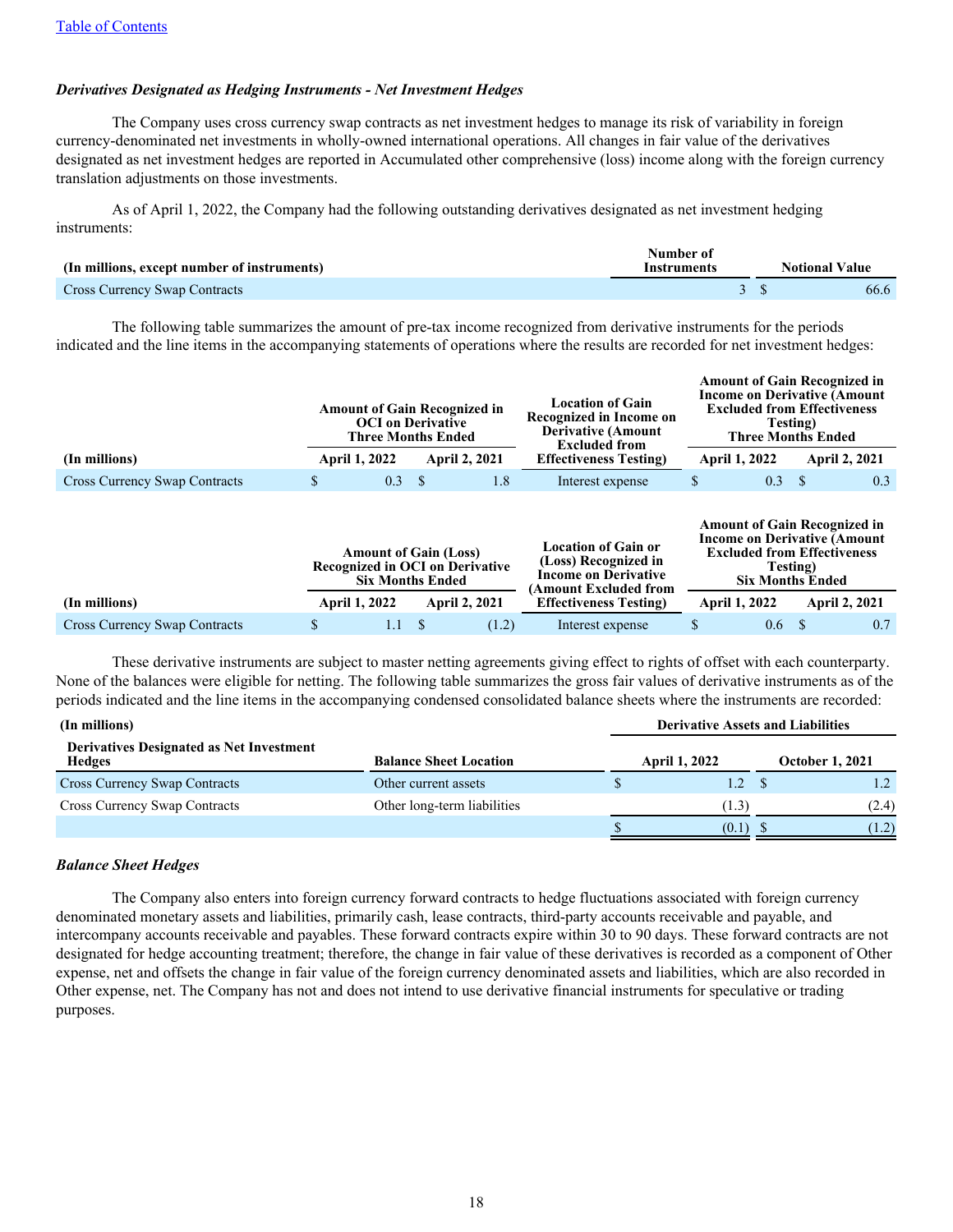The following table shows the notional amounts of outstanding foreign currency contracts as of April 1, 2022:

|                                 | <b>Notional Value of Derivatives not</b><br><b>Designated as Hedging Instruments:</b> |  |                      |      |  |  |  |  |
|---------------------------------|---------------------------------------------------------------------------------------|--|----------------------|------|--|--|--|--|
| (In millions of equivalent USD) | <b>Buy contracts</b>                                                                  |  | <b>Sell contract</b> |      |  |  |  |  |
| Chinese renminbi                |                                                                                       |  |                      | 7.2  |  |  |  |  |
| Euro                            |                                                                                       |  |                      | 8.8  |  |  |  |  |
| <b>Total Notional Value</b>     |                                                                                       |  |                      | 16.0 |  |  |  |  |

## **7. FAIR VALUE**

#### *Assets and Liabilities Measured at Fair Value on a Recurring Basis*

 The fair values of certain of the Company's financial instruments, including bank deposits included in Cash and cash equivalents, Accounts receivable and Accounts payable approximate their fair values due to their short maturities. As of April 1, 2022, the fair values of the Company's Convertible Notes and Senior Secured Notes, as defined in Note 10. *Borrowings* and measured using Level 1 inputs*,* were \$269.6 million and \$260.6 million, respectively. As of October 1, 2021, the fair values of the Company's Convertible Notes and Senior Secured Notes, measured using Level 1 inputs, were \$296.3 million and \$304.8 million, respectively. The Company has elected to use the income approach to value its derivative instruments using standard valuation techniques and Level 2 inputs, such as currency spot rates, forward points and credit default swap spreads.

In the tables below, the Company has segregated all assets and liabilities that are measured at fair value on a recurring basis into the most appropriate level within the fair value hierarchy based on the inputs used to determine the fair value at the measurement date.

|                                          | Fair Value at April 1, 2022                                                                                            |                                                                   |                                                        |              |  |  |  |  |  |  |
|------------------------------------------|------------------------------------------------------------------------------------------------------------------------|-------------------------------------------------------------------|--------------------------------------------------------|--------------|--|--|--|--|--|--|
| (In millions)                            | <b>Quoted Prices in</b><br><b>Active Markets for</b><br><b>Identical Assets and</b><br><b>Liabilities</b><br>(Level 1) | <b>Significant Other</b><br><b>Observable Inputs</b><br>(Level 2) | Significant<br><b>Unobservable Inputs</b><br>(Level 3) | <b>Total</b> |  |  |  |  |  |  |
| Assets:                                  |                                                                                                                        |                                                                   |                                                        |              |  |  |  |  |  |  |
| Cash equivalents - Money market funds    | \$                                                                                                                     | S<br>75.1 \$                                                      | $\overline{\phantom{0}}$                               | 75.1<br>- \$ |  |  |  |  |  |  |
| Derivative assets                        |                                                                                                                        | 1.2                                                               |                                                        | 1.2          |  |  |  |  |  |  |
| Total assets measured at fair value      |                                                                                                                        | $76.3$ \$                                                         |                                                        | 76.3         |  |  |  |  |  |  |
|                                          |                                                                                                                        |                                                                   |                                                        |              |  |  |  |  |  |  |
| Liabilities:                             |                                                                                                                        |                                                                   |                                                        |              |  |  |  |  |  |  |
| Derivative liabilities                   |                                                                                                                        | 1.3<br><sup>\$</sup>                                              | - \$                                                   | 1.3          |  |  |  |  |  |  |
| Total liabilities measured at fair value |                                                                                                                        | 1.3                                                               |                                                        | 1.3          |  |  |  |  |  |  |

| (In millions)                            |    | <b>Quoted Prices in</b><br><b>Active Markets for</b><br><b>Identical Assets and</b><br><b>Liabilities</b><br>(Level 1) |            | <b>Significant Other</b><br><b>Observable Inputs</b><br>(Level 2) |    | Significant<br><b>Unobservable Inputs</b><br>(Level 3) |     | <b>Total</b> |
|------------------------------------------|----|------------------------------------------------------------------------------------------------------------------------|------------|-------------------------------------------------------------------|----|--------------------------------------------------------|-----|--------------|
| Assets:                                  |    |                                                                                                                        |            |                                                                   |    |                                                        |     |              |
| Cash equivalents - Money market funds    | \$ |                                                                                                                        | -S         | 88.2 \$                                                           |    |                                                        | \$. | 88.2         |
| Derivative assets                        |    |                                                                                                                        |            | 1.2                                                               |    |                                                        |     | 1.2          |
| Total assets measured at fair value      |    |                                                                                                                        |            | $89.4$ \$                                                         |    |                                                        |     | 89.4         |
|                                          |    |                                                                                                                        |            |                                                                   |    |                                                        |     |              |
| Liabilities:                             |    |                                                                                                                        |            |                                                                   |    |                                                        |     |              |
| Derivative liabilities                   |    |                                                                                                                        | $^{\circ}$ | $2.4 \quad$                                                       |    |                                                        |     | 2.4          |
| Total liabilities measured at fair value |    |                                                                                                                        | -S         | 2.4                                                               | -S |                                                        |     | 2.4          |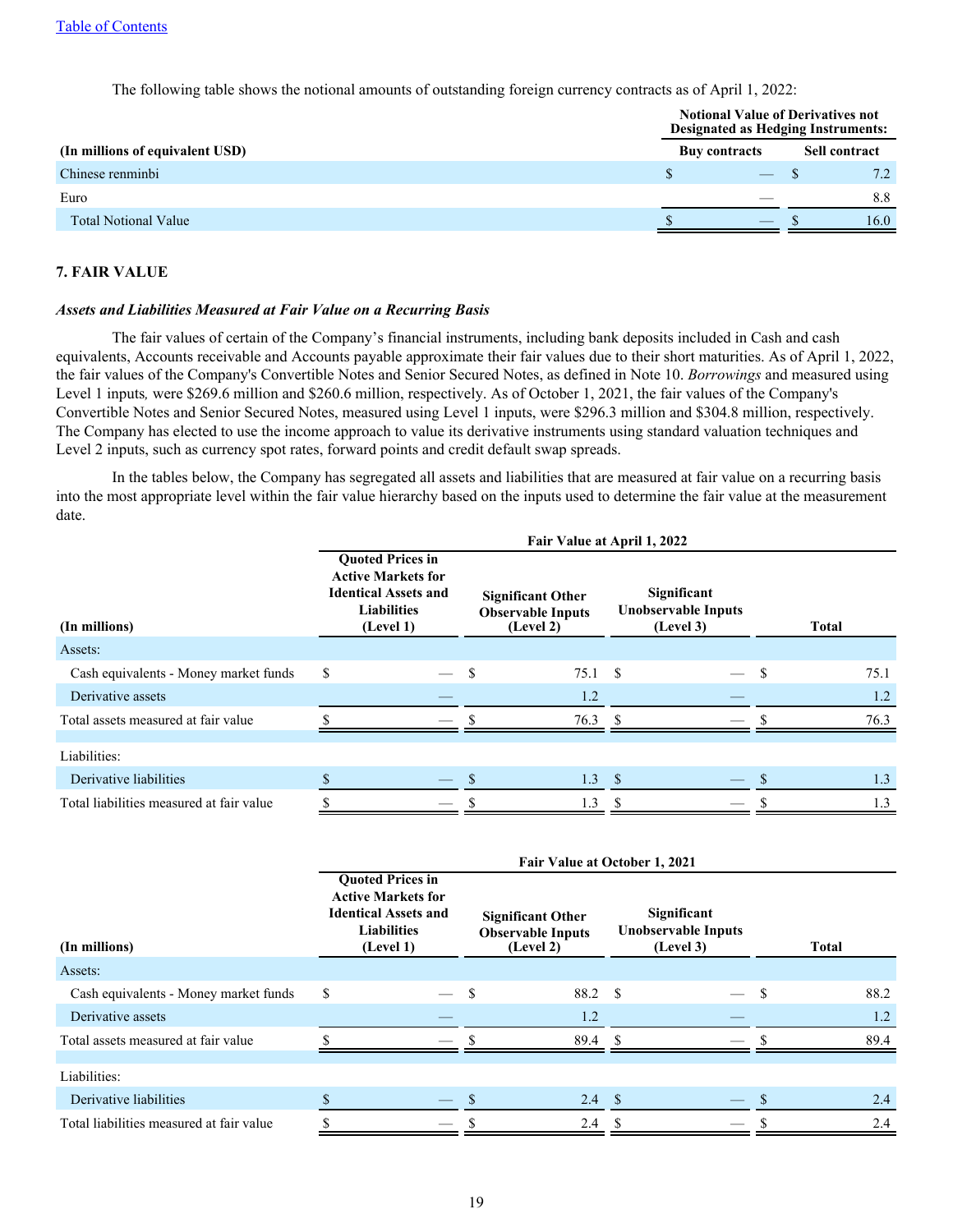## **8. INVENTORIES**

The following table summarizes the Company's inventories:

| (In millions)           | <b>April 1, 2022</b> |       |  | <b>October 1, 2021</b> |  |  |
|-------------------------|----------------------|-------|--|------------------------|--|--|
| Raw materials and parts |                      | 213.2 |  | 168.0                  |  |  |
| Work-in-process         |                      | 21.5  |  | 20.4                   |  |  |
| Finished goods          |                      | 34.5  |  | 36.4                   |  |  |
| Total inventories       |                      | 269.2 |  | 224.8                  |  |  |

## **9. GOODWILL AND INTANGIBLE ASSETS**

The following table reflects goodwill by reportable operating segment:

| (In millions)                            | Medical | Industrial | <b>Total</b> |
|------------------------------------------|---------|------------|--------------|
| Balance at October 1, 2021               | 173.9   | 118.3      | 292.2        |
| Foreign currency translation adjustments | 1.3)    | 1.0)       | (2.3)        |
| Balance at April 1, 2022                 | 172.6   | 17.3       | 289.9        |

The following table reflects the gross carrying amount and accumulated amortization of the Company's intangible assets:

|                                                 |                                                            |       | <b>April 1, 2022</b> |             | <b>October 1, 2021</b>        |                                    |   |        |                             |                                  |  |      |
|-------------------------------------------------|------------------------------------------------------------|-------|----------------------|-------------|-------------------------------|------------------------------------|---|--------|-----------------------------|----------------------------------|--|------|
| (In millions)                                   | Gross<br>Carrving<br>Accumulated<br>Amortization<br>Amount |       |                      |             | <b>Net Carrying</b><br>Amount | <b>Gross</b><br>Carrving<br>Amount |   |        | Accumulated<br>Amortization | <b>Net</b><br>Carrying<br>Amount |  |      |
| Acquired existing technology                    |                                                            | 73.3  | <sup>\$</sup>        | $(48.9)$ \$ |                               | 24.3                               | ъ | 74.2 S |                             | $(45.5)$ \$                      |  | 28.7 |
| Patents, licenses and other                     |                                                            | 12.6  |                      | (11.4)      |                               | 1.3                                |   | 12.8   |                             | (10.9)                           |  | 1.9  |
| Customer contracts and supplier<br>relationship |                                                            | 50.6  |                      | (34.1)      |                               | 16.5                               |   | 51.1   |                             | (31.0)                           |  | 20.1 |
| Total intangible assets                         |                                                            | 136.5 |                      | (94.4)      |                               | 42.1                               |   | 138.1  |                             | $(87.4)$ \$                      |  | 50.7 |

Amortization expense for intangible assets was \$3.7 million and \$4.3 million for the three months ended April 1, 2022 and April 2, 2021, respectively, and \$7.5 million and \$8.5 million for the six months ended April 1, 2022 and April 2, 2021, respectively.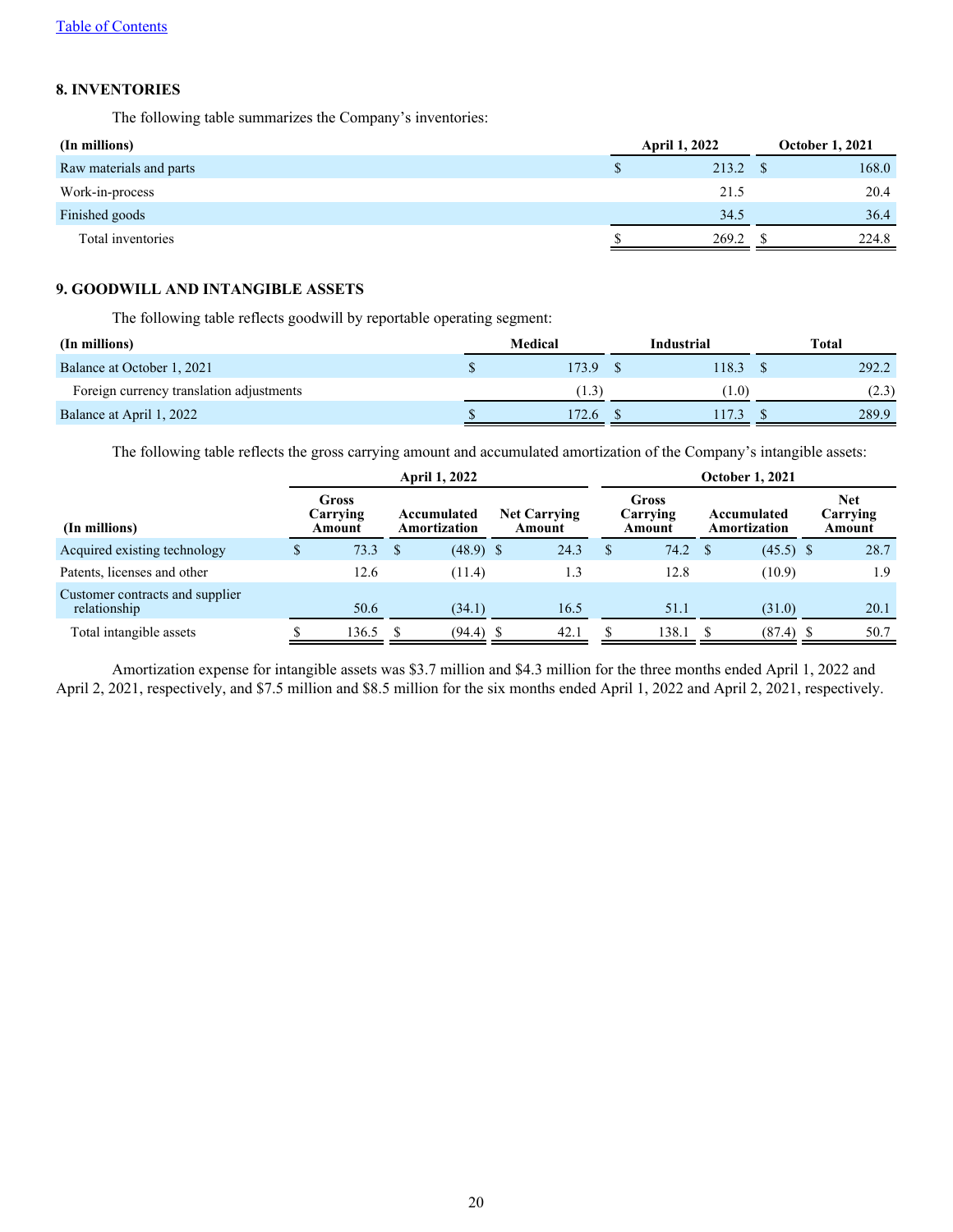## **10. BORROWINGS**

The following table summarizes the Company's short-term and long-term debt:

|                                                                       |    | <b>April 1, 2022</b> |               | <b>October 1, 2021</b> |                                     |                                          |
|-----------------------------------------------------------------------|----|----------------------|---------------|------------------------|-------------------------------------|------------------------------------------|
| (In millions, except for percentages)                                 |    | Amount               |               | Amount                 | Contractual<br><b>Interest Rate</b> | <b>Effective</b><br><b>Interest Rate</b> |
| <b>Current maturities of long-term debt</b>                           |    |                      |               |                        |                                     |                                          |
| Other debt                                                            | \$ | 2.6 <sup>°</sup>     |               | 2.8                    |                                     |                                          |
| Total current maturities of long-term debt                            | S  | 2.6 <sup>°</sup>     |               | 2.8                    |                                     |                                          |
| Non-current maturities of long-term debt:                             |    |                      |               |                        |                                     |                                          |
| <b>Convertible Senior Unsecured Notes</b>                             |    | 200.0                |               | 200.0                  | $4.0\%$                             | 10.9%                                    |
| Senior Secured Notes                                                  |    | 243.0                |               | 270.0                  | $7.9\%$                             | $8.2\%$                                  |
| Other debt                                                            |    | 6.0                  |               | 7.8                    |                                     |                                          |
| Total non-current maturities of long-term debt:                       | S  | 449.0                | <b>S</b>      | 477.8                  |                                     |                                          |
| Unamortized issuance costs and debt discounts                         |    |                      |               |                        |                                     |                                          |
| Unamortized discount - Convertible Notes                              | \$ | $(33.3)$ \$          |               | (37.6)                 |                                     |                                          |
| Unamortized issuance costs - Convertible Notes                        |    | (3.6)                |               | (4.1)                  |                                     |                                          |
| Unamortized issuance costs - Senior Secured Notes                     |    | (3.7)                |               | (4.4)                  |                                     |                                          |
| <b>Total</b>                                                          | S  | $(40.6)$ \$          |               | (46.1)                 |                                     |                                          |
| Total debt outstanding, net                                           | S  | 411.0                |               | 434.5                  |                                     |                                          |
|                                                                       |    |                      |               |                        |                                     |                                          |
| Equity component of Convertible Senior Unsecured Notes <sup>(1)</sup> | \$ | 49.7                 | <sup>\$</sup> | 49.7                   |                                     |                                          |

(1) Included in Additional paid-in capital on the condensed consolidated balance sheets.

The following table summarizes the Company's interest expense:

|                                       | <b>Three Months Ended</b> |  |                      | <b>Six Months Ended</b> |                      |  |                      |  |
|---------------------------------------|---------------------------|--|----------------------|-------------------------|----------------------|--|----------------------|--|
|                                       | April 1, 2022             |  | <b>April 2, 2021</b> |                         | <b>April 1, 2022</b> |  | <b>April 2, 2021</b> |  |
| Contractual interest coupon and other | 7.1                       |  | 8.0 S                |                         | 14.4                 |  | 15.9                 |  |
| Amortization of debt issuance costs   | 1.8                       |  | 0.5                  |                         | 2.3                  |  | 1.0                  |  |
| Amortization of debt discounts        | 2.2                       |  | 19                   |                         | 4.3                  |  | 3.8                  |  |
| Total interest expense                | 11.1                      |  | 10.4                 |                         | <b>21.0</b>          |  | 20.7                 |  |

## *Convertible Senior Unsecured Notes*

 On June 9, 2020, Varex issued \$200.0 million in aggregate principal amount of 4.00% convertible senior unsecured notes due 2025 ("Convertible Notes"). The net proceeds from the issuance of the Convertible Notes, after deducting transaction fees and offering expense payable by the Company, were approximately \$193.1 million. The Convertible Notes bear interest at the annual rate of 4.00%, payable semiannually on June 1 and December 1 of each year, beginning on December 1, 2020, and will mature on June 1, 2025, unless earlier converted or repurchased by us.

#### *Call Spread*

 On June 4, 2020 and June 5, 2020, in connection with the offering of the Convertible Notes, Varex entered into privately negotiated convertible note hedge transactions (collectively, the "Hedge Transactions"). The Hedge Transactions cover, subject to customary anti-dilution adjustments, the number of shares of Varex common stock that was initially covered by the Convertible Notes. The Hedge Transactions are expected generally to reduce the potential dilution and/or offset any cash payments Varex is required to make in excess of the principal amount due upon conversion of the Convertible Notes in the event that the market price of Varex common stock is greater than the strike price of the Hedge Transactions, which was initially \$20.81 per share (subject to adjustment under the terms of the Hedge Transactions). The strike price of \$20.81 corresponds to the initial conversion price of the Convertible Notes. The number of shares underlying the Hedge Transactions is 9.6 million.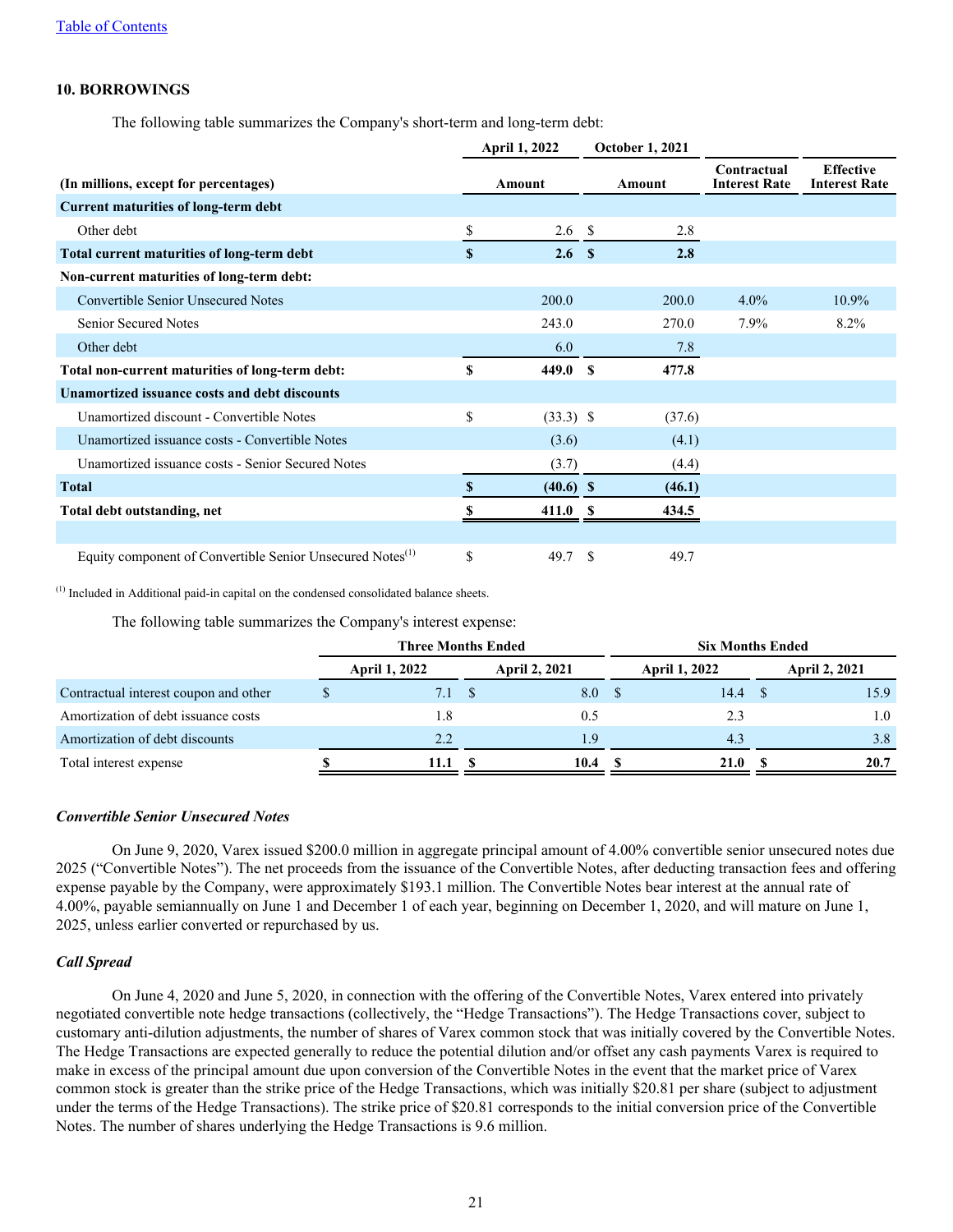On June 4, 2020 and June 5, 2020, Varex also entered into privately negotiated warrant transactions (collectively, the "Warrant Transactions" and, together with the Hedge Transactions, the "Call Spread Transactions"), whereby the Company sold warrants at a higher strike price relating to the same number of shares of Varex common stock that was initially covered by the Convertible Notes, subject to customary anti-dilution adjustments. The initial strike price of the warrants is \$24.975 per share (subject to adjustment under the terms of the Warrant Transactions), which was 50% above the last reported sale price of Varex common stock on June 4, 2020. The Warrant Transactions could have a dilutive effect to the Company's stockholders to the extent that the market price per share of Varex common stock, as measured under the terms of the Warrant Transactions, exceeds the applicable strike price of the warrants. The number of shares underlying the Warrant Transactions is 9.6 million. The number of warrants outstanding as of April 1, 2022 was 9.6 million.

#### *Senior Secured Notes*

 Varex issued \$300.0 million aggregate principal amount of 7.875% Senior Secured Notes due 2027 (the "Senior Secured Notes") pursuant to an indenture dated September 30, 2020. Interest payments are paid semiannually on April 15 and October 15 of each year, beginning on April 15, 2021.

 The Senior Secured Notes are secured by a first priority lien on substantially all of the assets of Varex and the assets and capital stock of its subsidiary guarantors (subject to exceptions), except for assets for which a first priority security interest is pledged for the ABL Facility (defined below), in which the Senior Secured Notes will have a second lien security interest. The Senior Secured Notes include negative covenants, subject to certain exceptions, restricting or limiting Varex's ability and the ability of its restricted subsidiaries to, among other things, incur liens on collateral; sell certain assets; incur additional indebtedness; pay dividends; issue preferred shares; consolidate, merge, or sell all or substantially all of its assets; and enter into certain transactions with their affiliates.

 On March 18, 2022, the Company redeemed \$27 million of Senior Secured Notes, in accordance with the terms and conditions of the governing indenture, by paying cash of \$28.7 million, inclusive of the redemption premium and accrued interest, and recognized a \$1.2 million loss related to the redemption premium and the write-off of previously recorded debt issuance costs. The redemption price of the redeemed notes was 103% of the principal amount, plus accrued and unpaid interest from, and including, October 15, 2021 to, but excluding, the redemption date of March 18, 2022. As of April 1, 2022, the aggregate principal amount of the outstanding Senior Secured Notes was \$243.0 million.

#### *Asset-Based Loan*

 On September 30, 2020, the Company entered into a revolving credit agreement consisting of a \$100.0 million asset-based loan revolving credit facility (the "Asset-Based Loan", or "ABL Facility").

 From September 30, 2020 through March 9, 2022, borrowings under the Asset-Based Loan bore interest at floating rates based on LIBOR, or a comparable rate, or a base rate, and an applicable margin based on Average Daily Excess Availability (as defined in the Asset-Based Loan Agreement). In addition, the Company was required to pay a quarterly commitment fee of 0.375% to 0.5%, based on the aggregate unused commitments under the Asset-Based Loan.

 On March 9, 2022, the ABL Facility was amended to transition the reference rate for certain dollar denominated advances to the Secured Overnight Financing Rate ("SOFR") from the London Interbank Offered Rate ("LIBOR") and the quarterly commitment fee was amended to 0.25%, based on the aggregate unused commitments under the Asset-Based Loan. Additionally, the applicable margin rates were reduced by 75 basis points and the interest rate floor was reduced from 50 basis points to 0 basis points.

 The ABL Facility matures on the earlier of September 30, 2025 or 91 days prior to the maturity of the Convertible Notes, at which time all outstanding amounts under the ABL Facility will be due and payable. The maximum availability under our ABL Facility is \$100.0 million; however, the borrowing base under the ABL Facility fluctuates from month-to-month depending on the amount of eligible accounts receivable, inventory, and real estate. As of April 1, 2022, the amount available under our ABL Facility was \$96 million and the ABL Facility remains undrawn.

 The ABL Facility includes various restrictive covenants that limit our ability to engage in certain transactions, including the incurrence of debt, payment of dividends and other restrictive payments, existence of restrictions affecting subsidiaries, sales of stock and assets, certain affiliate transactions, modifications of debt documents and organizational documents, changes to line of business and fiscal year, incurrence of liens, making fundamental changes, prepayments of junior indebtedness, and certain other transactions.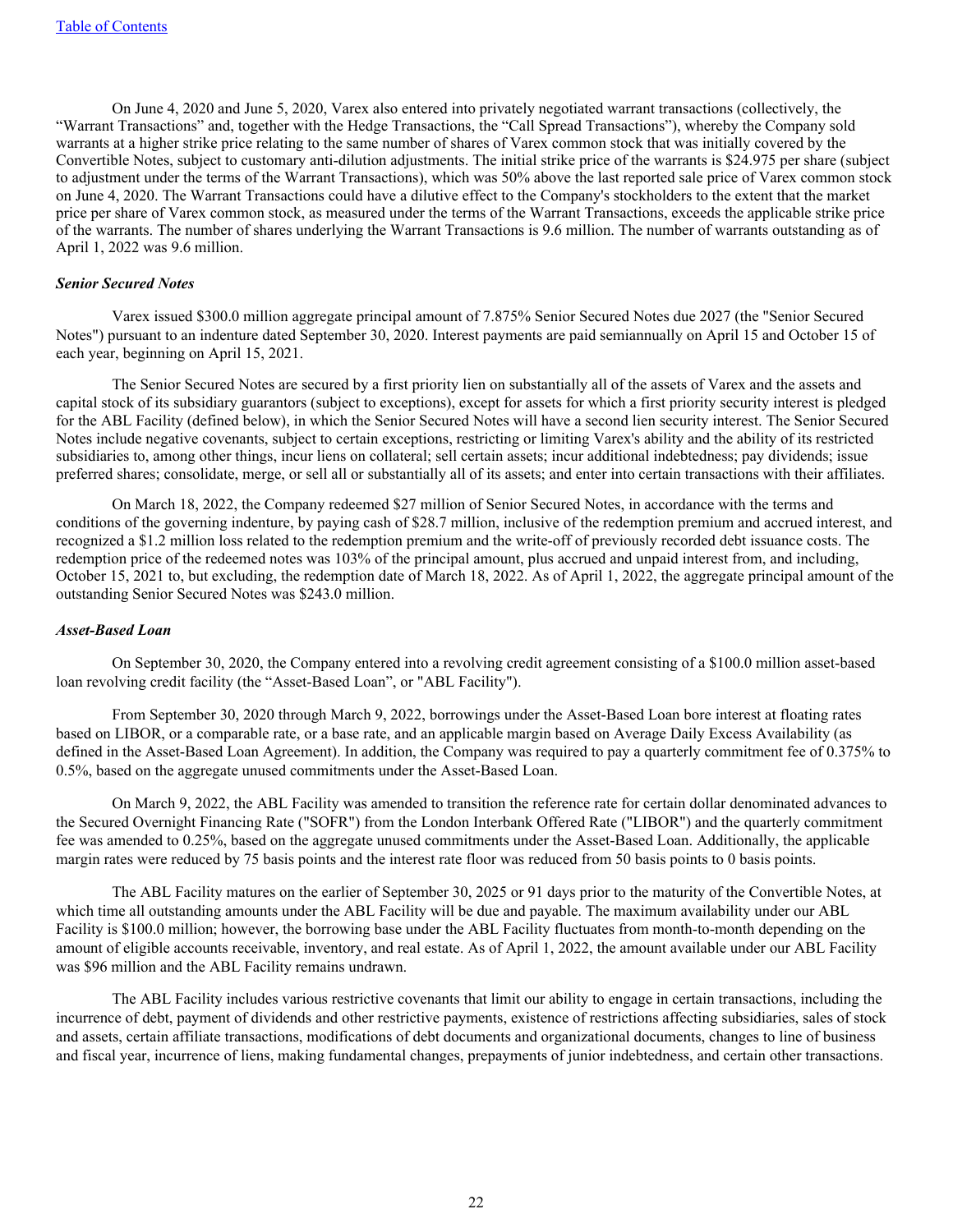## **11. NONCONTROLLING INTERESTS**

 In April 2019, a subsidiary of Varex acquired 98.2% of the outstanding shares of common stock of Direct Conversion. In April 2021, the Company acquired all of the remaining shares representing the noncontrolling interests in Direct Conversion such that the Company now owns 100% of the outstanding shares of common stock of Direct Conversion. As a result, the Company consolidates Direct Conversion's operations in its condensed consolidated financial statements and no longer records any noncontrolling interest in the equity section of the Company's condensed consolidated balance sheet related to Direct Conversion.

 In September 2018, the Company entered into a partnership in Saudi Arabia. The Company has majority voting rights with an approximate 75% interest. Accordingly, the Company has consolidated the operations of the Saudi Arabia partnership in its condensed consolidated financial statements and recorded the noncontrolling interests. The noncontrolling interest related to the partner's 25% interest in the joint venture is included in Noncontrolling interests in the equity section of the Company's condensed consolidated balance sheet. Income representing the noncontrolling partner's share of income from operations is included in the Company's condensed consolidated statements of operations.

 In April 2015, the Company acquired 73.5% of the then outstanding shares of MeVis Medical Solutions AG ("MeVis"), a publicly traded company based in Bremen, Germany that provides image processing software and services for cancer screening. In August 2015, the Company, through one of its German subsidiaries, entered into a domination and profit and loss transfer agreement (the "DPLTA") with MeVis. Under the DPLTA, MeVis subordinates its management to the Company and undertakes to transfer all its annual profits and losses to the Company. In return, the DPLTA grants the noncontrolling shareholders of MeVis an annual recurring net compensation of €0.95 per MeVis share.

 At April 1, 2022, noncontrolling shareholders together held approximately 0.5 million shares of MeVis, representing 26.3% of the outstanding shares.

Changes in noncontrolling interests were as follows:

|                                                     | <b>Six Months Ended</b> |                      |  |       |  |  |
|-----------------------------------------------------|-------------------------|----------------------|--|-------|--|--|
| (In millions)                                       |                         | <b>April 2, 2021</b> |  |       |  |  |
| Noncontrolling interests, at beginning of period    |                         | $13.2 \quad$ \$      |  | 14.1  |  |  |
| Net income attributable to noncontrolling interests |                         | 0.2                  |  | 0.2   |  |  |
| Other                                               |                         | (0.1)                |  | (0.1) |  |  |
| Noncontrolling interests, at end of period          |                         | 13.3                 |  | 14.2  |  |  |

#### **12. NET INCOME (LOSS) PER SHARE**

 Basic net income (loss) per common share is computed by dividing the net income (loss) for the period by the weighted average number of shares of common stock outstanding during the reporting period. Diluted net income (loss) per common share reflects the effects of potentially dilutive securities, which is computed by dividing net income (loss) by the sum of the weighted average number of common shares outstanding and dilutive common shares.

A reconciliation of the numerator and denominator used in the calculation of basic and diluted net loss per common share is as follows:

|                                                             |                      | <b>Three Months Ended</b> | <b>Six Months Ended</b> |                      |  |  |  |  |
|-------------------------------------------------------------|----------------------|---------------------------|-------------------------|----------------------|--|--|--|--|
| (In millions, except per share amounts)                     | <b>April 1, 2022</b> | <b>April 2, 2021</b>      | <b>April 1, 2022</b>    | <b>April 2, 2021</b> |  |  |  |  |
| Net income (loss) attributable to Varex                     | 7.6                  | 3.1                       | 9.0                     | (3.3)                |  |  |  |  |
| Weighted average shares outstanding - basic                 | 39.7                 | 39.2                      | 39.6                    | 39.2                 |  |  |  |  |
| Dilutive effect of Convertible Notes                        | 1.7                  |                           | 2.2                     |                      |  |  |  |  |
| Dilutive effect of share-based awards and other             | 0.6                  | 0.8                       | 0.7                     |                      |  |  |  |  |
| Dilutive effect of warrants                                 | 0.2                  |                           | 0.7                     |                      |  |  |  |  |
| Weighted average shares outstanding - diluted               | 42.2                 | 40.0                      | 43.2                    | 39.2                 |  |  |  |  |
| Net income (loss) per share attributable to Varex - basic   | 0.19                 | 0.08                      | 0.23                    | (0.09)               |  |  |  |  |
| Net income (loss) per share attributable to Varex - diluted | 0.18                 | 0.08                      | 0.21                    | (0.09)               |  |  |  |  |
| Anti-dilutive share-based awards, excluded                  | 3.0                  | 3.0                       | 2.8                     | 3.1                  |  |  |  |  |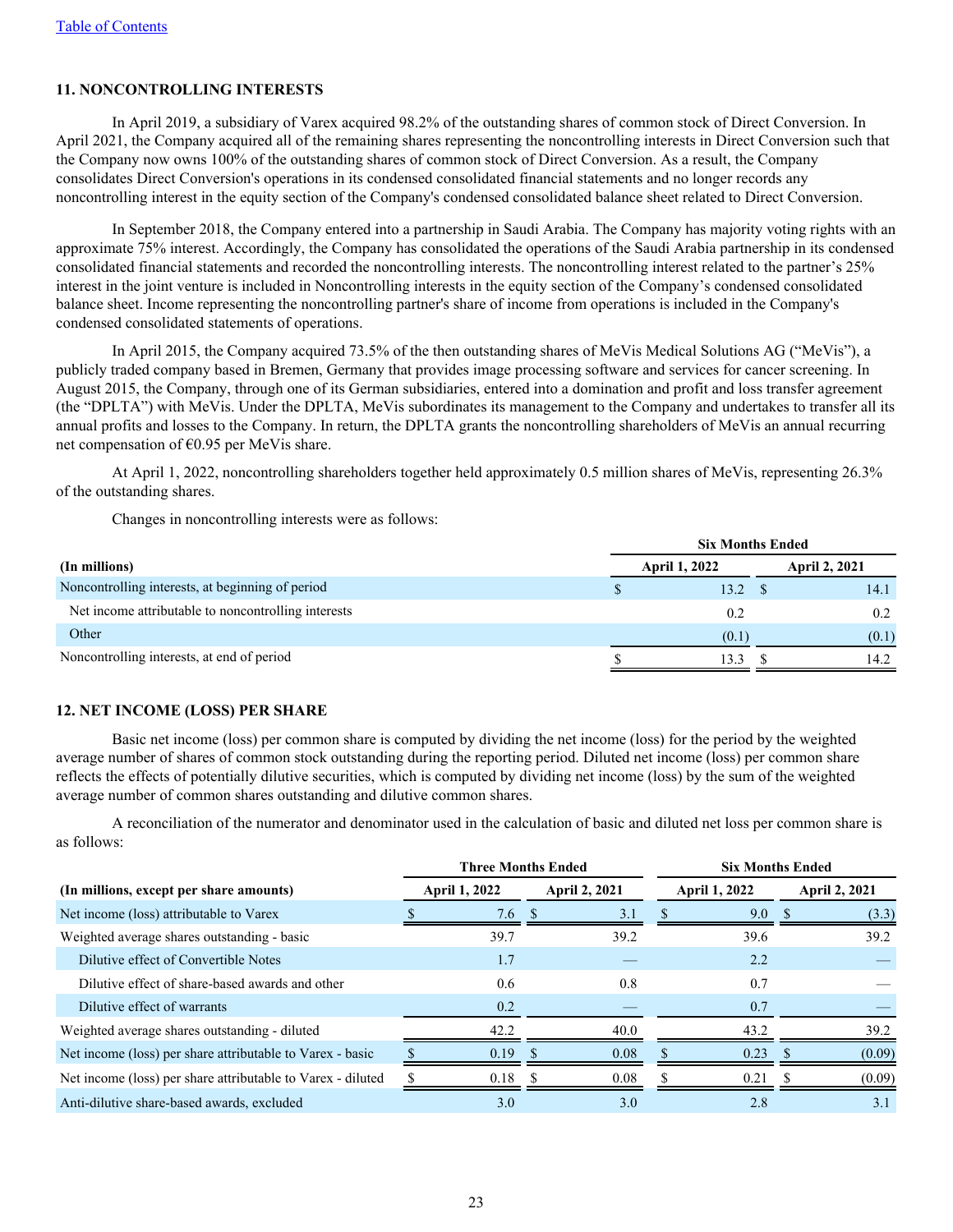Potentially dilutive shares, which are based on the weighted-average shares of common stock underlying stock options, unvested stock awards, purchase rights granted under the employee stock purchase plan, warrants and Convertible Notes using the treasury stock method or the if-converted method, as applicable, are included when calculating diluted net income (loss) per share attributable to Varex when their effect is dilutive. As we intend to settle in cash the principal outstanding under our Convertible Notes, we apply the treasury stock method using our average share price during the period when calculating their potential dilutive effect, if any. Furthermore, in connection with the offering of our Convertible Notes, we entered into convertible note hedges and warrants (see Note 10, *Borrowings*). However, our convertible note hedges are not included when calculating potentially dilutive shares since their effect is always anti-dilutive.

## **13. EMPLOYEE STOCK PLANS**

#### *Share-Based Compensation Expense*

 Share-based compensation expense recognized in the condensed consolidated statements of operations is based on awards ultimately expected to vest. Share-based compensation expense includes expenses related to the Company's direct employees.

The table below summarizes the effect of recording share-based compensation expense and the option component of the employee stock purchase plan shares:

|                                        | Three Months Ended   |     |  |                      | <b>Six Months Ended</b> |               |  |                      |
|----------------------------------------|----------------------|-----|--|----------------------|-------------------------|---------------|--|----------------------|
| (In millions)                          | <b>April 1, 2022</b> |     |  | <b>April 2, 2021</b> |                         | April 1, 2022 |  | <b>April 2, 2021</b> |
| Cost of revenues                       |                      | 0.4 |  | 0.3                  |                         | 0.8           |  | 0.6                  |
| Research and development               |                      | 0.8 |  | 0.8                  |                         | 1.6           |  | 1.4                  |
| Selling, general and administrative    |                      | 2.7 |  | 2.5                  |                         | 4.9           |  | 5.2                  |
| Total share-based compensation expense |                      | 3.9 |  | 3.6                  |                         | 7.3           |  | 7.2                  |

#### *Stock Option Activity*

The following table summarizes the activity for stock options under Varex's 2020 Omnibus Stock Plan, 2017 Omnibus Stock Plan, and 2017 Employee Stock Purchase Plan:

|                                                                    | <b>Options Outstanding</b> |                      |                                              |                                                     |               |                                                |  |  |  |  |  |  |
|--------------------------------------------------------------------|----------------------------|----------------------|----------------------------------------------|-----------------------------------------------------|---------------|------------------------------------------------|--|--|--|--|--|--|
| (In thousands, except per share amounts and the<br>remaining term) | <b>Options</b>             | <b>Price Range</b>   | Weighted<br>Average<br><b>Exercise Price</b> | Weighted<br>Average<br>Remaining<br>Term (in years) |               | Aggregate<br><b>Intrinsic</b><br>$Value^{(1)}$ |  |  |  |  |  |  |
| Outstanding at October 1, 2021                                     | 2,811                      | $$13.61 - $37.60$ \$ | 28.69                                        | 4.7                                                 | -S            | 5,161                                          |  |  |  |  |  |  |
| Granted                                                            | 319                        | $$30.95 - $30.95$    | 30.95                                        |                                                     |               |                                                |  |  |  |  |  |  |
| Canceled, expired or forfeited                                     | (77)                       | $$30.74 - $30.74$    | 30.74                                        |                                                     |               |                                                |  |  |  |  |  |  |
| Exercised                                                          | (139)                      | $$13.61 - $30.74$    | 27.11                                        |                                                     |               |                                                |  |  |  |  |  |  |
| Outstanding at April 1, 2022                                       | 2.914                      | $$13.61 - $37.60$    | 28.96<br>-S                                  | $5.1 \text{ }$ \$                                   |               | 1,396                                          |  |  |  |  |  |  |
|                                                                    |                            |                      |                                              |                                                     |               |                                                |  |  |  |  |  |  |
| Exercisable at April 1, 2022                                       | 1,931                      | $$13.61 - $37.60$    | S<br>30.13                                   | $3.4^{\circ}$                                       | <sup>\$</sup> | 497                                            |  |  |  |  |  |  |

 $<sup>(1)</sup>$  The aggregate intrinsic value represents the total pre-tax intrinsic value, which is computed based on the difference between the exercise price and the closing price</sup> of Varex common stock of \$21.33 as of April 1, 2022, the last trading date of the Company's second quarter, and which represents the amount that would have been received by the option holders had all option holders exercised their options and sold the shares received upon exercise as of that date.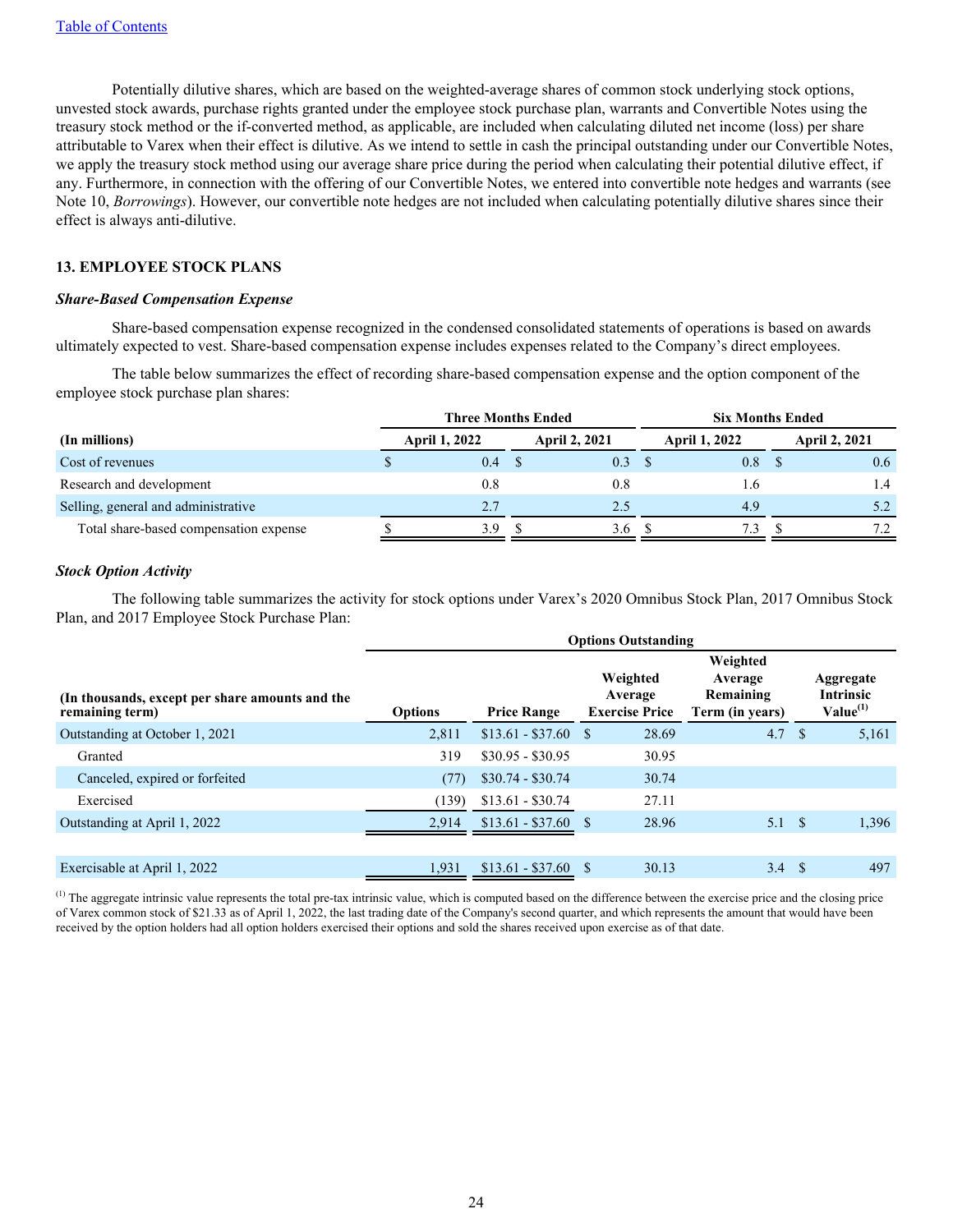## *Restricted Stock Units*

The following table summarizes the activity for restricted stock units under Varex's 2020 Omnibus Stock Plan and 2017 Omnibus Stock Plan:

| (In thousands, except per share amounts) | <b>Number of Shares</b> | <b>Weighted Average</b><br><b>Grant-Date Fair</b><br>Value |
|------------------------------------------|-------------------------|------------------------------------------------------------|
| Outstanding at October 1, 2021           | 1,080                   | 23.25<br><sup>S</sup>                                      |
| Granted                                  | 380                     | 27.69                                                      |
| Vested                                   | (258)                   | 29.58                                                      |
| Canceled or expired                      | (21)                    | 23.22                                                      |
| Outstanding at April 1, 2022             | 1,181                   | 23.29                                                      |

#### **14. TAXES ON INCOME**

For the three months ended April 1, 2022, the Company recognized income tax expense of \$6.0 million on \$13.6 million of pre-tax income. For the three months ended April 2, 2021, the Company recognized income tax expense of \$0.0 million on \$3.2 million of pre-tax income. For the six months ended April 1, 2022, the Company recognized income tax expense of \$7.7 million on \$16.9 million of pre-tax income. For the six months ended April 2, 2021, the Company recognized income tax expense of \$1.6 million on \$1.5 million of pre-tax loss. The Company is unable to recognize a tax benefit for pre-tax book losses in certain foreign jurisdictions but has recognized tax expense for profitable foreign jurisdictions.

 The Company's tax expense for the three and six months ended April 1, 2022 increased, primarily due to increased pre-tax income in certain jurisdictions, valuation allowance positions in the United States on deferred tax attributes, and losses in certain foreign jurisdictions for which no benefit can be recorded.

The Company is maintaining its reinvestment assertion with respect to foreign earnings for the quarter ended April 1, 2022, which is that earnings prior to fiscal year 2018 are permanently reinvested, but post fiscal year 2017 earnings are not permanently reinvested. Furthermore, all earnings with respect to certain foreign subsidiaries, located primarily in Sweden and Finland, are indefinitely reinvested in those countries. Due to the level of earnings available for repatriation, the treaty benefits applicable to jurisdictions in which those earnings are located, and the now favorable U.S. tax treatment of repatriated foreign earnings, the amount of deferred tax liability recorded related to the potential repatriation is approximately \$0.1 million. This estimated liability is for U.S. State income taxes and foreign withholding taxes that are expected to apply when the foreign earnings are repatriated.

## **15. SEGMENT INFORMATION**

 The Company has two reportable operating segments: Medical and Industrial, which aligns with how the CODM reviews the Company's performance and evaluates the business for the allocation of resources. The segments align the Company's products and service offerings with customer use in medical and industrial markets. The CODM allocates resources to and evaluates the financial performance of each operating segment primarily based on revenues and gross profit. The operating and reportable segment structure provides alignment between business strategies and operating results.

#### *Description of Segments*

 The Medical segment designs, manufactures, sells and services X-ray imaging components, including X-ray tubes, digital detectors, high voltage connectors, image-processing software and workstations, 3D reconstruction software, computer-aided diagnostic software, collimators, automatic exposure control devices, generators, heat exchangers, ionization chambers and buckys (a component of an X-ray system that holds an X-ray detector). These components are used in a range of medical imaging applications including CT, mammography, oncology, cardiac, surgery, dental, and other diagnostic radiography uses.

 The Industrial segment designs, develops, manufactures, sells and services X-ray imaging products for use in a number of markets, including security applications for cargo screening at ports and borders and baggage screening at airports, and nondestructive testing and inspection applications used in a number of other markets. The Company's industrial products include Linatron® X-ray linear accelerators, X-ray tubes, digital detectors and high voltage connectors. In addition, the Company licenses proprietary imageprocessing and detection software designed to work with other Varex products to provide packaged sub-assembly solutions to industrial customers.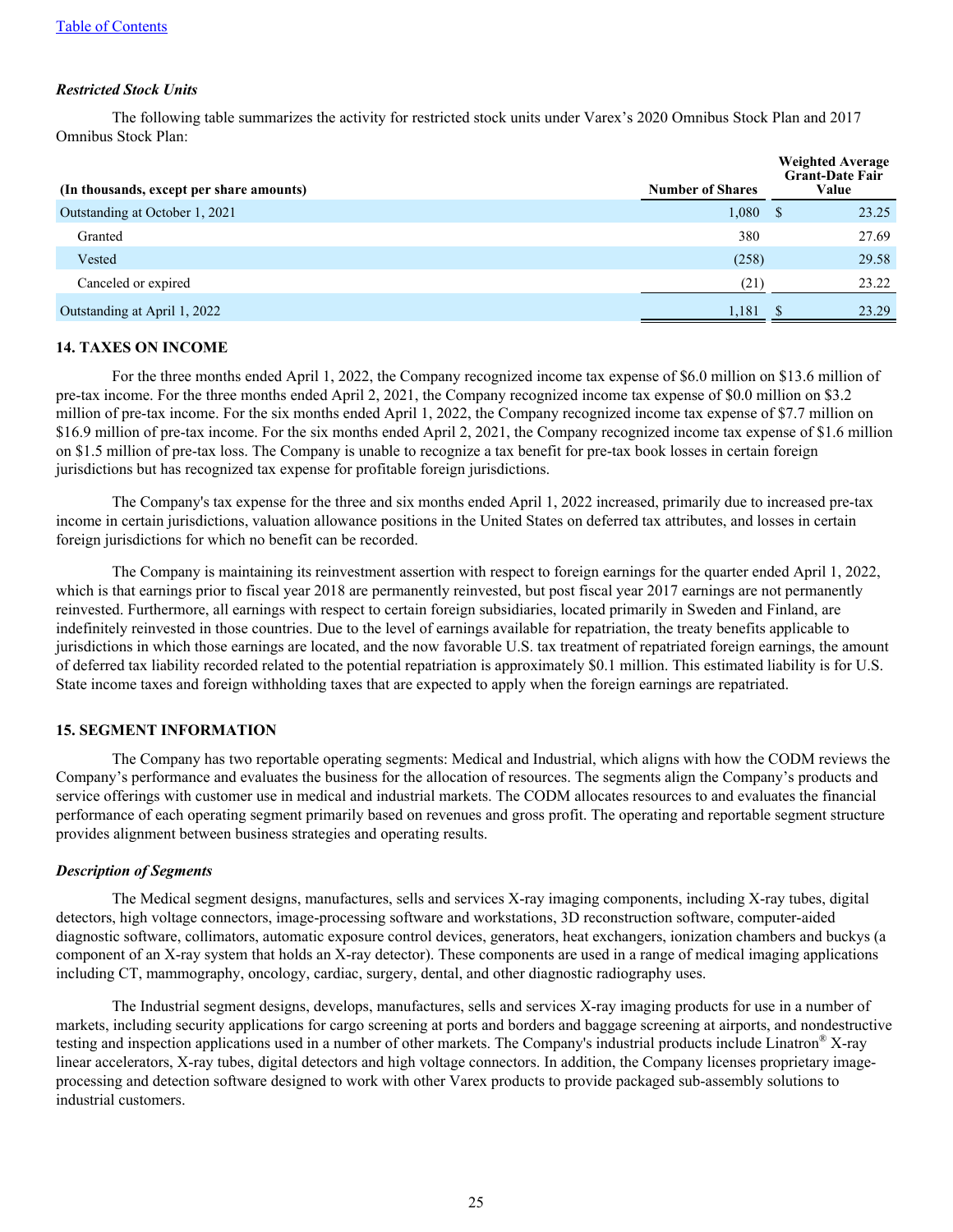Accordingly, the following information is provided for purposes of achieving an understanding of operations, but it may not be indicative of the financial results of the reported segments were they independent organizations. In addition, comparisons of the Company's operations to similar operations of other companies may not be meaningful.

Information related to the Company's segments is as follows:

|                                                           | <b>Three Months Ended</b> |                        | <b>Six Months Ended</b> |                        |  |  |
|-----------------------------------------------------------|---------------------------|------------------------|-------------------------|------------------------|--|--|
| (In millions)                                             | <b>April 1, 2022</b>      | <b>April 2, 2021</b>   | <b>April 1, 2022</b>    | <b>April 2, 2021</b>   |  |  |
| Revenues                                                  |                           |                        |                         |                        |  |  |
| Medical                                                   | \$<br>170.4               | <sup>\$</sup><br>156.6 | <sup>\$</sup><br>326.1  | <sup>\$</sup><br>295.8 |  |  |
| Industrial                                                | 44.3                      | 46.9                   | 87.4                    | 84.8                   |  |  |
| Total revenues                                            | 214.7                     | 203.5                  | 413.5                   | 380.6                  |  |  |
| Gross profit                                              |                           |                        |                         |                        |  |  |
| Medical                                                   | 53.4                      | 45.7                   | 99.4                    | 89.8                   |  |  |
| Industrial                                                | 17.4                      | 18.9                   | 36.2                    | 32.0                   |  |  |
| Total gross profit                                        | 70.8                      | 64.6                   | 135.6                   | 121.8                  |  |  |
| Total operating expenses                                  | 44.2                      | 48.8                   | 95.0                    | 99.9                   |  |  |
| Interest and other expenses, net                          | (13.0)                    | (12.6)                 | (23.7)                  | (23.4)                 |  |  |
| Income (loss) before taxes                                | 13.6                      | 3.2                    | 16.9                    | (1.5)                  |  |  |
| Income tax expense                                        | 6.0                       |                        | 7.7                     | 1.6                    |  |  |
| Net income (loss)                                         | 7.6                       | 3.2                    | 9.2                     | (3.1)                  |  |  |
| Less: Net income attributable to noncontrolling interests |                           | 0.1                    | 0.2                     | 0.2                    |  |  |
| Net income (loss) attributable to Varex                   | \$<br>7.6                 | $\mathcal{S}$<br>3.1   | \$<br>9.0               | (3.3)<br><sup>\$</sup> |  |  |

The Company does not disclose total assets by segment as this information is not provided to the CODM.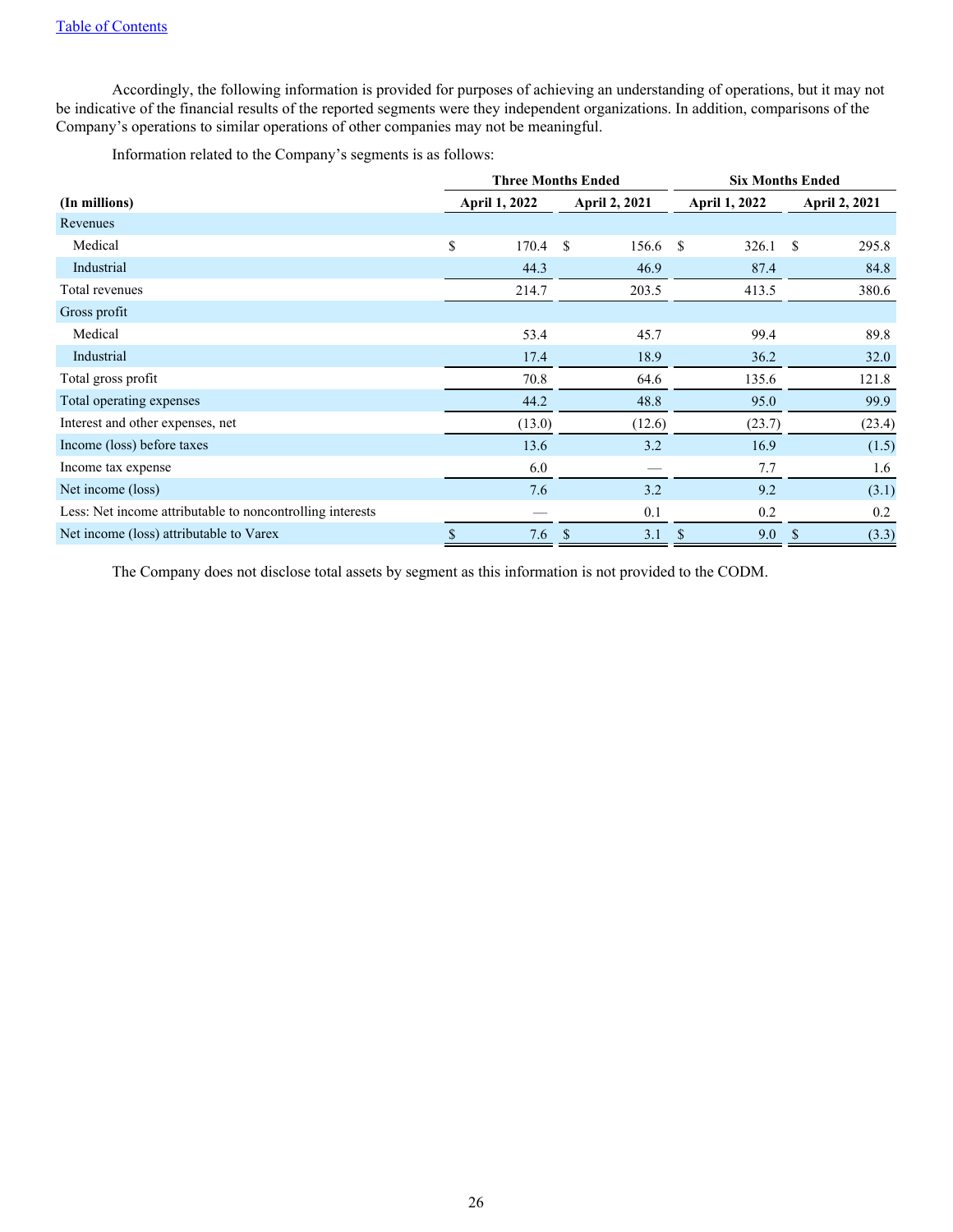#### <span id="page-27-0"></span>**Item 2. Management's Discussion and Analysis of Financial Condition and Results of Operations**

*The following discussion and analysis of the financial condition and results should be read together with the unaudited condensed consolidated financial statements and notes thereto that are contained in this Quarterly Report on Form 10-Q as well as our Annual Report on Form 10-K for the fiscal year ended October 1, 2021 and our other filings, including the Current Reports on Form 8-K, that have been filed with the SEC through the date of this report.*

#### **Forward-Looking Statements**

 This Quarterly Report on Form 10-Q (this "Quarterly Report") contains "forward-looking" statements within the meaning of the Private Securities Litigation Reform Act of 1995, which provides a "safe harbor" for statements about future events, products and future financial performance that are based on the beliefs of, estimates made by, and information currently available to the management of Varex Imaging Corporation ("we," "our," "us," the "Company," "Varex," or "Varex Imaging"). Actual results and the outcome or timing of certain events described in these forward-looking statements are subject to risk and uncertainties and may differ significantly from those projected in these forward-looking statements. Important factors that could cause our actual results and financial condition to differ significantly from those projections or expectations include, among other things, the risks described in the Summary of Principal Risk Factors below and further described in the Risk Factors listed in Part II, Item 1A - Risk Factors of this Quarterly Report.

 Statements concerning: the continuing impact of the ongoing COVID-19 pandemic on the global economy or the Company; logistics, supply chain and manufacturing challenges; industry or market segment outlook; market acceptance of or transition to new products or technology such as advanced X-ray tube and digital flat panel detector products; growth drivers; future orders, revenues, backlog, earnings or other financial results; and any statements using the terms "believe," "expect," "anticipate," "can," "should," "would," "could," "estimate," "may," "intended," "potential," and "possible" or similar statements are forward-looking statements that involve risks and uncertainties that could cause our actual results and the outcome and timing of certain events to differ materially from those projected or management's current expectations.

 Any forward-looking statement made in this Quarterly Report (including in any exhibits or documents incorporated by reference) is based only on information currently available to Varex and its management and speaks only as of the date on which it is made. We have not assumed any obligation to, and you should not expect us to, update or revise those statements because of new information, future events or otherwise.

#### **Overview**

 Varex Imaging Corporation is a leading innovator, designer and manufacturer of X-ray tubes, digital detectors, linear accelerators and other image software processing solutions, which are critical components in a variety of X-ray based imaging equipment. Our components are used in medical diagnostic imaging, security inspection systems, and industrial quality inspection systems, as well as for analysis and measurement applications in industrial manufacturing applications. Global original equipment manufacturers ("OEMs") incorporate our X-ray imaging components in their systems to detect, diagnose, protect and inspect. Varex has approximately 2,100 full-time equivalent employees, located at manufacturing and service center sites in North America, Europe, and Asia.

 Our products are sold in three geographic regions: the Americas, EMEA, and APAC. The Americas includes North America (primarily the United States) and Latin America. EMEA includes Europe, Russia, the Middle East, India and Africa. APAC includes Asia and Australia. Revenues by region are based on the known final destination of products sold.

 Our success depends, among other things, on our ability to anticipate and respond to changes in our markets, the direction of technological innovation and the demand from our customers. We continually invest in research and development and employ approximately 500 individuals in product development related activities. Our focus on innovation and product performance along with strong and long-term customer relationships allows us to collaborate with our customers to bring industry-leading products to the Xray imaging market. We continue to work to improve the life and quality of our imaging components and leverage our scale as one of the largest independent X-ray imaging component suppliers to provide cost-effective solutions for our customers.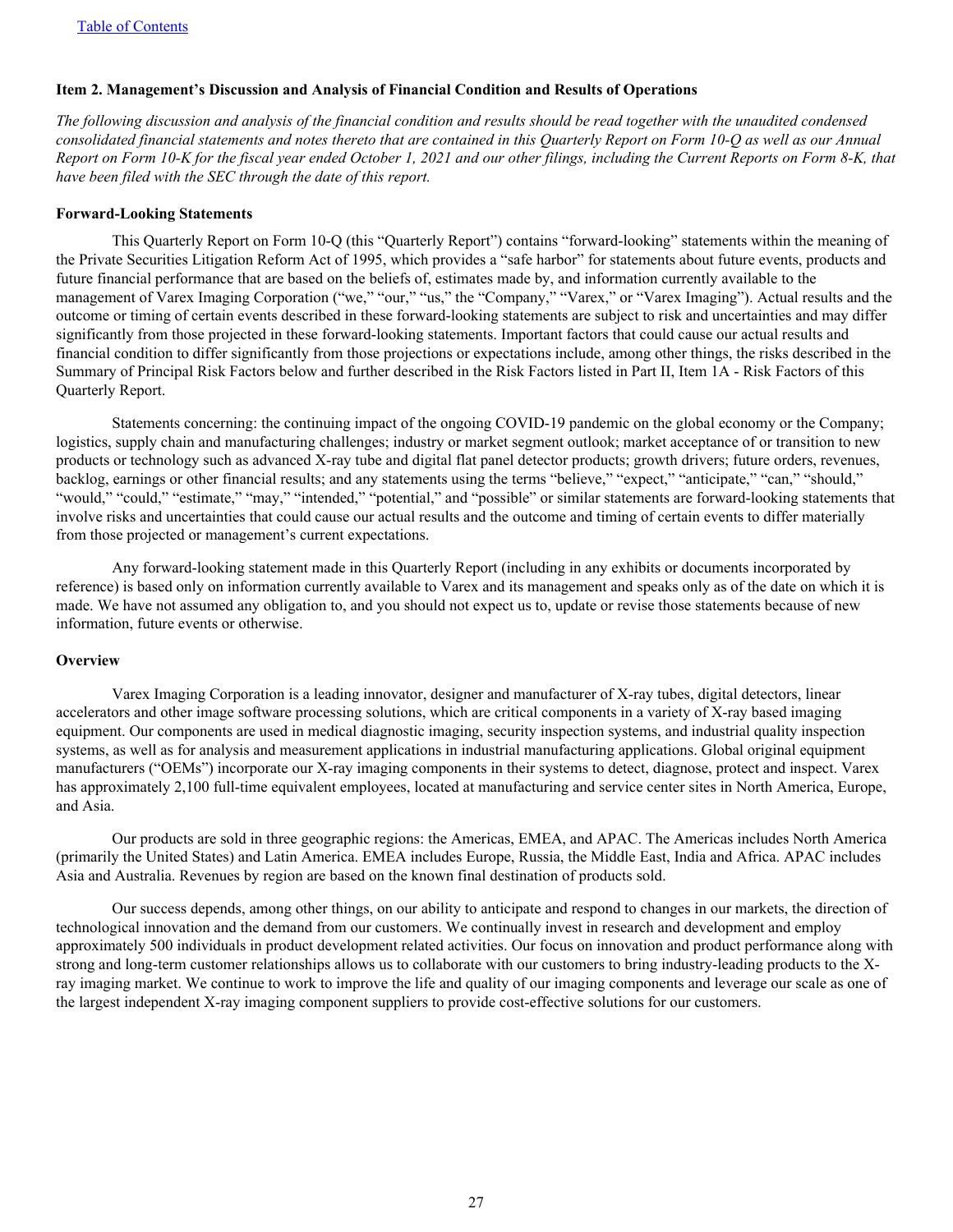#### **Impact of COVID-19 and the General Economic Environment**

 The unprecedented nature of the COVID-19 pandemic and its effect on the global economy began to significantly disrupt our business in fiscal year 2020 by initially reducing demand for our products followed by strong recovery in demand but increasing variability in supply of raw materials and manufacturing productivity.

 During fiscal year 2021, demand for many of our products recovered to pre-pandemic levels and business has continued to grow during fiscal year 2022. We believe that demand for our products has increased due to increased investments in healthcare and diagnostics coupled with end-users (such as hospitals) making capital purchases that were previously deferred due to the uncertainty surrounding COVID-19. While we are encouraged by the recovery, we remain cautious as many factors remain unpredictable.

 We continue to experience logistics, supply chain, and manufacturing challenges that we expect will continue throughout 2022. As economies around the world continue to recover, shortages in raw materials have become more widespread. We continue to experience shortages of certain materials and have used more of our inventory on hand than we have used historically. In addition, we are purchasing more materials that are critical to our processes, often at higher costs. Shortages of materials, particularly microcontroller chips and associated electronic components, have caused and may continue to cause, delays in manufacturing products for our customers. In some cases, raw material shortages and delivery delays from our suppliers are communicated to us with very little advanced warning, which has caused operational and customer order fulfillment challenges. During fiscal year 2021, inventory levels declined and in fiscal year 2022 it has continued to be difficult to replenish certain components of that inventory. While we are dedicating significant resources to manage, mitigate, and resolve these issues, we currently expect supply chain challenges to continue to impact our ability to deliver products to our customers over the next several quarters.

In connection with these supply chain disruptions, we have experienced inflationary increases of certain raw materials, as well as increases in logistics, transportation and labor costs. Increased freight charges and shipping delays have become more common during the pandemic and are expected to continue into the foreseeable future. Due to the rising cost environment, in addition to ongoing expense management, we have raised prices on certain products. While we expect to make pricing adjustments throughout fiscal year 2022, our margins could be impacted by rising costs.

 During the three months ended April 1, 2022, our manufacturing facilities continued to operate without significant disruption due to employee absences. While we have from time to time take significant precautions to maintain employee safety, such as implementing mask requirements, encouraging vaccination, and periodically asking non-production related employees to work from home when possible, we have experienced and may in the future experience, COVID-19 related employee absences that make it more difficult to manufacture our products.

 The full extent to which the COVID-19 pandemic and ensuing supply chain challenges have and will directly or indirectly impact us, including our business, financial condition, and results of operations, will depend on future developments that are highly uncertain and cannot be accurately predicted. We will continue to actively monitor the situation and may take further actions that alter our business operations or that we determine are in the best interests of our employees, customers, suppliers, and stockholders. For additional information on risks related to the pandemic and other supply chain risks that could impact our results, see Part II, Item 1A - Risk Factors.

#### *Operating Segments and Products*

We have two reportable operating segments: Medical and Industrial. The segments align our products and service offerings with customer use in medical and industrial markets.

#### *Medical*

 In our Medical segment, we design, manufacture, sell and service X-ray imaging components, including X-ray tubes, digital detectors, high voltage connectors, image-processing software and workstations, 3D reconstruction software, computer-aided diagnostic software, collimators, automatic exposure control devices, generators, heat exchangers, ionization chambers and buckys. These components are used in a range of medical imaging applications including CT, mammography, oncology, cardiac, surgery, dental, and other diagnostic radiography uses.

 Our X-ray imaging components are primarily sold to OEM customers. These OEM customers then design-in our products into their X-ray imaging systems for a variety of medical modalities. A substantial majority of medical X-ray imaging OEMs globally are our customers, and many of these have been our customers for over 25 years. We believe one of the reasons for customer loyalty is that our hardware and software products are tightly integrated with our customers' systems. We work very closely with our customers to create custom built components for their systems based on technology platforms that we have developed. Because our products are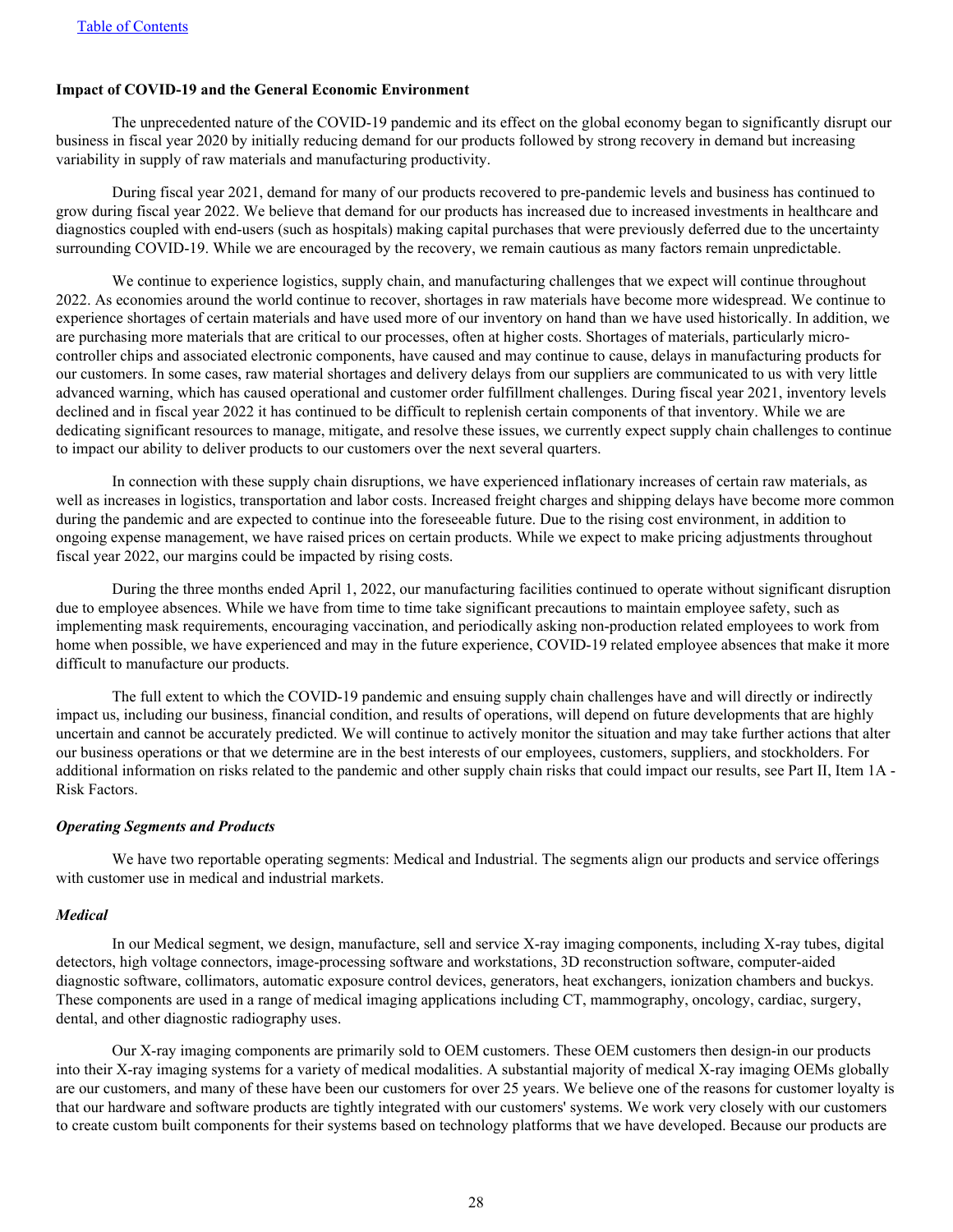often customized for our customers' specific equipment, it can be costly and complex for our customers to switch to another provider. Once our components are designed into our customers' equipment, our customers will typically continue to buy from us for any replacement components and for service and support for that equipment. Some of our products are also included in product registrations for our customers' equipment that require regulatory approval to change. In addition to sales to OEM customers, we sell our products to independent service companies and distributors as well as directly to end-users for replacement purposes.

 The COVID-19 pandemic had a significant effect on hospitals, clinics and outpatient imaging centers as they encountered declines in elective procedures volume. As a result, they reduced the capital purchases of imaging equipment from OEMs, which led to lower demand for X-ray imaging components for us. Additionally, equipment installations were delayed, due to reduced access to healthcare institutions. Partially offsetting this was an increased demand for imaging equipment used to diagnose respiratory diseases, such as radiographic X-ray imaging systems and CT imaging systems. The Company has experienced growth in demand for its products as health systems globally have continued to address healthcare services gaps. However, the Company is not able to convert all the demand into sales due to on-going supply chain related interruptions and uncertainties, particularly with the availability of micro-controller chips and other electronic components. As a result, uncertainty in overall sales volume is expected to continue into calendar year 2022.

 In China, the government is broadening the availability of healthcare services. As a result, the number of diagnostic X-ray imaging systems, including CT, has grown significantly. We are developing CT X-ray tubes and related subsystems for Chinese OEMs as they introduce new systems in China. Over the long-term, our objective is to become the partner of choice both for OEMs and in the replacement market as CT systems become more widely adopted throughout the Chinese market.

 In recent years our business in China has been impacted by the trade war with the United States in three principal ways: (1) importing raw materials from China to the United States has become more expensive, (2) importing of raw materials and subassemblies from the United States to China has become more expensive, and (3) importing finished U.S. manufactured products into China has become more difficult and expensive. Recently the governments of both the United States and China have granted tariff exclusions which temporarily eliminate the additional duties payable for specific commodities, providing partial relief. However, U.S. exclusions possess a calendar year-end expiration and Chinese exclusions must be solicited and approved on a shipment-by-shipment basis. There is no guarantee that such exclusions will be granted nor extended by either government. In order to mitigate the impact of tariffs on materials imported from China, we have implemented changes to secure more non-China sources of materials used to manufacture our X-ray imaging products. To help mitigate the impact of tariffs, and to be closer to our global customer base, we continue to expand manufacturing capabilities at our facilities in China, Germany and the Philippines. We have also implemented local sourcing strategies to offer local content. This local-for-local strategy has been well received by both our local customers as well as global OEMs, and acts as a natural hedge against trade wars and other potential supply chain disruptions.

#### *Industrial*

 In our Industrial segment, we design, develop, manufacture, sell and service X-ray imaging products for use in a number of markets, including security applications for cargo screening at ports and borders and baggage screening at airports, and nondestructive testing and inspection applications used in a number of other vertical markets. Our industrial products include Linatron® X-ray linear accelerators, X-ray tubes, digital detectors and high voltage connectors. In addition, we license proprietary image-processing and detection software designed to work with other Varex products to provide packaged sub-assembly solutions to our industrial customers. Our Industrial business benefits from the research and development investment and manufacturing economies of scale on the Medical side of our business, as we continue to find new applications for our technology. Along with more favorable pricing dynamics, this allows us to generally achieve higher gross profit for industrial products relative to our Medical business. In addition, our Industrial business benefits from our long-term service agreements for our Linatron® products.

 The security market primarily consists of cargo security for the screening of trucks, trains, and cargo containers at ports and borders as well as airport security for carry-on baggage, checked baggage and palletized cargo. The end customers for border protection systems are typically government agencies, many of which are in oil-based economies and war zones where there can be significant variation in buying patterns.

 Non-destructive testing and inspection verticals utilize X-ray imaging to scan items for inspection of manufacturing defects and product integrity in a wide range of industries including the aerospace, automotive, electronics, oil and gas, food packaging, metal castings and 3D printing industries. In addition, new applications for X-ray sources are being developed, such as sterilization of food and its packaging. We provide X-ray sources, digital detectors, high voltage connectors and image processing software to OEM customers, system integrators and manufacturers in a variety of these verticals. We believe that the non-destructive testing market represents a significant growth opportunity for our business, and we are actively pursuing new potential applications for our products.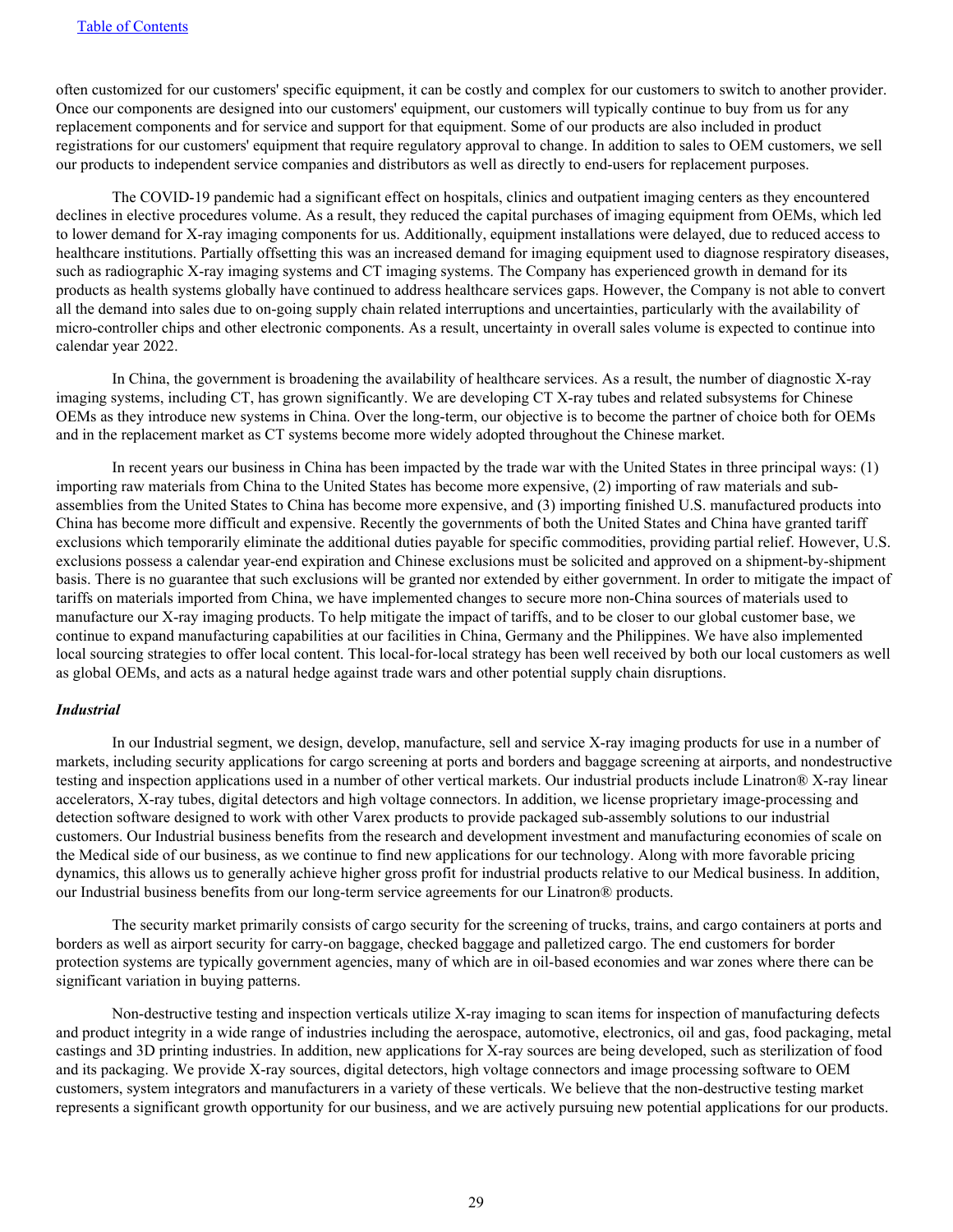The economic downturn triggered by the COVID-19 pandemic reduced the demand for X-ray imaging equipment utilized in the non-destructive testing market as manufacturers focused on cash preservation and reduced spending for capital equipment. During the three months ended April 1, 2022, we have continued to see improved conditions in this market.

#### **Critical Accounting Policies and Estimates**

 The preparation of our condensed consolidated financial statements and related disclosures in conformity with GAAP requires us to make estimates and assumptions that affect the reported amounts of assets, liabilities, revenues and expenses. These estimates and assumptions are based on historical experience and on various other factors that we believe are reasonable under the circumstances. Our critical accounting policies that are affected by accounting estimates require us to use judgments, often as a result of the need to make estimates and assumptions regarding matters that are inherently uncertain, and actual results could differ materially from these estimates.

 We periodically review our accounting policies, estimates and assumptions and make adjustments when facts and circumstances dictate. Refer to our Annual Report on Form 10-K for the fiscal year ended October 1, 2021 filed with the SEC on November 19, 2021 and Note 1, *Summary of Significant Accounting Policies,* of the notes to the condensed consolidated financial statements of this report for further details. Our critical accounting policies that are affected by accounting estimates include valuation of inventories, assessment of recoverability of goodwill and intangible assets, and income taxes. Such accounting policies require us to use judgments, often as a result of the need to make estimates and assumptions regarding matters that are inherently uncertain, and actual results could differ materially from these estimates. There have been no changes to our critical accounting policies, estimates and assumptions or the judgments affecting the application of those estimates and assumptions since the filing of our Annual Report on Form 10-K for year ended October 1, 2021.

#### *Fiscal Year*

 The fiscal years of the Company as reported are the 52 or 53-week period ending on the Friday nearest September 30. Fiscal year 2022 is the 52-week period ending September 30, 2022. Fiscal year 2021 was the 52-week period that ended on October 1, 2021. The fiscal quarters ended April 1, 2022 and April 2, 2021 were both 13-week periods. The two fiscal quarters ended April 1, 2022 and April 2, 2021 were both 26-week periods.

## **Discussion of Results of Operations for the Three Months Ended April 1, 2022 Compared to the Three Months Ended April 2, 2021**

#### *Revenues, net*

|                                              | <b>Three Months Ended</b> |                      |                 |           |
|----------------------------------------------|---------------------------|----------------------|-----------------|-----------|
| (In millions)                                | <b>April 1, 2022</b>      | <b>April 2, 2021</b> | <b>S</b> Change | % Change  |
| Medical                                      | 170.4                     | 156.6                | 13.8            | 8.8 %     |
| Industrial                                   | 44.3                      | 46.9                 | (2.6)           | $(5.5)\%$ |
| Total revenues                               | 214.7                     | 203.5                | 11.2            | 5.5 $%$   |
| Medical as a percentage of total revenues    | 79.4 %                    | 77.0 %               |                 |           |
| Industrial as a percentage of total revenues | $20.6\%$                  | 23.0 %               |                 |           |

 Medical revenues increased \$13.8 million, primarily due to increased sales of digital detectors for dynamic imaging applications and higher sales of CT X-ray tubes. The increase in medical sales was particularly strong in CT, radiographic, and oncology modalities.

 Industrial revenues decreased \$2.6 million, primarily due to decreased sales of X-ray tubes and non-destructive inspection applications.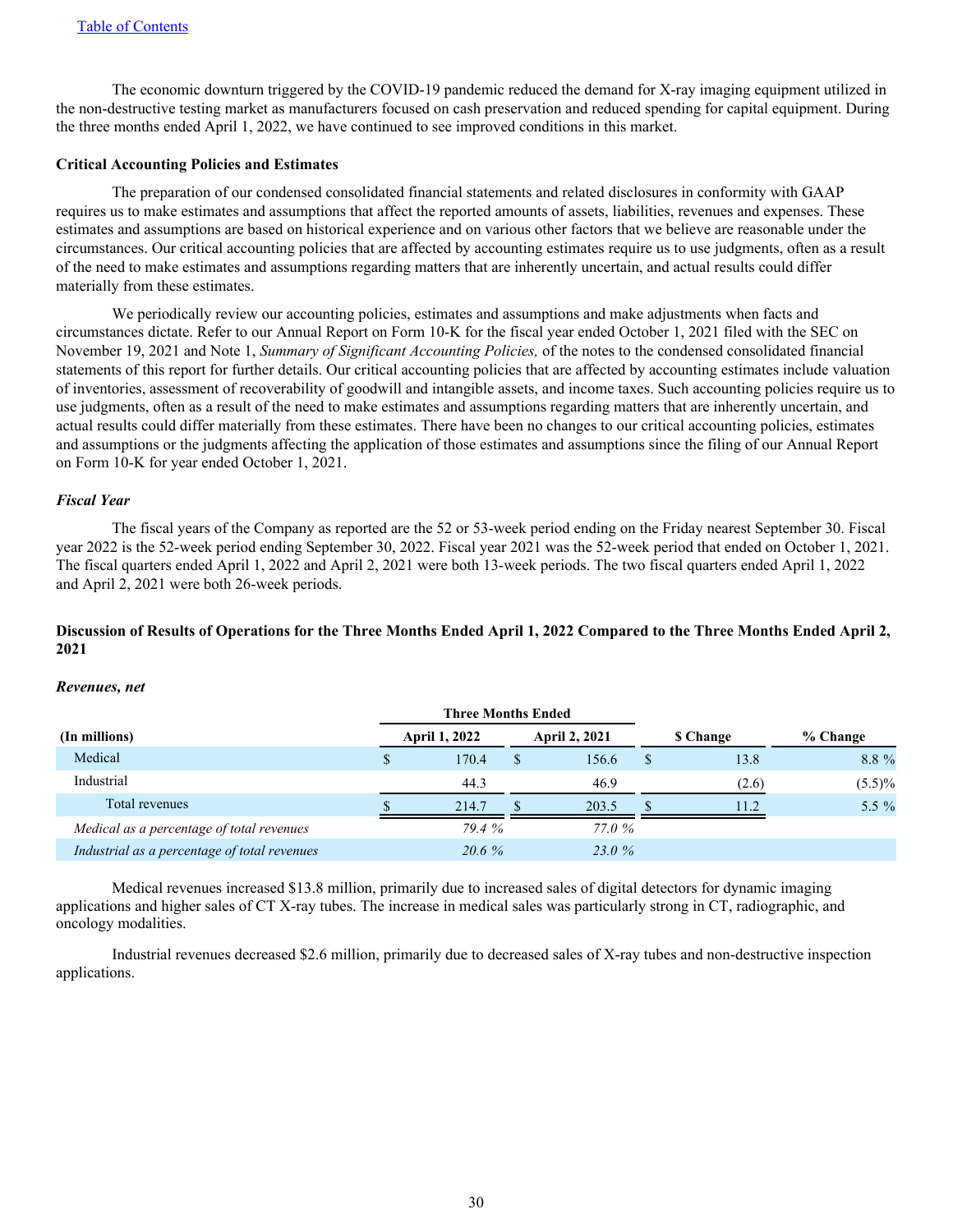## [Table of Contents](#page-1-0)

## *Gross Profit*

|                         | <b>Three Months Ended</b> |   |                      |                 |           |
|-------------------------|---------------------------|---|----------------------|-----------------|-----------|
| (In millions)           | <b>April 1, 2022</b>      |   | <b>April 2, 2021</b> | <b>S</b> Change | % Change  |
| Medical                 | 53.4                      | S | 45.7                 | 7.7             | 16.8 %    |
| Industrial              | 17.4                      |   | 18.9                 | (1.5)           | $(7.9)\%$ |
| Total gross profit      | 70.8                      |   | 64.6                 | 6.2             | $9.6\%$   |
| Medical gross margin    | 31.3%                     |   | 29.2 %               |                 |           |
| Industrial gross margin | 39.3%                     |   | $40.3\%$             |                 |           |
| Total gross margin      | 33.0 %                    |   | 31.7%                |                 |           |

 The increase in Medical gross profit was primarily due to the increased sales of CT X-ray tubes and oncology modalities partially offset by higher inbound freight and material costs. The Industrial segment gross profit decreased primarily as a result of decreased sales of X-ray tubes, by higher inbound freight and material costs, and an unfavorable product mix in non-destructive inspection applications.

#### *Operating Expenses*

|                                     | <b>Three Months Ended</b> |     |                      |          |                 |            |
|-------------------------------------|---------------------------|-----|----------------------|----------|-----------------|------------|
| (In millions)                       | <b>April 1, 2022</b>      |     | <b>April 2, 2021</b> |          | <b>S</b> Change | % Change   |
| Research and development            | 18.9                      | S   | 18.2                 |          | 0.7             | $3.8 \%$   |
| As a percentage of total revenues   | 8.8%                      |     | 8.9%                 |          |                 |            |
| Selling, general and administrative | 25.3                      | \$. | 30.6                 | <b>S</b> | (5.3)           | $(17.3)\%$ |
| As a percentage of total revenues   | 11.8%                     |     | 15.0 $%$             |          |                 |            |
| Operating expenses                  | 44.2                      | S   | 48.8                 | S        | (4.6)           | $(9.4)\%$  |
| As a percentage of total revenues   | 20.6%                     |     | 24.0 %               |          |                 |            |

#### *Research and Development*

 We are committed to investing in the business to support long-term growth and believe long-term research and development expenses of approximately 8% to 10% of annual revenues is the appropriate range that will allow us to innovate and bring new products to market for our global OEM customers. Research and development costs decreased to 8.8% of revenues for the second quarter of 2022, primarily due to the relative increase in revenue as compared to research and development costs.

#### *Selling, General and Administrative*

Selling, general and administrative expenses for the second quarter of 2022 decreased \$5.3 million and decreased to 11.8% of total revenues, primarily due to lower compensation costs compared to the prior year and higher revenue.

## *Interest and Other Expense, Net*

The following table summarizes the Company's interest and other expense, net:

|                                 | <b>Three Months Ended</b> |                      |  |                      |  |                 |
|---------------------------------|---------------------------|----------------------|--|----------------------|--|-----------------|
| (In millions)                   |                           | <b>April 1, 2022</b> |  | <b>April 2, 2021</b> |  | <b>S</b> Change |
| Interest expense                |                           | $(11.1)$ \$          |  | $(10.4)$ \$          |  | (0.7)           |
| Other expense, net              |                           | (2.0)                |  | (2.2)                |  | 0.2             |
| Interest and other expense, net |                           | (13.0)               |  | (12.6)               |  | (0.4)           |

Interest expense increased due to expenses related to the redemption of \$27 million of our Senior Secured Notes in March 2022. Other expense, net decreased due to decreased foreign exchange expense during the three months ended April 1, 2022, compared to the three months ended April 2, 2021 and by losses in certain investments in privately-held companies being higher for the three months ended April 1, 2022 compared to the three months ended April 2, 2021.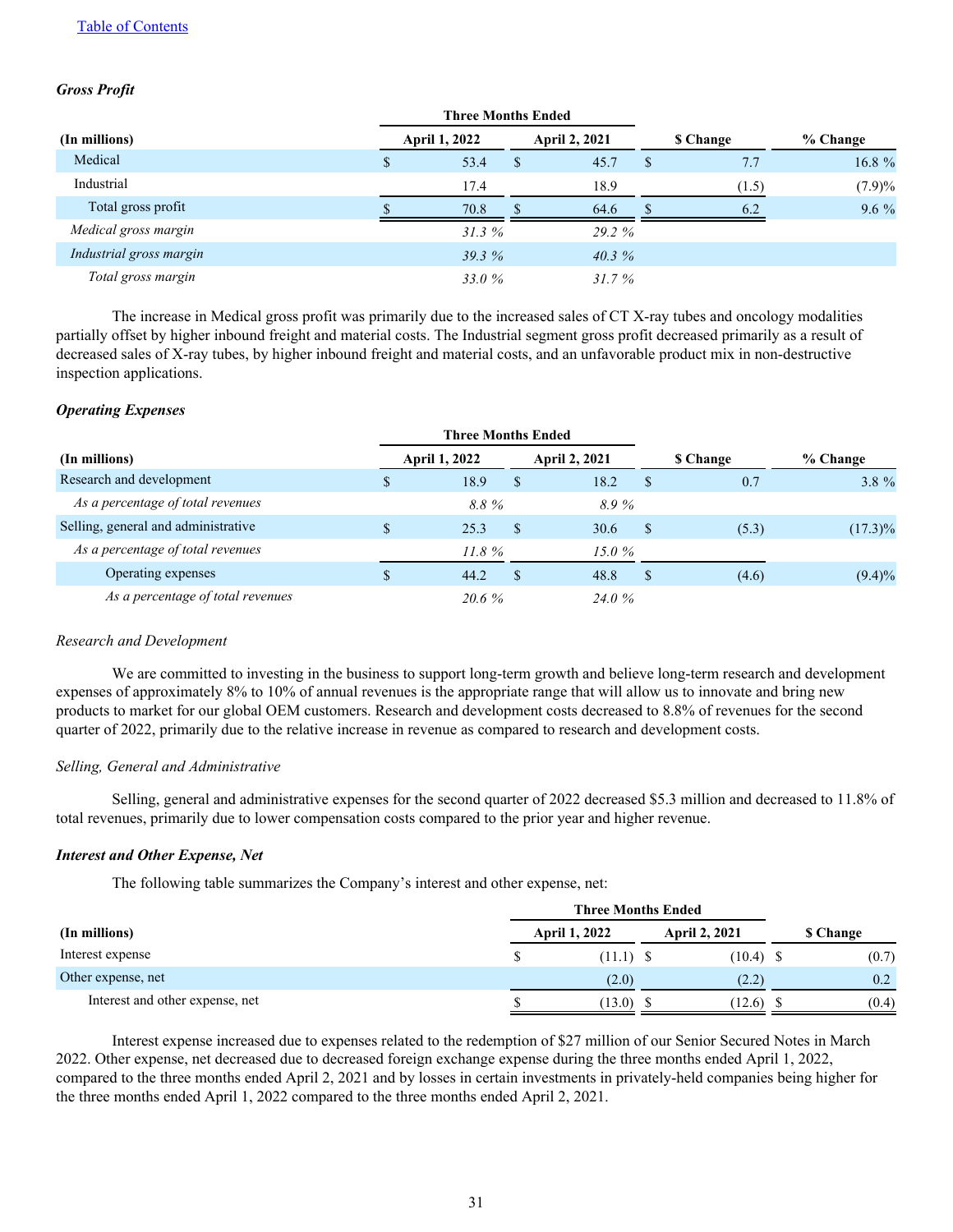## *Taxes on Income (Loss)*

 For the three months ended April 1, 2022, we recognized income tax expense of \$6.0 million on \$13.6 million of pre-tax income. For the three months ended April 2, 2021, we recognized income tax expense of \$0.0 million on \$3.2 million of pre-tax loss. Our tax expense for the three months ended April 1, 2022 increased primarily due to increased pre-tax income in certain jurisdictions, valuation allowance positions in the United States on deferred tax attributes, and losses in certain foreign jurisdictions for which no benefit can be recorded.

## **Discussion of Results of Operations for the Six Months Ended April 1, 2022 Compared to the Six Months Ended April 2, 2021**

#### *Revenues*

|                                              |   | <b>Six Months Ended</b> |                      |                 |           |
|----------------------------------------------|---|-------------------------|----------------------|-----------------|-----------|
| (In millions)                                |   | <b>April 1, 2022</b>    | <b>April 2, 2021</b> | <b>S</b> Change | % Change  |
| Medical                                      | S | 326.1                   | 295.8                | 30.3            | $10.2 \%$ |
| Industrial                                   |   | 87.4                    | 84.8                 | 2.6             | $3.1 \%$  |
| Total revenues                               |   | 413.5                   | 380.6                | 32.9            | $8.6\%$   |
| Medical as a percentage of total revenues    |   | 78.9%                   | 77.7 %               |                 |           |
| Industrial as a percentage of total revenues |   | 21.1%                   | 22.3%                |                 |           |

Medical revenues increased \$30.3 million, primarily due to increased sales of digital detectors for dynamic imaging applications and higher sales of CT X-ray tubes. The increase in medical sales was particularly strong in CT, radiographic, and oncology modalities.

 Industrial revenues increased \$2.6 million, primarily due to increased sales of digital detectors, connectors for security and service revenues.

## *Gross Profit*

| (In millions)             | <b>April 1, 2022</b> |               | <b>April 2, 2021</b> |               | <b>S</b> Change | % Change |
|---------------------------|----------------------|---------------|----------------------|---------------|-----------------|----------|
| Medical                   | \$<br>99.4           | <sup>\$</sup> | 89.8                 | <sup>\$</sup> | 9.6             | 10.7%    |
| Industrial                | 36.2                 |               | 32.0                 |               | 4.2             | 13.1%    |
| Total gross profit        | 135.6                |               | 121.8                |               | 13.8            | $11.3\%$ |
| Medical gross margin %    | 30.5%                |               | 30.4%                |               |                 |          |
| Industrial gross margin % | 41.4%                |               | $37.7\%$             |               |                 |          |
| Total gross margin %      | 32.8%                |               | 32.0%                |               |                 |          |

 The increase in Medical gross profit was primarily due to higher volumes compared to the prior year six-month period partially offset by increased inbound freight and raw materials costs. The Industrial gross profit increased primarily due to a favorable mix of higher margin industrial detector products and service revenue partially offset by higher inbound freight and material costs.

## *Operating Expenses*

|                                     | <b>Six Months Ended</b> |    |                      |   |                 |            |
|-------------------------------------|-------------------------|----|----------------------|---|-----------------|------------|
| (In millions)                       | <b>April 1, 2022</b>    |    | <b>April 2, 2021</b> |   | <b>S</b> Change | % Change   |
| Research and development            | 36.6                    | S  | 34.9                 | S | 1.7             | 4.9 $\%$   |
| As a percentage of total revenues   | 8.9%                    |    | $9.2 \%$             |   |                 |            |
| Selling, general and administrative | 58.4                    | S  | 65.0                 |   | (6.6)           | $(10.2)\%$ |
| As a percentage of total revenues   | 14.1 $%$                |    | 17.1%                |   |                 |            |
| Operating expenses                  | 95.0                    | \$ | 99.9                 | S | (4.9)           | $(4.9)\%$  |
| As a percentage of total revenues   | 23.0 %                  |    | $26.2 \%$            |   |                 |            |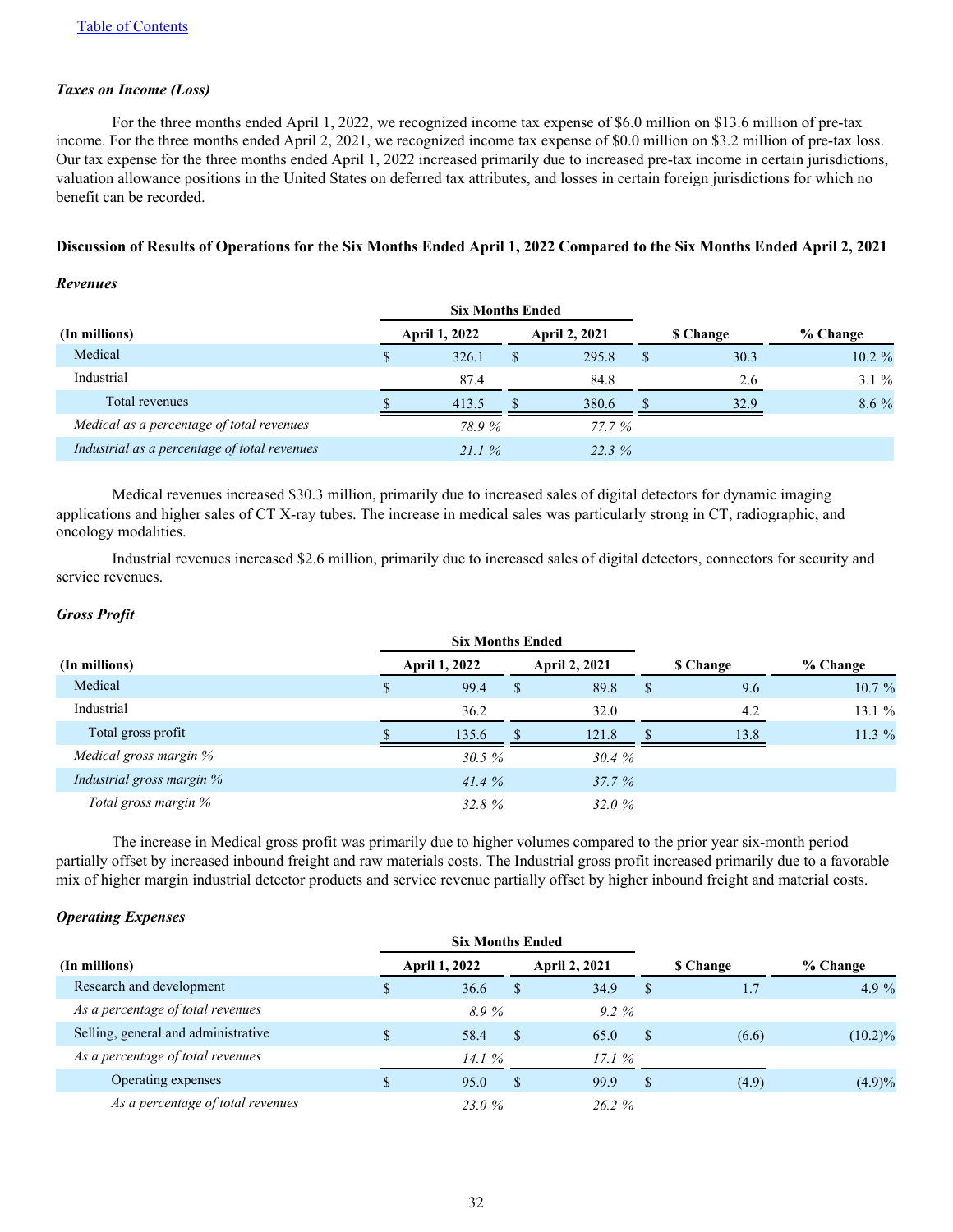#### *Research and Development*

We are committed to investing in the business to support long-term growth and believe long-term research and development expenses of approximately 8% to 10% of annual revenues is the appropriate range that will allow us to innovate and bring new products to market for our global OEM customers. Research and development costs decreased to 8.9% of total revenues due to the relative increase in revenue as compared to research and development costs.

#### *Selling, General and Administrative*

 Selling, general and administrative expenses for the six months ended April 1, 2022, decreased to 14.1% of sales primarily due to lower compensation costs and higher revenue.

## *Interest and Other Expense, Net*

The following table summarizes the Company's interest and other income (expense), net:

|                                 | <b>Six Months Ended</b> |                      |           |
|---------------------------------|-------------------------|----------------------|-----------|
| (In millions)                   | <b>April 1, 2022</b>    | <b>April 2, 2021</b> | \$ Change |
| Interest expense                | (21.0)                  | (20.7)               | (0.3)     |
| Other expense, net              | (2.8)                   | (2.7)                | (0.1)     |
| Interest and other expense, net | (23.7)                  | (23.4)               | (0.3)     |

 Interest and other expense, net increased during the six months ended April 1, 2022. Interest expense increased due to expenses related to the redemption of \$27 million of our Senior Secured Notes in March 2022. Other expense, net was flat during the six months ended April 1, 2022 as compared to the six months ended April 2, 2021.

## *Taxes on Income (Loss)*

 For the six months ended April 1, 2022, we recognized an income tax expense of \$7.7 million on \$16.9 million of pre-tax income. For the six months ended April 2, 2021, the Company recognized income tax expense of \$1.6 million on \$1.5 million of pretax loss. Our tax expense for the six months ended April 1, 2022 increased, compared to the prior year, primarily due to pre-tax income in certain jurisdictions, valuation allowances in the United States on deferred tax attributes, and losses in certain foreign jurisdictions for which no benefit can be recorded.

## *Liquidity and Capital Resources*

We assess our liquidity in terms of our ability to generate cash to fund our operations, including working capital and investing activities. We believe that our operating cash flow, cash on our balance sheet and availability under our Asset-Based Loan ("ABL") Facility are sufficient to meet our anticipated operating cash needs for at least the next 12 months and will be sufficient to allow us to continue to invest in our existing businesses, consummate strategic acquisitions and manage our capital structure on a short and long-term basis. We are currently not aware of any trends or demands, commitments, events, or uncertainties that will result in or that are reasonably likely to result in our liquidity increasing or decreasing in any material way that will impact our capital needs during or beyond the next 12 months. The maximum availability under our ABL Facility is \$100.0 million; however, the borrowing base under the ABL Facility fluctuates from month-to-month depending on the amount of eligible accounts receivable, inventory, and real estate. As of April 1, 2022 the amount available under our ABL Facility was \$96 million, and the ABL Facility remains undrawn. See Part II, Item 1A. "Risk Factors" for a further discussion. At April 1, 2022 we had total debt of \$411.0 million net of discounts and deferred issuance costs of \$40.6 million.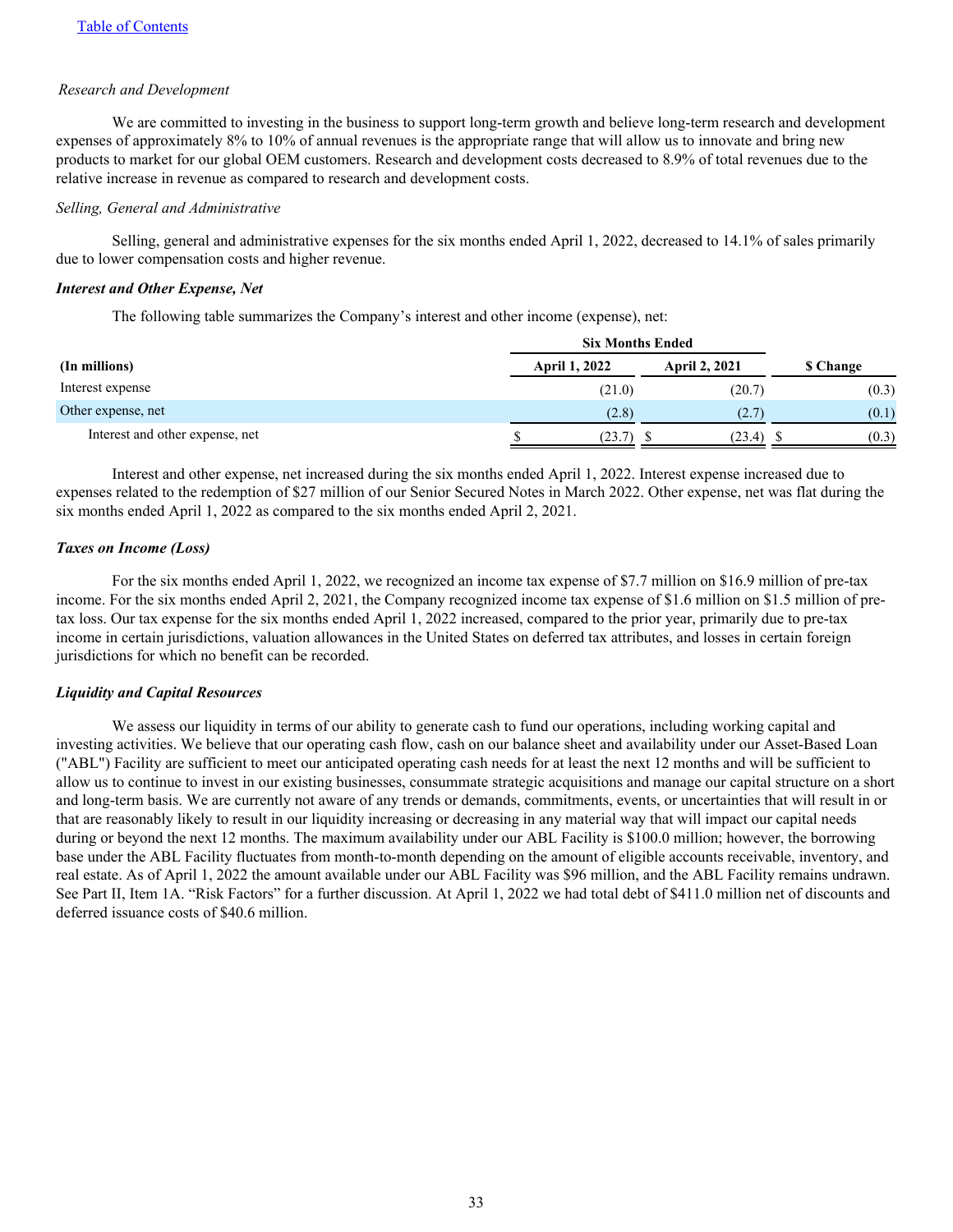## *Cash and Cash Equivalents*

The following table summarizes our cash and cash equivalents:

| (In millions)             | 2022<br>Anri' | 202<br>-Jefober | hange                     |
|---------------------------|---------------|-----------------|---------------------------|
| Cash and cash equivalents |               | 144.6           | $20^{\circ}$<br>ر . ر . ب |

#### *Borrowings*

The following table summarizes the changes in our debt outstanding:

|                                                   | <b>April 1, 2022</b> |                  | <b>October 1, 2021</b> |             |                  |        |
|---------------------------------------------------|----------------------|------------------|------------------------|-------------|------------------|--------|
| (In millions, except for percentages)             | Amount               |                  | Amount                 |             | <b>\$ Change</b> |        |
| <b>Current maturities of long-term debt</b>       |                      |                  |                        |             |                  |        |
| Other debt                                        |                      | 2.6 <sup>5</sup> |                        | $2.8 \t S$  |                  | (0.2)  |
| Total current maturities of long-term debt        | S                    | 2.6              | -S                     | 2.8         | - \$             | (0.2)  |
| Non-current maturities of long-term debt:         |                      |                  |                        |             |                  |        |
| Convertible Senior Unsecured Notes                |                      | 200.0            |                        | 200.0       |                  |        |
| Senior Secured Notes                              |                      | 243.0            |                        | 270.0       |                  | (27.0) |
| Other debt                                        |                      | 6.0              |                        | 7.8         |                  | (1.8)  |
| Total non-current maturities of long-term debt:   |                      | 449.0            | -8                     | 477.8 \$    |                  | (28.8) |
| Unamortized issuance costs and debt discounts     |                      |                  |                        |             |                  |        |
| Unamortized discount - Convertible Notes          | \$                   | $(33.3)$ \$      |                        | $(37.6)$ \$ |                  | 4.3    |
| Unamortized issuance costs - Convertible Notes    |                      | (3.6)            |                        | (4.1)       |                  | 0.5    |
| Unamortized issuance costs - Senior Secured Notes |                      | (3.7)            |                        | (4.4)       |                  | 0.7    |
| Total                                             | S                    | $(40.6)$ \$      |                        | $(46.1)$ \$ |                  | 5.5    |
| Total debt outstanding, net                       | S                    | 411.0            |                        | 434.5       | <sup>\$</sup>    | (23.5) |

#### *Cash Flows*

|                                                                                   | <b>Six Months Ended</b> |                      |                      |       |
|-----------------------------------------------------------------------------------|-------------------------|----------------------|----------------------|-------|
| (In millions)                                                                     |                         | <b>April 1, 2022</b> | <b>April 2, 2021</b> |       |
| Net cash flow provided by (used in):                                              |                         |                      |                      |       |
| Operating activities                                                              |                         | $2.5 \t S$           |                      | 19.9  |
| Investing activities                                                              |                         | (6.6)                |                      | (8.4) |
| Financing activities                                                              |                         | (25.4)               |                      | (1.0) |
| Effects of exchange rate changes on cash and cash equivalents and restricted cash |                         | (0.1)                |                      |       |
| Net (decrease) increase in cash and cash equivalents and restricted cash          |                         | (29.6)               |                      | 10.5  |

*Net cash provided by operating activities.* Net cash provided by operating activities was \$2.5 million and \$19.9 million for the six months ended April 1, 2022 and April 2, 2021, respectively. The decrease in cash provided by operating activities was primarily due to increased purchases of inventory, partially offset by an increase in accounts payable and a decrease in accrued liabilities and other current and long-term liabilities.

*Net cash used in investing activities.* Net cash used in investing activities was \$6.6 million and \$8.4 million for the six months ended April 1, 2022 and April 2, 2021, respectively. The decrease in cash used in investing activities was primarily due to proceeds received from sales of business and assets during the six months ended April 1, 2022.

*Net cash used in financing activities.* Net cash used in financing activities was \$25.4 million and \$1.0 million for the six months ended April 1, 2022 and April 2, 2021, respectively. The increase in cash used in financing activities was primarily due to the redemption of \$27 million of the Senior Secured Notes during the six months ended April 1, 2022.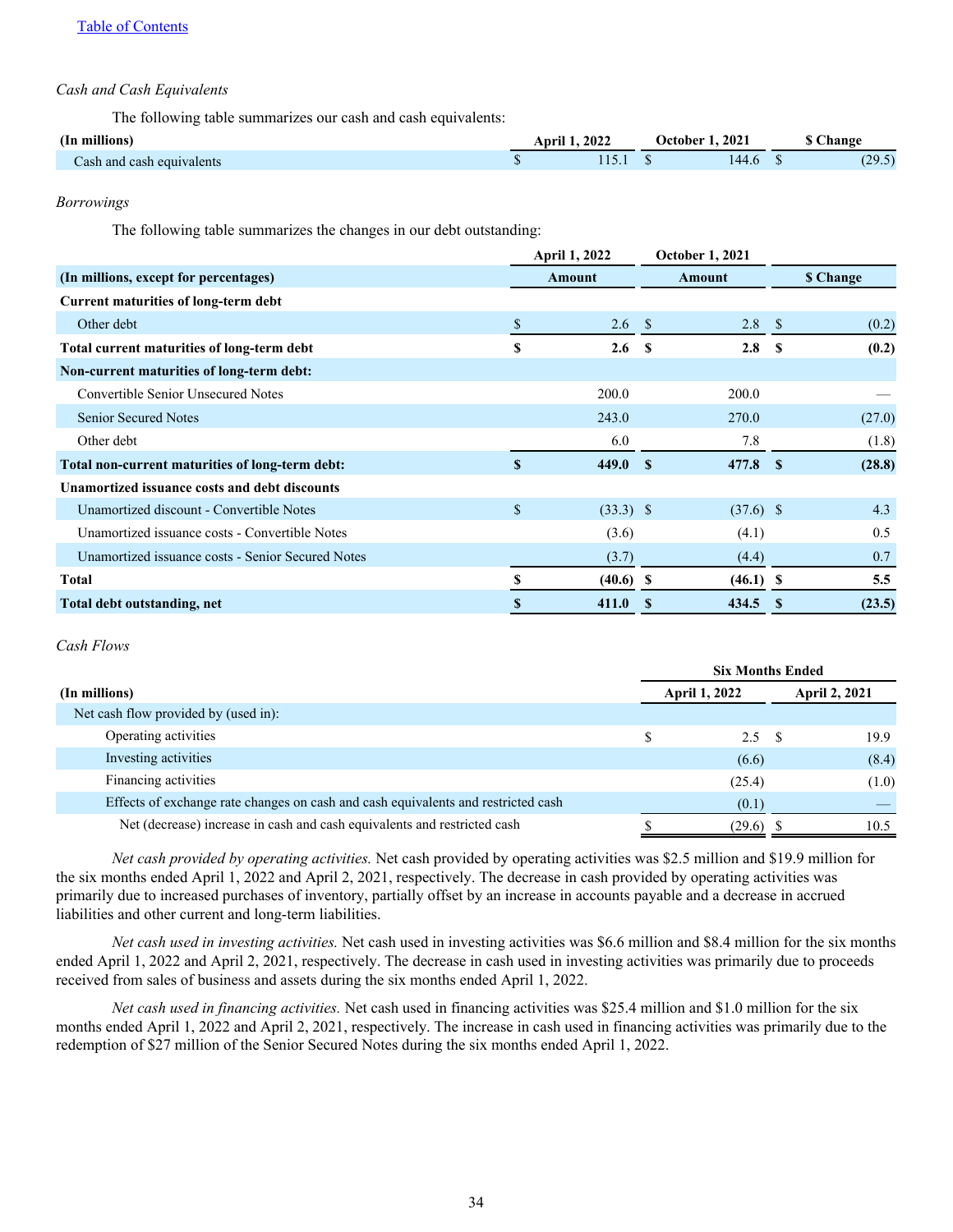#### *Contractual Obligations*

In October 2013, we entered into an amended agreement with dpiX and other parties that, among other things, provides us with the right to 50% of dpiX's total manufacturing capacity produced after January 1, 2014. The amended agreement requires us to pay for 50% of the fixed costs (as defined in the amended agreement), as determined at the beginning of each calendar year. As of April 1, 2022, we estimate that we have fixed cost commitments of \$9.9 million related to this amended agreement through the remainder of calendar year 2022. The amended agreement will continue unless the ownership structure of dpiX changes (as defined in the amended agreement).

 In October 2015, pursuant to a Domination and Profit and Loss Transfer Agreement (the "MeVis Agreement"), we committed to pay the noncontrolling shareholders of MeVis an annual recurring net compensation of €0.95 per MeVis share. The annual net payment will continue for the life of the MeVis Agreement, which we anticipate will continue for as long as we remain as the controlling shareholder of MeVis. As of April 1, 2022, noncontrolling shareholders together held approximately 0.5 million shares of MeVis, representing 26.3% of the outstanding shares.

 During the third quarter of fiscal year 2020, we entered into a purchase agreement with a supplier to acquire certain equipment and intellectual property from the supplier that is utilized to manufacture X-ray cables utilized in our products. As of April 1, 2022, there has been no transfer of control of the underlying equipment. This acquisition is expected to be completed during the 2022 fiscal year and the total consideration to be paid by us for the acquired assets is expected to be ¥1,084.7 million or approximately \$8.8 million, subject to potential decreases for costs incurred by the Company. On April 14, 2022, we entered into a foreign currency hedge related to this Japanese Yen payment, which is expected to fix the purchase price of these assets at approximately \$7.9 million.

#### *Contingencies*

 From time to time, the Company is a party to or otherwise involved in legal proceedings, government inspections, investigations, customs and duty audits, and other claims and contingency matters, both inside and outside the United States, arising in the ordinary course of its business or otherwise. The Company accrues amounts for probable losses, to the extent they can be reasonably estimated, that it believes are adequate to address any liabilities related to legal proceedings and other loss contingencies that the Company believes will result in a probable loss (including, among other things, probable settlement value). A loss or a range of loss is disclosed when it is reasonably possible that a material loss will be incurred and can be estimated or when it is reasonably possible that the amount of a loss, when material, will exceed the recorded provision. The Company did not have any material contingent liabilities as of April 1, 2022 and October 1, 2021. Legal expenses are expensed as incurred.

## *Days Sales Outstanding*

 Trade accounts receivable days sales outstanding ("DSO") was 65 days at April 1, 2022 and 62 days at October 1, 2021. Our accounts receivable and DSO are impacted by a number of factors, including the timing of product shipments, collections performance, payment terms, the mix of revenues from different regions and the effects of economic instability.

#### *Recent Accounting Standards or Updates Not Yet Effective*

 See Note 1, *Summary of Significant Accounting Policies*, of the notes to the accompanying condensed consolidated financial statements for a description of recent accounting standards, including the expected dates of adoption and the estimated effects on our condensed consolidated financial statements.

### *Bac***klog**

 Backlog is the accumulation of all orders for which revenues have not been recognized and are still considered valid. Backlog also includes a small portion of billed service contracts that are included in deferred revenue. Our estimated total backlog at April 1, 2022 was approximately \$411 million.

 Orders may be revised or canceled, either according to their terms or as customers' needs change. In addition, the Company's ability to convert backlog into revenue may be impacted by on-going supply chain related interruptions and uncertainties. Consequently, it is difficult to predict with certainty the amount of backlog that will result in revenues. We perform a quarterly review to verify that outstanding orders in the backlog remain valid. Aged orders that are not expected to be converted to revenues are deemed dormant and are reflected as a reduction in the backlog amounts in the period identified.

 In addition to orders for which revenues have not been recognized and are still considered valid, we have pricing agreements with many of our established customers that span multi-year periods. These pricing agreements include volume ranges under which orders are placed.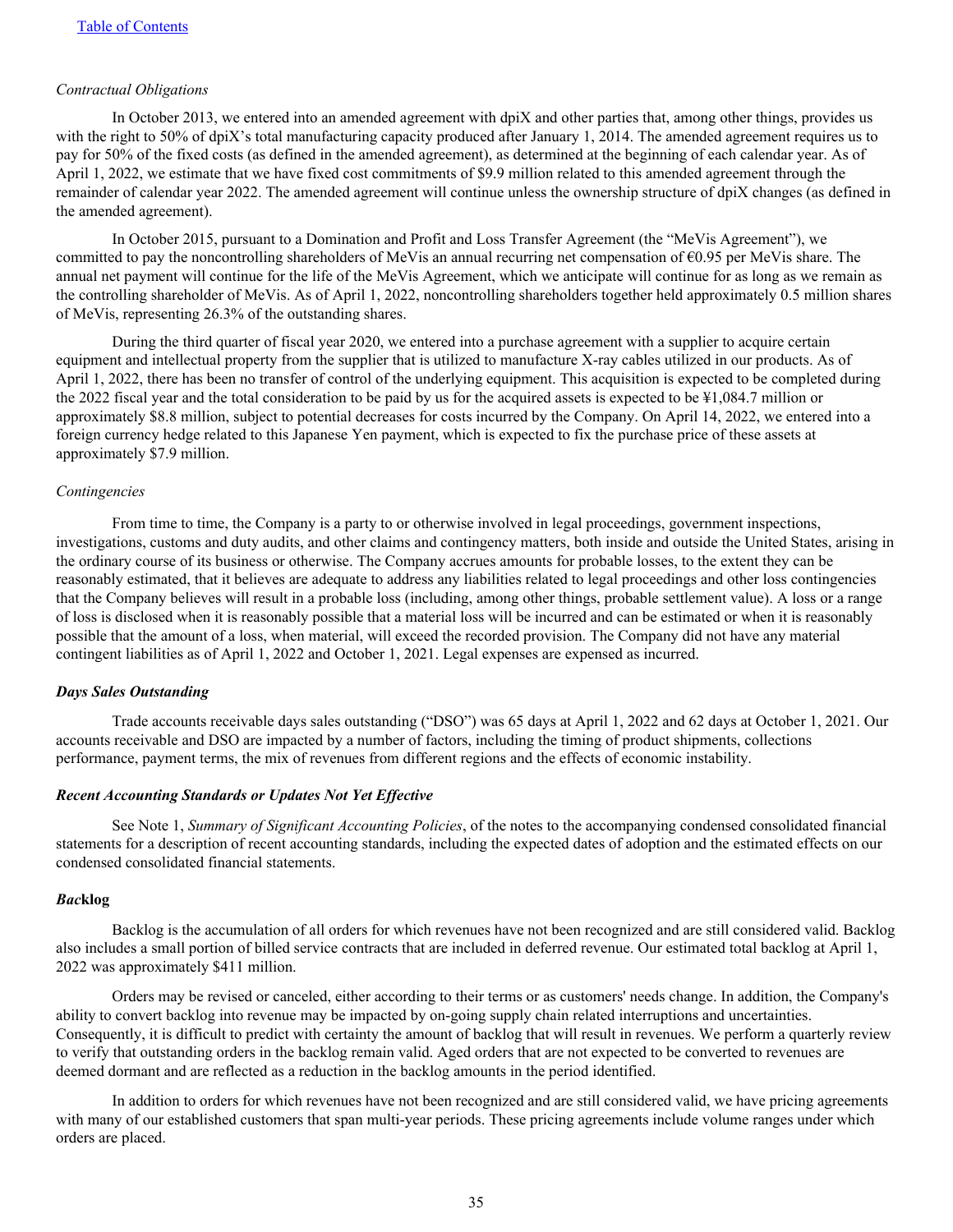## <span id="page-36-0"></span>**Item 3. Quantitative and Qualitative Disclosures about Market Risks**

 We are exposed to four primary types of market risks: foreign currency exchange rate risk, credit and counterparty risk, interest rate risk and commodity price risk.

#### *Foreign Currency Exchange Rate Risk*

 A significant portion of our customers are outside the United States, while our financial statements are denominated, and our products are generally priced in U.S. Dollars. A strong U.S. Dollar may result in pricing pressure for our customers that are located outside the United States and that conduct their businesses in currencies other than the U.S. Dollar. Such pricing pressure has caused, and could continue to cause, some of our customers to ask for discounted prices, delay purchasing decisions, consider moving to insourcing supply of components or migrating to lower cost alternatives. In addition, because our business is global and some payments may be made in local currency, fluctuations in foreign currency exchange rates can impact our revenues and expenses and/or the profitability in U.S. Dollars of products and services that we provide in foreign markets.

We may enter into foreign currency forward and option contracts with financial institutions to protect against foreign exchange risks associated with certain existing assets and liabilities, and net investments in foreign subsidiaries. We may hedge portions of forecasted foreign currency exposure, typically for one to three months. In addition, we hold a cross-currency swap between the Euro and U.S. Dollar as a Net Investment Hedge of our acquisition of Direct Conversion. Depending on the spot rate between the Euro and U.S. Dollar at the time of settlement and whether we have sufficient Euros available, we may have to borrow incrementally in U.S. Dollars to settle this obligation. Additionally, we may choose not to hedge certain foreign exchange exposures for a variety of reasons including, but not limited to, accounting considerations, the prohibitive economic cost of hedging particular exposures, or due to natural offsets among the different exposures.

#### *Credit and Counterparty Risk*

We use a centralized approach to manage substantially all of our cash and to finance our operations. Our cash and cash equivalents may be exposed to a concentration of credit risk and we may also be exposed to credit risk and interest rate risk to the extent that we enter into credit facilities.

We perform ongoing credit evaluations of our customers and we maintain what we believe to be strong credit controls in evaluating and granting customer credit, including performing ongoing evaluations of our customers' financial condition and creditworthiness and often using letters of credit and requiring certain Industrial customers to provide a down payment.

#### *Interest Rate Risk*

 Borrowings under our ABL Facility bear interest at floating interest rates. At April 1, 2022, we had no borrowings subject to floating interest rates. See Note 10. *Borrowings,* of the notes to our condensed consolidated financial statements for further information.

#### *Commodity Price Risk*

We are exposed to market risks related to volatility in the prices of raw materials used in our products. The prices of these raw materials fluctuate in response to changes in supply and demand fundamentals and our product margins and level of profitability tend to fluctuate with changes in these raw materials prices. We try to protect against such volatility through various business strategies. During the three and six months ended April 1, 2022, we did not have any commodity derivative instruments in place to manage our exposure to price changes.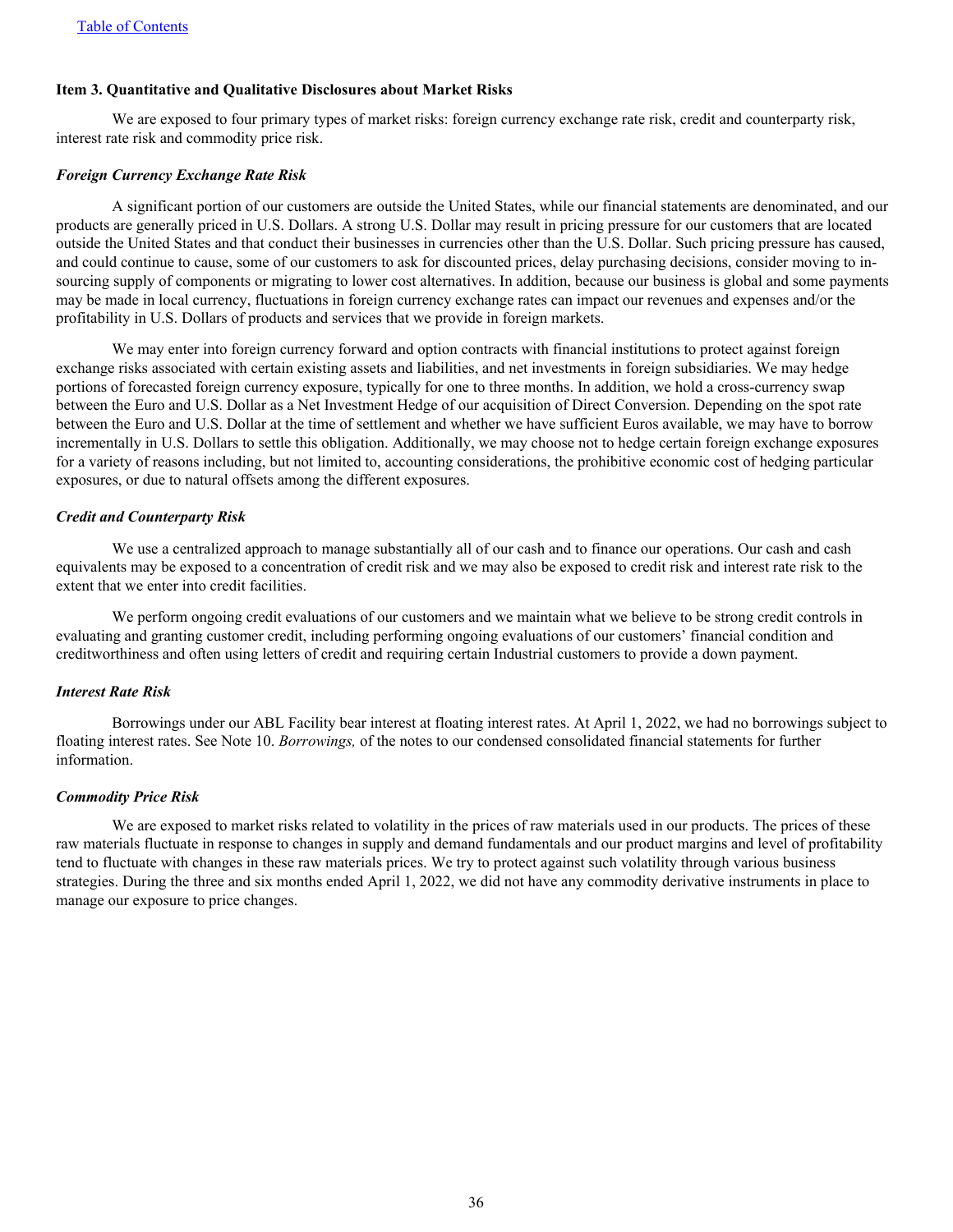## <span id="page-37-0"></span>**Item 4. Controls and Procedures**

#### *Disclosure Controls and Procedures*

 Our disclosure controls and procedures (as defined in Rules 13a-15(e) and 15d-15(e) under the Securities Exchange Act of 1934, as amended (the "Exchange Act")) are designed to ensure that information required to be disclosed in the reports that we file or submit under the Exchange Act is recorded, processed, summarized, and reported within the time periods specified in the rules and forms of the Securities and Exchange Commission and to ensure that such information required to be disclosed is accumulated and communicated to management, including our principal executive and financial officers, as appropriate to allow timely decisions regarding disclosure.

 The Chief Executive Officer and the Chief Financial Officer, with assistance from other members of management, have reviewed the effectiveness of our disclosure controls and procedures as of April 1, 2022, and based on their evaluation, have concluded that the disclosure controls and procedures were effective as of such date.

#### *Changes in Internal Control Over Financial Reporting*

 During the quarter ended April 1, 2022, there were no changes in our internal control over financial reporting that occurred during the period covered by this report that have materially affected, or are reasonably likely to materially affect, our internal control over financial reporting (as defined in Exchange Act Rules 13a-15(f) and 15d-15(f) under the Securities Exchange Act of 1934).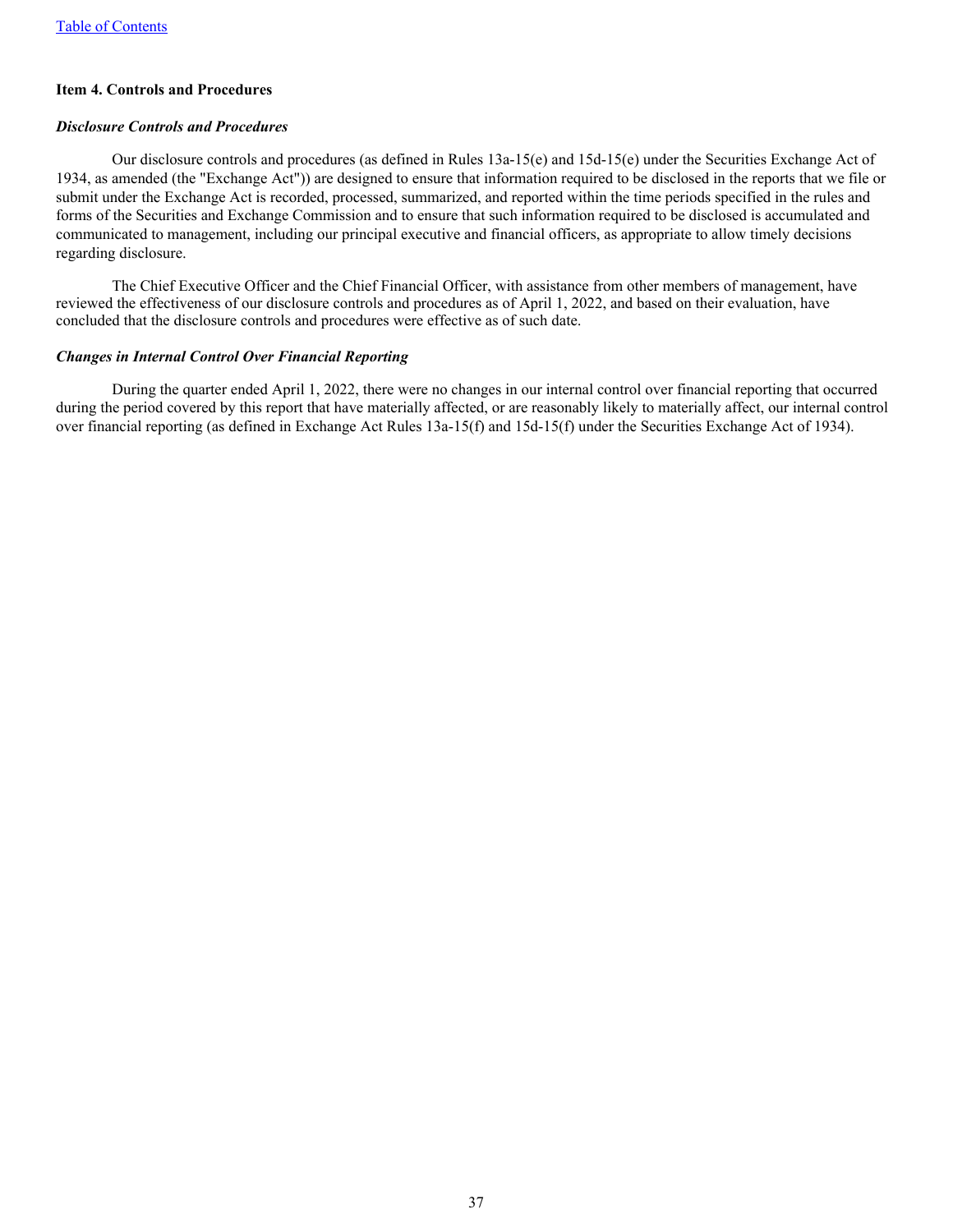## <span id="page-38-0"></span>**PART II**

## **OTHER INFORMATION**

## **Item 1. Legal Proceedings**

We are subject to various claims, complaints and legal actions in the normal course of business from time to time. We are not aware of any currently pending litigation for which the outcome could have a material adverse effect on our operations or financial position.

## **Item 1A. Risk Factors**

#### **Summary of Principal Risk Factors**

Investing in our common stock involves risks. See below and Management's Discussion and Analysis of Financial Condition and Results of Operations and Quantitative and Qualitative Disclosures About Market Risk for a discussion of the following principal risks and other risks that make an investment in Varex speculative or risky:

- Supply chain disruptions and logistical challenges, including increased difficulty in obtaining supplies of important components, and increasing costs, as well as uncertainty caused by the military conflict between Russia and Ukraine, have increased our costs, impacted our ability to obtain materials needed to manufacture products, and caused product delivery delays. These challenges and disruptions are likely to continue throughout our 2022 fiscal year.
- Our business and financial results may be adversely affected by the effects of inflation.
- It has become more difficult to attract and retain employees, which has impacted, and is likely to continue to impact, our ability to manufacture products.
- We sell products and services to a limited number of original equipment manufacturers ("OEMs") customers, many of which are also competitors, and a reduction in or loss of business of one or more of these customers may materially reduce our sales.
- We may not be able to accurately predict customer demand for our products, which is subject to matters beyond our control.
- We compete in highly competitive markets, and we may lose business to our customers or other companies with greater resources or the ability to develop more effective technologies, or we could be forced to reduce our prices.
- Our success depends on the successful development, introduction, and commercialization of new generations of products and enhancements to or simplifications of existing product lines.
- Changes in import/export regulatory regimes and tariffs could continue to negatively impact our business.
- A disruption at our manufacturing facilities, as well as fluctuating manufacturing costs, could materially and adversely affect our business.
- Our operations, cash flow, and financial position, and the demand for our security, industrial and inspection products, have been adversely impacted, and in the future could continue to be adversely impacted by the COVID-19 pandemic and associated economic disruptions.
- Our international manufacturing operations subject us to volatility and other risks, including high security risks, which could result in harm to our employees and contractors or substantial costs.
- Warranty claims may materially and adversely affect our business.
- Product defects or misuse may result in material product liability or professional errors and omissions claims, litigation, investigation by regulatory authorities, or product recalls that could harm our future revenues and require us to pay material uninsured claims.
- Our competitive position would be harmed if we are not able to maintain our intellectual property rights and protecting our intellectual property can be costly.
- Disruption of critical information systems or material breaches in the security of our systems may materially and adversely affect our business and customer relations.
- Compliance with laws and regulations across the globe applicable to the marketing, manufacture, and distribution of our products may be costly, and failure to comply may result in significant penalties and other harm to our business.
- Conversion of our Convertible Notes may dilute the ownership interest of Varex's stockholders or may otherwise depress the market price of Varex's common stock.
- We have significant debt obligations that could adversely affect our business, profitability and ability to meet our obligations.
- Our Asset-based Loan Credit Facility and our indentures impose significant operating and financial restrictions that may limit current and future operating flexibility, and make it difficult to respond to economic or industry changes or to take certain actions, which could harm our long-term interest.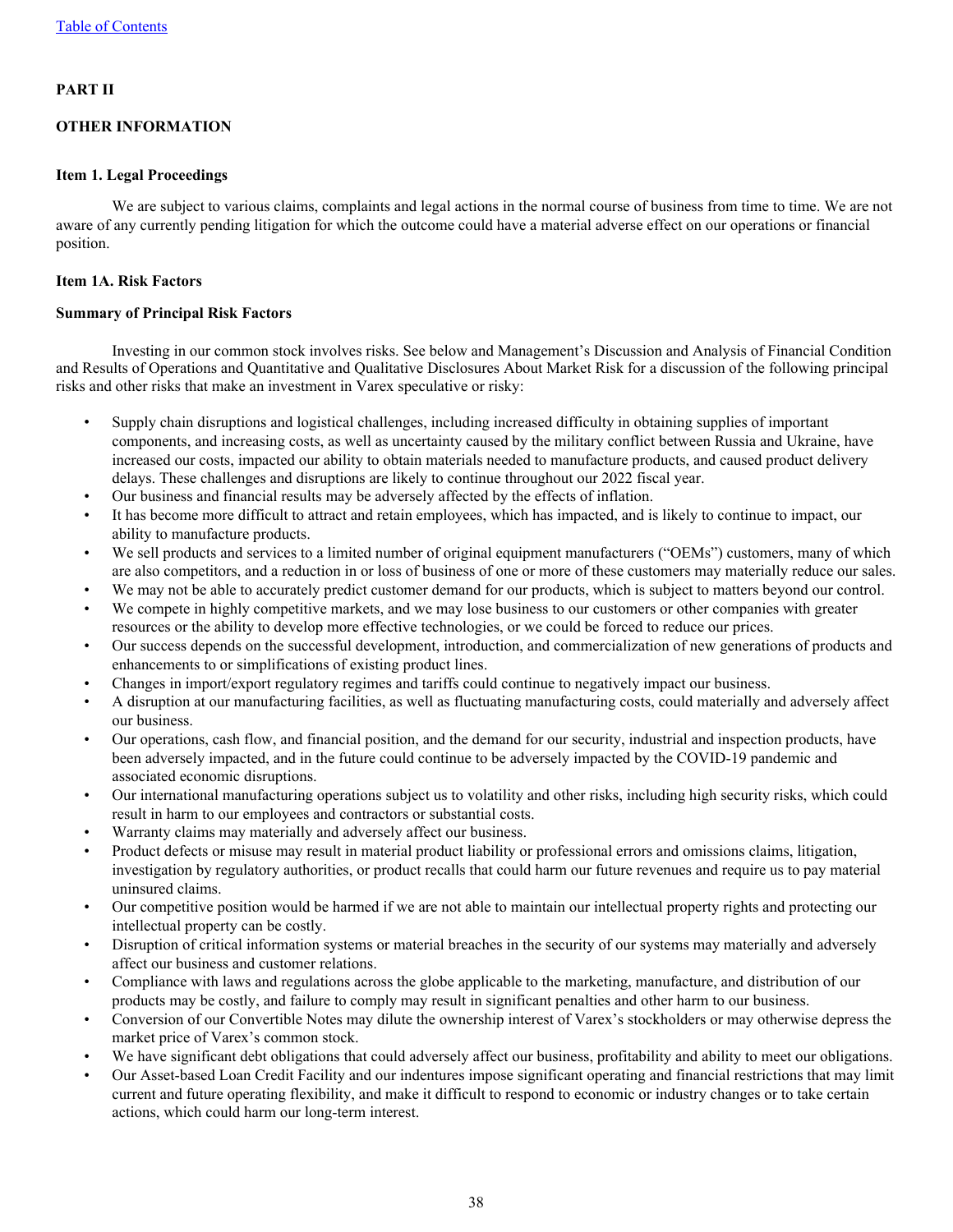• Potential indemnification liabilities to Varian, a Siemens Healthineers Company ("Varian"), could materially and adversely affect our business, financial condition, results of operations, and cash flows.

 The following risk factors and other information included in this quarterly report on Form 10-Q should be carefully considered. Although the risk factors described below are the ones management deems significant, additional risks and uncertainties not presently known to us or that we presently deem less significant may also adversely affect our business operations. If any of the following risks or additional risks and uncertainties actually occur, our business, operating results, and financial condition could be adversely affected.

#### **Risks Relating to Our Business**

*Current economic conditions, including supply chain disruptions and logistical challenges, as well as the military conflict between Russia and Ukraine, have increased our costs, and have impacted and may in the future impact our ability to obtain materials needed to manufacture our products, to deliver those products to our customers, and otherwise adversely impact our financial condition and results of operations.* 

 Current economic conditions have had, and we believe will continue to have, an adverse impact on our manufacturing capacity, supply chain and distribution systems. We have experienced, and continue to experience, difficulties in obtaining materials used to build our products and these difficulties have impacted our ability to deliver finished products to our customers. We believe that it will continue to be difficult to obtain certain materials throughout fiscal year 2022. We have used more of our inventory on hand than we have used historically and are purchasing materials that are critical to our processes, often at higher costs. Shortages of materials, particularly micro-controller chips and associated electronic components, have caused and may continue to cause, delays in manufacturing products for our customers. In some cases, raw material shortages and delivery delays from our suppliers are communicated to us with very little advanced warning, which has caused operational and customer order fulfillment challenges. During fiscal year 2021, inventory levels decreased due to our strong growth and, despite a concerted effort, it has continued to be difficult to replenish that inventory. While we are dedicating significant resources to manage, mitigate, and resolve these issues, we currently expect supply chain challenges to continue to impact our ability to deliver products to our customers over the next several quarters. If our actions to mitigate such challenges are not successful, material shortages could cause us to temporarily stop production of certain products. Production delays have had and could continue to have a material adverse effect on our business and results of operations. For example, if we are unable to deliver products to our customers without unreasonable delay, those customers may seek alternative suppliers or decide to in-source certain products.

 In addition to material shortages, supply chain logistics have become more challenging, could remain challenging, and result in higher costs and efforts. Our ability to move unfinished goods and finished products around the world has been impacted by the decreased availability of global transportation networks. We have been subject to price increases on both the components used to make our products, and for moving unfinished goods and finished products across the globe. Increased freight charges and shipping delays have also become more common during the pandemic and are expected to continue into the foreseeable future. If we are not able to mitigate these price increases and/or raise prices for our products, our operations, cash flow, and financial position could be adversely impacted. In addition, regulatory approvals for certain of our products may continue to be delayed due to COVID-19 related closures. See Management's Discussion and Analysis of Financial Condition and Results of Operations for more information regarding the risks related to supply chain disruptions and logistical challenges on our business.

The escalation of geopolitical tensions and the start of the military conflict between Russia and Ukraine have introduced further uncertainty into the economic environment, which could impact our business. Although the length and impact of the ongoing military conflict is highly unpredictable, the conflict in Ukraine could lead to market disruptions, including significant volatility in commodity prices, credit and capital markets, as well as supply chain interruptions. Poor relations between the United States and Russia; sanctions by the United States, European Union, and other countries against Russia; the response by Russia and other countries to these sanctions; and any escalation of political tensions or economic instability in the area could have an adverse impact on our business, our customers, and our suppliers. Further, our customers, suppliers, and other third parties with whom we do business may have staff, operations, materials or equipment located in Ukraine or Russia, which could impact our supply chain, the services being provided to us, or our financial condition or results of operations.

#### *COVID-19 has adversely impacted our operations, cash flow, and financial position, and in the future we could continue to be adversely impacted, by the COVID-19 pandemic and associated economic disruptions.*

 The pandemic caused by the spread of COVID-19 adversely impacted our operations, cash flow, and financial position. For example, increases in COVID-19 related employee absences may from time to time make it more difficult to manufacture our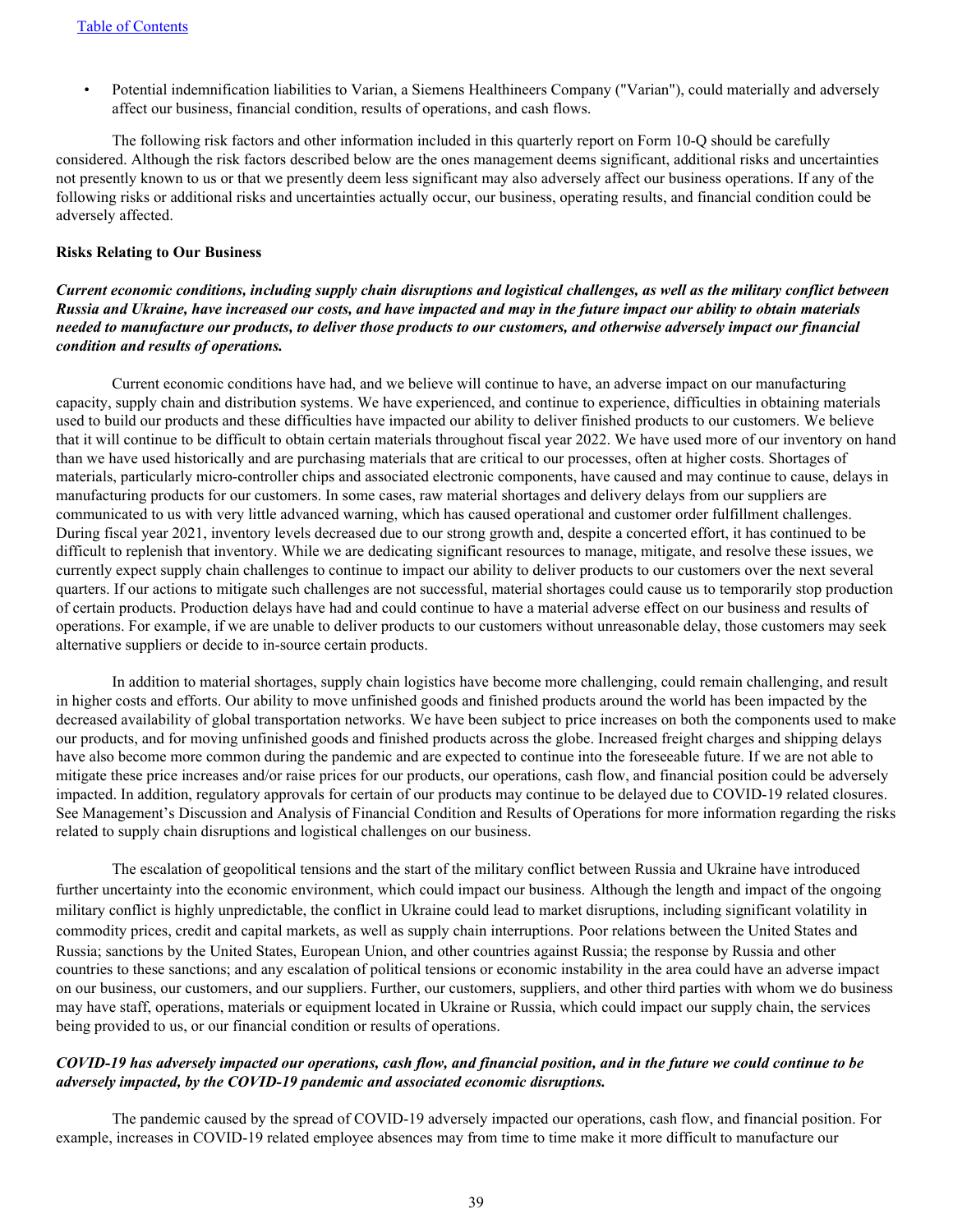products. The pandemic has also created significant volatility, uncertainty and economic disruption. Emerging variants and uneven vaccination rates across the globe could lead to additional volatility, uncertainty, and economic disruption. New or continuing outbreaks of COVID-19 could lead to future decreases in demand for our products. The actions taken to combat COVID-19 could have a negative impact on future operating results, cash flows and financial condition. Local government lockdowns or prohibitions on travel could adversely affect our ability to manufacture or sell our products. For example, the Chinese government has closed, and may in the future close, our factory in China for extended periods of time to combat COVID-19 infection rates in the region. This could impact our ability to manufacture our products and provide service to our customers in the region. We believe that COVID-19's adverse impact on our operating results, cash flows and financial condition will be primarily driven by: the severity and duration of the COVID-19 pandemic; the COVID-19 pandemic's impact on the United States and international healthcare systems, the U.S. economy and worldwide economy; and the timing, scope and effectiveness of U.S. and international governmental responses to the COVID-19 pandemic and associated economic disruptions. In addition, government action related to the COVID-19 pandemic, such as potential vaccine mandates or testing requirements, could have an adverse impact on our business and operating results by, among other things, increasing costs to verify compliance and making it more difficult to retain existing employees or hire new workers. See Management's Discussion and Analysis of Financial Condition and Results of Operations for more information regarding the risks related to COVID-19 on our business.

#### *Our business and financial results may be adversely affected by the effects of inflation*

Inflation has the potential to adversely affect our liquidity, business, financial condition and results of operations by increasing our overall cost structure, particularly if we are unable to achieve commensurate increases in the prices we charge our customers. The existence of inflation in the economy has resulted in, and may continue to result in, higher interest rates and capital costs, shipping costs, supply shortages, increased costs of labor, weakening exchange rates and other similar effects. As a result of inflation, we have experienced and may continue to experience, cost increases. Although we may take measures to mitigate the impact of this inflation, if these measures are not effective, our business, financial condition, results of operations and liquidity could be materially adversely affected. Even if such measures are effective, there could be a difference between the timing of when these beneficial actions impact our results of operations and when the cost of inflation is incurred.

## *Varex sells its products and services to a limited number of OEM customers, many of which are also its competitors, and a reduction in or loss of business of one or more of these customers may materially reduce its sales.*

Varex had one customer during the three months ended April 1, 2022 that accounted for 18% of its revenue. Varex's ten largest customers as a group accounted for approximately 51% and 52% of its revenue for the three months ended April 1, 2022 and April 2, 2021, respectively. Varex's ten largest customers as a group accounted for approximately 50% and 51% of its revenue for the six months ended April 1, 2022 and April 2, 2021, respectively.

 Varex sells its products to a limited number of OEM customers, many of which are also its competitors with in-house X-ray component manufacturing operations. Although Varex seeks to broaden its customer base, it will continue to depend on sales to a relatively small number of major customers. Because it often takes significant time to replace lost business, it is likely that Varex's operating results would be materially and adversely affected if one or more of its major OEM customers were to cancel, delay, or reduce orders in the future.

 Furthermore, Varex generates significant accounts receivables from the sale of its products and the provision of services directly to its major customers. If one or more of these customers were to cancel a product order or service contract (whether in accordance with its terms or otherwise), become insolvent or otherwise be unable or fail to pay for Varex products and services, Varex's operating results and financial condition could be materially and adversely affected.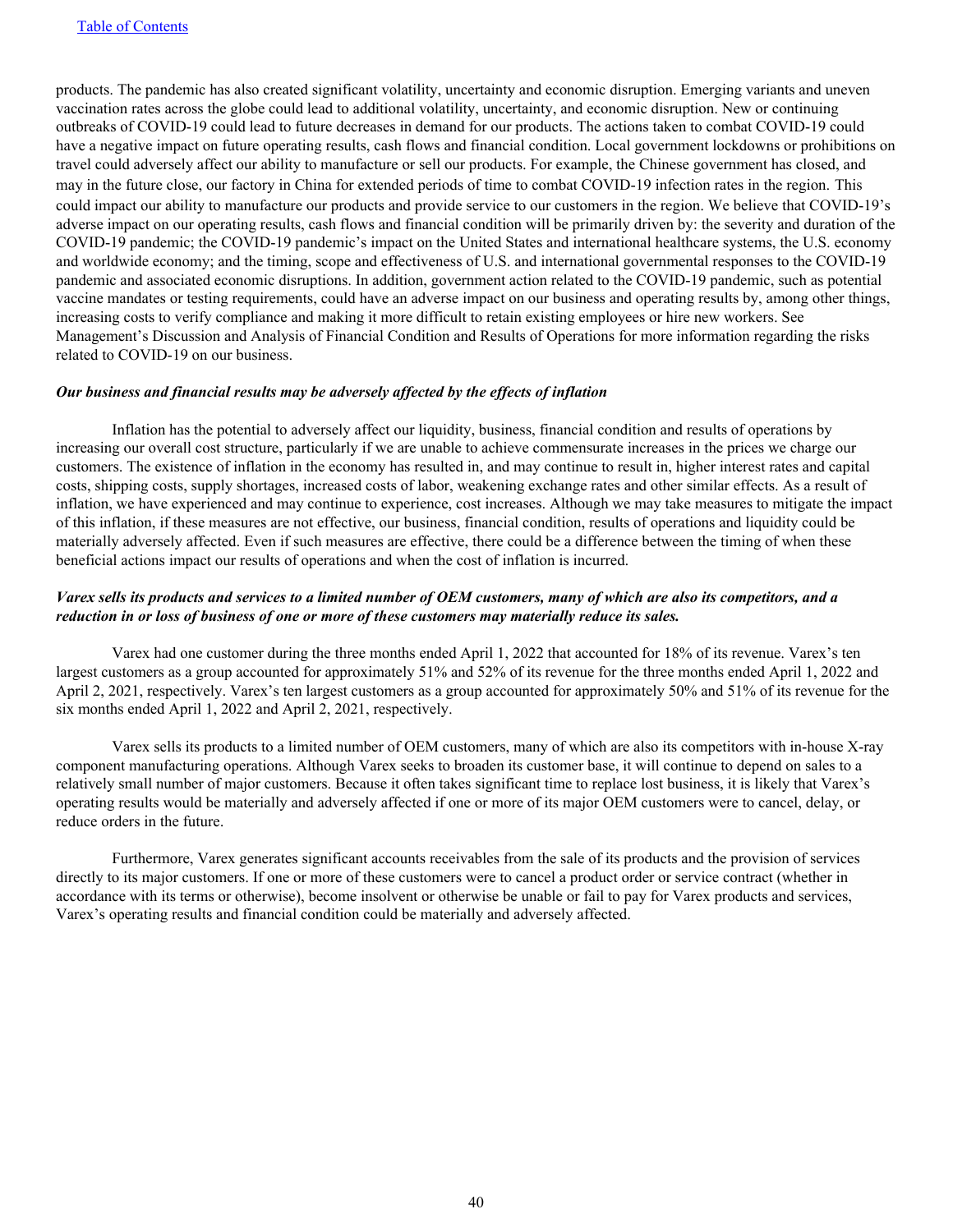#### *Varex may not be able to accurately predict the demand for its products by its customers.*

 End-user product demand, economic uncertainties, the COVID-19 pandemic, natural disasters, and other matters beyond Varex's control make it difficult for its customers to accurately forecast and plan future business activities; which makes it difficult for Varex to accurately predict the demand for its products. Because the manufacture of our products requires some lead-time, changes in customer purchasing forecasts have previously impacted Varex's business, resulting in excess inventory and slowdowns in sales. Similar inventory adjustments and slowdowns in sales are likely to occur in the future. Changes to customer forecasts can occur on short notice. Varex's customers also face inherent competitive issues and new product introduction delays which can result in changes in forecasts. The market and regulatory risks faced by Varex's customers also ultimately impact Varex's ability to forecast future business. Varex's agreements for imaging components, such as its three-year pricing agreement with Canon Medical Systems, may contain purchasing estimates that are based on its customers' historical purchasing patterns rather than firm commitments, and actual purchasing volumes under the agreements may vary significantly from these estimates. The variation from forecasted purchasing volume may be due, in part, to the increasing life of X-ray tubes, which can result in reduced demand for replacement X-ray tubes in ways Varex may not be able to accurately forecast. Reductions in purchasing patterns have in the past and may in the future materially and adversely affect Varex's operating results. Decreased economic activity associated with the COVID-19 pandemic has had a significant negative impact on the demand for our industrial products and that impact could continue or return.

#### *Varex competes in highly competitive markets, and it may lose business to its customers or other companies with greater resources or the ability to develop more effective technologies, or it could be forced to reduce its prices.*

 Rapidly-evolving technology, intense competition and pricing pressure characterize the market in which Varex competes. Varex often competes with companies that have greater financial, marketing and other resources than Varex. Some of the major diagnostic imaging systems companies, which are the primary OEM customers for Varex's X-ray components, also manufacture Xray components, including X-ray tubes, for use in their own imaging systems products. Varex must compete with these in-house manufacturing operations for business. If these customers manufacture a greater percentage of their components in-house or otherwise decrease purchases from external sources, which may occur for a number of reasons, including a strong U.S. Dollar, or a general economic slowdown, Varex could experience reductions in purchasing volume by, or loss of, one or more of these customers. Such a reduction or loss may have a material and adverse effect on its business. In addition, Varex competes against other stand-alone, independent X-ray tube manufacturers for both the OEM business of major diagnostic imaging equipment manufacturers and the independent servicing business for X-ray tubes.

 The market for flat panel detectors is also very competitive, and Varex faces intense competition from over a dozen smaller competitors. As a result of these competitive dynamics, to effectively retain the business of its customers and compete with its competitors Varex must have an advantage in one or more significant areas, such as lower product cost, better product quality and/or superior technology and/or performance. Varex has made price concessions to maintain existing customers and attract new customers, and may have to make additional price concessions in the future.

 In its Industrial segment, Varex competes with other OEM suppliers, primarily outside of the United States. The market for its X-ray tube and flat panel products used for nondestructive testing in industrial applications is small and highly fragmented. Some of Varex's competitors outside the United States may have resources and support from their governments that Varex does not, such as preferences for local manufacturers, and may not be subject to the same trade compliance regulations as Varex. Therefore, Varex's ability to compete in certain high-growth markets may be limited compared to its competitors.

 Varex's competitors could develop technologies and products that are more effective than those Varex currently uses or produces or that could render its products obsolete or noncompetitive. In addition, the timing of Varex's competitors' introduction of products into the market could affect the market acceptance and sales of Varex's products. Some competitors offer specialized products that provide, or may be perceived by customers to provide, an advantage over Varex's products. Also, some of Varex's non-U.S. competitors may not be subject to the same standards, regulatory and/or other legal requirements to which Varex is subject and, therefore, they could have a competitive advantage in developing, manufacturing and marketing products and services. Any inability to develop, gain regulatory approval for and supply commercial quantities of competitive products to the market as quickly and effectively as Varex's competitors could limit market acceptance of Varex's products and reduce its sales. Any of these competitive factors could negatively and materially affect Varex's pricing, sales, revenues, market share and gross margins and its ability to maintain or increase its operating margins.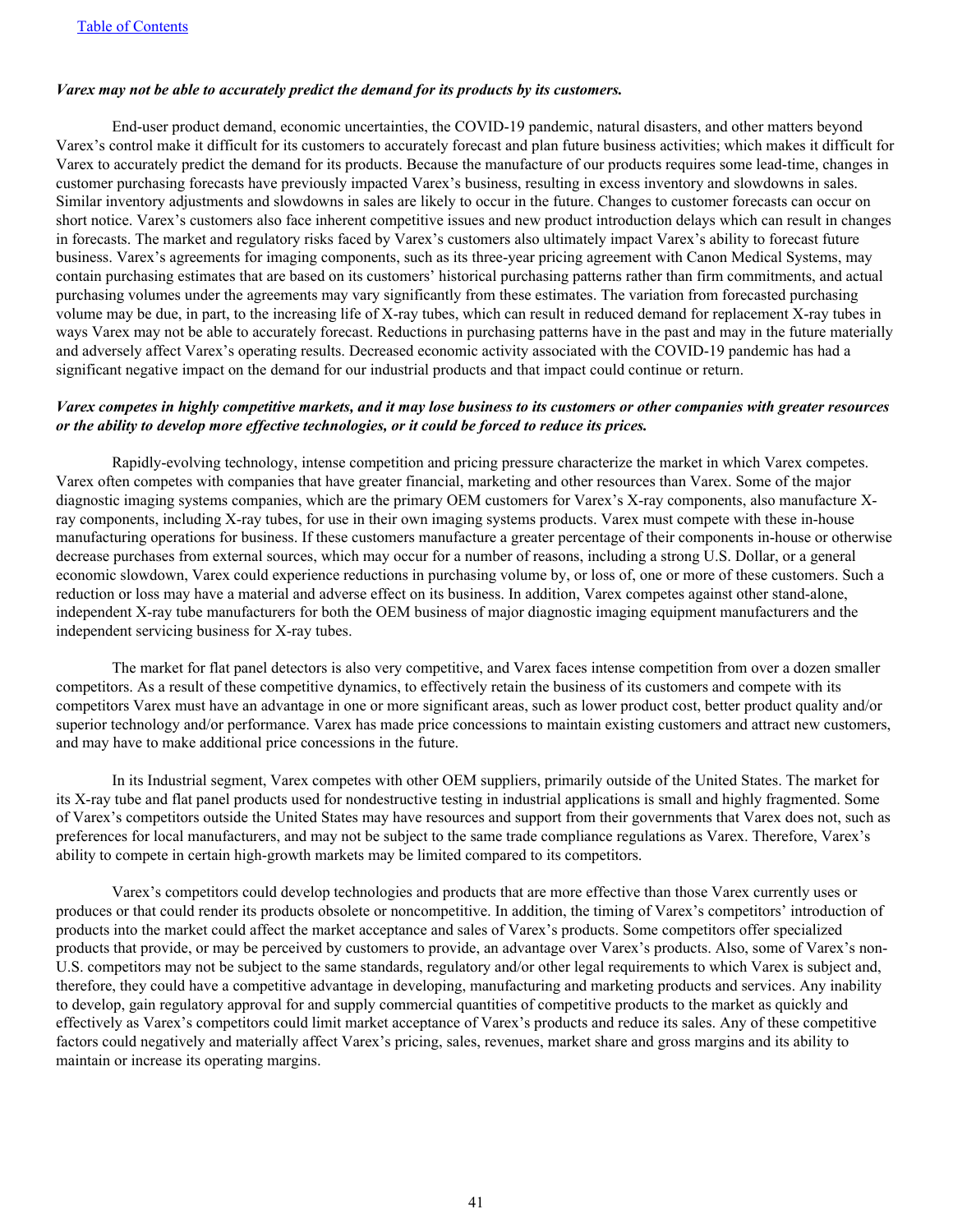## *Varex's success depends on the successful development, introduction, and commercialization of new generations of products and enhancements to or simplifications of existing product lines.*

 Rapid change and technological innovation characterize the markets in which Varex operates, particularly with respect to flat panel technology. Varex's customers use its products in their medical diagnostic, security, and industrial imaging systems, and Varex must continually introduce new products at competitive costs while also improving existing products with higher quality, lower costs, and increased features. To be successful, Varex must anticipate its customers' needs and demands, as well as potential shifts in market preferences. Varex's failure to do so has in the past resulted, and may in the future result, in the loss of customers and an adverse impact to its financial performance. With a relatively strong U.S. Dollar, Varex's ability to meet its customers' pricing expectations is particularly challenging and may result in erosion of product margin and market share.

 Varex has in the past spent, and in the future may need to spend, more time and money than it expects to develop, market and introduce new products or enhancements, and, even if Varex succeeds, Varex may not be able to recover all or a meaningful part of its investment. Once introduced, new products may materially and adversely impact sales of Varex's existing products or make them less desirable or even obsolete, which could materially and adversely impact Varex's revenues and operating results. In addition, certain costs, including installation and warranty costs, associated with new products may be proportionately greater than the costs associated with other products and may therefore disproportionately, materially, and adversely affect Varex's gross and operating margins. If Varex is unable to lower these costs over time, Varex's operating results could be materially and adversely affected. Some of the electronic components and integrated circuits used in Varex's flat panel detectors are susceptible to discontinuance and obsolescence risks, which may force Varex to incorporate newer generations of these components, resulting in unplanned additional R&D expenses, delays in the launch of new products, supply disruption, or inventory write downs.

 Varex's ability to successfully develop and introduce new products and product enhancements and simplifications, and the revenues and costs associated with these efforts, are affected by Varex's ability to, among other things:

- properly identify customer needs or long-term customer demands;
- prove the feasibility of new products;
- properly manage and control research and development costs;
- limit the time required from proof of feasibility to routine production;
- timely and efficiently comply with internal quality assurance systems and processes;
- limit the timing and cost of regulatory approvals;
- accurately predict and control costs associated with inventory overruns caused by the phase-in of new products and the phaseout of old products;
- price its products competitively and profitably, which can be particularly difficult with a strong U.S. Dollar;
- manufacture, deliver, and install its products in sufficient volumes on time and accurately predict and control costs associated with manufacturing installation, warranty, and maintenance of the products;
- appropriately manage its supply chain;
- manage customer acceptance and payment for products; and
- anticipate, respond to, and compete successfully with competitors.

 Furthermore, as discussed in greater detail elsewhere in this "Risk Factors" section, Varex cannot be sure that it will be able to successfully develop, manufacture, or introduce new products or enhancements, the roll-out of which involves compliance with complex quality assurance processes, including the Quality System Regulation of the U.S. Food and Drug Administration ("FDA"). Failure to complete these processes timely and efficiently could result in delays that could affect Varex's ability to attract and retain customers or cause customers to delay or cancel orders, which would materially and adversely affect Varex's revenues and operating results.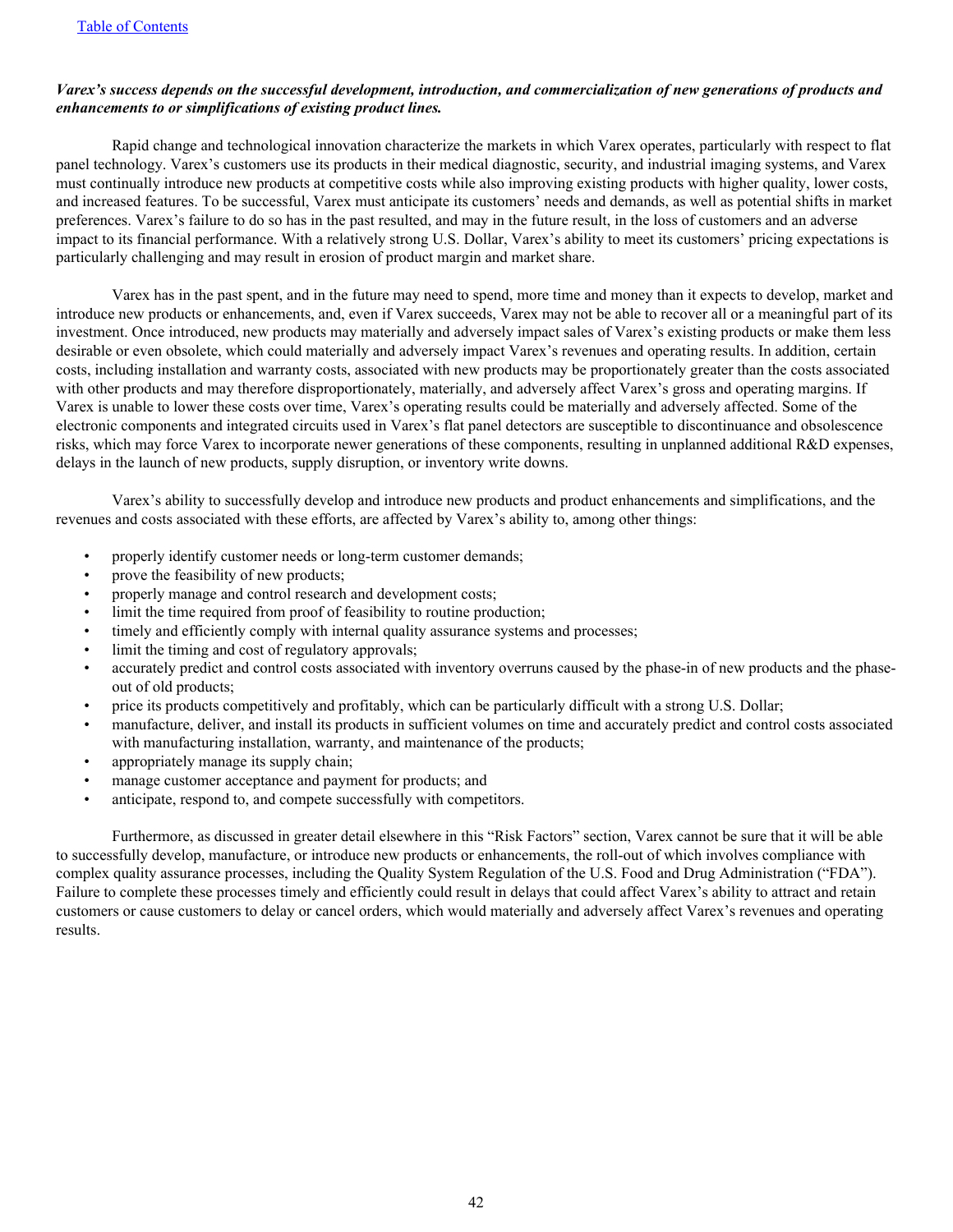## *More than half of Varex's revenues are generated from customers located outside the United States, and economic, political, and other risks associated with international sales and operations could materially and adversely affect Varex's sales or make them less predictable.*

 Varex conducts business globally. Revenues generated from customers located outside the United States accounted for approximately 69% and 66% of Varex's total revenues for the three months ended April 1, 2022 and April 2, 2021, respectively. Revenues generated from customers located outside the United States accounted for approximately 70% and 66% of Varex's total revenues for the six months ended April 1, 2022 and April 2, 2021, respectively. As a result, Varex must provide significant service and support globally. Varex intends to continue to expand its presence in international markets and expects to expend significant resources in doing so. Varex cannot be sure that it will be able to meet its sales, service, and support objectives or obligations in these international markets or recover its investment in these international markets. Varex's future results could be harmed by a variety of factors, including:

- currency fluctuations, and in particular the strength of the U.S. Dollar (which is our functional and reporting currency) relative to many currencies, which have and may in the future adversely affect Varex's financial results and cause some customers to delay purchasing decisions or move to in-sourcing supply or migrate to lower cost alternatives or ask for additional discounts;
- the longer payment cycles associated with many customers located outside the United States;
- difficulties in interpreting or enforcing agreements and collecting receivables through many foreign countries' legal systems;
- changes in restrictions on trade between the United States and other countries or unstable regional political and economic conditions;
- changes in the political, regulatory, safety or economic conditions in a country or region;
- the imposition by governments of additional taxes, tariffs, global economic sanctions programs, or other restrictions on foreign trade such as the tariffs recently put into place by both China and the United States;
- conflicts between countries, including the current military conflict between Russian and Ukraine, and related sanctions;
- any inability to obtain required export or import licenses or approvals, including the inability to obtain required export licenses during a U.S. government shutdown;
- natural disasters and pandemics;
- failure to comply with export laws and requirements, which may result in civil or criminal penalties and restrictions on Varex's ability to export its products, particularly its industrial linear accelerator products;
- risks unique to the Chinese market, including import barriers and preferences for local manufacturers;
- failure to obtain proper business licenses or other documentation or to otherwise comply with local laws and requirements regarding marketing, sales, service, or any other business Varex conducts in a foreign jurisdiction, which may result in civil or criminal penalties and restrictions on its ability to conduct business in that jurisdiction; and
- difficulties in protecting Varex's intellectual property in foreign countries.

 Although Varex's sales fluctuate from period to period, in recent years Varex's international operations have represented a larger share of its business. The more Varex depends on international sales, the more vulnerable Varex becomes to these factors.

## *Varex's business may suffer if it is not able to hire and retain qualified personnel.*

 Varex's future success depends, to a great degree, on its ability to retain, attract, expand, integrate, and train its management team and other key personnel, such as qualified engineering, service, sales, marketing, and other staff. Varex competes for key personnel with other medical equipment and software manufacturers and technology companies, as well as universities and research institutions. Competition for qualified personnel has increased over the past year. Because this competition is intense, particularly in Utah, where unemployment rates are relatively low, compensation-related costs could increase significantly if the supply of qualified personnel decreases or demand increases. If Varex is unable to hire and train qualified personnel, Varex may not be able to maintain or expand its business. Additionally, if Varex is unable to retain key personnel, Varex may not be able to replace them readily or on terms that are reasonable, which also could hurt its business.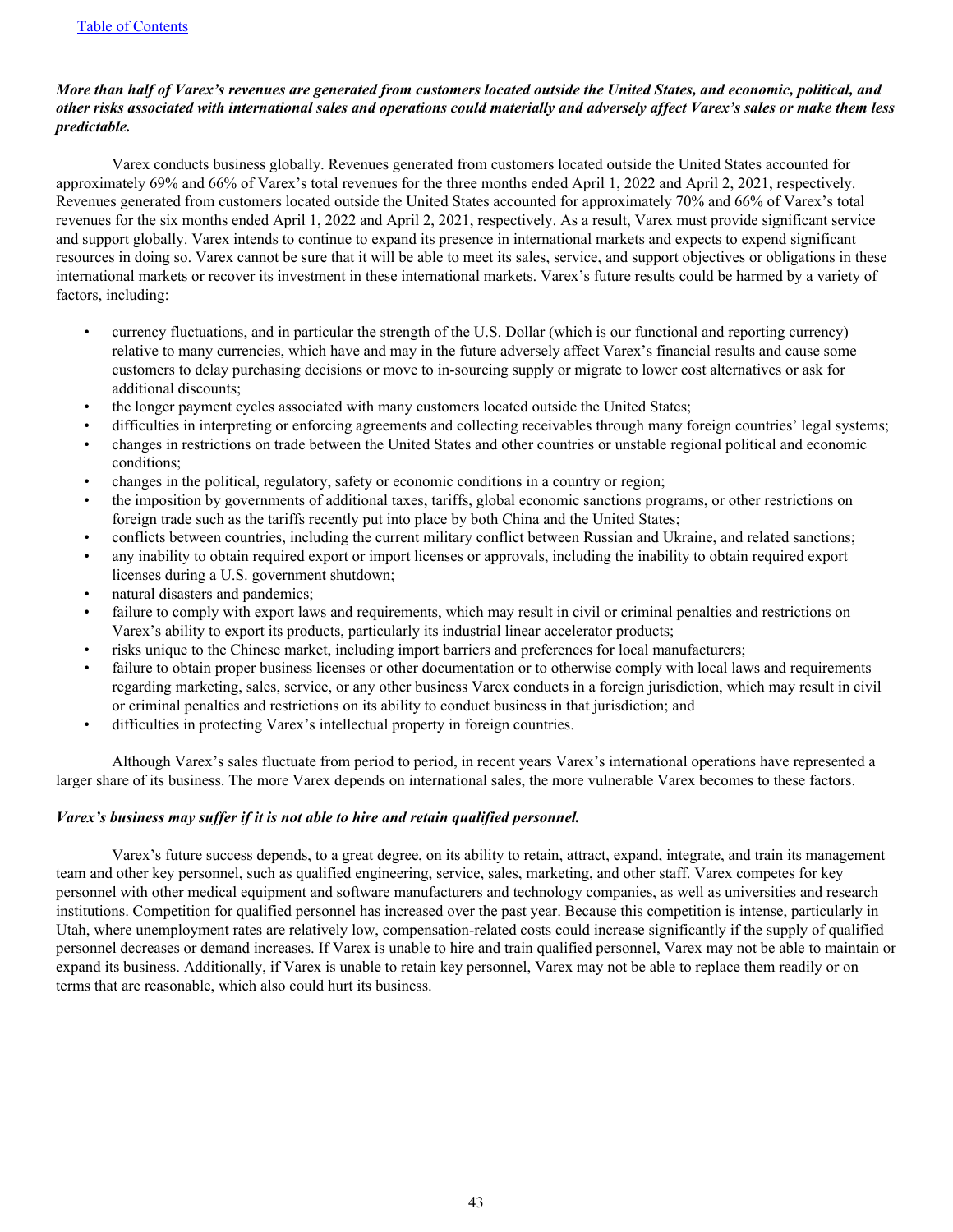## *A change in the percentage of Varex's total earnings from international sales or additional changes in tax laws could increase Varex's effective tax rate.*

 Varex's effective tax rate is impacted by tax laws in both the United States and in foreign countries. Earnings from Varex's international subsidiaries are generally taxed at rates that differ from U.S. rates. A change in the percentage of Varex's total earnings from the international subsidiaries, a change in the mix of particular tax jurisdictions between the international subsidiaries, or a change in currency exchange rates could cause Varex's effective tax rate to increase. Furthermore, while U.S. Tax Reform imposed a current tax on cumulative undistributed earnings, these earnings could also become subject to incremental foreign withholding or U.S. state taxes should they be actually remitted to the United States, in which case Varex's financial results could be materially and adversely affected.

 Statutory changes included in proposed US legislation, if passed, including interpretive guidance, could have a material impact on income tax expense, the effective rate, or the value of deferred tax assets and liabilities. Changes in the valuation of Varex's deferred tax assets or liabilities, additional changes in tax laws or rates, changes in the interpretation of tax laws in other jurisdictions, or other changes beyond Varex's control could materially and adversely affect its financial position and results of operations.

 Varex has entities in certain jurisdictions with cumulative net operating losses for which no income tax benefit can be recorded due to full valuation allowance positions. There could be additional future losses in these and other jurisdictions that would negatively impact Varex's effective tax rate.

#### *Varex may face additional risks from the acquisition or development of new lines of business.*

 From time to time, Varex may acquire or develop new lines of business. There are substantial risks and uncertainties associated with new lines of business, particularly in instances where the markets are not fully developed. Risks include developing knowledge of and experience in the new business, recruiting market professionals, increasing research and development expenditures, and developing and capitalizing on new relationships with experienced market participants. This may mean significant investment and involvement of Varex's senior management to acquire or develop, then integrate, the business into its operations. Timelines for integration of new businesses may not be achieved, and price and profitability targets may not prove feasible, as new products can carry lower gross margins than existing products. External factors, such as compliance with regulations, competitive alternatives, and shifting market preferences may also impact whether implementation of a new business will be successful. Failure to manage these risks could have a material and adverse effect on Varex's business, results of operations, and/or financial condition.

## *Varex may be unable to complete future acquisitions or realize expected benefits from acquisitions of or investments in new businesses, products, or technologies, which could harm Varex's business.*

 Varex's ability to identify and take advantage of attractive acquisitions or other business development opportunities is an important component in implementing its overall business strategy. Varex must grow its businesses in response to changing technologies, customer demands, and competitive pressures. In some circumstances, Varex may decide to grow its business through the acquisition of complementary businesses, products, or technologies, rather than through internal development; however, there is no guarantee that these acquisitions will be successful or that Varex will realize a return on its investment.

 Identifying suitable acquisition candidates can be difficult, time consuming, and costly, and Varex may not be able to identify suitable candidates or successfully complete or finance identified acquisitions, including as a result of failing to obtain regulatory or competition clearances, which could impair Varex's growth and ability to compete. In addition, completing an acquisition can divert Varex's management and key personnel from its current business operations, which could harm its business and affect its financial results. Even if Varex completes an acquisition, Varex may not be able to successfully integrate newly-acquired organizations, products, technologies, or employees into its operations or may not fully realize some of the expected synergies.

 Integrating an acquisition can also be expensive and time consuming and may strain Varex's resources. It may cost Varex more to commercialize new products than originally anticipated or cause Varex to increase its expenses related to research and development, either of which could materially and adversely impact its results of operations. In many instances, integrating a new business will also involve implementing or improving internal controls appropriate for a public company into a business that lacks them. It is also possible that an acquisition could increase Varex's risk of litigation, as a third party may be more likely to assert a legal claim following an acquisition because of perceived deeper pockets or a perceived greater value of a claim. In addition, Varex may be unable to retain the employees of acquired companies or the acquired company's customers, suppliers, distributors, or other partners for a variety of reasons, including the fact that these entities may be Varex's competitors or may have close relationships with its competitors.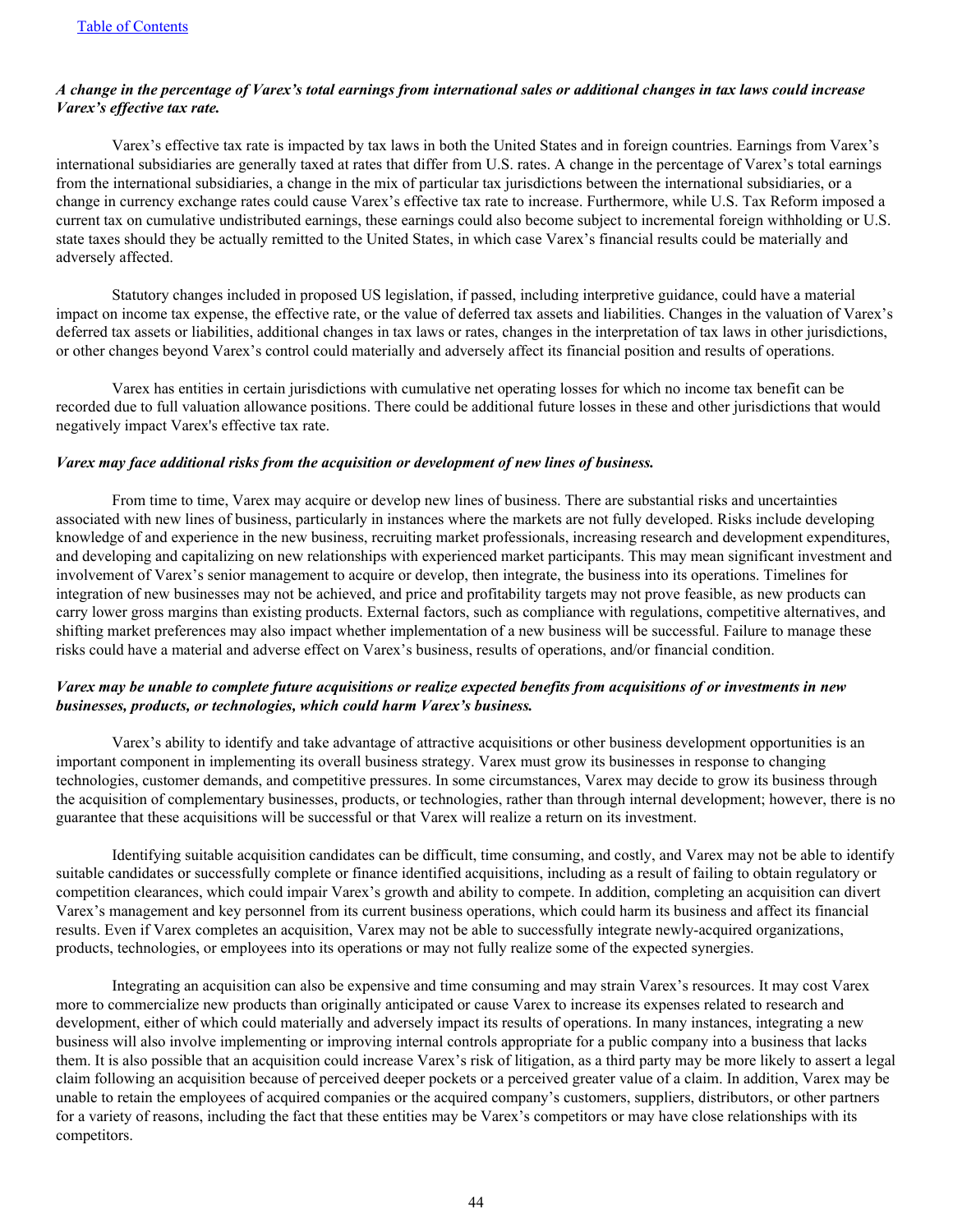Further, Varex may find that it needs to restructure or divest acquired businesses or assets of those businesses. Even if it does so, an acquisition may not produce the full efficiencies, growth, or benefits that were expected. If Varex decides to sell assets or a business, it may be difficult to identify buyers or alternative exit strategies on acceptable terms, in a timely manner, or at all, which could delay the accomplishment of its strategic objectives. Varex may be required to dispose of a business at a lower price or on less advantageous terms, or to recognize greater losses than it had anticipated.

 If Varex acquires a business, it allocates the total purchase price to the acquired business' tangible assets and liabilities, identifiable intangible assets, and liabilities based on their fair values as of the date of the acquisition and records the excess of the purchase price over those values as goodwill. If it fails to achieve the anticipated growth from an acquisition, or if it decides to sell assets or a business, it may be required to recognize an impairment loss on the write down of its assets and goodwill, which could materially and adversely affect its financial results. In addition, acquisitions can result in potentially dilutive issuances of equity securities or the incurrence of debt, contingent liabilities or expenses, or other charges, any of which could harm Varex's business and affect its financial results.

 Additionally, Varex participates in joint ventures and has investments in privately-held companies, for example, its 40% ownership in dpiX LLC, its major supplier of its amorphous silicon-based thin film transistor arrays (flat panels used in its digital detectors) and VEC Imaging GmbH & Co. KG, a joint venture to develop nanotube based x-ray sources. These investments and joint ventures are subject to risk of loss of investment capital as well as other risks. These investments are inherently risky, in some instances because the markets for the technologies or products these companies have under development may never materialize. If these companies do not succeed, Varex could lose some or all of its investment in these companies. There is no guarantee that the time and money invested by Varex in these projects will yield the expected returns.

#### *Warranty claims may materially and adversely affect Varex's business.*

 Varex could experience an increase in warranty claims as a result of issues with product quality or product failures as a direct result of Varex's design, manufacturing, or issues in its supply chain. Such an occurrence may damage Varex's market reputation, cause sales to decline, or require repairs or voluntary remedial measures to enhance customer satisfaction, which could materially and adversely impact Varex's financial results. Increased warranty claims on any given product could cause Varex to halt production on that product and significantly impair Varex's liquidity and profitability, and cause reputational harm to Varex. Because some categories of products tend to experience higher numbers of warranty claims than others, a shift in the types of products that Varex's customers purchase could lead to an increase in warranty claims. If actual levels of warranty claims are greater than the level of claims Varex estimates, cost of sales could increase, and Varex's financial condition could be materially and adversely affected. In addition, product quality issues could result in significant follow-on effects for Varex, including, among other things, reputational harm to Varex and its customers, loss of customers, and liability as a result of product quality issues. These outcomes would materially and adversely affect Varex's business and financial condition.

## *Product defects or misuse may result in material product liability or professional errors and omissions claims, litigation, investigation by regulatory authorities, or product recalls that could harm Varex's future revenues and require it to pay material uninsured claims.*

 Varex's business exposes it to potential product liability claims that are inherent in the manufacture, sale, installation, servicing, and support of components that are used in medical devices and other devices that deliver radiation. Because Varex's products, through incorporation in OEMs' systems, are involved in the intentional delivery of radiation to the human body and other situations where people may come into contact with radiation (for example, when Varex's security and inspection products are being used to scan cargo or in the diagnosis of medical problems), the possibility for significant personal injury or loss of life exists. Although Varex's products are incorporated into OEMs' systems, and thus only perform pursuant to the design and operating systems of OEMs, Varex may also be subject to claims for property damage, personal injury, or economic loss related to or resulting from any errors or defects in its products or the installation, servicing, or support of its products. Any accident or mistreatment could subject Varex to legal costs, litigation, adverse publicity, and damage to its reputation, whether or not its products or services were a factor.

 If Varex's X-ray inspection systems fail to detect the presence of bombs, explosives, weapons, contraband, or other threats to personal safety, Varex could be subject to product and other liability claims or negative publicity, which could result in increased costs, reduced sales, and a decline in the market price of Varex's common stock. There are many factors beyond Varex's control that could result in the failure of its products to detect the presence of bombs, explosives, weapons, contraband, or other threats to personal safety, including operator error and misuse of or malfunction of Varex equipment. The failure of Varex's systems to detect the presence of these dangerous materials may lead to personal injury, loss of life, and extensive property damage and may result in potential claims against Varex.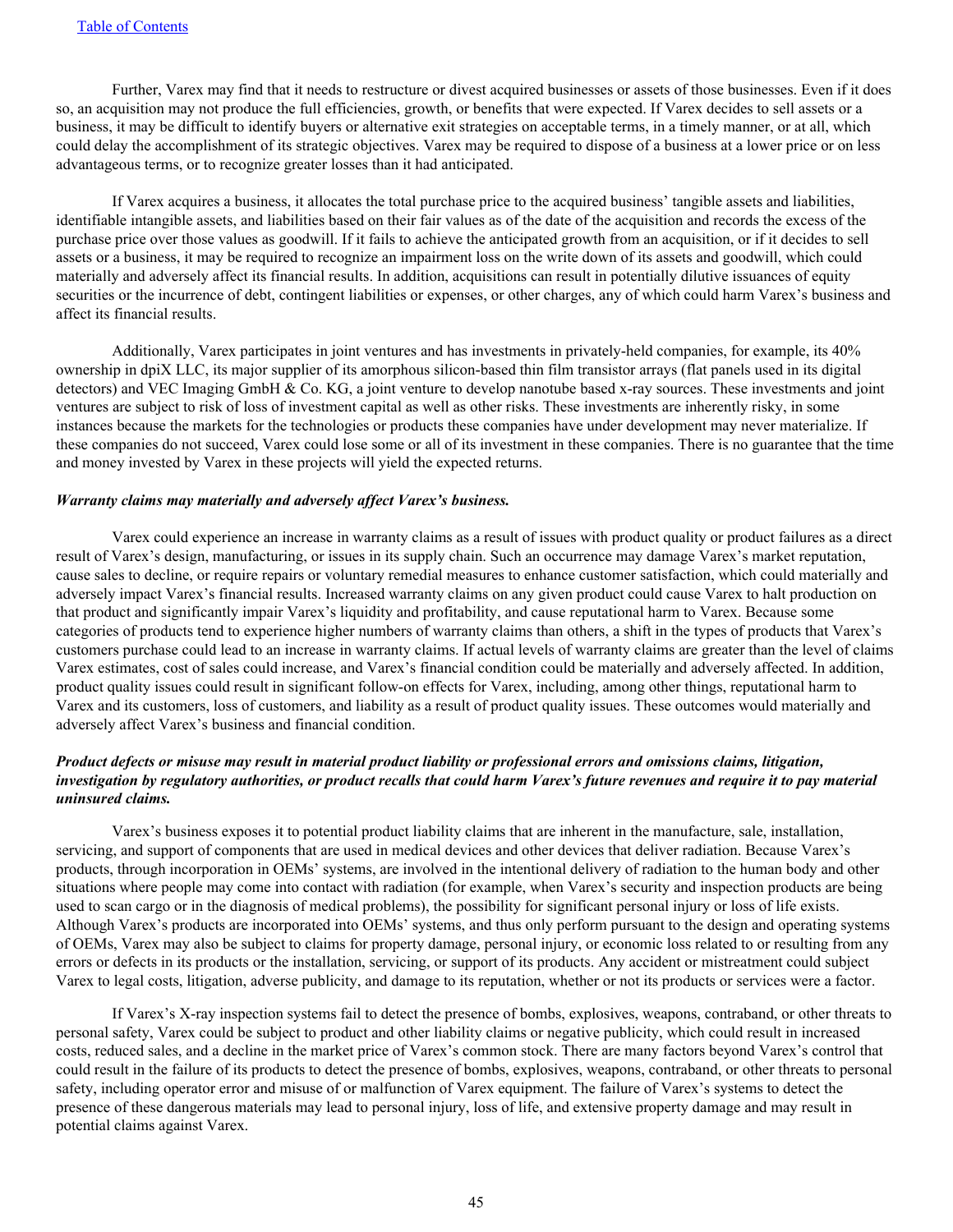Product liability actions are subject to uncertainty and may be expensive, time consuming, and disruptive to Varex's operations. For these and other reasons, Varex may choose to settle product liability claims against it regardless of their actual merit. A product liability action determined against Varex could result in adverse publicity or significant damages, including the possibility of punitive damages, and Varex's combined financial position, results of operations, or cash flows could be materially and adversely affected.

 If a product Varex designs or manufactures were defective (whether due to design, labeling or manufacturing defects, improper use of the product, or other reasons), Varex may be required to correct or recall the product and notify regulatory authorities. The adverse publicity resulting from a correction or recall could damage Varex's reputation and cause customers to review and potentially terminate their relationships with Varex. A product correction or recall could consume management time and have an adverse financial impact on its business, including incurring substantial costs, losing revenues, and accruing losses.

 Varex maintains limited product liability insurance coverage. Varex's product liability insurance policies are expensive and have high deductible amounts and self-insured retentions. Varex's insurance coverage may prove to be inadequate, and future policies may not be available on acceptable terms or in sufficient amounts, if at all. If a material claim is not insured or is in excess of Varex's insurance coverage, Varex could have to pay substantial damages, which could have a material and adverse effect on its financial position and/or results of operations.

#### **Risks Relating to the Manufacture of our Products**

## *Supply chain disruptions, including the loss of a supplier, and any inability to obtain supplies of important components have impacted Varex's ability to manufacture products, have caused delays in its ability to deliver products, and have increased its costs and may continue to do so.*

 As discussed under the heading "Risks Related to our Business" above, supply chain disruptions have had, and will likely continue to have, an impact on Varex's ability to manufacture its products. Varex has experienced delays in receiving materials used to make its products due both to material shortages and shipping delays. These delays are likely to continue. In addition, poor relations between the United States and Russia; sanctions by the United States, European Union, and other countries against Russia; the response by Russia and other countries to these sanctions; and any escalation of political tensions or economic instability in the area could have an adverse impact on our business, our customers, and our suppliers. Further, our customers, suppliers, and other third parties with whom we do business may have staff, operations, materials or equipment located in Ukraine or Russia, which could impact our supply chain, the services being provided to us, or our financial condition or results of operations. During fiscal year 2022, material shortages have increased and if not timely remedied, these material shortages have caused, and could continue to cause us to temporarily stop production of certain products. If Varex is unable to obtain the materials necessary to make its products or must pay more for those materials, it could have a material adverse effect on Varex's business and financial results.

 Varex obtains from a limited group of suppliers or from sole-source suppliers some of the components included in its products, such as wave guides for industrial linear accelerators, transistor arrays, cesium iodide coatings and specialized integrated circuits for flat panel detectors, X-ray tube targets, housings, glass frames, high-voltage cable, bearings and various other components. For example, Varex's major supplier of its amorphous silicon-based thin film transistor arrays (flat panels) used in its digital image detectors is dpiX LLC. Although Varex holds a 40% ownership interest in dpiX, Varex does not have majority voting rights and does not have the power to direct the activities of dpiX. In addition, Varian is Varex's sole source supplier for a key component in linear accelerators used in Varex's security and inspection products subsystems, which are specially made for Varex. If current suppliers cease producing these components, there can be no assurance that the components will be available from other suppliers on reasonable terms or at all.

 If Varex loses any of these limited- or sole-source suppliers, if their operations are substantially interrupted, or if any of them fail to meet performance or quality specifications or delivery deadlines, Varex may be required to obtain and qualify one or more replacement suppliers or to manufacture the components internally. Such an event (1) may then also require Varex to redesign or modify its products to incorporate new parts and/or further require Varex to obtain clearance, qualification, or certification of these products, including by the FDA, or obtain other applicable regulatory approvals in other countries, or (2) could significantly increase costs for the affected products and cause material delays in delivery of those and other related products. In addition, manufacturing capacity limitations of any of Varex's suppliers or other inability of these suppliers to meet increasing demand or delivery deadlines could limit growth opportunities for the affected product lines and damage customer relationships. Shortage of, and greater demand for, components and subassemblies could also increase manufacturing costs if the supply/demand imbalance increases the price of the components and subassemblies. Any of these events could materially and adversely affect Varex's business and financial results. If Varex decides to manufacturer a component that was previously purchased from an external supplier, Varex may not be able to manufacture the component as efficiently as the external supplier and may experience delays or problems in successfully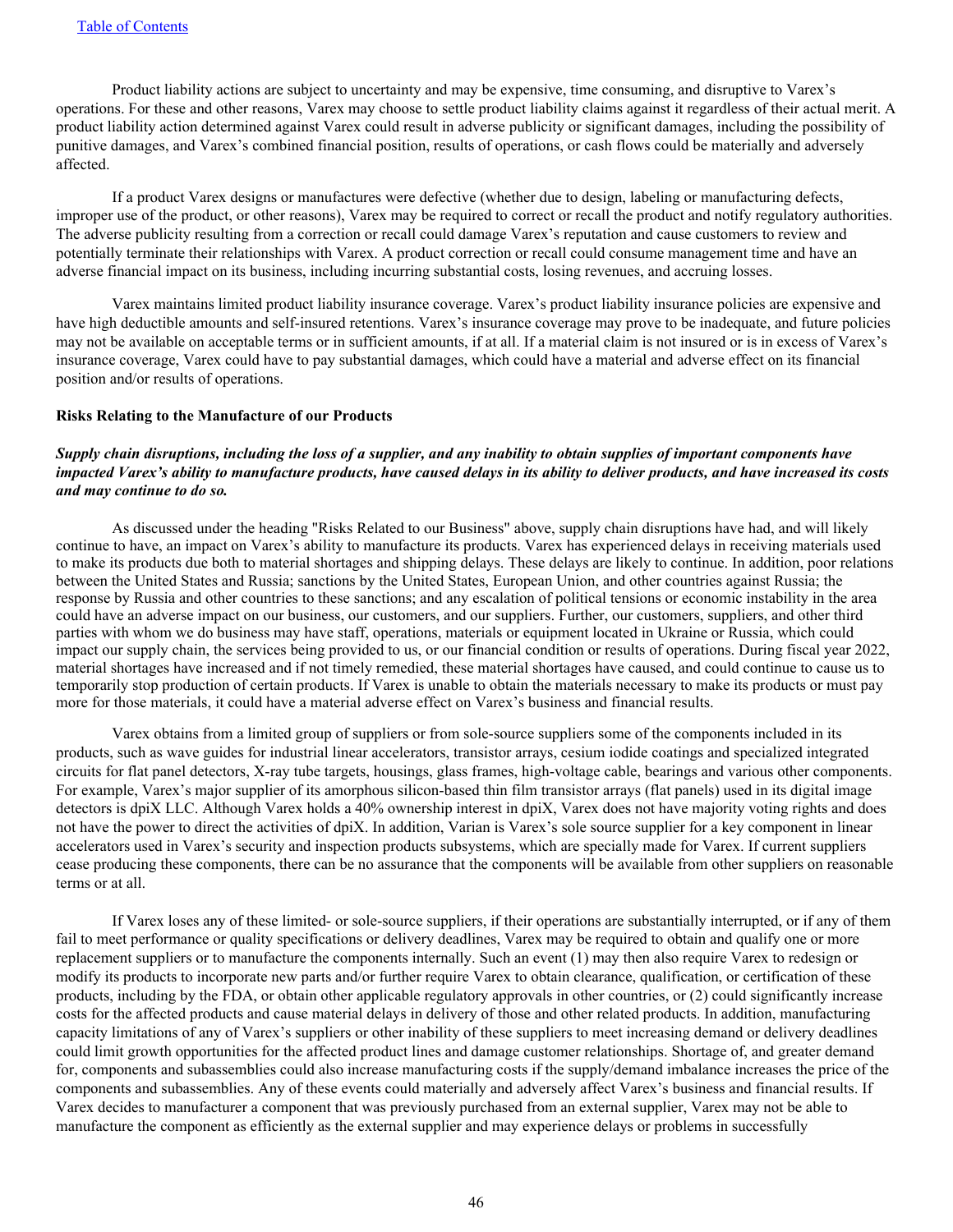manufacturing the component, which could materially and adversely affect Varex's ability to manufacture and supply products to customers.

## *Shortages, changes in source of, and increased in prices for, raw materials have negatively impacted Varex's ability to manufacture products, have caused delays, and have increased its cost of goods.*

 Varex relies on the supplies of certain raw materials such as tungsten, lead, iridium, and copper for security and inspection products and copper, lead, tungsten, rhenium, molybdenum zirconium, and various high grades of steel alloy for X-ray tubes. Worldwide demand, availability, and pricing of these raw materials have been volatile. Varex expects that availability and pricing will continue to fluctuate in the future. If supplies are restricted or become unavailable or if prices increase further, this could constrain Varex's manufacturing of affected products, reduce its profit margins, or otherwise materially and adversely affect its business.

 Varex is required to disclose (1) the presence in a company's products of certain metals known as "conflict minerals," which are metals mined from the Democratic Republic of the Congo and adjoining countries, and (2) procedures regarding a manufacturer's efforts to identify the sourcing of those minerals from this region. Varex's complex supply chain may inhibit Varex's ability to sufficiently verify the origins of the relevant minerals used in its products through the due diligence procedures that it implements, which may harm Varex's reputation. In addition, Varex may encounter challenges in satisfying customers who require that all of the components of Varex products are certified as conflict-free, which could place Varex at a competitive disadvantage if it is unable to do so. Moreover, complying with these rules requires investigative efforts, which has and will continue to cause Varex to incur associated costs and could materially and adversely affect the sourcing, supply, and pricing of materials used in Varex's products or result in process or manufacturing modifications, all of which could materially and adversely affect its results of operations.

#### *If Varex is not able to match its manufacturing capacity with demand for its products, its financial results may suffer.*

 Many of Varex's products have a long production cycle, and Varex must anticipate demand for its products to ensure adequate manufacturing or testing capacity. If Varex is unable to anticipate demand, and its manufacturing or testing capacity does not keep pace with product demand, Varex will not be able to fulfill orders in a timely manner, which may negatively impact its financial results and overall business. Conversely, if demand for Varex's products decreases, the fixed costs associated with excess manufacturing capacity may harm its financial results, including by decreasing gross margins and increasing research and development costs as a percentage of revenue.

## *A disruption at Varex's manufacturing facilities, as well as fluctuating manufacturing costs, could materially and adversely affect its business.*

 The majority of Varex's products are manufactured at its facility in Salt Lake City, Utah. Varex's manufacturing operations are subject to potential power failures, the breakdown, failure, or substandard performance of equipment, the improper installation or operation of equipment, pandemics, and natural or other disasters. Loss or damage to its manufacturing facility due to any of these factors or otherwise could materially and adversely affect Varex's ability to manufacture sufficient quantities of its products or otherwise deliver products to meet customer demand or contractual requirements, which may result in a loss of revenue and other adverse business consequences. Because of the time required to obtain regulatory approval and licensing of a manufacturing facility, Varex may not be available on a timely basis to replace any lost manufacturing capacity. The occurrence of these or any other operational issues at Varex's manufacturing facilities could have a material and adverse effect on Varex's business, financial condition, and results of operations.

 Some of Varex's products are manufactured in Wuxi, China; Walluf, Germany; Doetinchem, the Netherlands; and Calamba City, Philippines, which are subject to similar risks but may also face additional regulatory and political risks, which could impact Varex's ability to manufacture and ship products in a timely manner or at all. Varex also manufactures security products in Las Vegas, Nevada, and these operations are also subject to potential power failures, the breakdown, failure, or substandard performance of equipment, the improper installation or operation of equipment, earthquakes, and other disasters, all of which could materially and adversely affect Varex's ability to deliver products to meet customer demand. In addition, Varex's costs associated with manufacturing its products can vary significantly from quarter to quarter, and fluctuations thereof may adversely affect its business, operating results, and/or financial condition.

## *Varex's results have been and may continue to be affected by continuing worldwide economic instability, including changes in foreign currency exchange rates and fluctuations in the price of crude oil and other commodities.*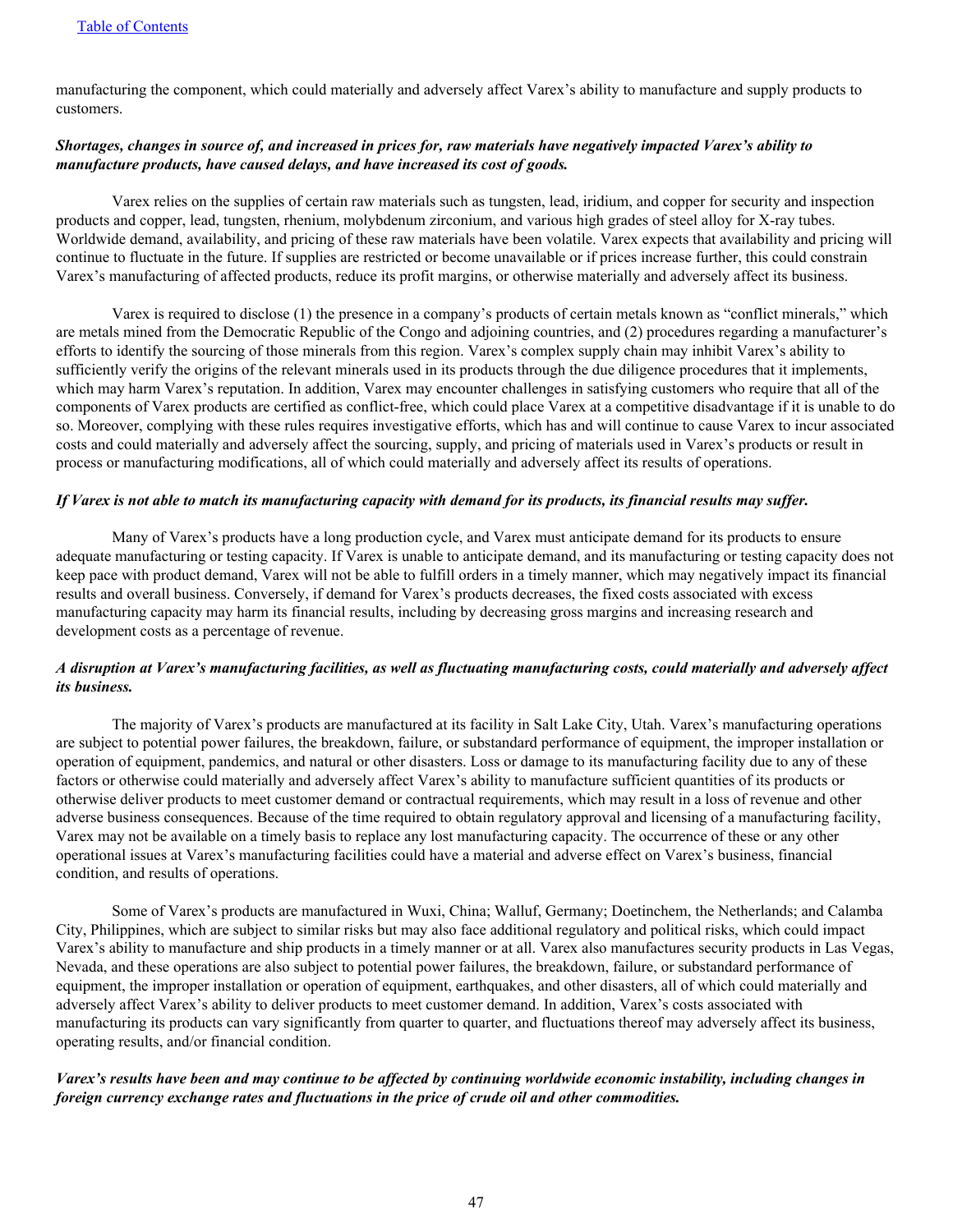The global economy has been impacted by a number of economic and political factors, including the political conflict between Russia and Ukraine and the growing concern over inflation. In many markets, these conditions have shrunk capital equipment budgets, slowed decision-making and made it difficult for Varex's customers and vendors to accurately forecast and plan future business activities. This, in turn, has caused Varex's customers to be more cautious with, and sometimes freeze, delay, or dramatically reduce purchases and capital project expenditures. Some countries have adopted and may in the future adopt austerity or stimulus programs that could negatively affect Varex's results from period to period. In addition, actions taken by the current U.S. administration may also create global economic uncertainty, which may cause our customers to reduce their spending, which, in turn, could adversely affect our business, financial condition, operating results, and cash flows. An uncertain economic environment may also disrupt supply or affect our service business, as customers' constrained budgets may result in pricing pressure, extended warranty provisions, and even cancellation of service contracts. In addition, concerns over continued economic instability could make it more difficult for Varex to collect outstanding receivables. A weak or deteriorating healthcare market would inevitably materially and adversely affect Varex's business, financial conditions, and results of operations.

 Because Varex's products are generally priced in U.S. Dollars, the strengthening of the U.S. Dollar in the last several years has caused, and could continue to cause, some customers to ask for discounts, delay purchasing decisions, or consider moving to insourcing such components or migrating to lower cost alternatives. Further, because Varex's business is global and some payments may be made in local currency, fluctuations in foreign currency exchange rates can impact its results by affecting product demand, revenues and expenses, and/or the profitability in U.S. Dollars of products and services that Varex provides in foreign markets.

 Changes in monetary or other policies here and abroad, including efforts to combat inflation, economic and/or political instability, or in reaction thereto, would also likely affect foreign currency exchange rates. Furthermore, if one or more European countries were to replace the Euro with another currency, Varex's sales in these countries, or in Europe generally, would likely be materially and adversely affected until stable exchange rates are established.

 Additionally, fluctuations in commodities prices could materially and adversely affect Varex's performance. Rising commodities prices have increased Varex's costs and those of Varex's medical OEM customers, which could in turn result in reduced demand for Varex's products or impact Varex's financial results. Further, Varex's security product revenues from oil-producing countries, in which Varex has a significant customer base, have in the past suffered as a result of volatility in oil prices and remain sensitive to fluctuations in the future.

#### *Delivery schedules for Varex's security, industrial, and inspection products tend to be unpredictable.*

 Varex designs, manufactures, sells, and services Linatron® X-ray accelerators, image-processing software, and image detection products for security and inspection, such as cargo screening at ports and borders and nondestructive examination for a variety of applications, as well as industrial applications. Varex generally sells security and inspection products to OEMs who incorporate its products into their inspection systems, which are then sold to customs and other government agencies, as well as to commercial organizations in the casting, power, aerospace, chemical, petro-chemical, and automotive industries. Varex believes growth in its security and inspection products will be driven by security cargo screening and border protection needs, as well as by the needs of customs agencies to verify shipments for assessing duties and taxes. This business is heavily influenced by domestic and international government policies on border and port security, political change, and government budgets. In addition, Varex believes growth in this product line may be driven in part by industrial customers engaged in 3-D printing, which, as a developing market, may be difficult to predict. Orders for Varex's security and inspection products have been and may continue to be unpredictable, as governmental agencies may place large orders with Varex or its OEM customers in a short time period and then may not place any orders for a long time period thereafter. Because it is difficult to predict Varex's OEM customer delivery, the actual timing of sales and revenue recognition varies significantly. The market for border protection systems has slowed significantly, and end customers, particularly in oil-based economies and war zones in which Varex has a significant customer base, are delaying system deployments or tenders and considering moving to alternative sources, resulting in a decline in the demand for security and inspection products.

 The demand for Varex's security and inspection products is heavily influenced by U.S. and foreign governmental policies on national and homeland security, border protection, and customs activities, which depend upon government budgets and appropriations that are subject to economic conditions, as well as political changes and oil prices. Varex has seen customers freeze or dramatically reduce purchases and capital project expenditures, delay projects, or act cautiously as governments around the world wrestle with spending priorities. As economic growth remains sluggish in various jurisdictions and appears to be deteriorating in others, and as concerns about levels of government employment and government debt continue, Varex expects that these effects will also continue. Bid awards in this business may be subject to challenge by third parties, as Varex has previously encountered with a large government project. These factors make this business more unpredictable and could cause volatility in Varex's revenues and earnings.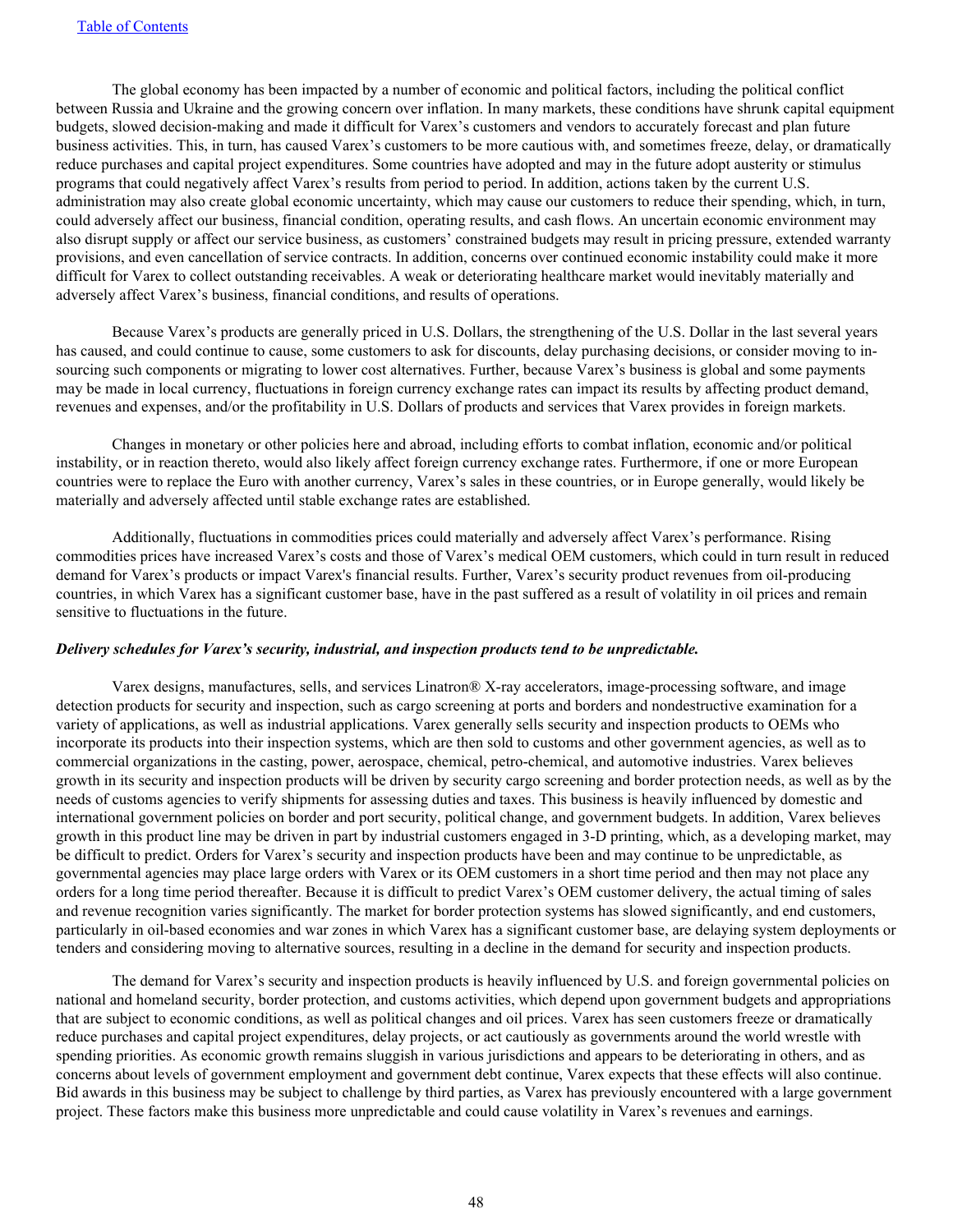## *Varex's international manufacturing operations subject it to volatility and other risks, including high security risks, which could result in harm to its employees and contractors or substantial costs.*

 Varex conducts certain manufacturing operations internationally to reduce costs and streamline its manufacturing operations. There are administrative, legal, and governmental risks to operating internationally that could increase operating expenses or hamper the development of these operations. The risks from operating internationally that could increase Varex's operating expenses and materially and adversely affect its operating results, financial condition, and ability to deliver its products and grow its business include, among others:

- difficulties in staffing and managing employee relations and foreign operations, particularly in attracting and retaining personnel qualified to design, sell, test, and support its products;
- fluctuations in currency exchange rates;
- difficulties in coordinating its operations globally and in maintaining uniform standards, controls, procedures, and policies across its operations;
- difficulties in enforcing contracts and protecting intellectual property;
- diversion of management attention;
- imposition of burdensome governmental regulations, including changing laws and regulations with respect to collection and maintenance of personally identifiable data;
- regional and country-specific political and economic instability, as discussed in greater detail below; and
- inadequacy of the local infrastructure to support its operations.

 Varex's international locations expose it to higher security risks compared to its U.S. locations, which could result in both harm to its employees and contractors or substantial costs. Some of its services are performed in or adjacent to high-risk locations where the country or location and surrounding area is suffering from political, social, or economic turmoil, war or civil unrest, or has a high level of criminal or terrorist activity. In those locations where Varex has employees or operations, Varex may incur substantial costs to maintain the safety of its personnel. Despite these precautions, the safety of its personnel in these locations may continue to be at risk, and Varex may in the future suffer the loss of employees and contractors, which could harm its business reputation and operating results.

## *Varex's operations are vulnerable to interruption or loss due to natural or other disasters, power loss, strikes, and other events beyond its control.*

 Varex conducts some of its activities, including manufacturing, research and development, administration, and data processing at facilities located in areas that have in the past experienced or may in the future experience natural disasters. Varex's insurance coverage for such disasters may not be adequate or continue to be available at commercially-reasonable terms, or at all. A major disaster (such as a major fire, hurricane, earthquake, flood, tsunami, volcanic eruption or terrorist attack) affecting Varex's facilities, or those of its suppliers, could significantly disrupt its operations and delay or prevent product manufacture and shipment during the time required to repair, rebuild, or replace its or its suppliers' damaged manufacturing facilities. These delays could be lengthy and costly. If any of Varex's customers' facilities are adversely affected by a disaster, shipments of its products could be delayed. Additionally, customers may delay purchases of Varex's products until its operations return to normal. For example, following the earthquake and tsunami disasters in Japan in 2011, the operations of Canon Medical Systems, our largest customer, were impacted, and, as a consequence, orders to and product shipment from our business were delayed for several months. Even if Varex's suppliers or customers are able to quickly respond to a disaster, the ongoing effects of the disaster could create some uncertainty in the operations of its business. In addition, Varex's facilities may be subject to a shortage of available electrical power and other energy supplies. Any shortages may increase its costs for power and energy supplies or could result in blackouts, which could disrupt the operations of its affected facilities and harm its business. Further, Varex's products are typically shipped from a limited number of ports, and any disaster, strike, or other event blocking shipment from these ports could delay or prevent shipments and harm its business. In addition, concerns about terrorism, the effects of a terrorist attack, political turmoil, or an outbreak of epidemic diseases could have a negative effect on Varex's business operations, those of its suppliers and customers, and the ability to travel, resulting in adverse consequences on its revenues and financial performance.

## **Risks Relating to our Intellectual Property and Information Systems**

## *Varex's competitive position would be harmed if it is not able to maintain its intellectual property rights and protecting Varex's intellectual property can be costly.*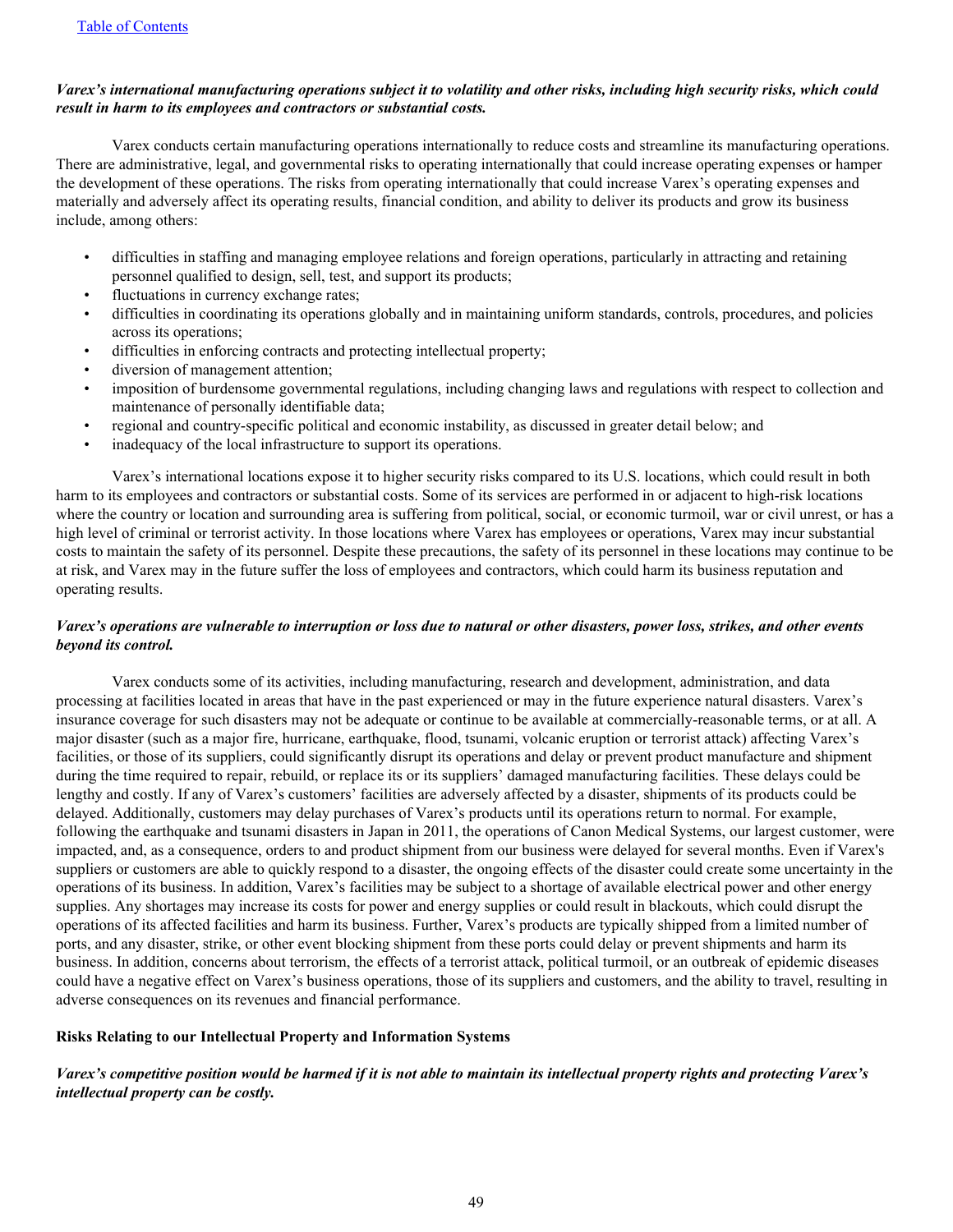Varex files applications as appropriate for patents covering new products and manufacturing processes. Varex cannot be sure, however, that patents will be issued from any of Varex's pending or future patent applications. Varex also cannot be sure that its current patents, the claims allowed under its current patents, or patents for technologies licensed to Varex will be sufficiently broad to protect its technology position against competitors. Issued patents owned by, or licensed to, Varex may be challenged, invalidated, or circumvented, or the rights granted under the patents may not provide Varex with competitive advantages. Asserting Varex's patent rights against others in litigation or other legal proceedings is costly and diverts managerial resources. An adverse finding in patent infringement litigation could adversely impact Varex's competitive position. In addition, Varex may not be able to detect patent infringement by others or may lose its competitive position in the market before Varex is able to do so.

 Varex also relies on a combination of copyright, trade secret, and other laws, and contractual restrictions on disclosure, copying and transferring title (including confidentiality agreements with vendors, strategic partners, co-developers, employees, consultants, and other third parties), to protect its proprietary, and other confidential rights. These protections may prove to be inadequate, since agreements may still be breached, and Varex may not have adequate remedies for a breach. Varex's trade secrets may become known to or be independently developed by others, including as a result of misappropriation by unauthorized access to Varex's technology systems. If Varex's proprietary or confidential information is misappropriated, its business and financial results could be materially and adversely impacted. Varex has trademarks, both registered and unregistered, that are maintained and enforced to provide customer recognition for its products in the marketplace, but unauthorized parties may still use them. Varex also licenses certain patented or proprietary technologies from others. In some cases, products with substantial revenues may depend on these license rights. If Varex were to lose the rights to license these technologies, or its costs to license these technologies were to materially increase, its business would suffer. As Varex expands its manufacturing capabilities outside of the United States, more of Varex's intellectual property may be held in jurisdictions that do not have robust intellectual property protections, which may make it harder for Varex to adequately protect its Intellectual Property.

## *Third parties may claim that Varex is infringing upon their intellectual property, and Varex could suffer significant litigation or licensing expenses or be prevented from selling its products.*

 There is a substantial amount of litigation over patent and other intellectual property rights in the industries in which Varex competes. Varex's competitors, like companies in many high technology businesses, continually review other companies' activities for possible conflicts with their own intellectual property rights. In addition, non-practicing entities may review Varex's activities for conflicts with their patent rights. Determining whether a product infringes on a party's intellectual property rights involves complex legal and factual issues, and the outcome of this type of litigation is often uncertain. Parties may claim that Varex is infringing upon their intellectual property rights. Varex may not be aware of intellectual property rights of others that relate to its products, services, or technologies. From time to time, Varex has received notices from parties asserting infringement, and Varex has been subject to lawsuits alleging infringement of patent or other intellectual property rights. Any dispute regarding patents or other intellectual property could be costly and time consuming and could divert Varex's management and key personnel from its business operations. Varex may not prevail in a dispute. Varex does not maintain insurance for intellectual property infringement, so costs of defense, whether or not Varex is successful in defending an infringement claim, will be borne by Varex and could be significant. If Varex is unsuccessful in defending or appealing an infringement claim, Varex may be subject to significant damages, and its combined financial position, results of operations, or cash flows could be materially and adversely affected. Varex may also be subject to injunctions against development and sale of its products, the effect of which could be to materially reduce its revenues. Furthermore, a third party claiming infringement may not be willing to license its rights to Varex, and even if a third-party rights holder is willing to do so, the amounts Varex might be required to pay under the associated royalty or license agreement could be significant. Varex could decide to alter its business strategy or voluntarily cease the allegedly infringing actions rather than face litigation or pay a royalty, which could materially and adversely impact its business and results of operations.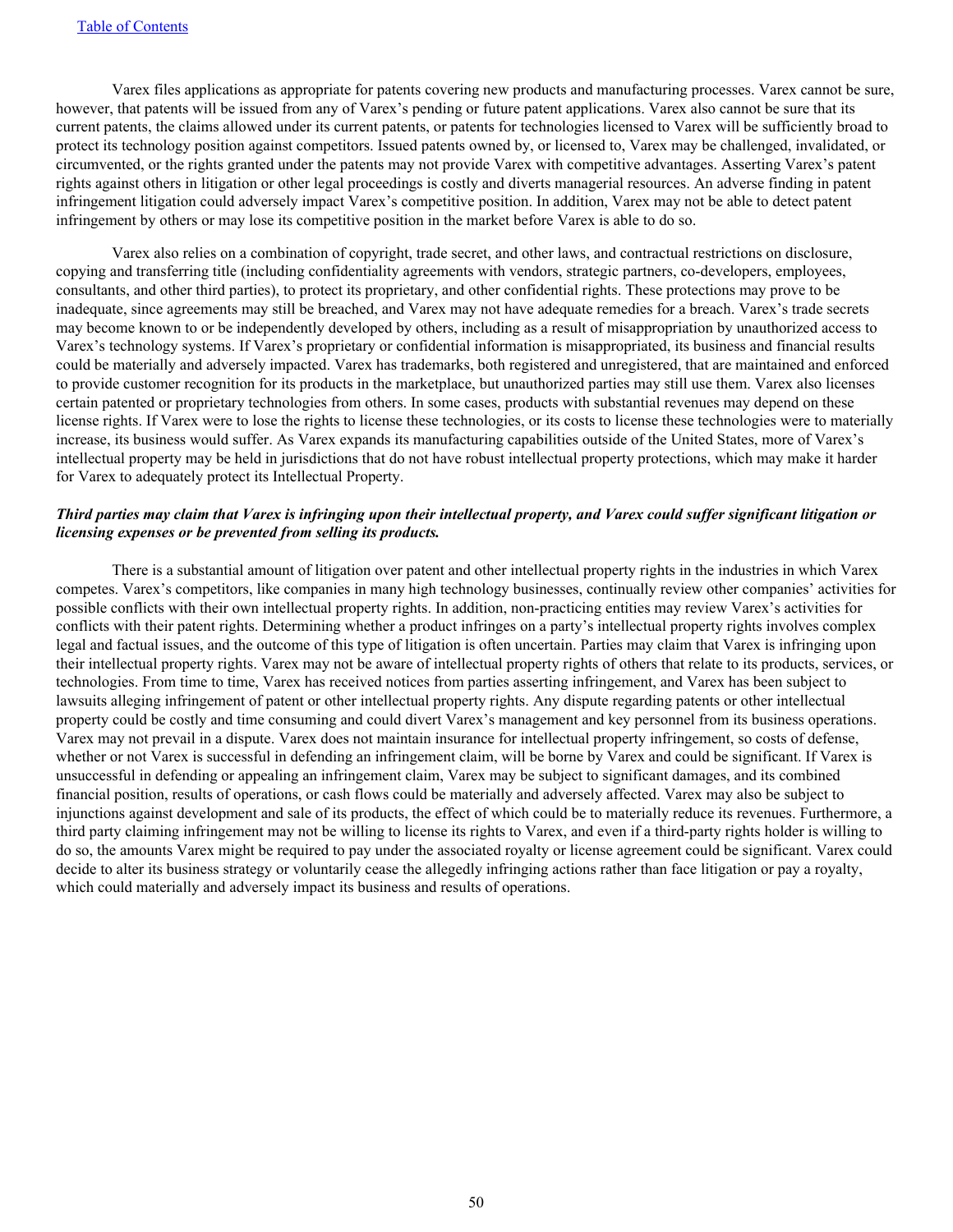### *Disruption of critical information systems or material breaches in the security of Varex's systems may materially and adversely affect its business and customer relations.*

 Information technology (including technology from third party providers) helps Varex operate efficiently, interface with and support its customers, maintain financial accuracy and efficiency, and produce its financial statements. In the ordinary course of its business, Varex collects, processes and stores sensitive data, including intellectual property, proprietary business information and that of customers, suppliers and business partners, third parties accessing its website, patient data and personally identifiable information of customers and employees, in Varex's data centers, and on its networks, as well as third party off-site infrastructure. Despite security measures, there is an increasing threat of information security attacks, including from computer viruses or other malicious codes, unauthorized access attempts, and cyber-attacks that pose risks to companies, including Varex. Because the techniques used to obtain unauthorized access, or to sabotage systems, change frequently, have become increasingly sophisticated and generally are not recognized until launched against a target, Varex may be unable to anticipate these techniques or to implement adequate preventative measures, which could result in data leaks or otherwise compromise our confidential or proprietary information and disrupt our operations. If Varex does not allocate and effectively manage the resources necessary to build and sustain the proper technology infrastructure, Varex could be subject to, among other things, transaction errors, processing inefficiencies, the loss of customers, business disruptions, or the loss of or damage to intellectual property through a security breach or misappropriation of intellectual property. Such security breaches could expose Varex to a risk of loss of information, litigation, and possible liability to employees, customers, and/or regulatory authorities. If Varex's data management systems do not effectively collect, secure, store, process, and report relevant data for the operation of its business, whether due to equipment malfunction or constraints, software deficiencies, or human error, Varex's ability to effectively plan, forecast, and execute its business plan and comply with applicable laws and regulations will be impaired, perhaps materially. Any such impairment could materially and adversely affect Varex's financial condition, results of operations, cash flows, and the timeliness with which Varex reports its operating results internally and externally.

 Varex uses certain cloud-based software. A security breach, whether of Varex's products, of Varex's customers' network security and systems, or of third-party hosting services could disrupt access to Varex's customers' stored information and could lead to the loss of, damage to or public disclosure of Varex's customers' stored information, including patient health information. Such an event could have serious negative consequences, including possible patient injury, regulatory action, fines, penalties and damages, reduced demand for Varex's solutions, an unwillingness of its customers to use its solutions, harm to its reputation and brand, and time-consuming and expensive litigation, any of which could have a material and adverse effect on Varex's financial results.

#### **Risks Relating to Our Legal and Regulatory Environment**

#### *Changes in import/export regulatory regimes and tariffs could continue to negatively impact our business.*

 Tariffs and changes in international trade agreements or trade-related laws and regulations may have an indirect adverse impact on our business. As a component manufacturer, our products are integrated into the systems and products of our OEM customers. If the United States, China or other countries levy tariffs, duties or other additional taxes or restrictions on our customer's products, the demand for such products, and our components included in such products, could decrease, which could have a material adverse effect on our business. Uncertainty over tariffs and trade wars could also cause our customers to delay or cancel orders for our products.

 In recent years, the United States has imposed tariffs on items imported from China that are incorporated into our products. Tariffs on items imported by us from China and other countries have increased our costs and has increased prices and lowered gross margins on some of our products. These tariffs have had a direct adverse impact on our business and results of operations, and future tariffs could have a more significant impact on our business. China has imposed retaliatory tariffs that impact a number of Varex products including U.S. origin X-ray tubes, heat exchange units, and certain flat panel detectors. The tariffs levied by China have increased our customers' costs for products imported into China, which has caused us to make price concessions on some products and has caused some customers to stop purchasing products from us. We expect that tariffs will continue to have a negative effect on our business and results of operations, including the possibility of continued price concessions or loss of business. Tariffs could limit our ability to compete for increased market share in China, which could cause our long-term prospects in China to suffer. The imposition of additional tariffs by the United States could result in the adoption of additional tariffs by China and other countries, as well as further retaliatory actions by any affected country, which could negatively impact the global market for imaging equipment and could have a significant adverse effect on our business.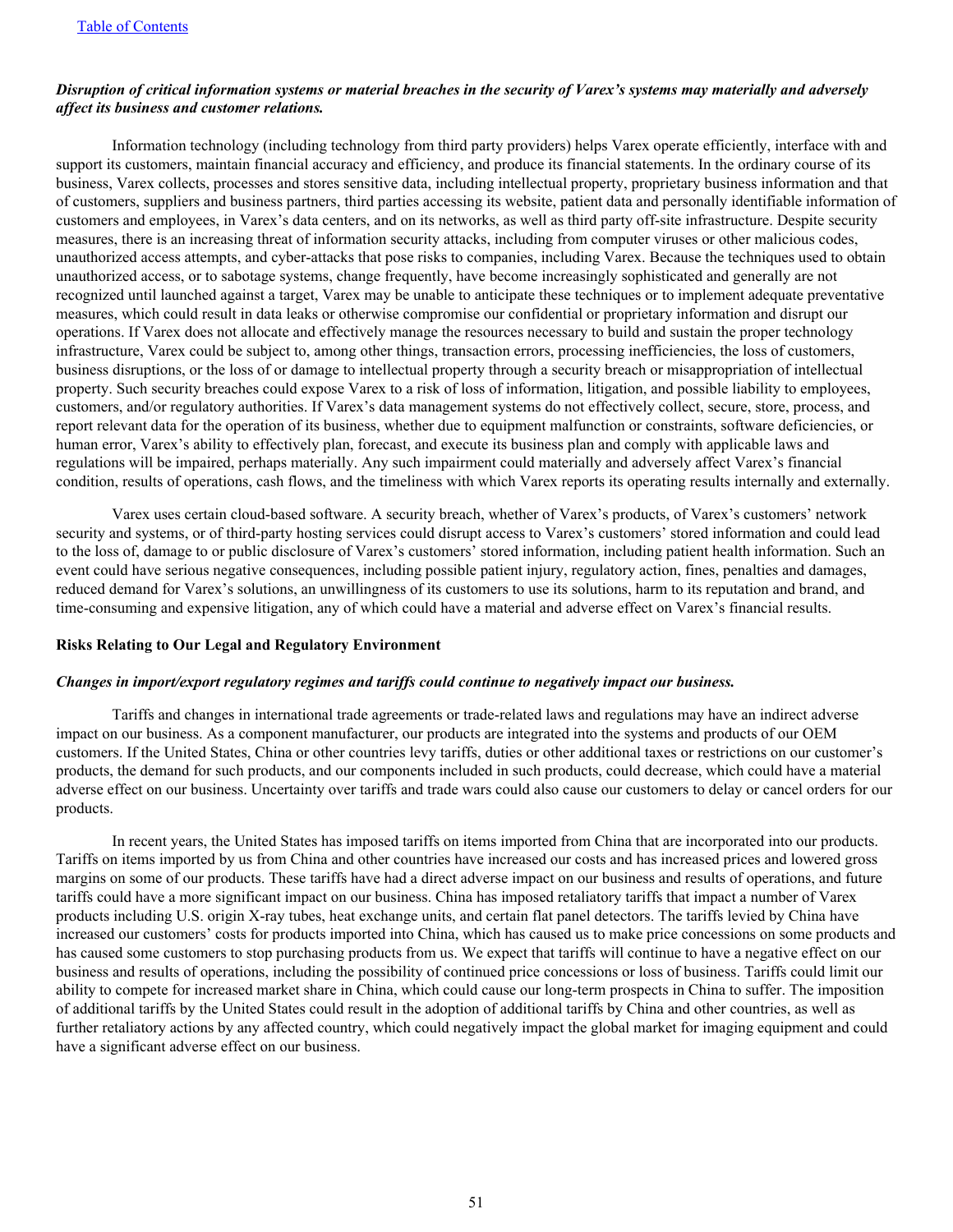### *Compliance with foreign laws and regulations applicable to the marketing, manufacture, and distribution of Varex's products may be costly, and failure to comply may result in significant penalties and other harm to Varex's business.*

 Regulatory requirements affecting Varex's operations and sales outside the United States vary from country to country, often differing significantly from those in the United States. In general, outside the United States, some of Varex's products are regulated as medical devices by foreign governmental agencies similar to the FDA.

 For Varex to market its products internationally, Varex must obtain clearances or approvals for products and product modifications. These processes (including, for example, in the EU, the European Economic Area ("EEA"), Switzerland, Brazil, Australia, China, Japan and Canada) can be time consuming, expensive and uncertain, which can delay Varex's ability to market products in those countries. Delays in the receipt of or failure to receive regulatory approvals, the inclusion of significant limitations on the indicated uses of a product, the loss of previously obtained approvals or failure to comply with existing or future regulatory requirements could restrict or prevent Varex from doing business in a country or subject Varex to a variety of enforcement actions and civil or criminal penalties, which would materially and adversely affect its business. In addition, compliance with changing regulatory schemes may add additional complexity, cost and delays in marketing or selling Varex's products.

 Within the EU/EEA, Varex must obtain, and in turn affix, a CE mark certification, which is a European marking of conformity that indicates that a product meets the essential requirements of the Medical Device Directive. Compliance with the Medical Device Directive is done through a self-certification process that is then verified by an independent certification body called a "Notified Body," which is an organization empowered by the legislature to conduct this verification. Once the CE mark is affixed, the Notified Body will regularly audit Varex to ensure that it remains in compliance with the applicable European laws and Medical Device Directive. By affixing the CE mark to its product, Varex is certifying that its products comply with the laws and regulations required by the EU/EEA countries, thereby allowing the free movement of its products within these countries and others that accept CE mark standards. If Varex cannot support its performance claims and demonstrate compliance with the applicable European laws and the Medical Device Directive, Varex would lose its right to affix the CE mark to its products, which would prevent Varex from selling its products within the EU/EEA/Switzerland territory and in other countries that recognize the CE mark. In April 2017, the European Commission adopted two regulations on medical devices that impose stricter requirements for placing medical devices in the EU market, as well as for Notified Bodies. These regulations have resulted in the limited availability of recognized Notified Bodies, which could delay our ability to obtaining CE marks. Varex may be subject to risks associated with additional testing, modification, certification, or amendment of its existing market authorizations, or Varex may be required to modify products already installed at its customers' facilities to comply with the official interpretations of these revised regulations.

 Varex is also subject to international laws and regulations of general applicability relating to matters such as environmental protection, safe working conditions, and manufacturing practices, as well as others. These are often comparable to, if not more stringent than, the equivalent regulations in the United States. Sales overseas are also affected by regulation of matters such as product standards, packaging, labeling, environmental and product recycling requirements, import and export restrictions, tariffs, duties, and taxes.

 In addition, Varex is required to timely file various reports with international regulatory authorities similar to the reports it is required to timely file with U.S. regulatory authorities, including reports required by international adverse event reporting regulations. If these reports are not timely filed, regulators may impose sanctions, including temporarily suspending Varex's market authorizations or CE mark, and sales of its products may suffer.

 Further, as Varex enters new businesses or pursues new business opportunities internationally, or as regulatory schemes change, Varex may become subject to additional laws, rules, and regulations. Becoming familiar with and implementing the infrastructure necessary to comply with these laws, rules, and regulations is costly. Additionally, in some countries, Varex relies or may rely in the future on foreign distributors and agents to assist in complying with foreign regulatory requirements, and Varex cannot be sure that they will always do so. The failure of Varex or its agents to comply with these laws, rules, and regulations could delay the introduction of new products, cause reputational harm, or result in investigations, fines, injunctions, civil penalties, criminal prosecution, or an inability to sell Varex's products in or to import its products into certain countries, which could materially and adversely affect Varex's business.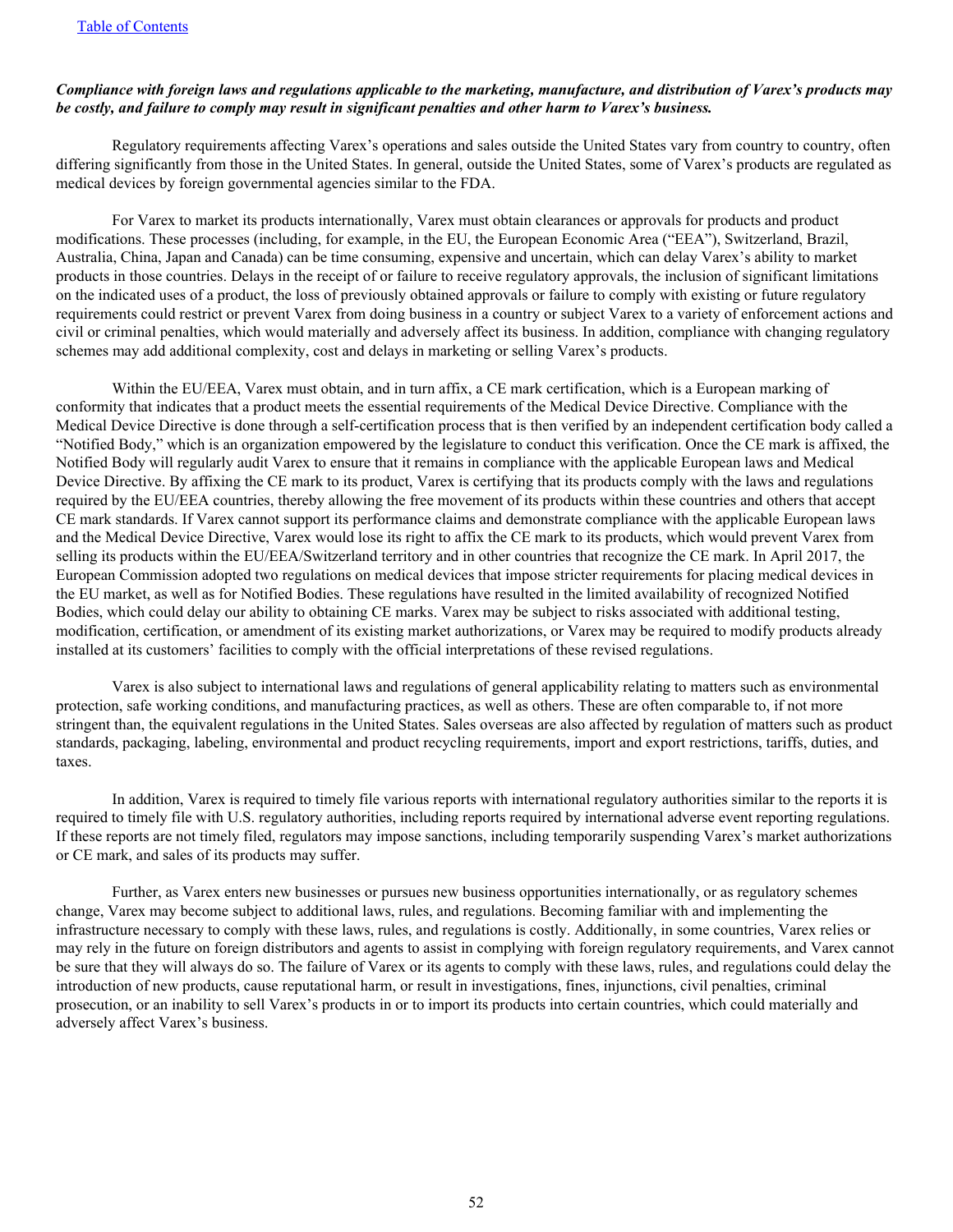## *Compliance with U.S. laws and regulations applicable to the marketing, manufacture, and distribution of Varex's products may be costly, and failure or delays in obtaining regulatory clearances or approvals or failure to comply with applicable laws and regulations could prevent Varex from distributing its products, require Varex to recall its products, or result in significant penalties or other harm to Varex's business.*

 Some of Varex's products and those of OEMs that incorporate Varex's products are subject to extensive and rigorous government regulation in the United States. Compliance with these laws and regulations is expensive and time-consuming, and failure to comply with these laws and regulations could materially and adversely affect Varex's business.

 Generally, Varex's manufacturing operations for medical devices, and those of its third-party manufacturers, are required to comply with the Quality System Regulations ("QSR") of the FDA, as well as other federal and state regulations for medical devices and radiation-emitting products. The FDA, through authorized auditing organizations, makes announced and unannounced periodic and on-going inspections of medical device manufacturers to determine compliance with QSR and, in connection with these inspections, issues reports known as Form FDA 483 reports when the FDA believes the manufacturer has failed to comply with applicable regulations and/or procedures. If Form FDA 483 reports are not addressed and/or corrective action is not taken in a timely manner and to the FDA's satisfaction, the FDA may issue a warning letter and/or proceed directly to an enforcement action. Failure to respond in a timely manner to a warning letter, or any other notice of noncompliance and to promptly come into compliance could result in the FDA bringing an enforcement action, which could include the total shutdown of Varex's production facilities, denial of importation rights to the United States for products manufactured in overseas locations, adverse publicity, and criminal and civil fines. The expense and costs of any corrective actions that Varex may take, which may include product recalls, correction and removal of products from customer sites, and/or changes to its product manufacturing and quality systems, could materially and adversely impact Varex's financial results and may also divert management resources, attention, and time. Additionally, if a warning letter were issued, customers could delay purchasing decisions or cancel orders, and Varex could face increased pressure from its competitors, who could use the warning letter against Varex in competitive sales situations, either of which could materially and adversely affect Varex's reputation, business, and stock price.

 In addition, Varex is required to timely file various reports with the FDA, including reports required by the medical device reporting regulations ("MDRs"), that require Varex report to regulatory authorities if its devices may have caused or contributed to a death or serious injury or malfunctioned in a way that would likely cause or contribute to a death or serious injury if the malfunction were to recur. If Varex initiates a correction or removal of a device to reduce a risk to health posed by the device, Varex would be required to submit a publicly-available correction and removal report to the FDA and, in many cases, similar reports to other regulatory agencies. This report could be classified by the FDA as a device recall, which could lead to increased scrutiny by the FDA, other international regulatory agencies, and Varex's customers regarding the quality and safety of Varex's devices. If these MDRs or correction and removal reports are not filed on a timely basis, regulators may impose sanctions, sales of Varex's products may suffer, and Varex may be subject to product liability or regulatory enforcement actions, all of which could harm its business.

 Government regulation may also cause significant delays or even prevent the marketing and full commercialization of future products or services that Varex may develop and/or may impose costly requirements on Varex's business. Further, as Varex enters new businesses or pursues new business opportunities, Varex will become subject to additional laws, rules, and regulations, including FDA and foreign rules and regulations. Becoming familiar with and implementing the infrastructure necessary to comply with these laws, rules, and regulations is costly and time consuming. In addition, failure to comply with these laws, rules and regulations could delay the introduction of new products and could materially and adversely affect Varex's business.

 If Varex or any of its suppliers, distributors, agents, or customers fail to comply with FDA, Federal Trade Commission, or other applicable U.S. regulatory requirements or are perceived to have failed to comply with regulations, Varex may face:

- adverse publicity affecting both Varex and its customers;
- increased pressures from competitors;
- investigations by governmental authorities;
- fines, injunctions, civil penalties, and criminal prosecution;
- partial suspension or total shutdown of production facilities or the imposition of operating restrictions;
- increased difficulty in obtaining required clearances or approvals or losses of clearances or approvals already granted;
- seizures or recalls of Varex products or those of its customers;
- delays in purchasing decisions by customers or cancellation of existing orders;
- the inability to sell Varex products; and
- difficulty in obtaining product liability or operating insurance at a reasonable cost, or at all.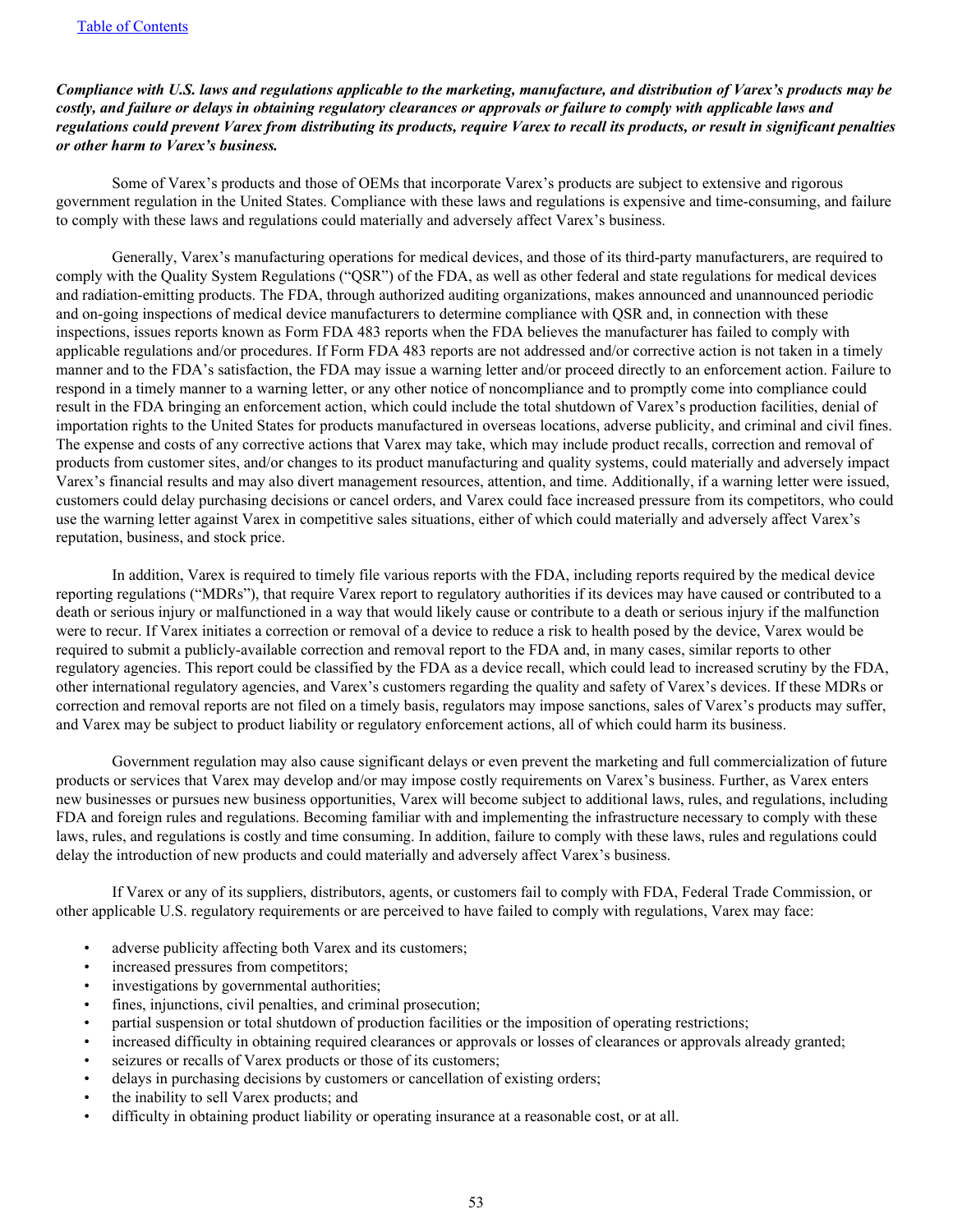Varex is also subject to federal and state laws and regulations of general applicability relating to matters such as environmental protection, safe working conditions, manufacturing practices, and other matters. Insurance coverage is not commercially available for violations of law, including the fines, penalties, or investigatory costs that Varex may incur as the consequence of regulatory violations. Consequently, Varex does not have insurance that would cover this type of liability.

## *Varex sells certain X-ray tube products as replacements which are subject to medical device certification and product registration laws and regulations, which vary by country and are subject to change, and Varex may be unable to receive registration approval or renewal of existing registrations if it fails to meet regulatory approval requirements or if the approval process becomes commercially infeasible or impractical.*

 Varex markets and distributes certain X-ray tubes through distributors and third-party/multi-vendor service organizations that are used as equivalent replacements for specific OEM tubes. Varex is subject to medical device certification and product registration laws, which vary by country and are subject to periodic reviews and changes by regulatory authorities in those countries. For example, to sell X-ray tubes for replacement applications in China, product registrations must be approved by the new National Medical Products Administration ("NMPA"). Varex must comply with the requirements of the NMPA, and Varex may not be able to receive registration approval or renewal of existing registrations if it fails to meet regulatory approval requirements or if the process of gaining approval becomes commercially infeasible or impractical. Certain of these local laws and regulations have the effect of serving as a barrier to trade and can be difficult to navigate predictably.

 In addition, certain countries in which Varex products are sold require products to undergo re-registration if the product is altered in any significant way.

 These registration processes can be costly and time consuming, and customers may decide to purchase products from Varex's competitors that do not have to be involved in a re-registration process. In addition, Varex's inability to receive or renew product registrations may prevent Varex from marketing and/or distributing those particular products for replacement applications in the specific country.

## *Existing and future healthcare reforms, and changes to reimbursement rates, may indirectly have a material adverse effect on Varex's business and results of operations.*

 Sales of Varex's products to OEMs in the medical sector indirectly depend on whether adequate reimbursement is available for its customers' products from a variety of sources, such as government healthcare insurance programs, including U.S. Medicare and Medicaid programs, foreign government programs, private insurance plans, health maintenance organizations, and preferred provider organizations. Without adequate reimbursement, the demand for Varex's customers' products, and therefore indirectly Varex's products, may be limited.

 Healthcare reform proposals and medical cost containment measures in the United States and in many foreign countries could limit the use of both Varex's and its customers' products, reduce reimbursement available for such use, further tax the sale or use of Varex's products, and further increase the administrative and financial burden of compliance. These reforms and measures, including the uncertainty in the medical community regarding their nature and effect, could have a material and adverse effect on Varex's and its customers' purchasing decisions regarding its products and treatments and could harm Varex's business, results of operations, financial condition, and prospects. Varex cannot predict the specific healthcare programs and regulations that will be ultimately implemented by local, regional, and national governments globally. However, any changes that lower reimbursements for Varex's or its customers' products and/or procedures using these products, including, for example, existing reimbursement incentives to convert from analog to digital X-ray systems, or changes that reduce medical procedure volumes or increase cost containment pressures on Varex or others in the healthcare sector could materially and adversely affect Varex's business and results of operations.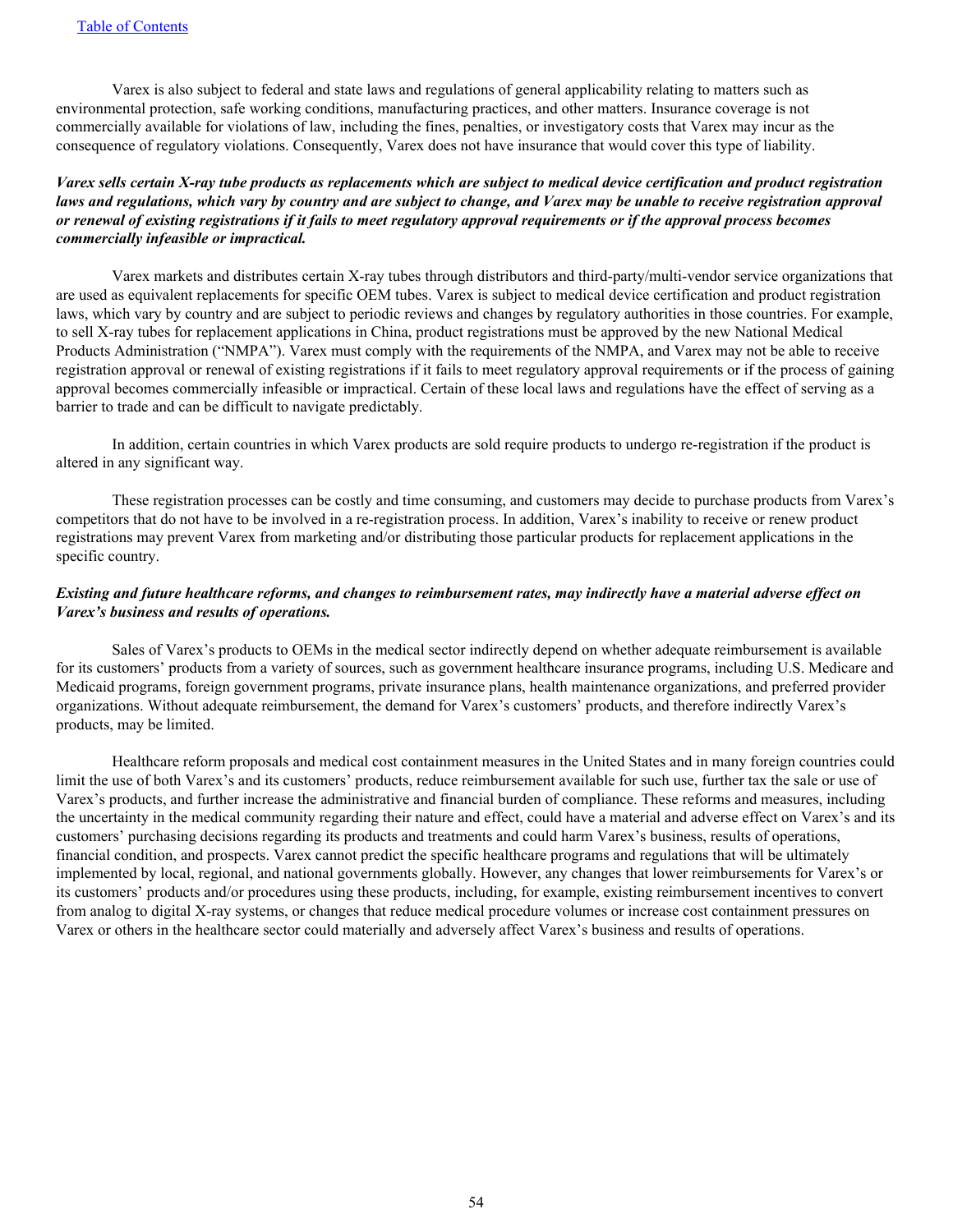## *Varex is subject to federal, state, and foreign laws governing its business practices which, if violated, could result in substantial penalties. Additionally, challenges to or investigations into Varex's practices could cause adverse publicity and be costly to respond to and thus could harm its business.*

*Anti-corruption laws and regulations*. Varex is subject to the U.S. Foreign Corrupt Practices Act and anti-corruption laws, as well as similar laws in foreign countries, such as the U.K. Bribery Act and the Law On the Fundamentals of Health Protection in the Russian Federation. In general, there is a worldwide trend to strengthen anti-corruption laws and their enforcement, and the healthcare industry and medical equipment manufacturers have been particular targets of these investigation and enforcement efforts. Any violation of these laws by Varex or its agents or distributors could create substantial liability for Varex, subject its officers and directors to personal liability, and cause a loss of reputation in the market. Varex operates in many countries, including India and China, where the public sector is perceived as being corrupt. Varex's strategic business plans include expanding its business in regions and countries that are rated as higher risk for corruption activity by Transparency International e.V., an international non-profit that publishes an annual corruption perception index. Becoming familiar with and implementing the infrastructure necessary to comply with laws, rules, and regulations applicable to new business activities and mitigating and protecting against corruption risks could be costly. Failure by Varex or its agents or distributors to comply with these laws, rules, and regulations could delay its expansion into high-growth markets and could materially and adversely affect its business. Varex will likely do more business, directly and potentially indirectly, in countries where the public sector is perceived to be corrupt. Increased business in higher-risk countries could subject Varex and its officers and directors to increased scrutiny and increased liability from its business operations.

*Competition and trade compliance laws*. Varex is subject to various competition and trade compliance laws in the jurisdictions where it operates. Regulatory authorities in those jurisdictions may have the power to subject Varex to sanctions and impose changes or conditions in the way Varex conducts its business. An increasing number of jurisdictions provide private rights of action for competitors or consumers to assert claims of anti-competitive conduct and seek damages. Increased government scrutiny of Varex's actions or enforcement or private rights of action could materially and adversely affect its business or damage its reputation. Varex may be required to conduct internal investigations or face audits or investigations by one or more domestic or foreign government agencies, which could be costly and time consuming and could divert its management and key personnel from its business operations. An adverse outcome under any such investigation or audit could subject Varex to fines and/or or criminal or other penalties, which could materially and adversely affect Varex's business and financial results. Furthermore, competition laws may prohibit or increase the cost of future acquisitions that Varex may desire to undertake.

*Laws and ethical rules governing interactions with healthcare providers*. Varex does not generally sell its products directly to healthcare providers, but may occasionally sell its products to healthcare providers through distributors or otherwise engage healthcare providers to provide services. The U.S. Medicare and Medicaid "anti-kickback" laws, and similar state laws, prohibit payments or other remuneration that is intended to induce hospitals, physicians, or others either to refer patients or to purchase, lease, or order, or to arrange for or recommend the purchase, lease, or order of healthcare products or services for which payment may be made under federal and state healthcare programs, such as Medicare and Medicaid. These laws affect Varex's sales, marketing, and other promotional activities by limiting the kinds of financial arrangements Varex may have with hospitals, physicians, or other potential purchasers of its products. They particularly impact how Varex structures its sales offerings, including discount practices, customer support, education and training programs, physician consulting, research grants, and other fee-for-service arrangements. These laws are broadly written, and it is often difficult to determine precisely how these laws will be applied to specific circumstances.

 Federal and state "false claims" laws generally prohibit knowingly presenting, or causing to be presented, claims for payment from Medicare, Medicaid, or other government payors that are false or fraudulent, or for items or services that were not provided as claimed. Although Varex does not submit claims directly to payors, manufacturers can be, and have been, held liable under these laws if they are deemed to "cause" the submission of false or fraudulent claims by providing inaccurate billing or coding information to customers or through certain other activities, including promoting products for uses not approved or cleared by the FDA, which is called off-label promotion. Violating "anti-kickback" and "false claims" laws can result in civil and criminal penalties, which can be substantial, as well as potential mandatory or discretionary exclusion from healthcare programs for noncompliance. Even an unsuccessful challenge or investigation into Varex's practices could cause adverse publicity and be costly to defend and thus could harm its business and results of operations. Additionally, several recently-enacted state and federal laws, including laws in Massachusetts and Vermont, and the federal Physician Payment Sunshine Act, now require, among other things, extensive tracking and maintenance of databases regarding the disclosure of equity ownership and payments to physicians, healthcare providers, and hospitals. These laws may require Varex to implement the necessary and costly infrastructure to track and report certain payments to healthcare providers. Failure to comply with these tracking and reporting laws could subject Varex to significant civil monetary penalties.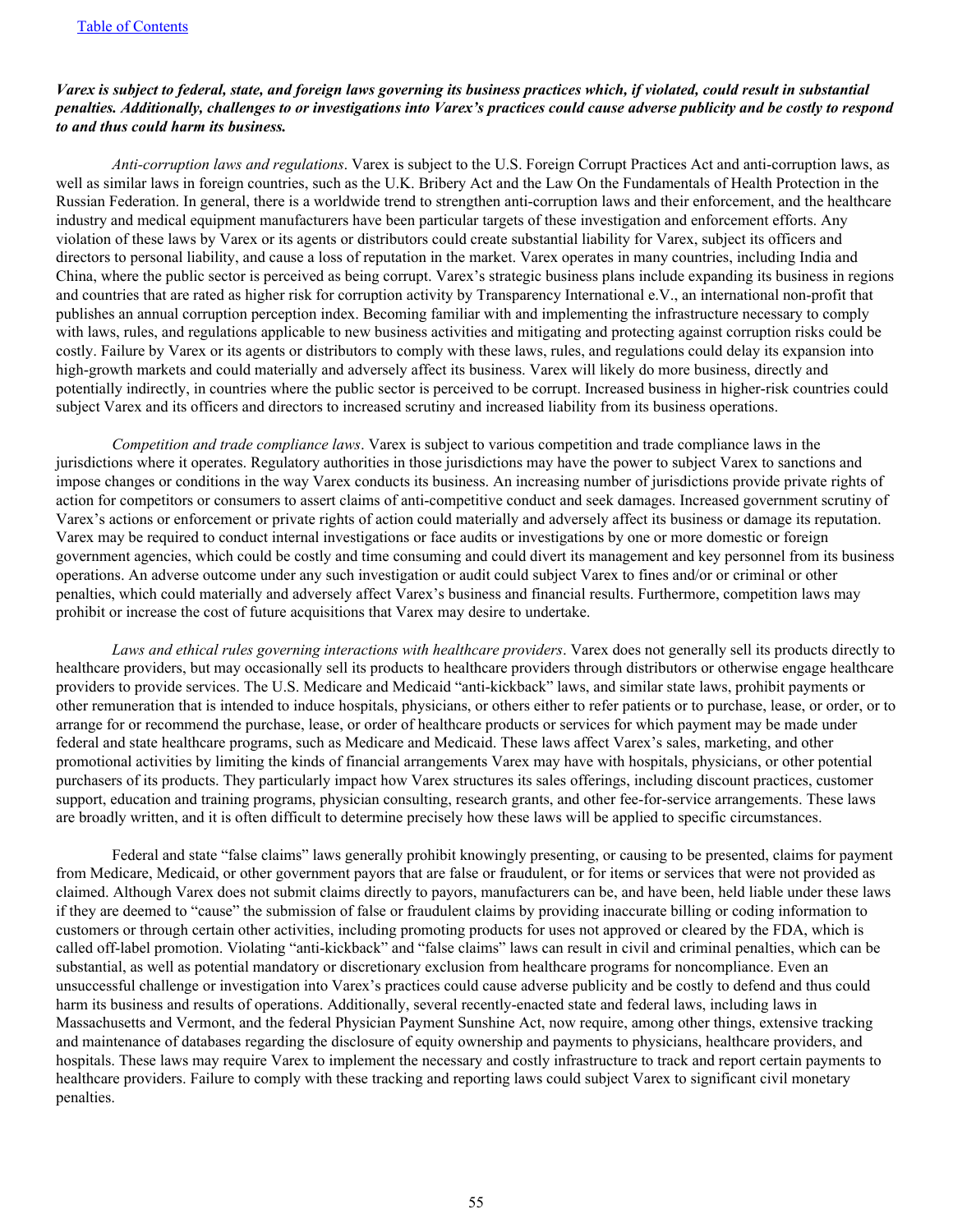*Other Laws.* From time to time, new laws or regulations may be adopted and compliance with these laws or regulations could be costly or time consuming. For example, in July 2021, the U.S. government passed the Uyghur Forced Labor Prevention Act (the "UFLPA"), which imposes importation limits on goods produced using forced labor in China, especially the Xinjiang Uyghur Autonomous Region, and imposes related sanctions. Guidance related to compliance with the UFLPA has not yet been issued, and we cannot yet evaluate the impact that compliance with the UFLPA will have on our business or financial condition.

 Varex is subject to similar laws in foreign countries where it conducts business. For example, within the EU, the control of unlawful marketing activities is a matter of national law in each of the member states. The member states of the EU closely monitor perceived unlawful marketing activity by companies. Varex could face civil, criminal, and administrative sanctions if any member state determines that Varex has breached its obligations under such state's national laws. Industry associations also closely monitor the activities of member companies. If these organizations or authorities name Varex as having breached its obligations under their regulations, rules, or standards, its reputation would suffer, and its business and financial condition could be materially and adversely affected.

## *Certain of Varex's products are subject to regulations relating to use of radioactive material, compliance with which may be costly, and a failure to comply therewith may materially and adversely affect Varex's business.*

As a manufacturer and seller of medical devices and devices emitting radiation or utilizing radioactive by-product material, Varex and some of its suppliers and distributors are subject to extensive regulation by United States governmental authorities, such as the FDA, the Nuclear Regulatory Commission ("NRC"), and state and local regulatory agencies, which is intended to ensure the devices are safe and effective and comply with laws governing products which emit, produce, or control radiation. These regulations govern, among other things, the design, development, testing, manufacturing, packaging, labeling, distribution, import/export, sale, and marketing and disposal of Varex's products. Varex is also subject to international laws and regulations that apply to manufacturers of radiation-emitting devices and products utilizing radioactive materials. These are often comparable to, if not more stringent than, the equivalent regulations in the United States.

 Varex's industrial and medical devices utilizing radioactive material are subject to NRC clearance and approval requirements, and the manufacture and sale of these products are subject to extensive federal and state regulation that varies from state to state and among regions. Varex's manufacture, distribution, installation, service, and removal of industrial devices utilizing radioactive material or emitting radiation also requires Varex to obtain a number of licenses and certifications for these devices and materials. Service of these products must also be in accordance with a specific radioactive materials licenses. Obtaining licenses and certifications may be time consuming, expensive, and uncertain.

 The handling and disposal of radioactive materials resulting from the manufacture, use, or disposal of Varex's products may impose significant costs and requirements. Disposal sites for the lawful disposal of materials generated by the manufacture, use, or decommissioning of Varex's products may no longer accept these substances in the future or may accept them on unfavorable terms.

## *If Varex is unable to obtain required FDA clearances or approvals for a product or is unduly delayed in doing so, or the uses of that product were limited, Varex's business could suffer.*

 Typically, Varex's OEM customers are responsible for obtaining 510(k) pre-market notification clearance on their systems that integrate Varex products. A substantial majority of Varex's products are "Class I" devices that do not require 510(k) clearance, but Varex does produce software that is classified as a Class II device subject to 510(k) clearance. Unless an exception applies, Varex may be required by FDA regulations to obtain a 510(k) pre-market notification clearance in connection with the manufacture of a new medical device or a new indication for use of, or other significant change in, an existing currently marketed medical device before it can market or sell those products in the United States. Modifications or enhancements to a product that could significantly affect its safety or effectiveness, or that would constitute a major change in the intended use of the device, technology, materials, labeling, packaging, or manufacturing process also require a new 510(k) clearance. Although manufacturers make the initial determination whether a change to a cleared device requires a new  $510(k)$  clearance, Varex cannot ensure that the FDA will agree with its decisions not to seek additional approvals or clearances for particular modifications to its products or that Varex will be successful in obtaining new 510(k) clearances for modifications. Obtaining clearances or approvals is time consuming, expensive, and uncertain. Varex may not be able to obtain the necessary clearances or approvals or may be unduly delayed in doing so, which could harm its business. Furthermore, even if Varex is granted regulatory clearances or approvals, they may include significant limitations on the indicated uses of the product, which may limit the market for the product. If Varex is unable to obtain required FDA clearance or approval for a product or is unduly delayed in doing so, or the uses of that product were limited, Varex's business could suffer.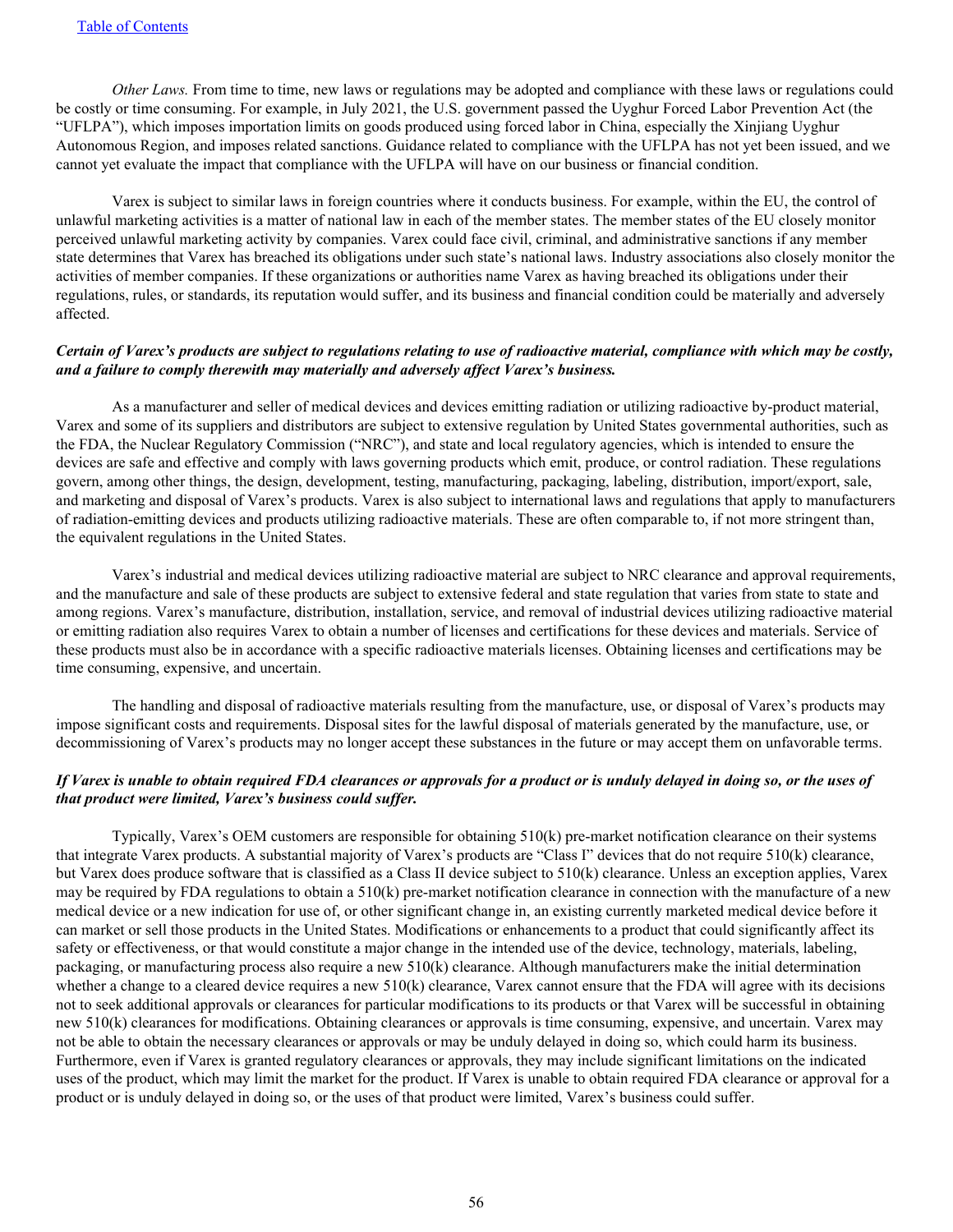## *Unfavorable results of legal proceedings could materially and adversely affect Varex's financial results.*

 From time to time, Varex is a party to or otherwise involved in legal proceedings, claims, government inspections, audits or investigations, and other legal matters, both inside and outside the United States, arising in the ordinary course of its business or otherwise. Legal proceedings are often lengthy, taking place over a period of years with interim motions or judgments subject to multiple levels of review (such as appeals or rehearings) before the outcome is final. Litigation and other legal proceedings, claims, government inspections, audits and investigations are subject to significant uncertainty and may be expensive, time consuming, and disruptive to Varex's operations. For these and other reasons, Varex may choose to settle legal proceedings and claims, regardless of their actual merit.

 If a legal proceeding were ultimately resolved against Varex, it could result in significant compensatory damages, and, in certain circumstances, punitive damages, disgorgement of revenue or profits, remedial corporate measures, or injunctive relief imposed on Varex. If Varex's existing insurance does not cover the amount or types of damages awarded, or if other resolution or actions taken as a result of such legal proceeding were to restrain its ability to market one or more of its material products or services, its combined financial position, results of operations, or cash flows could be materially and adversely affected. In addition, legal proceedings, and any adverse resolution thereof, can result in adverse publicity and damage to Varex's reputation, which could materially and adversely impact its business.

#### *Environmental laws impose compliance costs on Varex's business and may also result in liability.*

 Varex is subject to environmental laws around the world. These laws regulate many aspects of its operations, including its handling, storage, transport, and disposal of hazardous substances, such as the chemicals and materials that Varex uses in the course of its manufacturing operations. They can also impose cleanup liabilities, including with respect to discontinued operations. As a consequence, Varex can incur significant environmental costs and liabilities, some recurring and others not recurring. Although it follows procedures intended to comply with existing environmental laws, Varex, like other businesses, may mishandle or inadequately manage hazardous substances used in its manufacturing operations and can never completely eliminate the risk of contamination or injury from certain materials that it uses in its business and, therefore, it cannot completely eliminate the prospect of resulting claims and damage payments. Varex may also be assessed fines and/or other penalties for failure to comply with environmental laws and regulations. Insurance has provided coverage for portions of cleanup costs resulting from historical occurrences, but Varex does not expect to maintain insurance coverage for costs or claims that might result from any future contamination.

 Future changes in environmental laws could also increase its costs of doing business, perhaps significantly. Several countries, including some in the EU, now require medical equipment manufacturers to bear certain disposal costs of products at the end of the product's useful life, increasing its costs. The EU has also adopted directives that may lead to restrictions on the use of certain hazardous substances or other regulated substances in some of its products sold there. These directives, along with another that requires substance information to be provided upon request, could increase Varex's operating costs in order to maintain its access to certain markets. All of these costs, and any future violations or liabilities under environmental laws or regulations, could have a material adverse effect on its business.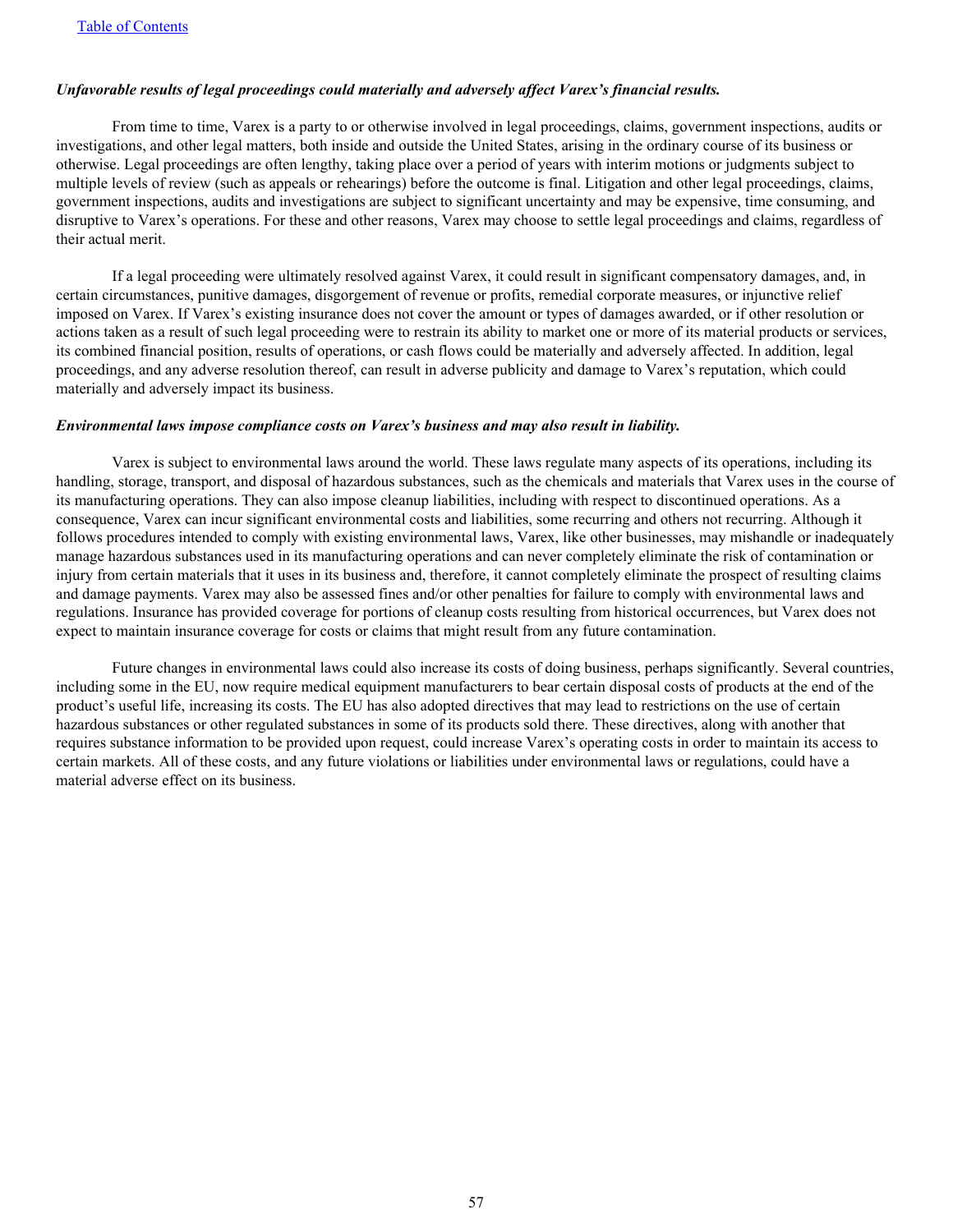## *Failure to maintain effective internal controls and procedures could negatively impact Varex.*

 Varex must, among other things, maintain effective internal controls and procedures for financial reporting and disclosure purposes. In the past, Varex has not always been successful in maintaining effective internal controls and procedures. Internal control over financial reporting is complex and may be revised over time to adapt to changes in Varex's business or changes in applicable accounting rules. Varex cannot assure that its internal control over financial reporting will be effective in the future or that material weaknesses will not be discovered with respect to a prior period for which it had previously believed that internal controls were effective. If Varex's internal controls and procedures are not effective, our financial statements may not accurately reflect the results of our business and operations. In addition, there could also be a negative reaction in the financial markets due to a loss of investor confidence in Varex and the reliability of its financial statements, which could affect Varex's stock price.

## **Risks Relating to Our Indebtedness**

## *Varex has significant debt obligations that could adversely affect its business, profitability and ability to meet its obligations.*

 As of April 1, 2022, Varex's total combined indebtedness was approximately \$451.6 million. The borrowings under Varex's unsecured convertible senior notes due 2025 (the "Convertible Notes") bear interest at a fixed rate of 4.00% and borrowings under Varex's senior secured notes due 2027 (the "Senior Secured Notes") bear interest at a fixed rate of 7.875%.

Varex's debt could potentially have important consequences to Varex and its investors, including:

- limiting Varex's flexibility in planning for, or reacting to, changes in its business and the industry; and
- limiting Varex's ability to borrow additional funds as needed or increasing the costs of any such borrowing.
- make it more difficult for us to satisfy our obligations, including our debt obligations;
- increase our vulnerability to adverse economic and general industry conditions, including interest rate fluctuations, because a portion of our borrowings are and will continue to be at variable rates of interest;
- require us to dedicate a substantial portion of our cash flow from operations to payments on our debt, which would reduce the availability of our cash flow from operations to fund working capital, capital expenditures or other general corporate purposes;
- place us at a disadvantage compared to competitors that may have proportionately less debt; and
- limit our ability to obtain additional debt or equity financing due to applicable financial and restrictive covenants in our debt agreements.

 If Varex's cash requirements in the future are greater than expected, its cash flow from operations may not be sufficient to repay all of the outstanding debt as it becomes due, and Varex may not be able to borrow money, sell assets, or otherwise raise funds on acceptable terms, or at all, to refinance Varex's debt. For example, holders of the Convertible Notes will have the right to require Varex to repurchase all or a portion of the Convertible Notes on the occurrence of a fundamental change at a repurchase price equal to 100% of the principal amount of the Convertible Notes to be repurchased, plus accrued and unpaid interest, if any, to, but excluding, the fundamental change repurchase date. Further, if a make-whole fundamental change as defined in the Indenture governing the Convertible Notes occurs prior to the maturity date of the Convertible Notes, Varex will in some cases be required to increase the conversion rate for a holder that elects to convert its Convertible Notes in connection with such make-whole fundamental change. On the conversion of the Convertible Notes, unless Varex elects to deliver solely shares of common stock to settle such conversion (other than paying cash in lieu of delivering any fractional share), Varex will be required to make cash payments for the Convertible Notes being converted. However, Varex may not have enough available cash or be able to obtain financing at the time Varex is required to make such repurchases of the Convertible Notes surrendered or pay cash with respect to the Convertible Notes being converted.

## *Despite our substantial indebtedness, we may still be able to incur significantly more debt. This could intensify the risks described above.*

We and our subsidiaries may be able to incur substantial indebtedness in the future. As of April 1, 2022, we had approximately \$100 million of additional available borrowing capacity (subject to borrowing base availability) under the revolving credit agreement that we entered into on September 30, 2020 (the "Asset-Based Loan," or "ABL Facility"). In addition to any amounts that might be available to us for borrowing under the ABL Facility, subject to certain conditions, we will have the right to request an increase of aggregate commitments under the ABL Facility by an aggregate amount of up to \$75 million by obtaining additional commitments either from one or more of the lenders under the ABL Facility or other lending institutions.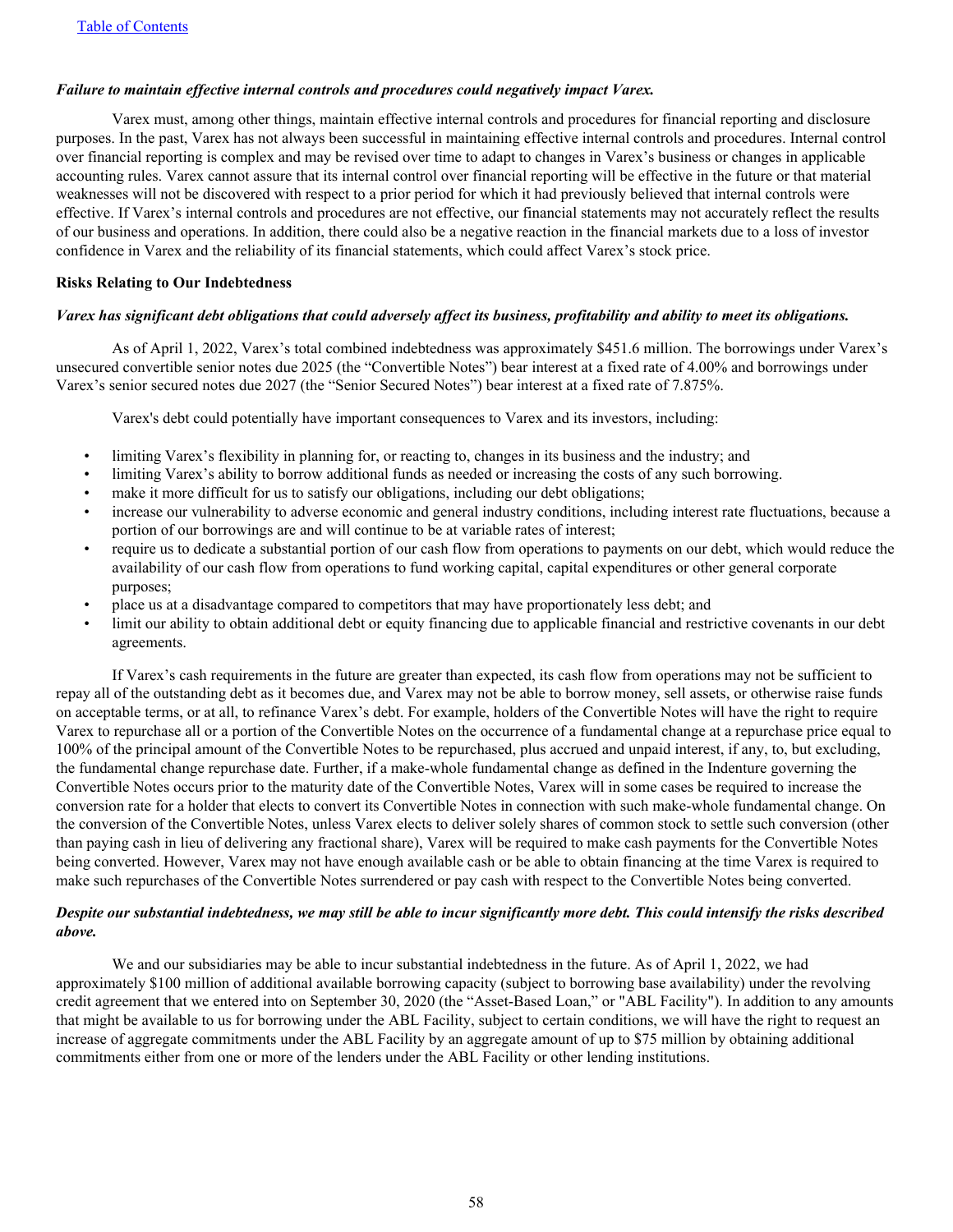Although the ABL Facility and the indenture governing our Senior Secured Notes contain restrictions on our and our subsidiaries' ability to incur additional indebtedness, these restrictions are subject to a number of important qualifications and exceptions, and the indebtedness incurred in compliance with these restrictions could be substantial. Furthermore, the covenants in the indenture governing our Convertible Notes do not restrict the incurrence of indebtedness by the company or any of its subsidiaries, and the covenants that may be contained in any future debt instruments could allow us to incur a significant amount of additional indebtedness.

 The more leveraged we become, the more we, and in turn holders of our notes, will be exposed to certain risks described above under "— Varex has significant debt obligations that could adversely affect its business, profitability and ability to meet its obligations."

## *The ABL Facility and the indenture governing our Senior Secured Notes impose significant operating and financial restrictions that may limit our current and future operating flexibility, particularly our ability to respond to changes in the economy or our industry or to take certain actions, which could harm our long-term interests and may limit our ability to make payments on the notes.*

 Our ABL Facility and the indenture governing our Senior Secured Notes impose significant operating and financial restrictions on us limit our ability, among other things, to:

- incur, assume or permit to exist additional indebtedness (including guarantees thereof);
- pay dividends or certain other distributions on our capital stock or repurchase our capital stock or prepay subordinated indebtedness;
- prepay, redeem or repurchase certain debt;
- issue certain preferred stock or similar equity securities;
- incur liens on assets;
- make certain loans, investments or other restricted payments;
- allow to exist certain restrictions on the ability of our restricted subsidiaries to pay dividends or make other payments to us;
- engage in transactions with affiliates;
- alter the business that we conduct; and
- sell certain assets or merge or consolidate with or into other companies.

As a result of these restrictions, we may be:

- limited in how we conduct our business:
- unable to raise additional debt or equity financing to operate during general economic or business downturns; or
- unable to compete effectively or to take advantage of new business opportunities.

 A breach of the covenants under the indenture governing our Senior Secured Notes or the ABL Facility could result in an event of default under the applicable indebtedness. Such a default, if not cured or waived, may allow the creditors to accelerate the related debt and may result in the acceleration of any other debt that is subject to an applicable cross-acceleration or cross-default provision. In addition, an event of default under the ABL Facility would permit the lenders under the ABL Facility to terminate all commitments to extend further credit under the ABL Facility. Furthermore, if we were unable to repay the amounts due and payable under the ABL Facility, those lenders could proceed against the collateral securing such indebtedness. In the event our lenders or holders of the notes offered hereby accelerate the repayment of our borrowings, we and our subsidiaries may not have sufficient assets to repay that indebtedness.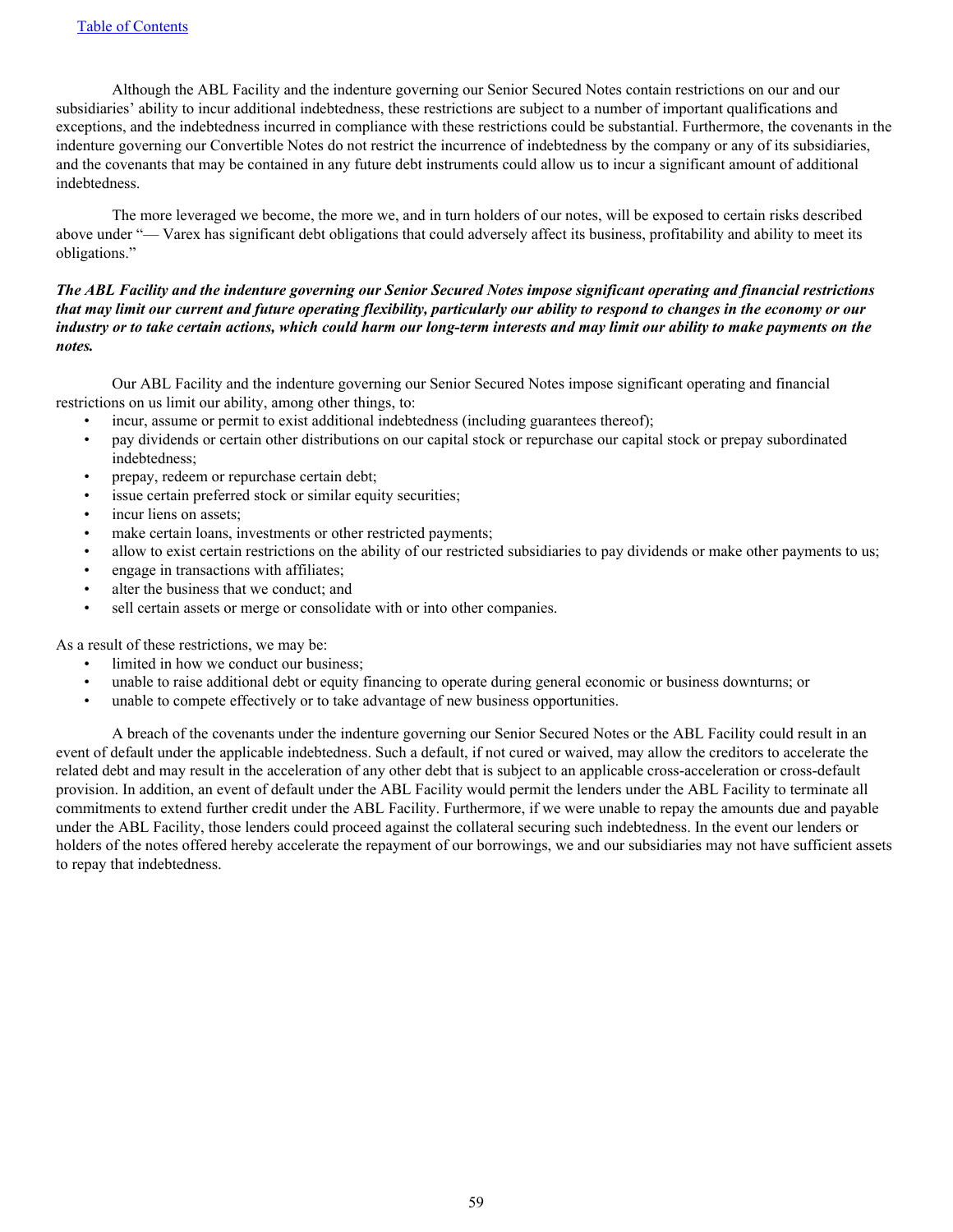## *Our ability to continue to have the necessary liquidity to operate our business may be adversely impacted by a number of factors, including uncertain conditions in the credit and financial markets, which could limit the availability and increase the cost of financing. A deterioration of our results of operations and cash flow resulting from decreases in consumer spending, could, among other things, impact our ability to comply with the fixed charge coverage ratio contained in our ABL Facility.*

 Our historical sources of liquidity to fund ongoing cash requirements include cash flows from operations, cash and cash equivalents, borrowings through our previous credit facility and convertible debt offerings. The sufficiency and availability of credit may be adversely affected by a variety of factors, including, without limitation, the tightening of the credit markets, including lending by financial institutions who are sources of credit for our borrowing and liquidity; an increase in the cost of capital; the reduced availability of credit; our ability to execute our strategy; the level of our cash flows, which will be impacted by customer demand for our products; compliance with a fixed charge coverage ratio that is included in our ABL Facility, interest rate fluctuations and the adverse impact of the COVID-19 outbreak on the U.S. and world-wide economies and on our business. We cannot predict the future level of interest rates or the effect of any increase in interest rates on the availability or aggregate cost of our borrowings. We cannot be certain that any additional required financing, whether debt or equity, will be available in amounts needed or on terms acceptable to us, if at all.

 The ABL Facility contains a minimum Fixed Charge Coverage Ratio of 1.00 to 1.00 that is tested when excess availability under the ABL is less than the greater of (i) 10.0% of the Loan Cap (the lesser of (a) the aggregate commitments under the ABL Facility and (b) the aggregate borrowing base) and (ii) \$7.5 million. If we have to borrow in excess of 10.0% of the Loan Cap and \$7.5 million, and we do not increase our earnings, we also would be at risk of not being in compliance with the ABL Facility's fixed charge coverage ratio. Compliance with the fixed charge coverage ratio is dependent on the results of our operations, which are subject to a number of factors including current economic conditions. Adverse developments in the economy, including as a result of the COVID-19 outbreak, could lead to reduced spending by our customers and end-users which could adversely impact our net sales and cash flow, which could affect our ability to comply with the fixed charge coverage ratio. In addition, the ABL Facility contains other affirmative and negative covenants that restrict Varex's operating and financing activities. These provisions may limit our ability to, among other things, incur future indebtedness, contingent obligations or liens, guarantee indebtedness, make certain investments and capital expenditures, sell stock or assets, pay dividends and consummate certain mergers or acquisitions. Failure to comply with the fixed charge coverage ratio and other covenants, including the requirement to timely deliver financial statements within applicable grace periods, could result in an event of default. Upon an event of default, if the ABL Facility is not amended or the event of default is not waived, the lender could declare all amounts then outstanding, together with accrued interest, to be immediately due and payable. If this happens, Varex may not be able to make those payments or borrow sufficient funds from alternative sources to make those payments. Even if Varex were to obtain additional financing, that financing may be on unfavorable terms.

## *We may not be able to generate sufficient cash to service all of our indebtedness, and may be forced to take other actions to satisfy our obligations under our indebtedness, which may not be successful.*

 If our cash flows and capital resources are insufficient to fund our debt service obligations, we may be forced to reduce or delay investments and capital expenditures, or to sell assets, seek additional capital or restructure or refinance our indebtedness, including the notes. These alternative measures may not be successful and may not permit us to meet our scheduled debt service obligations. If our operating results and available cash are insufficient to meet our debt service obligations, we could face substantial liquidity problems and might be required to dispose of material assets or operations to meet our debt service and other obligations. We may not be able to consummate those dispositions or to obtain the proceeds that we could realize from them, and these proceeds may not be adequate to meet any debt service obligations then due. Any future refinancing of our indebtedness could be at higher interest rates and may require us to comply with more onerous covenants which could further restrict our business operations. Additionally, the Indenture will limit the use of the proceeds from any disposition of our assets. As a result, the Indenture may prevent us from using the proceeds from such dispositions to satisfy our debt service obligations.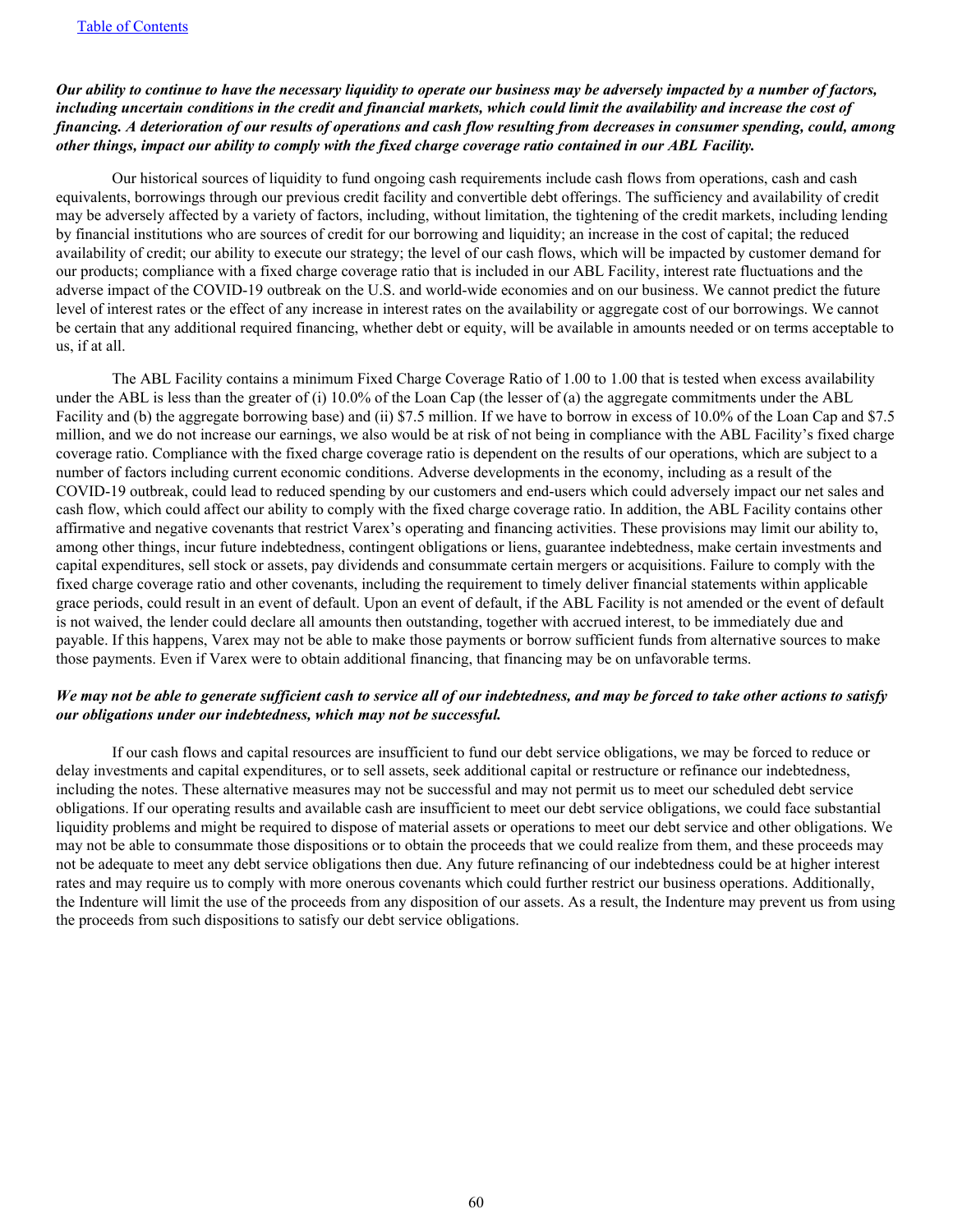## *Our credit rating and ability to access well-functioning capital markets are important to our ability to secure future debt financing on acceptable terms. Our credit ratings may not reflect all risks associated with an investment in our secured notes.*

 Our access to the debt markets and the terms of such access depend on multiple factors including the condition of the debt capital markets, our operating performance and our credit ratings. These ratings are based on a number of factors including an assessment of our financial strength and financial policies. Our borrowing costs will be dependent to some extent on the rating assigned to our debt. However, there can be no assurance that any particular rating assigned to us will remain in effect for any given period of time or that a rating will not be changed or withdrawn by a rating agency if, in that rating agency's judgment, future circumstances relating to the basis of the rating so warrant. Incurrence of additional debt by us could adversely affect our credit rating. Any disruptions or turmoil in the capital markets or any downgrade of our credit rating could adversely affect our cost of funds, liquidity, competitive position and access to capital markets, which could materially and adversely affect our business operations, financial condition and results of operations. In addition, downgrading the credit rating of our debt securities or placing us on a watch list for possible future downgrading would likely have an adverse effect on the market price of our securities.

## *Varex entered into certain hedging positions that may affect the value of the Convertible Notes and the volatility and value of Varex's common stock.*

 In connection with the issuance of the Convertible Notes, Varex entered into certain convertible note hedge transactions. These hedge transactions are expected generally to reduce potential dilution of our common stock on any conversion of the Convertible Notes or offset any cash payments we are required to make in excess of the principal amount of such converted Convertible Notes, as the case may be, with such reduction or offset subject to a cap. The counterparties to these hedging positions or their respective affiliates may modify their hedge positions by entering into or unwinding various derivatives with respect to Varex's common stock or purchasing or selling Varex's common stock in secondary market transactions prior to the maturity of the Convertible Notes (and are likely to do so during any observation period related to a conversion of Convertible Notes or following any repurchase of Convertible Notes by Varex on any fundamental change repurchase date or otherwise). This activity could cause or avoid an increase or a decrease in the market price of Varex common stock or the Convertible Notes. In addition, if any such hedging positions fail to become effective, the counterparties to these hedging positions or their respective affiliates may unwind their hedge positions, which could adversely affect the value of Varex common stock.

## **Risks Relating to Our Common Stock**

## *The trading price of Varex's common stock may decline or fluctuate significantly and fluctuations in Varex's operating results, including quarterly revenues, and margins, may cause its stock price to be volatile, which could cause losses for its stockholders.*

 In the past year, Varex's stock price has ranged from a low of \$20.77 to a high of \$32.65. Varex cannot guarantee that an active trading market will be sustained for its common stock. Nor can Varex predict the prices at which shares of its common stock may trade. Varex has experienced and expects in the future to experience fluctuations in its operating results, including revenues and margins, from period to period. These fluctuations may cause Varex's stock price to be volatile, which could cause losses for its stockholders.

 Varex's quarterly and annual operating results, including its revenues and margins, may be affected by a number of other factors, including:

- the introduction and timing of announcement of new products or product enhancements by Varex and its competitors;
- changes in its or its competitors' pricing or discount levels;
- changes in foreign currency exchange rates and other economic uncertainty;
- changes in import/export regulatory regimes including the imposition of tariffs on our products or those of our customers;
- changes in the relative portion of its revenues represented by its various products, including the relative mix between higher margin and lower-margin products;
- changes in the relative portion of its revenues represented by its international region as a whole and by regions within the overall region, as well as by individual countries (notably, those in emerging markets);
- fluctuation in its effective tax rate, which may or may not be known to Varex in advance;
- the availability of economic stimulus packages or other government funding, or reductions thereof;
- disruptions in the supply or changes in the costs of raw materials, labor, product components or transportation services;
- changes to its organizational structure, which may result in restructuring or other charges;
- disruptions in its operations, including its ability to manufacture products, caused by events such as earthquakes, fires, floods, terrorist attacks or the outbreak of epidemic diseases;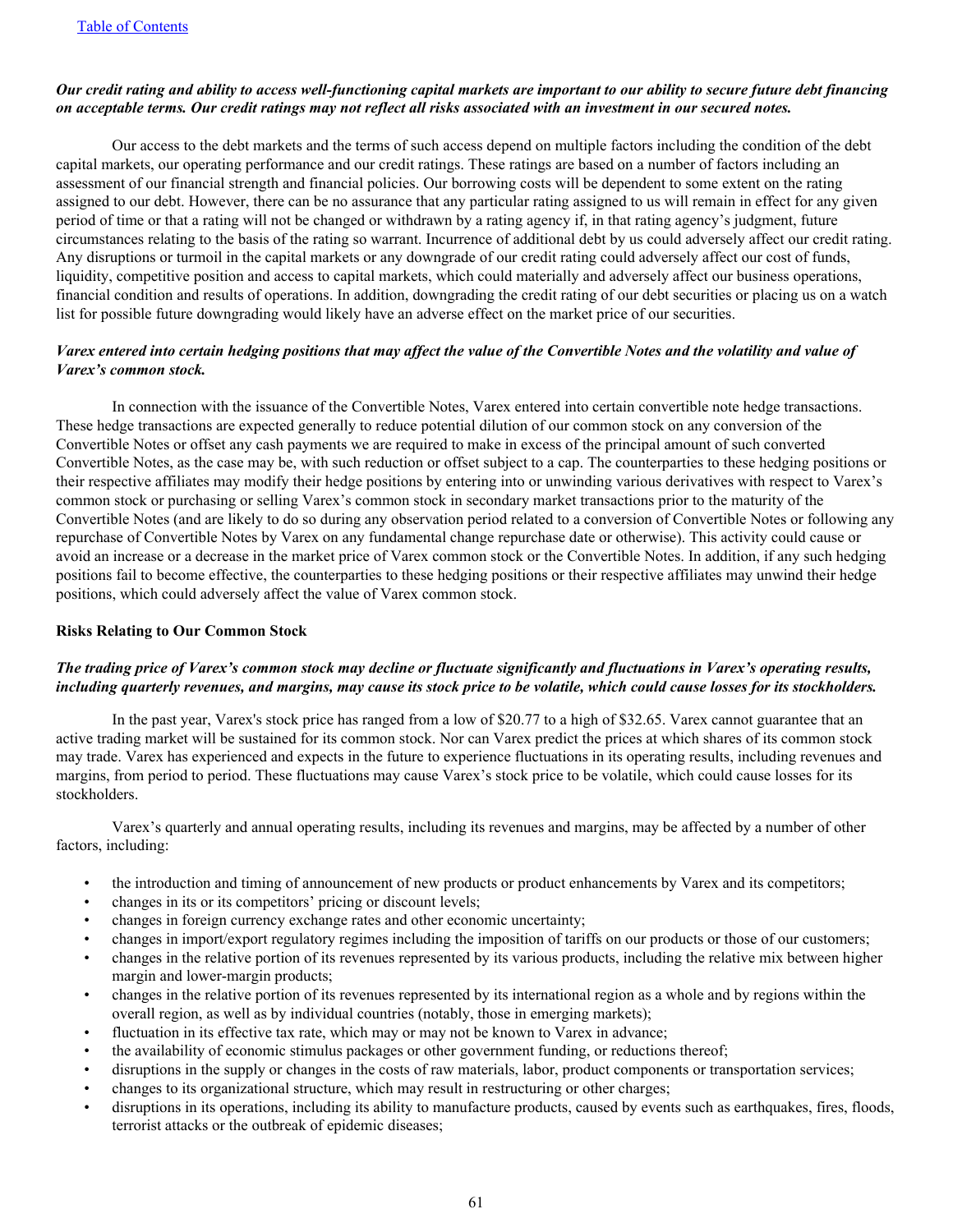- the unfavorable outcome of any litigation or administrative proceeding or inquiry, including governmental audits, as well as ongoing costs associated with legal proceedings and governmental audits; and
- accounting changes and adoption of new accounting pronouncements.

 Because many of Varex's operating expenses are based on anticipated capacity levels, and a high percentage of these expenses are fixed for the short term, a small variation in the timing of revenue recognition can cause significant variations in operating results from quarter to quarter. If Varex's gross margins fall below the expectation of securities analysts and investors, the trading price of Varex common stock may decline.

## *Conversion of the Convertible Notes may dilute the ownership interest of Varex's stockholders or may otherwise depress the market price of Varex's common stock.*

 The conversion of the Convertible Notes may dilute the ownership interests of Varex's stockholders. On conversion of the Convertible Notes, Varex has the option to pay or deliver, as the case may be, cash, shares of common stock, or a combination of cash and shares of common stock. If Varex elects to settle our conversion obligation in shares of common stock or a combination of cash and shares of common stock, any sales of Varex common stock issuable on such conversion could adversely affect prevailing market prices of Varex's common stock. In addition, the existence of the Convertible Notes may encourage short selling by market participants because the conversion of the Convertible Notes could be used to satisfy short positions, or anticipated conversion of the Convertible Notes into shares of Varex's common stock, any of which could depress the market price of Varex's common stock.

## *The conditional conversion feature of the Convertible Notes, if triggered, may adversely affect our financial condition and operating results.*

 In the event the conditions for optional conversion of the Convertible Notes by holders are met before the close of business on the business day immediately preceding June 1, 2025, holders of the Convertible Notes will be entitled to convert the Convertible Notes at any time during specified periods at their option. If Varex elects to satisfy our conversion obligation by settling all or a portion of its conversion obligation in cash, it could adversely affect Varex's liquidity. In addition, even if holders do not elect to convert their Convertible Notes, Varex could be required under applicable accounting rules to reclassify all or a portion of the outstanding principal of the Convertible Notes as a current rather than long-term liability, which would result in a material reduction of Varex net working capital and may seriously harm Varex's business.

## *Certain provisions in Varex's Amended and Restated Certificate of Incorporation, its Amended and Restated Bylaws, its Indenture, and of Delaware law, may prevent or delay an acquisition of Varex, which could decrease the trading price of Varex's common stock.*

 Varex's Amended and Restated Certificate of Incorporation and Amended and Restated Bylaws contain, and Delaware law contains, provisions that are intended to deter coercive takeover practices and inadequate takeover bids by making such practices or bids unacceptably expensive to the bidder and to encourage prospective acquirers to negotiate with Varex's board of directors rather than to attempt a hostile takeover. These provisions include, among others:

- the inability of Varex's stockholders to call a special meeting;
- the inability of Varex's stockholders to act without a meeting of stockholders;
- rules regarding how stockholders may present proposals or nominate directors for election at stockholder meetings;
- the right of Varex's board of directors to issue preferred stock without stockholder approval; and,
- the ability of Varex's directors, and not stockholders, to fill vacancies on Varex's board of directors.

 In addition, because Varex did not elect to be exempt from Section 203 of the Delaware General Corporation Law (the "DGCL"), this provision could also delay or prevent a change of control that stockholders may favor. Section 203 provides that, subject to limited exceptions, persons that acquire, or who are affiliated with a person that acquires, more than 15% of the outstanding voting stock of a Delaware corporation (an "interested stockholder") shall not engage in any business combination with that corporation, including by merger, consolidation, or acquisitions of additional shares, for a three-year period following the date on which the person became an interested stockholder, unless: (1) prior to such time, the board of directors of such corporation approved either the business combination or the transaction that resulted in the stockholder becoming an interested stockholder; (2) upon consummation of the transaction that resulted in the stockholder becoming an interested stockholder, the interested stockholder owned at least 85% of the voting stock of such corporation at the time the transaction commenced; or (3) on or subsequent to such time the business combination is approved by the board of directors of such corporation and authorized at a meeting of stockholders by the affirmative vote of at least two-thirds of the outstanding voting stock of such corporation not owned by the interested stockholder.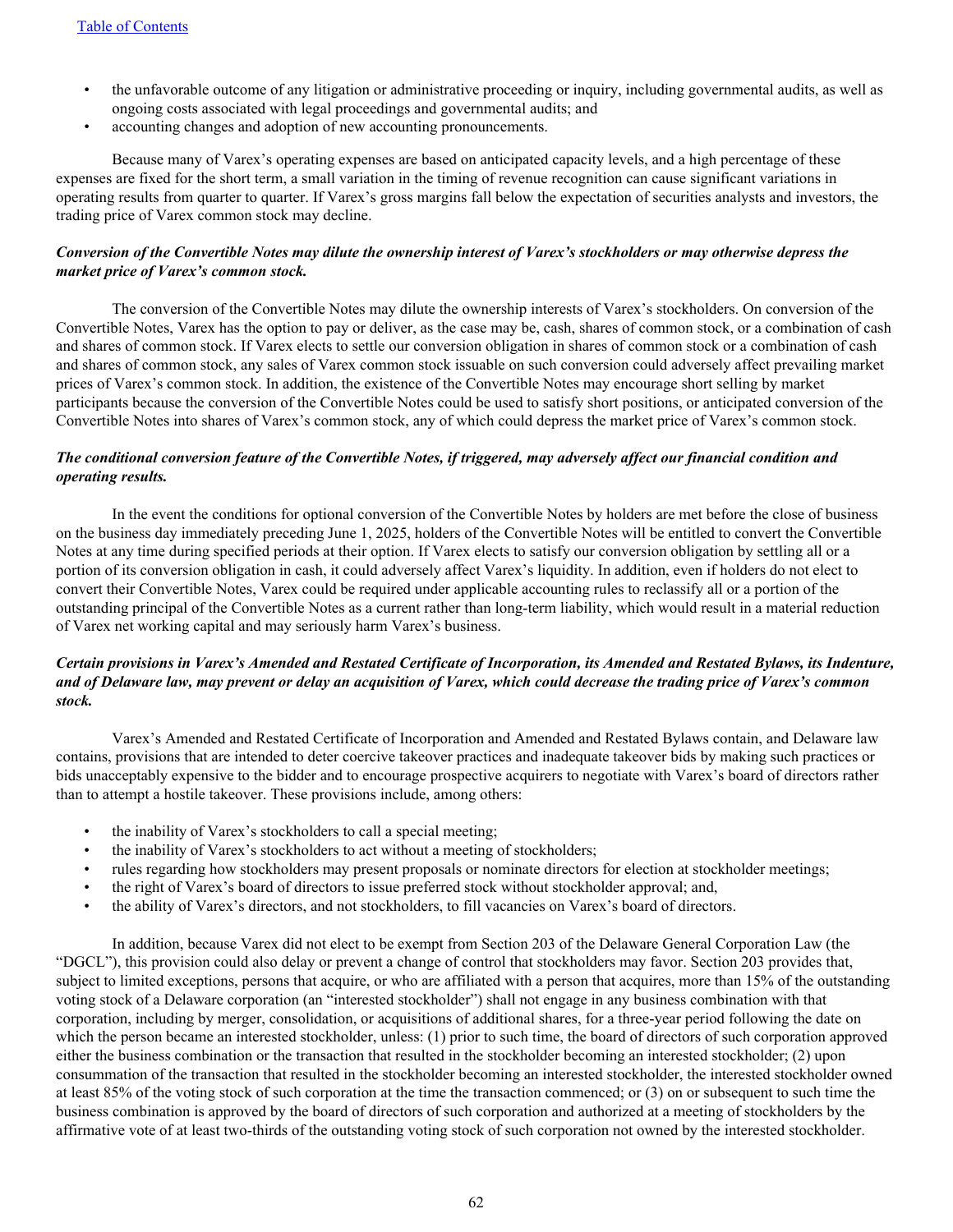<span id="page-63-0"></span> These provisions are not intended to make Varex immune from takeovers. However, these provisions will apply even if the offer may be considered beneficial by some stockholders and could delay or prevent an acquisition that Varex's board of directors determines is not in the best interests of Varex and Varex's stockholders. These provisions may also prevent or discourage attempts to remove and replace incumbent directors.

 Furthermore, certain provisions in Varex's Indenture governing the Convertible Notes may make it more difficult or expensive for a third party to acquire Varex. For example, the Indenture requires Varex, at the holders' election, to repurchase the Convertible Notes for cash on the occurrence of a fundamental change and, in certain circumstances, to increase the conversion rate for a holder that converts its Convertible Notes in connection with a make-whole fundamental change. A takeover of Varex may trigger the requirement that we repurchase the Convertible Notes or increase the conversion rate, which could make it costlier for a third party to acquire Varex. Varex's Indenture also prohibits Varex from engaging in a merger or acquisition unless, among other things, the surviving entity assumes the obligations under the Convertible Notes and Varex's Indenture. These and other provisions in Varex's Indenture could deter or prevent a third party from acquiring Varex even when the acquisition may be favorable to holders of the Convertible Notes or Varex's stockholders.

## *Liabilities related to Varex's operations when it was part of Varian, or liabilities associated with its spin-off from Varian, could materially and adversely affect Varex's business, financial condition, results of operations, and cash flows.*

 Varex entered into a Separation and Distribution Agreement when it spun off from Varian. The agreement provides for, among other things, indemnification obligations designed to make Varian financially responsible for liabilities allocable to Varian before the spin-off, and to make Varex financially responsible for liabilities allocable to Varex before the spin-off and for information contained in the Varex registration statement that describes the separation, Varex, and the transactions contemplated by the Separation and Distribution Agreement. Varex may be subject to substantial liabilities if it required to indemnify Varian or if Varian is required, but unable, to indemnify Varex. Either of these could negatively affect Varex's business, financial position, results of operations, and/ or cash flows.

## **Item 2. Unregistered Sales of Equity Securities and Use of Proceeds**

None.

## **Item 3. Defaults Upon Senior Securities**

None.

## **Item 4. Mine Safety Disclosures**

Not applicable.

## **Item 5. Other Information**

None.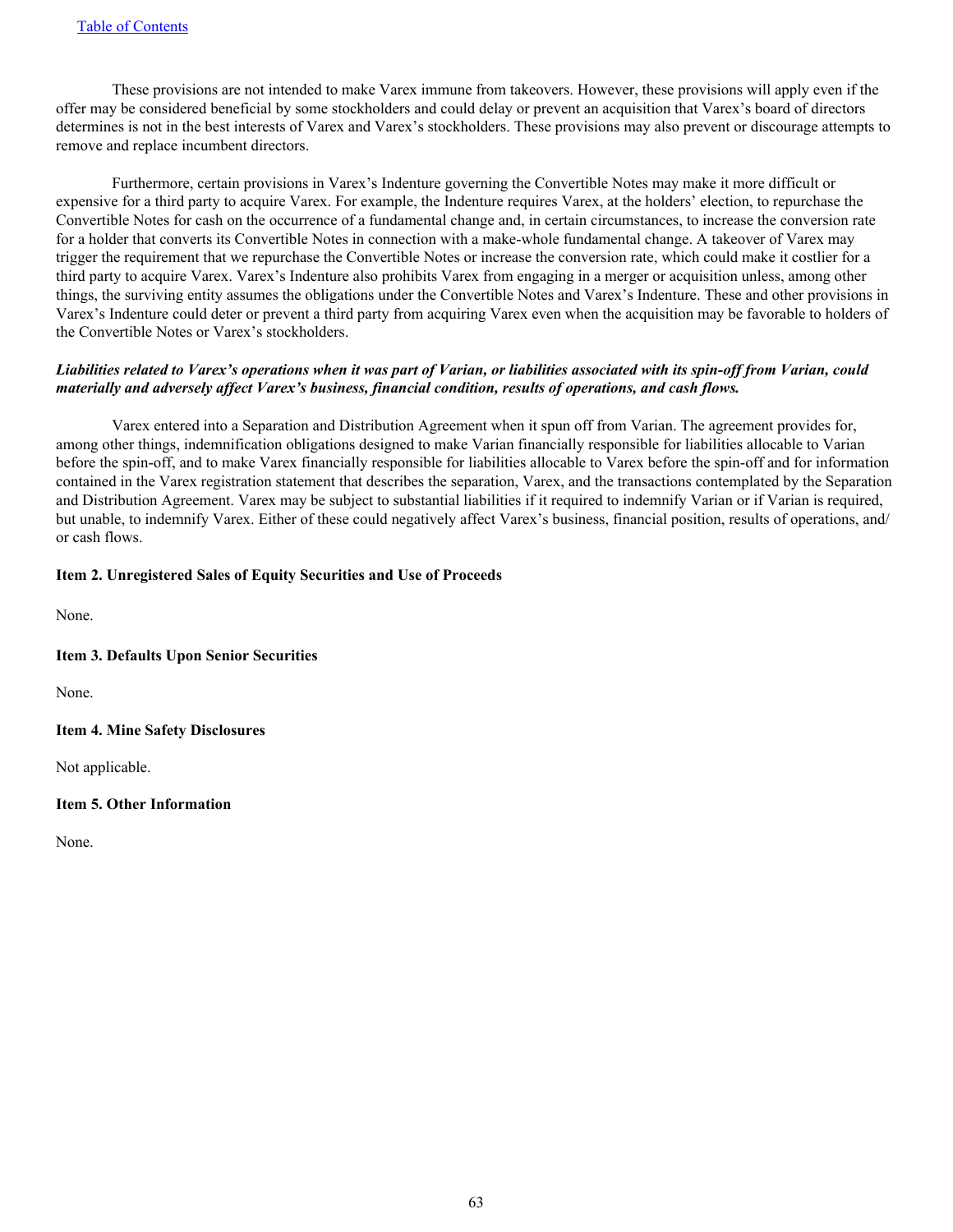## <span id="page-64-0"></span>**Item 6. Exhibits**

**(a)** Exhibits required to be filed by Item 601 of Regulation S-K:

| Exhibit      |   |                                                                                                                                                                                                                                                                                                         |
|--------------|---|---------------------------------------------------------------------------------------------------------------------------------------------------------------------------------------------------------------------------------------------------------------------------------------------------------|
| No.          |   | Description                                                                                                                                                                                                                                                                                             |
|              |   | Amended and Restated Certificate of Incorporation, dated January 27, 2017 (as corrected December 11, 2017)                                                                                                                                                                                              |
| 3.1          |   | (incorporated by reference to Exhibit 3.1 to the Company's Annual Report on Form 10-K filed November 27,<br>2018).                                                                                                                                                                                      |
| 3.2          |   | Amended and Restated Bylaws of the Company, as amended February 11, 2021 (incorporated by reference to<br>Exhibit 3.1 to the Company's Current Report on Form 8-K filed February 16, 2021).                                                                                                             |
| $10.1*$      |   | LIBOR Transition Amendment, dated as of March 9, 2022, among Varex Imaging Corporation, Varex Imaging<br>West, LLC, Varex Imaging Deutschland AG, the other Loan Parties, the Lenders, Issuing Banks and Swing Line<br>Lender, and BANK OF AMERICA, N.A., as administrative agent and collateral agent. |
| $31.1*$      |   | Chief Executive Officer Certification Pursuant to Rule 13a-14(a) of the Securities Exchange Act                                                                                                                                                                                                         |
| $31.2*$      |   | Chief Financial Officer Certification Pursuant to Rule 13a-14(a) of the Securities Exchange Act                                                                                                                                                                                                         |
| $32.1*$      |   | Certification pursuant to 18 U.S.C. Section 1350 as adopted pursuant to Section 906 of the Sarbanes-Oxley Act<br>of 2002                                                                                                                                                                                |
| $32.2*$      |   | Certification pursuant to 18 U.S.C. Section 1350 as adopted pursuant to Section 906 of the Sarbanes-Oxley Act<br>of 2002                                                                                                                                                                                |
| $101$ . INS* |   | Inline XBRL Instance Document - the instance document does not appear in the Interactive Data File because its<br>XBRL tags are embedded within the Inline XBRL document                                                                                                                                |
| 101.SCH*     |   | Inline XBRL Taxonomy Extension Schema Document                                                                                                                                                                                                                                                          |
| $101.CAL*$   |   | Inline XBRL Taxonomy Extension Calculation Linkbase Document                                                                                                                                                                                                                                            |
| 101.DEF*     |   | Inline XBRL Taxonomy Extension Definition Linkbase Document                                                                                                                                                                                                                                             |
| $101$ .LAB*  |   | Inline XBRL Taxonomy Extension Label Linkbase Document                                                                                                                                                                                                                                                  |
| 101.PRE*     |   | Inline XBRL Taxonomy Extension Presentation Linkbase Document                                                                                                                                                                                                                                           |
| $104*$       |   | Cover Page Interactive Data File - (formatted as Inline XBRL and contained in Exhibit 101)                                                                                                                                                                                                              |
|              | * | Filed herewith.                                                                                                                                                                                                                                                                                         |